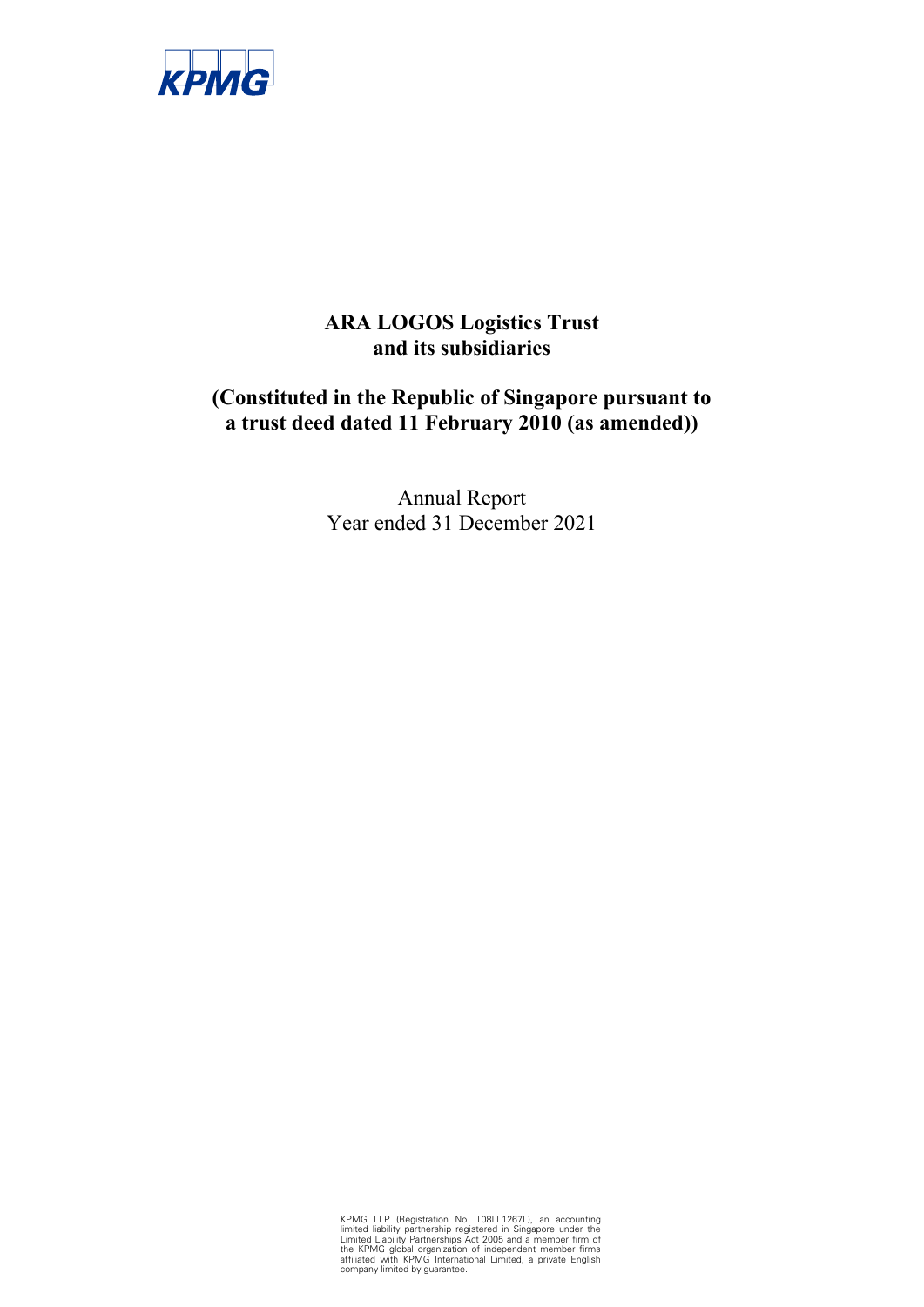# **Report of the Trustee**

HSBC Institutional Trust Services (Singapore) Limited (the "Trustee") is under a duty to take into custody and hold the assets of ARA LOGOS Logistics Trust (the "Trust") and its subsidiaries (the "Group") in trust for the holders (the "Unitholders") of units in the Trust (the "Units"). In accordance with the Securities and Futures Act, Chapter 289, of Singapore, its subsidiary legislation and the Code on Collective Investment Schemes, the Trustee shall monitor the activities of ARA LOGOS Logistics Trust Management Limited (the "Manager") for compliance with the limitations imposed on the investment and borrowing powers as set out in the trust deed dated 11 February 2010 (as amended by a first supplemental deed dated 18 March 2010, a second supplemental deed dated 29 September 2014, a first amending and restating deed dated 13 April 2016, a fourth supplemental deed dated 31 May 2018, a fifth supplemental deed dated 2 April 2020, a sixth supplemental deed dated 28 April 2020, a seventh supplemental deed dated 12 May 2021 and an eighth supplemental deed dated 14 April 2022) (collectively, the "Trust Deed") between the Manager and the Trustee in each annual accounting period and report thereon to Unitholders in an annual report.

To the best knowledge of the Trustee, the Manager has, in all material respects, managed the Trust during the period covered by these financial statements, set out on pages FS1 to FS89 in accordance with the limitations imposed on the investment and borrowing powers set out in the Trust Deed.

**For and on behalf of the Trustee, HSBC Institutional Trust Services (Singapore) Limited** 

**Authorised signatory** 

──────────────────────

**Singapore**  22 April 2022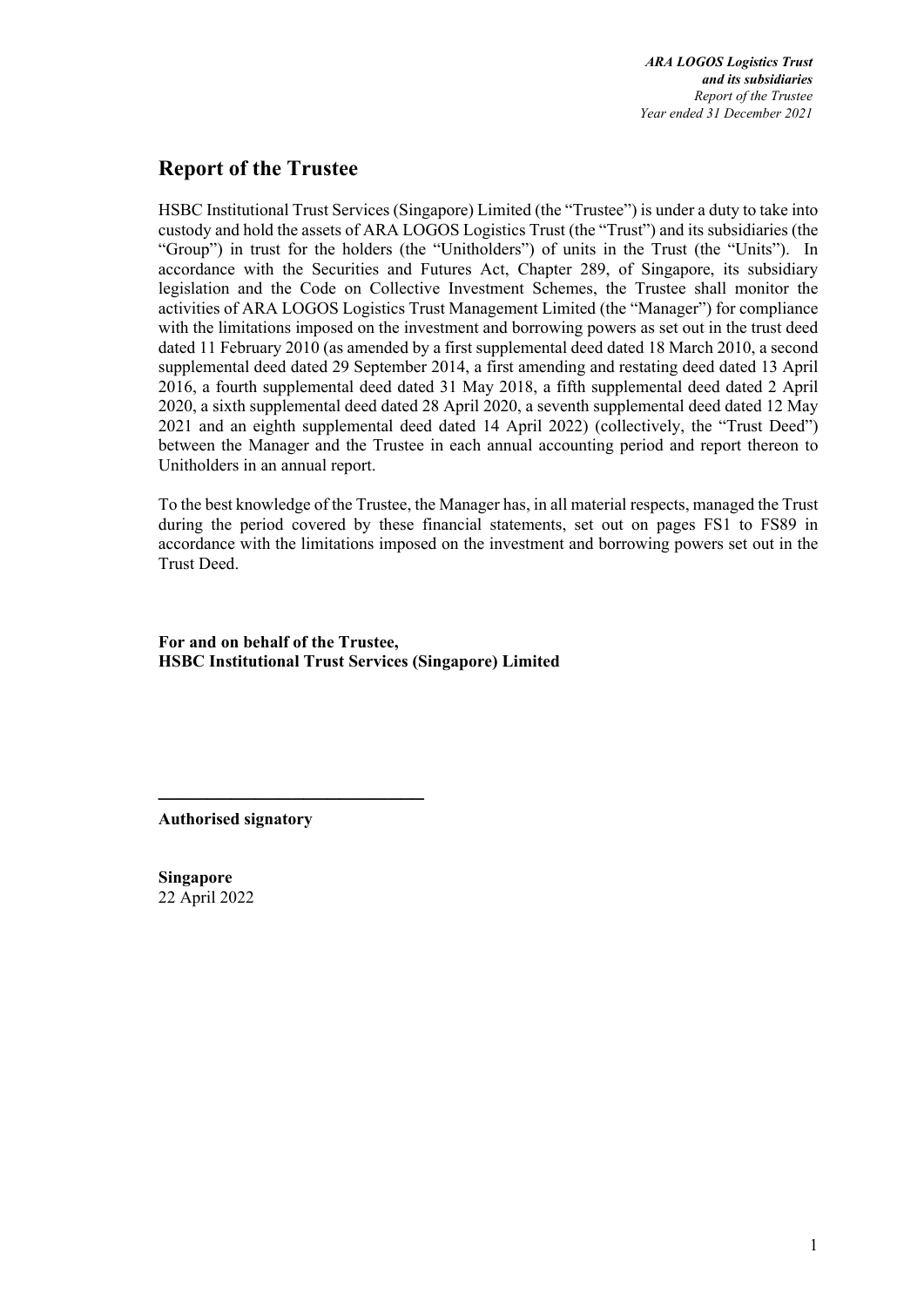# **Statement by the Manager**

In the opinion of the directors of ARA LOGOS Logistics Trust Management Limited (the "Manager"), the accompanying financial statements of ARA LOGOS Logistics Trust (the "Trust") and its subsidiaries (the "Group") set out on pages FS1 to FS89 comprising the consolidated statement of financial position and consolidated portfolio statement of the Group and the statement of financial position and portfolio statement of the Trust as at 31 December 2021, the consolidated statement of total return, consolidated distribution statement, consolidated statement of movements in unitholders' funds and consolidated statement of cash flows of the Group and the statement of total return, distribution statement and statement of movements in unitholders' funds of the Trust for the year then ended, and notes to the financial statements are drawn up so as to present fairly, in all material respects, the financial position and the portfolio holdings of the Group and the Trust as at 31 December 2021, the total return, distributable income, movements in Unitholders' funds of the Group and the Trust and cash flows of the Group for the year then ended in accordance with the recommendations of Statement of Recommended Accounting Practice 7 "*Reporting Framework for Unit Trusts"* issued by the Institute of Singapore Chartered Accountants and the provisions of the Trust Deed.

At the date of this statement, there are reasonable grounds to believe that the Group and the Trust will be able to meet their financial obligations as and when they materialise.

**For and on behalf of the Manager, ARA LOGOS Logistics Trust Management Limited** 

**Stephen George Hawkins**  *Director* 

──────────────────────

**Singapore**  22 April 2022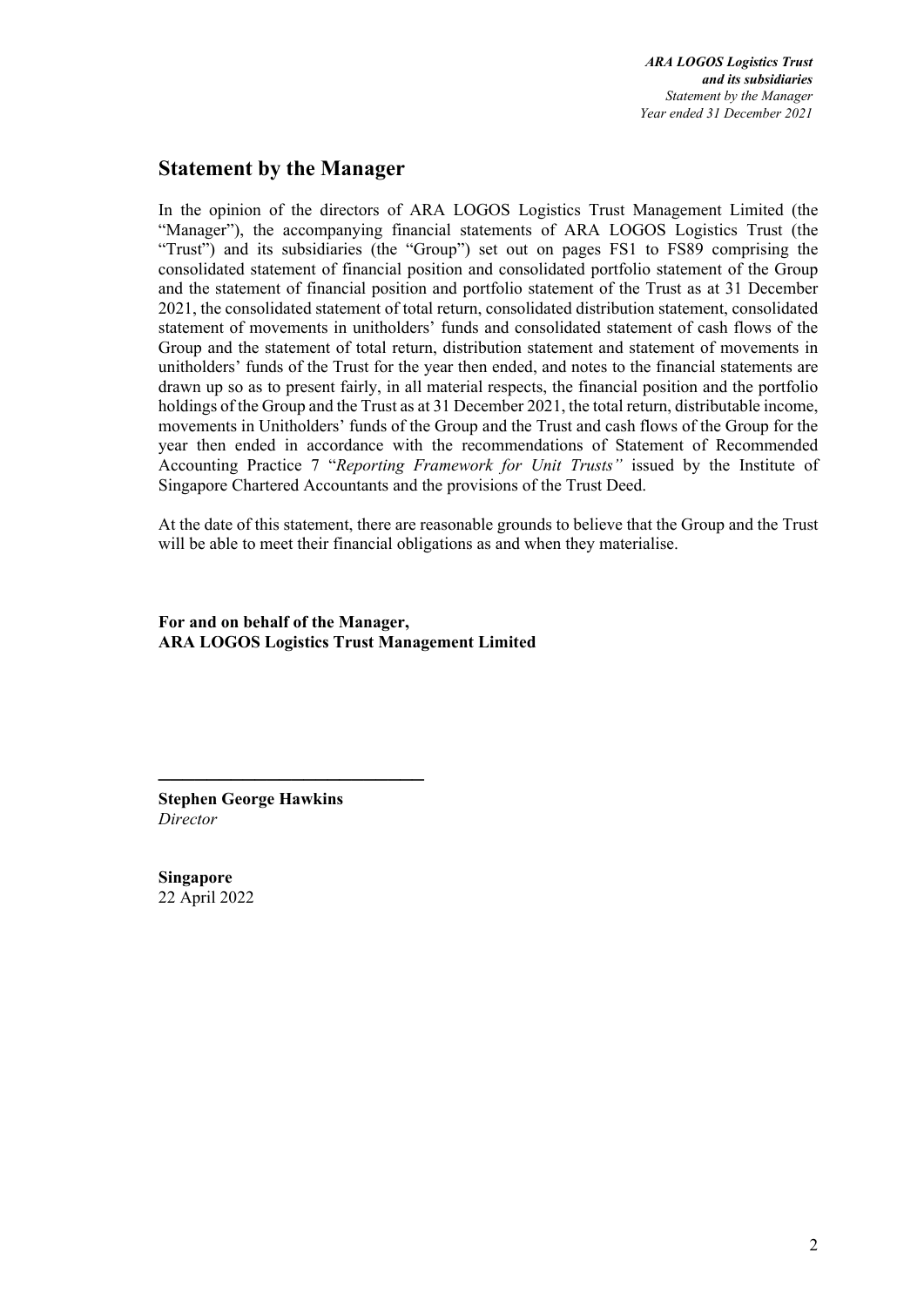

**KPMG LLP**  16 Raffles Quay #22-00 Hong Leong Building Singapore 048581

Telephone +65 6213 3388 Fax +65 6225 0984 Internet www.kpmg.com.sg

# **Independent auditors' report**

**Unitholders of** 

ARA LOGOS Logistics Trust

(Constituted in the Republic of Singapore pursuant to the trust deed dated 11 February 2010 (as amended by a first supplemental deed dated 18 March 2010, a second supplemental deed dated 29 September 2014, a first amending and restating deed dated 13 April 2016, a fourth supplemental deed dated 31 May 2018, a fifth supplemental deed dated 2 April 2020, a sixth supplemental deed dated 28 April 2020, a seventh supplemental deed dated 20 May 2021 and an eighth supplemental deed dated 14 April 2022))

### **Report on the audit of the financial statements**

### *Opinion*

We have audited the financial statements of ARA LOGOS Logistics Trust (the "Trust") and its subsidiaries (the "Group"), which comprise the consolidated statement of financial position and consolidated portfolio statement of the Group and the statement of financial position and portfolio statement of the Trust as at 31 December 2021, the consolidated statement of total return, consolidated distribution statement, consolidated statement of movements in unitholders' funds and consolidated statement of cash flows of the Group and the statement of total return, distribution statement and statement of movements in unitholders' funds of the Trust for the year then ended, and notes to the financial statements, including a summary of significant accounting policies, as set out on pages FS1 to FS89.

In our opinion, the accompanying financial statements present fairly, in all material respects, the consolidated financial position and the consolidated portfolio holdings of the Group and the financial position and the portfolio holdings of the Trust as at 31 December 2021 and the consolidated total return, consolidated distributable income, consolidated movements in unitholders' funds and consolidated cash flows of the Group and the total return, distributable income and movements in unitholders' funds of the Trust for the year then ended on that date in accordance with the recommendations of Statement of Recommended Accounting Practice 7 *Reporting Framework for Unit Trusts* ("RAP 7") issued by the Institute of Singapore Chartered Accountants ("ISCA").

#### *Basis for opinion*

We conducted our audit in accordance with Singapore Standards on Auditing ("SSAs"). Our responsibilities under those standards are further described in the '*Auditor's responsibilities for the audit of the financial statements'* section of our report. We are independent of the Group in accordance with the Accounting and Corporate Regulatory Authority *Code of Professional Conduct and Ethics for Public Accountants and Accounting Entities* ("ACRA Code") together with the ethical requirements that are relevant to our audit of the financial statements in Singapore, and we have fulfilled our other ethical responsibilities in accordance with these requirements and the ACRA Code. We believe that the audit evidence we have obtained is sufficient and appropriate to provide a basis for our opinion.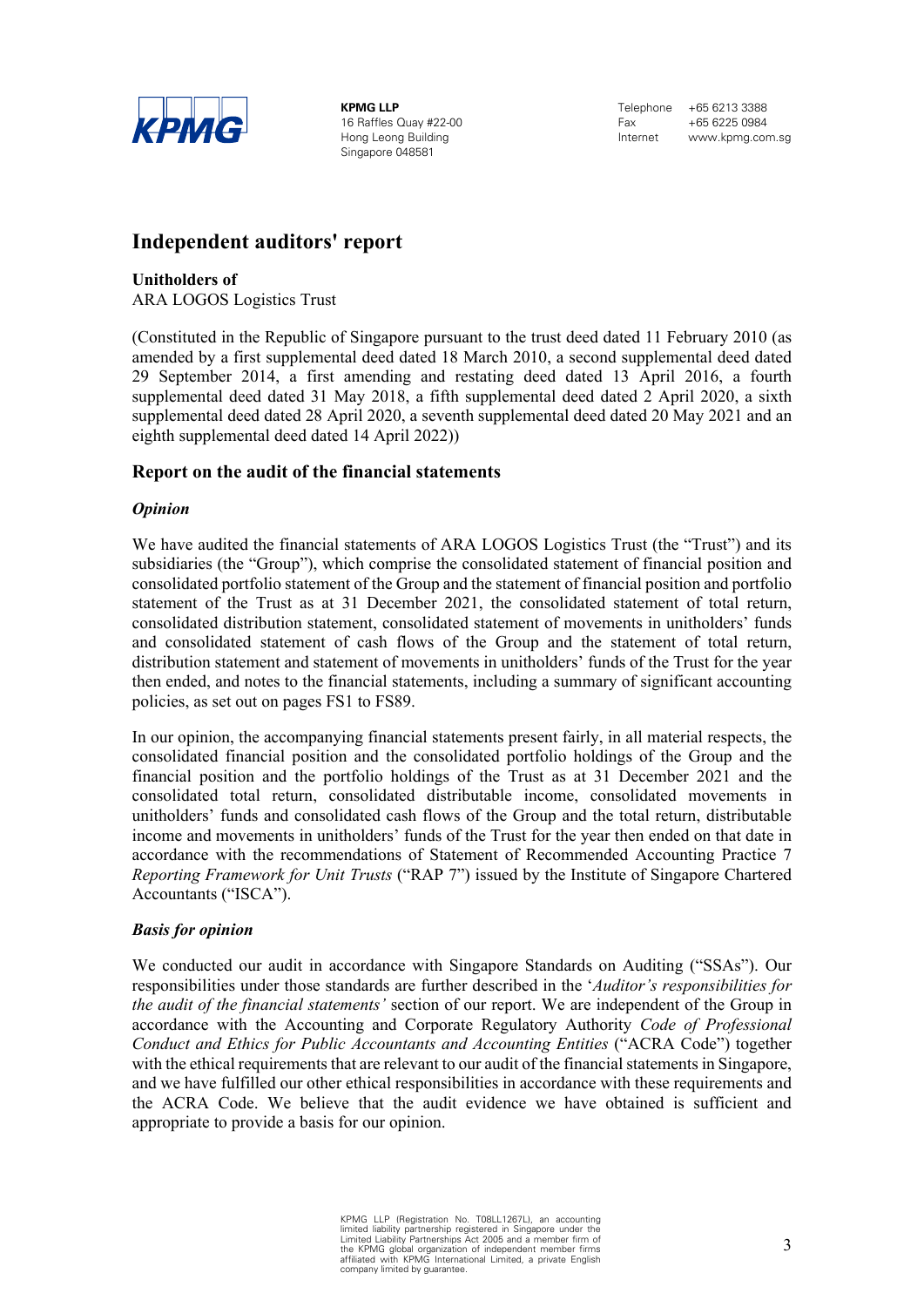#### *Key audit matters*

Key audit matters are those matters that, in our professional judgement, were of most significance in our audit of the financial statements of the current period. These matters were addressed in the context of our audit of the financial statements as a whole, and in forming our opinion thereon, and we do not provide a separate opinion on these matters.

#### **Valuation of investment properties**

(Refer to Note 4 to the financial statements)

#### *Risk:*

As at 31 December 2021, the Group has twenty-nine (2020: twenty-seven) properties (collectively "investment properties"). These investment properties, including Right-of-Use assets, are stated at their fair values which amounted to approximately \$1.72 billion (2020: \$1.36 billion).

These investment properties, excluding Right-of-Use assets, are stated at their fair values based on valuations, as at 30 September 2021, performed by independent external valuers engaged by the Group. The Manager has assessed and determined that the valuations are still appropriate as at 31 December 2021.

The valuation process involves determining the valuation methodologies and significant judgement is made in estimating the assumptions to be applied. These valuations are highly sensitive to the key assumptions made, which may be subject to estimation uncertainties.

The external valuers of the Australia properties had in their valuation reports highlighted that the global risk outlook, particularly with regard to COVID-19, is extremely fluid. The external valuers have recommended that the situation be closely monitored and regular updates be initiated.

#### *How the matter was addressed in our audit:*

We assessed the Group's process for appointing independent external valuers, the determination of their scope of work and the review and acceptance of the valuations reported by the external valuers.

We evaluated the independence, objectivity and competency of the valuers and read their terms of engagement to ascertain whether there are matters that might have affected the scope of their work and their objectivity.

We assessed the appropriateness of the valuation methodologies adopted and the reasonableness of the key assumptions made by the valuers and the Manager. We challenged the appropriateness of the key assumptions used, and also benchmarked them against other market comparables where applicable. In respect of any key assumptions falling outside the expected range, we have carried out further procedures and, where necessary, held further discussions with the valuers to understand the effects of additional factors that were taken into account in the valuations. We also discussed with the valuers to understand how they have considered the implications of COVID-19 and market uncertainty in the valuations.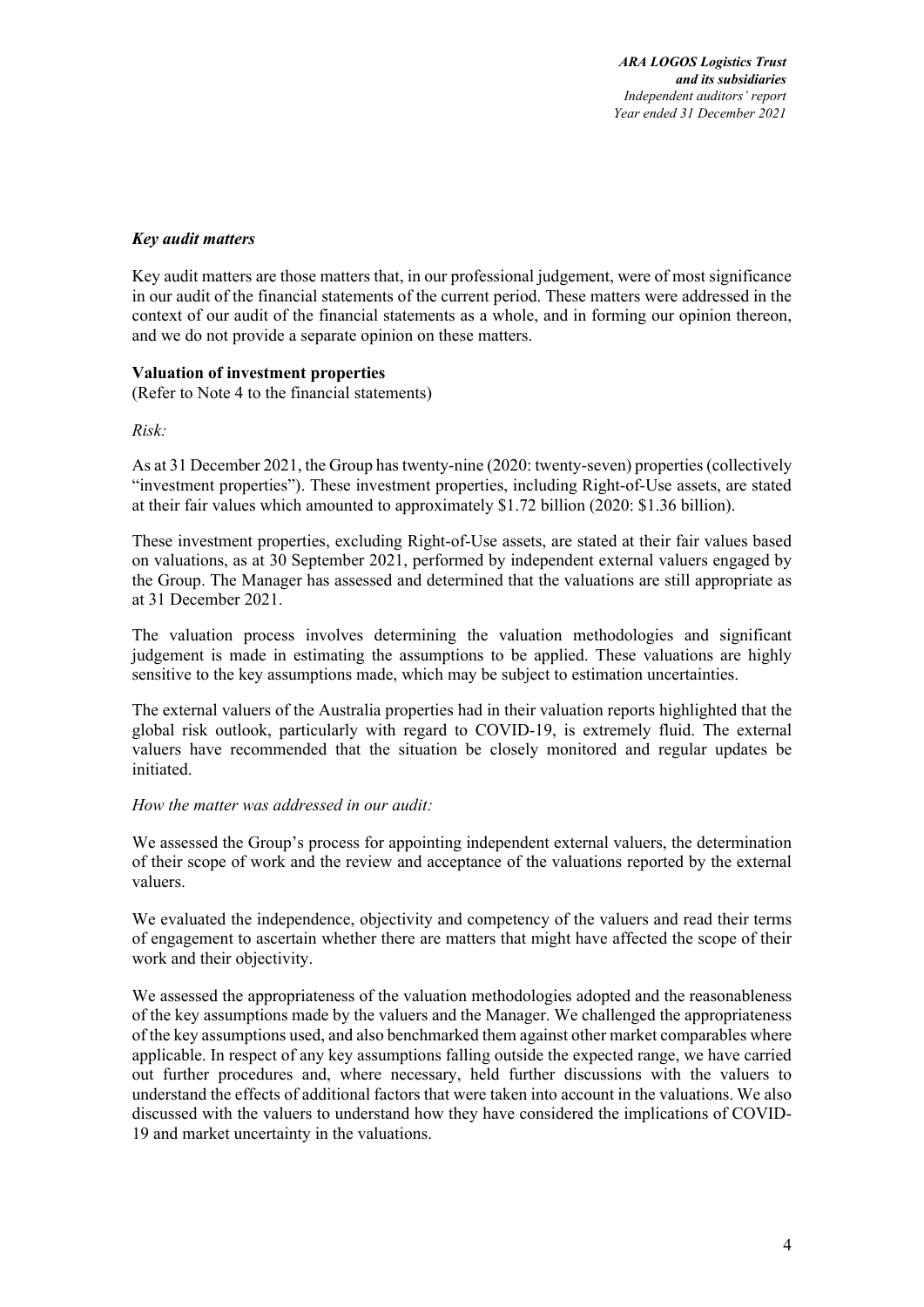We also considered the adequacy of the disclosures in the financial statements concerning estimation uncertainty and judgment applied.

### *Our findings:*

The Group has a process for the appointment and determination of the scope of work of valuers and in reviewing and accepting the independent valuations. The valuers are members of professional bodies for valuers and have considered their own independence in carrying out their work.

In determining the fair values of the Group's investment properties, the valuers have adopted the Capitalisation Approach, the Discounted Cash Flow Analysis method and/or the Direct Comparison method. These valuation methodologies used are in line with generally accepted market practices. The key assumptions applied were generally within range of market data available at the date of valuation. Where the key assumptions were outside the expected range, the additional factors considered by the external valuers were consistent with other corroborative evidence.

The disclosures in the financial statements around key assumptions applied, including the risks of estimation uncertainty and judgment, are appropriate.

#### **Valuation of investment in property funds**

(Refer to Note 5 to the financial statements)

*Risk:* 

As at 31 December 2021, the Group has two (2020: zero) investments in property funds (collectively "Funds"). These Funds are stated at their fair values which amounted to approximately \$290 million (2020: \$Nil).

These Funds are stated at their fair values by the Manager based on the net assets of the Funds. The Manager has determined that net assets are representative of fair value as it comprise mainly investment properties whose valuations are derived from valuations by independent external valuers. The valuation process involves determining the valuation methodologies and significant judgement is made in estimating the assumptions to be applied. These valuations are highly sensitive to the key assumptions made, which may be subject to estimation uncertainties.

*How the matter was addressed in our audit:* 

We assessed the appropriateness of the adjusted net asset method.

For the investment properties held by the Funds, we evaluated the independence, objectivity and competency of the external valuers appointed by the investment manager and read their terms of engagement to ascertain whether there are matters that might have affected the scope of their work and their objectivity.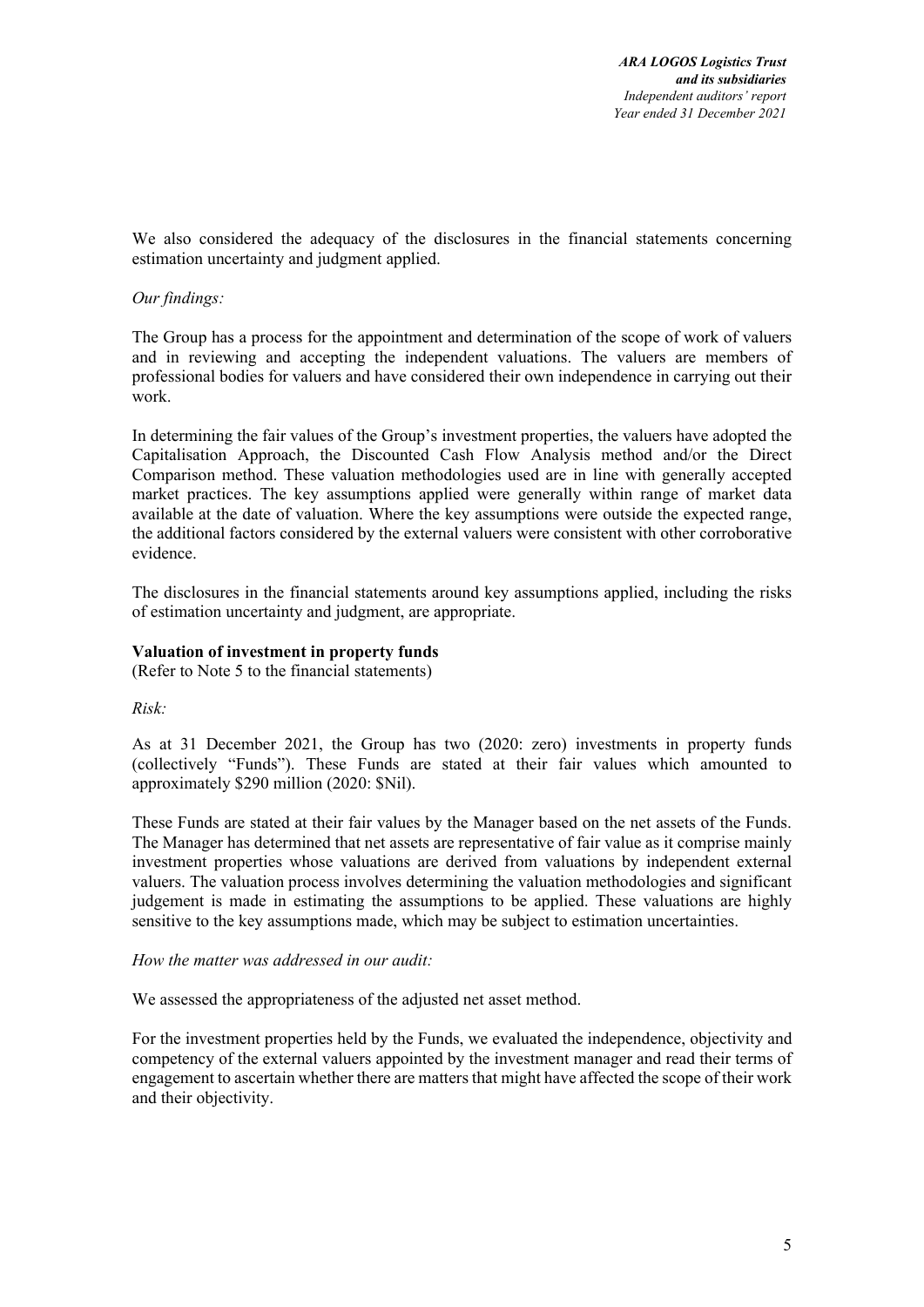We assessed the appropriateness of the valuation methodologies adopted and the reasonableness of the key assumptions made in the valuation of the investment properties. We challenged the appropriateness of the key assumptions used, and also benchmarked them against other market comparables where applicable. In respect of any key assumptions falling outside the expected range, we have carried out further procedures and, where necessary, held further discussions with the valuers to understand the effects of additional factors that were taken into account in the valuations. We also discussed with the valuers to understand how they have considered the implications of COVID-19 and market uncertainty in the valuations.

We also considered the adequacy of the disclosures in the financial statements concerning estimation uncertainty and judgment applied.

### *Our findings:*

The net asset value is representative of the fair value of the investment in the fund.

The valuers are members of professional bodies for valuers and have considered their own independence in carrying out their work.

In determining the fair values of the Fund's investment properties, the valuers have adopted the Capitalisation Approach and the Discounted Cash Flow Analysis method. These valuation methodologies used are in line with generally accepted market practices. The key assumptions applied were generally within range of market data available at the date of valuation.

The disclosures in the financial statements around key assumptions applied, including the risks of estimation uncertainty and judgment, are appropriate.

#### *Other information*

ARA LOGOS Logistics Trust Management Limited, the manager of the Trust (the "Manager"), is responsible for the other information contained in the annual report. Other information is defined as all information in the annual report other than the financial statements and our auditors' report thereon.

We have obtained the Report of the Trustee and the Statement by the Manager prior to the date of this auditors' report.

Our opinion on the financial statements does not cover the other information and we do not express any form of assurance conclusion thereon.

In connection with our audit of the financial statements, our responsibility is to read the other information and, in doing so, consider whether the other information is materially inconsistent with the financial statements or our knowledge obtained in the audit, or otherwise appears to be materially misstated. If, based on the work we have performed, we conclude that there is a material misstatement of this other information, we are required to report that fact. We have nothing to report in this regard.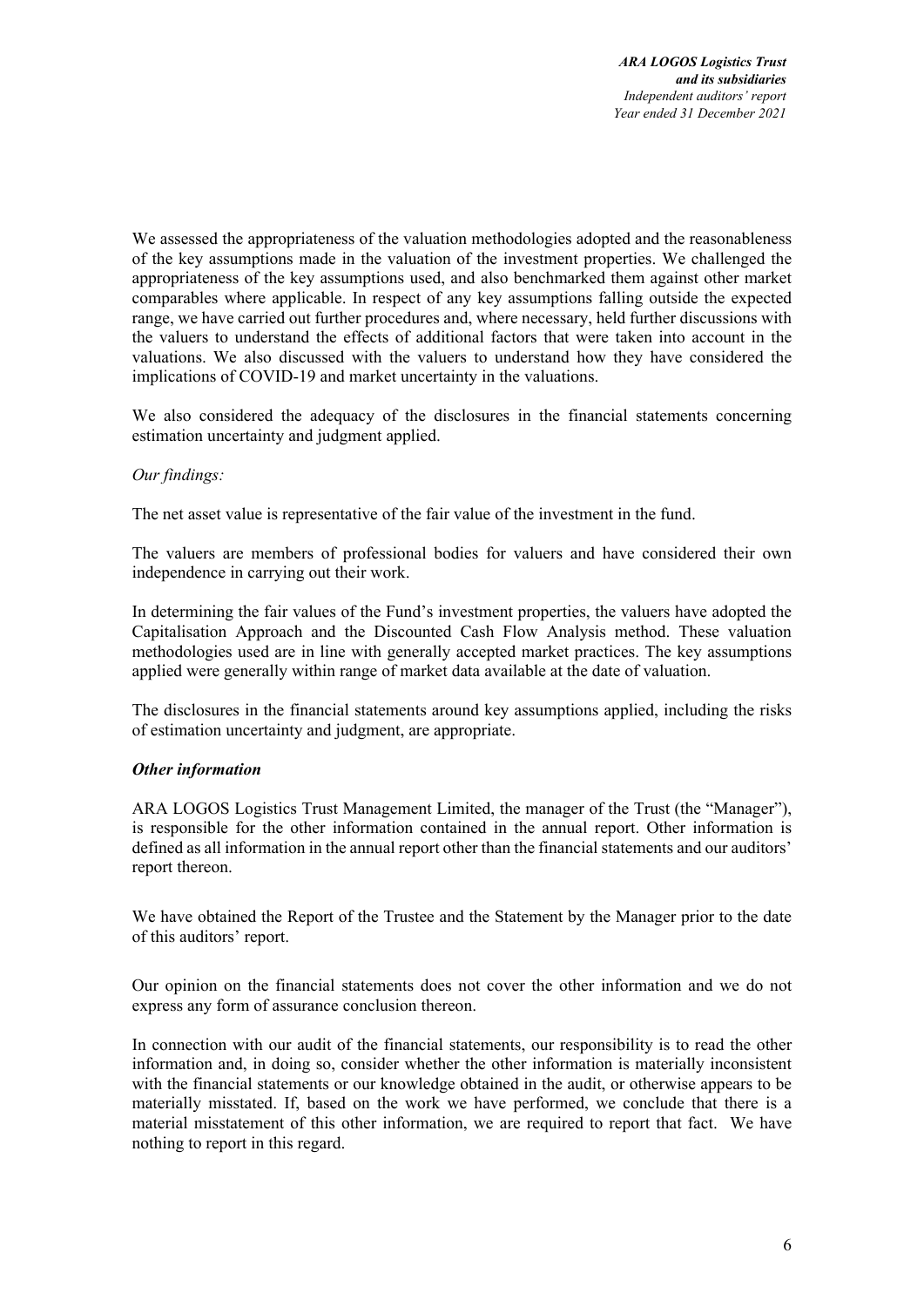#### *Responsibilities of the Manager for the financial statements*

The Manager is responsible for the preparation and fair presentation of these financial statements in accordance with the recommendations of RAP 7 issued by ISCA, and for such internal control as the Manager determines is necessary to enable the preparation of financial statements that are free from material misstatement, whether due to fraud or error.

In preparing the financial statements, the Manager is responsible for assessing the Group's ability to continue as a going concern, disclosing, as applicable, matters related to going concern and using the going concern basis of accounting unless the Manager either intends to terminate the Group or to cease operations of the Group, or has no realistic alternative but to do so.

The Manager's responsibilities include overseeing the Group's financial reporting process.

#### *Auditors' responsibilities for the audit of the financial statements*

Our objectives are to obtain reasonable assurance about whether the financial statements as a whole are free from material misstatement, whether due to fraud or error, and to issue an auditors' report that includes our opinion. Reasonable assurance is a high level of assurance, but is not a guarantee that an audit conducted in accordance with SSAs will always detect a material misstatement when it exists. Misstatements can arise from fraud or error and are considered material if, individually or in the aggregate, they could reasonably be expected to influence the economic decisions of users taken on the basis of these financial statements.

As part of an audit in accordance with SSAs, we exercise professional judgement and maintain professional scepticism throughout the audit. We also:

- Identify and assess the risks of material misstatement of the financial statements, whether due to fraud or error, design and perform audit procedures responsive to those risks, and obtain audit evidence that is sufficient and appropriate to provide a basis for our opinion. The risk of not detecting a material misstatement resulting from fraud is higher than for one resulting from error, as fraud may involve collusion, forgery, intentional omissions, misrepresentations, or the override of internal controls.
- Obtain an understanding of internal controls relevant to the audit in order to design audit procedures that are appropriate in the circumstances, but not for the purpose of expressing an opinion on the effectiveness of the Group's internal controls.
- Evaluate the appropriateness of accounting policies used and the reasonableness of accounting estimates and related disclosures made by the Manager.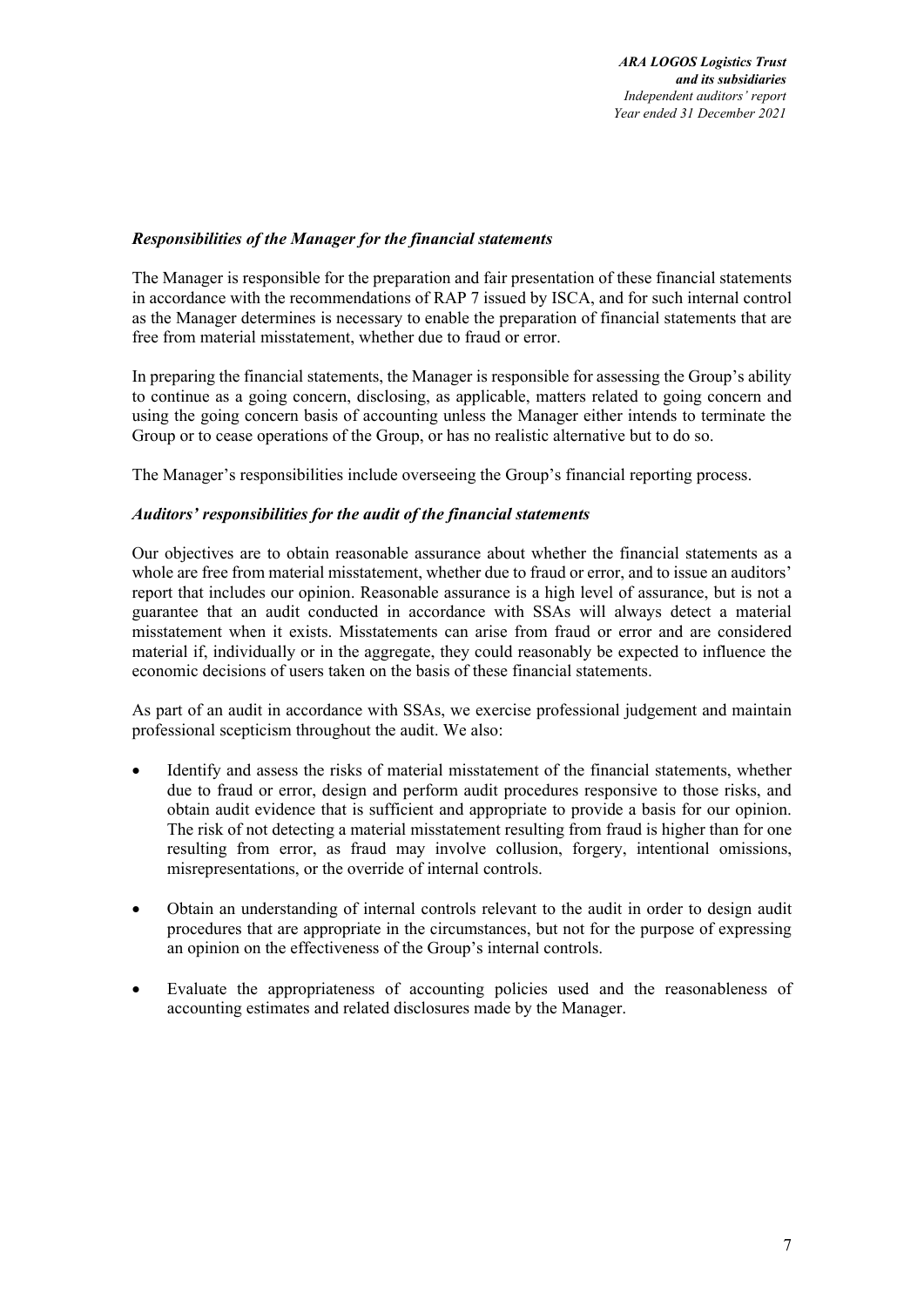- Conclude on the appropriateness of the Manager's use of the going concern basis of accounting and, based on the audit evidence obtained, whether a material uncertainty exists related to events or conditions that may cast significant doubt on the Group's ability to continue as a going concern. If we conclude that a material uncertainty exists, we are required to draw attention in our auditors' report to the related disclosures in the financial statements or, if such disclosures are inadequate, to modify our opinion. Our conclusions are based on the audit evidence obtained up to the date of our auditors' report. However, future events or conditions may cause the Group to cease to continue as a going concern.
- Evaluate the overall presentation, structure and content of the financial statements, including the disclosures, and whether the financial statements represent the underlying transactions and events in a manner that achieves fair presentation.
- Obtain sufficient appropriate audit evidence regarding the financial information of the entities or business activities within the Group to express an opinion on the consolidated financial statements. We are responsible for the direction, supervision and performance of the group audit. We remain solely responsible for our audit opinion.

We communicate with the Manager regarding, among other matters, the planned scope and timing of the audit and significant audit findings, including any significant deficiencies in internal controls that we identify during our audit.

We also provide the Manager with a statement that we have complied with relevant ethical requirements regarding independence, and communicate with them all relationships and other matters that may reasonably be thought to bear on our independence, and where applicable, actions taken to eliminate threats or safeguards applied.

From the matters communicated with the Manager, we determine those matters that were of most significance in the audit of the financial statements of the current period and are therefore the key audit matters. We describe these matters in our auditors' report unless the law or regulations preclude public disclosure about the matter or when, in extremely rare circumstances, we determine that a matter should not be communicated in our report because the adverse consequences of doing so would reasonably be expected to outweigh the public interest benefits of such communication.

The engagement partner on the audit resulting in this independent auditors' report is Lim Jek.

**KPMG LLP** *Public Accountants and Chartered Accountants* 

**Singapore**  22 April 2022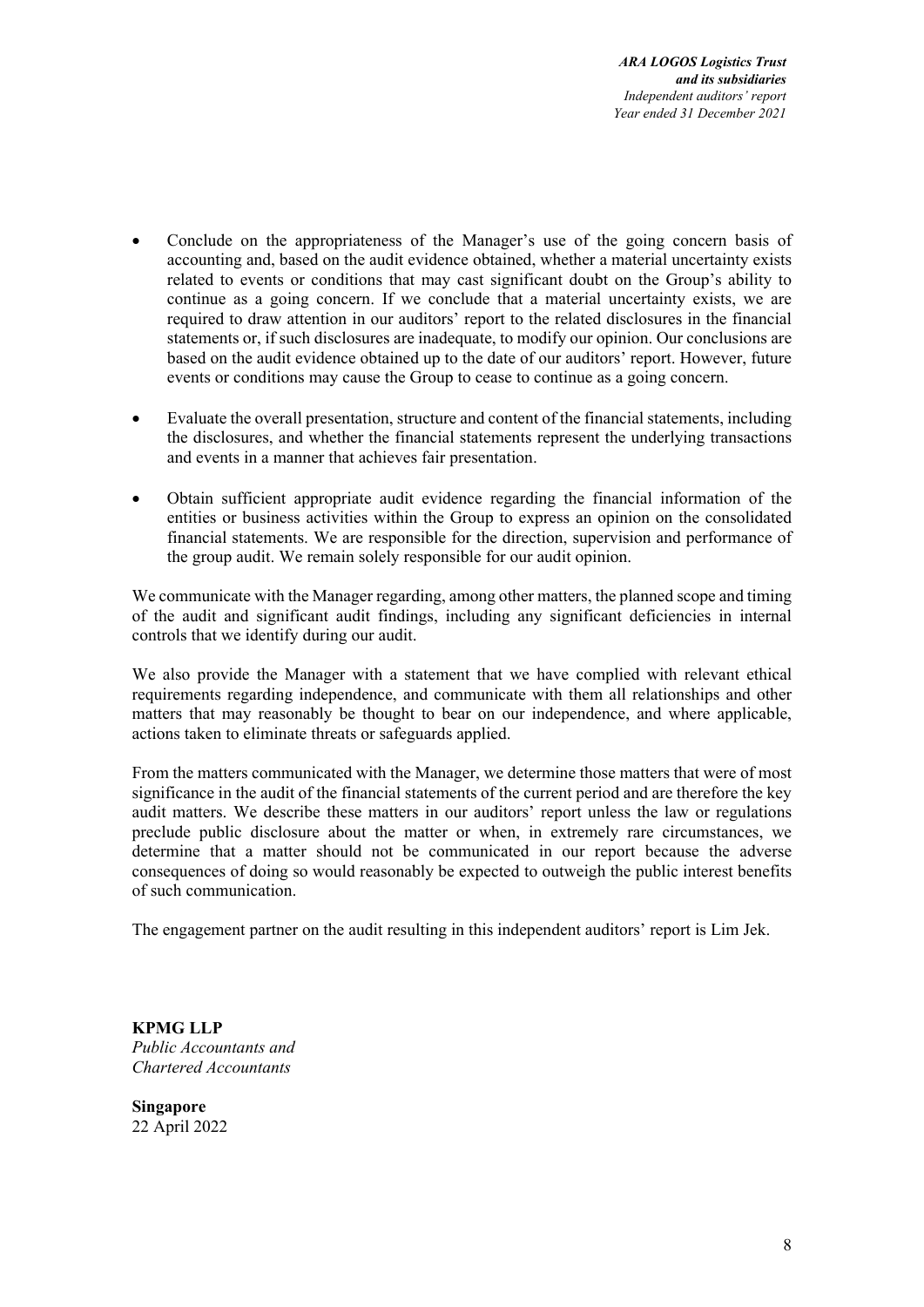### **Statements of financial position As at 31 December 2021**

|                                                     |             | Group          |                | <b>Trust</b>   |                |  |  |
|-----------------------------------------------------|-------------|----------------|----------------|----------------|----------------|--|--|
|                                                     | <b>Note</b> | 2021<br>\$2000 | 2020<br>\$2000 | 2021<br>\$'000 | 2020<br>\$2000 |  |  |
| <b>Non-current assets</b>                           |             |                |                |                |                |  |  |
| Investment properties                               | 4           | 1,723,312      | 1,355,864      | 897,965        | 909,525        |  |  |
| Investment in property funds                        | 5           | 289,838        |                |                |                |  |  |
| Plant and equipment                                 | 6           | 384            | 520            | 384            | 520            |  |  |
| Subsidiaries                                        | 7           |                |                | 450,999        | 188,710        |  |  |
| Amount due from subsidiaries                        | 8           |                |                | 131,129        | 112,202        |  |  |
| Derivative assets                                   | 12          | 3,895          |                | 694            |                |  |  |
|                                                     |             | 2,017,429      | 1,356,384      | 1,481,171      | 1,210,957      |  |  |
| <b>Current assets</b>                               |             |                |                |                |                |  |  |
| Trade and other receivables                         | 8           | 78,055         | 20,684         | 15,334         | 17,774         |  |  |
| Derivative assets                                   | 12          | 617            | 9,001          | 617            | 9,001          |  |  |
| Cash and cash equivalents                           | 9           | 15,536         | 26,397         | 12,753         | 17,383         |  |  |
|                                                     |             | 94,208         | 56,082         | 28,704         | 44,158         |  |  |
| <b>Total assets</b>                                 |             | 2,111,637      | 1,412,466      | 1,509,875      | 1,255,115      |  |  |
| <b>Current liabilities</b>                          |             |                |                |                |                |  |  |
| Trade and other payables                            | 10          | 26,277         | 20,321         | 20,524         | 15,612         |  |  |
| Amount due to subsidiaries                          |             |                |                | 20             | 29             |  |  |
| Interest-bearing borrowings                         | 11          | 110,141        | 69,456         | 106,700        | 66,915         |  |  |
| Derivative liabilities                              | 12          | 47             | 2,796          | 47             | 2,796          |  |  |
| Lease liabilities                                   | 22          | 12,701         | 3,310          | 3,307          | 3,310          |  |  |
|                                                     |             | 149,166        | 95,883         | 130,598        | 88,662         |  |  |
| <b>Non-current liabilities</b>                      |             |                |                |                |                |  |  |
| Trade and other payables                            | 10          | 2,157          | 3,052          | 1,969          | 2,968          |  |  |
| Deferred tax liabilities                            | 13          | 35,057         |                |                |                |  |  |
| Interest-bearing borrowings                         | 11          | 632,295        | 449,311        | 377,696        | 307,635        |  |  |
| Derivative liabilities                              | 12          | 5,009          | 12,613         | 5,009          | 12,050         |  |  |
| Lease liabilities                                   | 22          | 209,183        | 71,515         | 67,558         | 71,515         |  |  |
|                                                     |             | 883,701        | 536,491        | 452,232        | 394,168        |  |  |
| <b>Total liabilities</b>                            |             | 1,032,867      | 632,374        | 582,830        | 482,830        |  |  |
| <b>Net assets</b>                                   |             | 1,078,770      | 780,092        | 927,045        | 772,285        |  |  |
| <b>Represented by:</b>                              |             |                |                |                |                |  |  |
| Unitholders' funds<br>Perpetual securities holders' |             | 977,223        | 678,545        | 825,498        | 670,738        |  |  |
| funds                                               | 14          | 101,547        | 101,547        | 101,547        | 101,547        |  |  |
|                                                     |             | 1,078,770      | 780,092        | 927,045        | 772,285        |  |  |
| Units in issue and to be                            |             |                |                |                |                |  |  |
| issued ('000)                                       | 15          | 1,452,179      | 1,186,966      | 1,452,179      | 1,186,966      |  |  |
| Net asset value per Unit (\$)                       | 24          | 0.67           | 0.57           | 0.57           | 0.57           |  |  |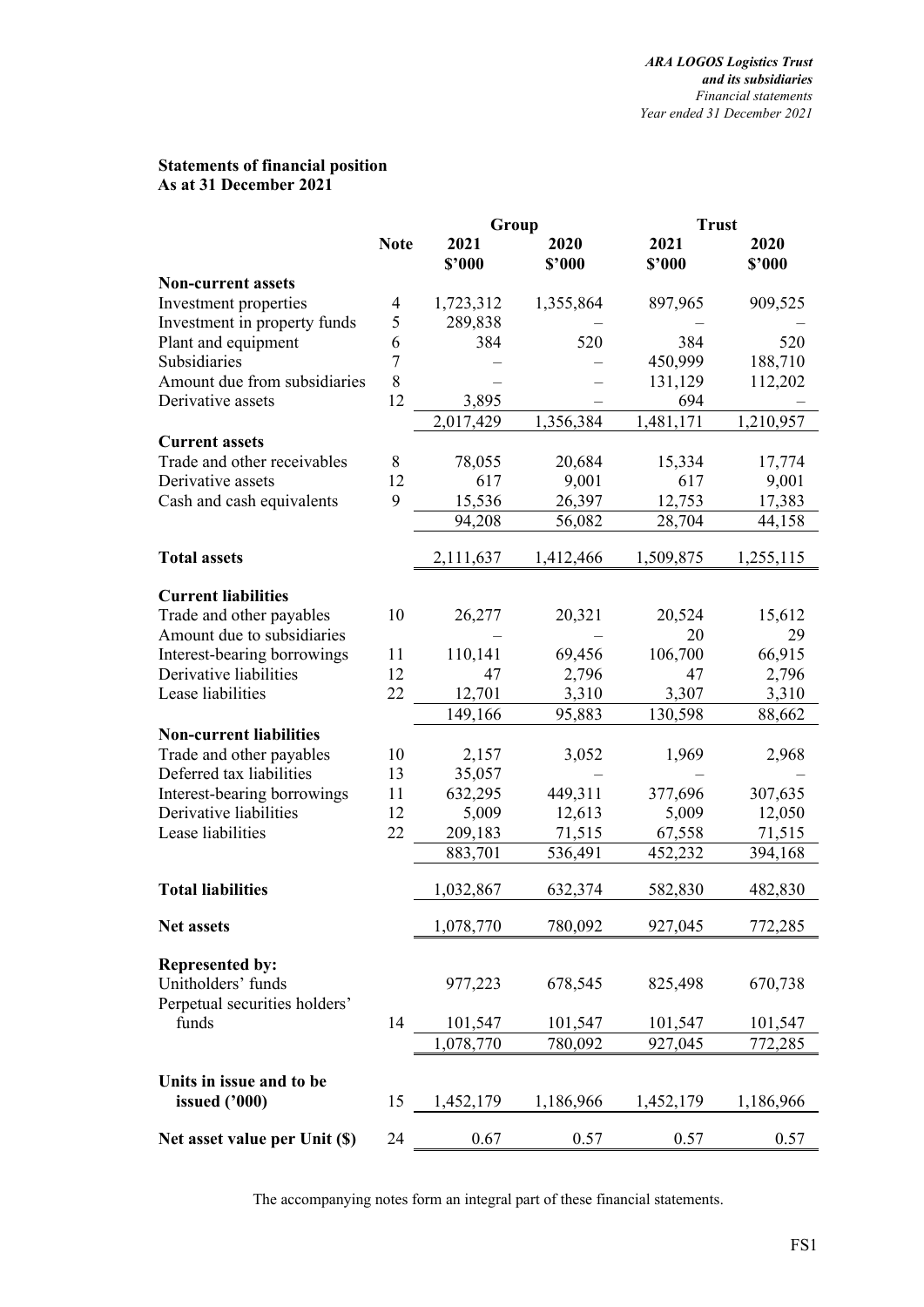#### **Statements of total return Year ended 31 December 2021**

|                                  |                | Group     |           | <b>Trust</b> |           |
|----------------------------------|----------------|-----------|-----------|--------------|-----------|
|                                  | <b>Note</b>    | 2021      | 2020      | 2021         | 2020      |
|                                  |                | \$'000    | \$'000    | \$2000       | \$2000    |
| Gross revenue                    | 17             | 135,233   | 117,432   | 89,001       | 86,865    |
| Property expenses                | 18             | (30, 344) | (27, 442) | (20, 967)    | (21, 281) |
| Net property income              |                | 104,889   | 89,990    | 68,034       | 65,584    |
|                                  |                |           |           |              |           |
| Dividend income                  |                | 7,636     |           | 29,627       | 17,721    |
| Other income                     |                | 5         |           | 5            |           |
|                                  |                |           |           |              |           |
| Finance income                   |                | 49        | 30        | 3,053        | 3,354     |
| Finance expenses                 |                | (29, 490) | (19, 842) | (16, 178)    | (17,219)  |
| <b>Net financing costs</b>       | 19             | (29, 441) | (19, 812) | (13, 125)    | (13, 865) |
|                                  |                |           |           |              |           |
| Manager's fees                   | 20             | (10, 056) | (7, 747)  | (10,056)     | (7, 747)  |
| Trustee fees                     |                | (751)     | (556)     | (509)        | (389)     |
| Valuation fees                   |                | (698)     | (135)     | (274)        | (40)      |
| Other trust expenses             | 21             | (4,899)   | (3,117)   | (3,855)      | (2,002)   |
| Foreign exchange (loss)/gain     |                | (3,831)   | 7,980     | (4,650)      | 7,879     |
|                                  |                | (20, 235) | (3,575)   | (19, 344)    | (2,299)   |
|                                  |                |           |           |              |           |
| Net income                       |                | 62,854    | 66,603    | 65,197       | 67,141    |
| Gain on disposal of investment   |                |           |           |              |           |
| properties                       |                | 1,483     |           | 896          |           |
| Net change in fair value of      |                |           |           |              |           |
| investment properties            | $\overline{4}$ | 97,155    | (16, 830) | (3,406)      | (25, 486) |
| Net change in fair value of      |                |           |           |              |           |
| investment in property funds     |                | 101,535   |           |              |           |
| Net change in fair value of      |                |           |           |              |           |
| financial derivatives            |                | 6,960     | (3,006)   | 3,684        | (3,006)   |
| Reversal of impairment losses in |                |           |           |              |           |
| subsidiaries                     |                |           |           | 4,800        |           |
| Total return for the year before |                |           |           |              |           |
| tax and distribution             |                | 269,987   | 46,767    | 71,171       | 38,649    |
| Tax expense                      | 23             | (38, 863) | (2, 136)  | (2,986)      | (2,136)   |
| Total return for the year after  |                |           |           |              |           |
| tax, before distribution         |                | 231,124   | 44,631    | 68,185       | 36,513    |
| Total return for the year after  |                |           |           |              |           |
| tax, before distribution,        |                |           |           |              |           |
| attributable to:                 |                |           |           |              |           |
| Unitholders of the Trust and     |                |           |           |              |           |
| perpetual securities holders     |                | 231,124   | 44,631    | 68,185       | 36,513    |
|                                  |                |           |           |              |           |
| <b>Earnings per Unit (cents)</b> | 25             |           |           |              |           |
| <b>Basic</b>                     |                | 16.17     | 3.53      | 4.49         | 2.79      |
| Diluted                          |                | 16.17     | 3.50      | 4.49         | 2.78      |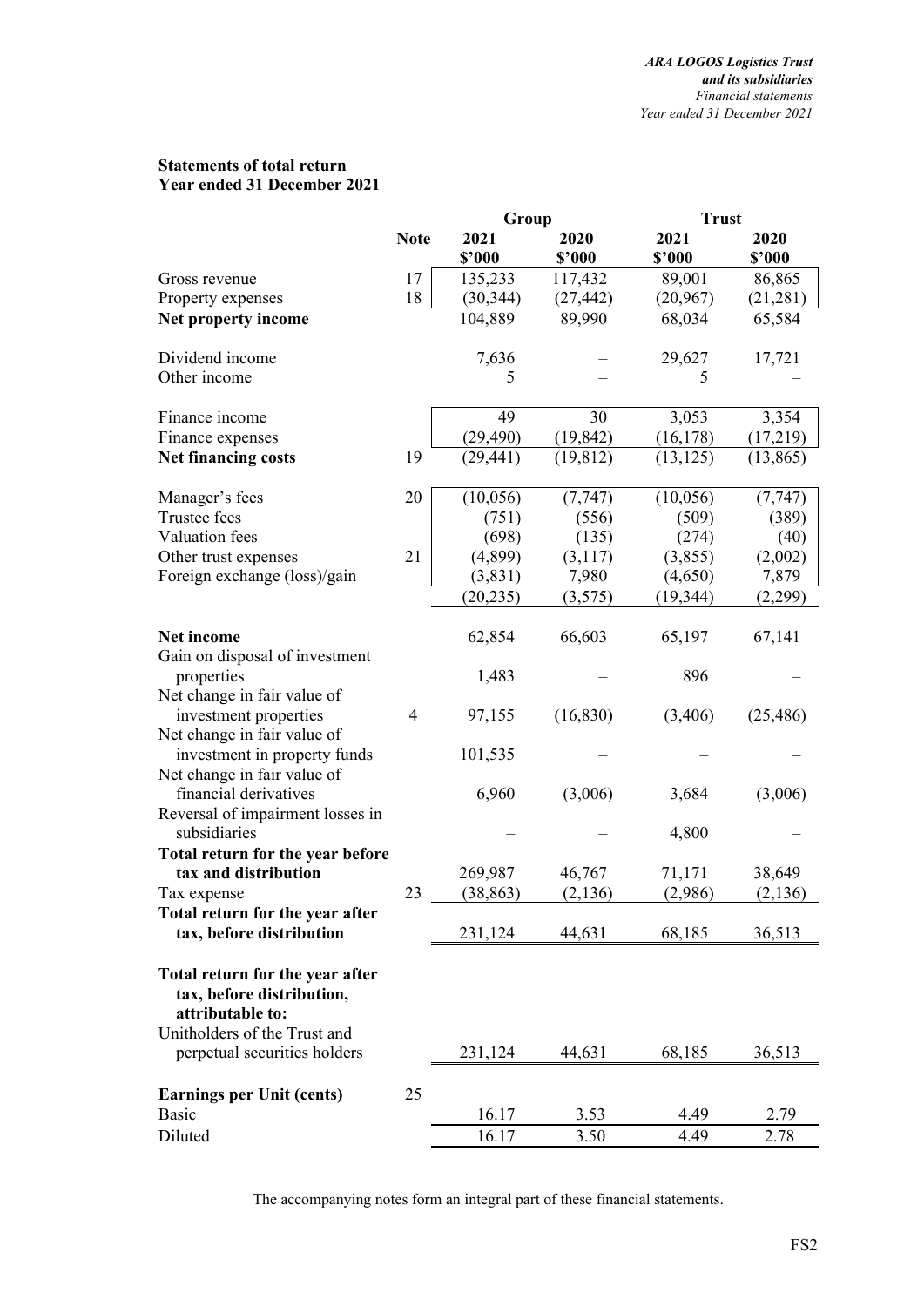#### **Distribution statements Year ended 31 December 2021**

|                                                                             |             | Group          |                | <b>Trust</b>   |                |  |  |
|-----------------------------------------------------------------------------|-------------|----------------|----------------|----------------|----------------|--|--|
|                                                                             | <b>Note</b> | 2021<br>\$2000 | 2020<br>\$2000 | 2021<br>\$2000 | 2020<br>\$2000 |  |  |
| Amount available for distribution to                                        |             |                |                |                |                |  |  |
| Unitholders at beginning of year                                            |             | 10,475         | 14,954         | 10,475         | 14,954         |  |  |
| Total return for the year after tax, before                                 |             |                |                |                |                |  |  |
| distribution, attributable to                                               |             |                |                |                |                |  |  |
| Unitholders/perpetual securities holders                                    |             | 231,124        | 44,631         | 68,185         | 36,513         |  |  |
| Less: Amount reserved for distribution to                                   |             |                |                |                |                |  |  |
| perpetual securities holders                                                |             | (5,500)        | (5,515)        | (5,500)        | (5,515)        |  |  |
| Net tax and other distribution adjustments                                  | A           | (191, 831)     | (2,615)        | 5,579          | 26,567         |  |  |
| Taxable income                                                              |             | 33,793         | 36,501         | 68,264         | 57,565         |  |  |
| Tax-exempt income                                                           |             | 34,471         | 21,064         |                |                |  |  |
| Capital distribution                                                        |             | 2,109          | 1,263          | 2,109          | 1,263          |  |  |
| Income available for distribution                                           |             | 80,848         | 73,782         | 80,848         | 73,782         |  |  |
| Distributions made during the year:                                         |             |                |                |                |                |  |  |
| Distribution of 1.376 cents per Unit for                                    |             |                |                |                |                |  |  |
| the period from 1 October 2019 to                                           |             |                |                |                |                |  |  |
| 31 December 2019                                                            |             |                | (14, 941)      |                | (14, 941)      |  |  |
| Distribution of 0.997 cents per Unit for                                    |             |                |                |                |                |  |  |
| the period from 1 January 2020 to                                           |             |                |                |                |                |  |  |
| 31 March 2020                                                               |             |                | (10, 854)      |                | (10, 854)      |  |  |
| Distribution of 1.326 cents per Unit for<br>the period from 1 April 2020 to |             |                |                |                |                |  |  |
| 30 June 2020                                                                |             |                | (14, 465)      |                | (14, 465)      |  |  |
| Distribution of 2.109 cents per Unit for                                    |             |                |                |                |                |  |  |
| the period from 1 July 2020 to                                              |             |                |                |                |                |  |  |
| 10 November 2020                                                            |             |                | (23, 047)      |                | (23, 047)      |  |  |
| Distribution of 0.818 cents per Unit for                                    |             |                |                |                |                |  |  |
| the period from 11 November 2020 to                                         |             |                |                |                |                |  |  |
| 31 December 2020                                                            |             | (10, 455)      |                | (10, 455)      |                |  |  |
| Distribution of 1.563 cents per Unit for                                    |             |                |                |                |                |  |  |
| the period from 1 January 2021 to                                           |             |                |                |                |                |  |  |
| 15 April 2021<br>Distribution of 1.007 cents per Unit for                   |             | (19, 976)      |                | (19, 976)      |                |  |  |
| the period from 16 April 2021 to                                            |             |                |                |                |                |  |  |
| 30 June 2021                                                                |             | (14,603)       |                | (14,603)       |                |  |  |
| Distribution of 1.329 cents per Unit for                                    |             |                |                |                |                |  |  |
| the period from 1 July 2021 to                                              |             |                |                |                |                |  |  |
| 30 September 2021                                                           |             | (19,306)       |                | (19, 306)      |                |  |  |
| <b>Total distributions made during</b>                                      |             |                |                |                |                |  |  |
| the year                                                                    |             | (64, 340)      | (63,307)       | (64,340)       | (63, 307)      |  |  |
| Amount available for distribution to                                        |             |                |                |                |                |  |  |
| Unitholders at end of the year                                              |             | 16,508         | 10,475         | 16,508         | 10,475         |  |  |
| Distribution per Unit (cents)                                               | 25          | 5.034          | $5.220^{(1)}$  | 5.034          | $5.220^{(1)}$  |  |  |

 (1) The figures include the accounting adjustment (effect of bonus element) which takes into account the preferential offering issuance on 25 January 2021. The actual DPU paid out to Unitholders for the year ended 31 December 2020 was 5.250 cents.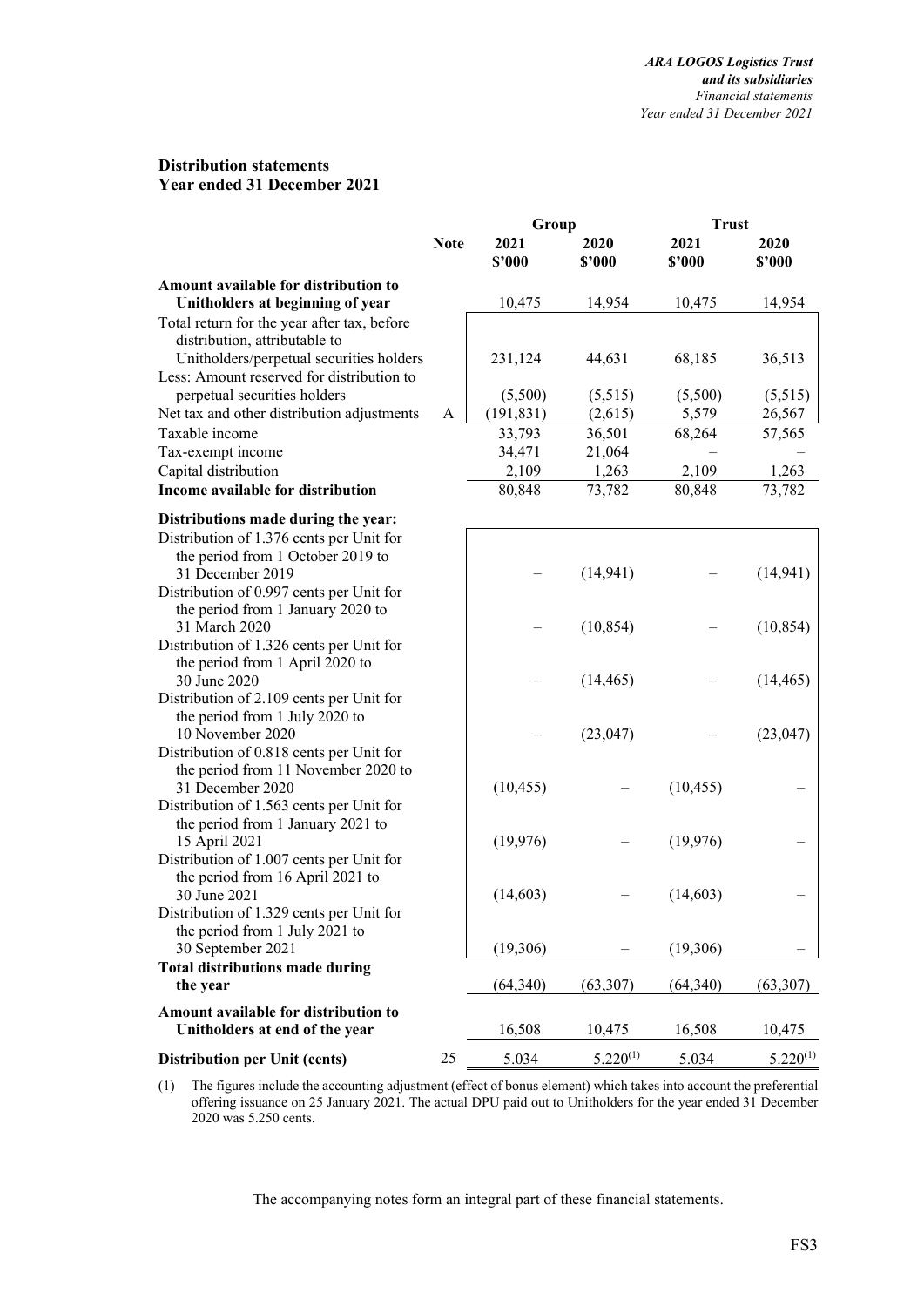# **Distribution statements (continued) Year ended 31 December 2021**

|                                                          | Group          |                | <b>Trust</b>   |                |  |
|----------------------------------------------------------|----------------|----------------|----------------|----------------|--|
|                                                          | 2021<br>\$'000 | 2020<br>\$'000 | 2021<br>\$'000 | 2020<br>\$'000 |  |
| <b>Note A</b>                                            |                |                |                |                |  |
| Net tax and other distribution                           |                |                |                |                |  |
| adjustments comprise:                                    |                |                |                |                |  |
| Manager's fees paid/payable in                           |                |                |                |                |  |
| Units                                                    | 5,002          | 5,810          | 5,002          | 5,810          |  |
| Trustee fees                                             | 509            | 389            | 509            | 389            |  |
| Amortisation/write-off of                                |                |                |                |                |  |
| transaction costs                                        | 982            | 987            | 982            | 987            |  |
| Commitment fee                                           | 233            | 110            | 233            | 110            |  |
| Land rent                                                | (5,952)        | (6,030)        | (5,952)        | (6,030)        |  |
| Interest expense on lease liabilities                    | 2,707          | 2,840          | 2,707          | 2,840          |  |
| Gain on disposal of investment<br>properties             | (896)          |                | (896)          |                |  |
| Net change in fair value of                              |                |                |                |                |  |
| investment in property funds                             | (101, 535)     |                |                |                |  |
| Net change in fair value of                              |                |                |                |                |  |
| investment properties                                    | (97, 155)      | 16,830         | 3,406          | 25,486         |  |
| Net change in fair value of                              |                |                |                |                |  |
| financial derivatives                                    | (3,684)        | 3,006          | (3,684)        | 3,006          |  |
| Reversal of impairment in                                |                |                |                |                |  |
| subsidiaries                                             |                |                | (4,800)        |                |  |
| Deferred tax liabilities on<br>investment properties and |                |                |                |                |  |
| investment in property funds                             | 35,877         |                |                |                |  |
| Depreciation                                             | 130            | 290            | 130            | 290            |  |
| Net foreign exchange loss/(gain)                         | 4,185          | (7, 436)       | 4,185          | (7, 436)       |  |
| Net profit from subsidiaries                             | (34,170)       | (20, 525)      |                |                |  |
| Other items                                              | 1,936          | 1,114          | 3,757          | 1,115          |  |
| Net tax and other distribution                           |                |                |                |                |  |
| adjustments                                              | (191, 831)     | (2,615)        | 5,579          | 26,567         |  |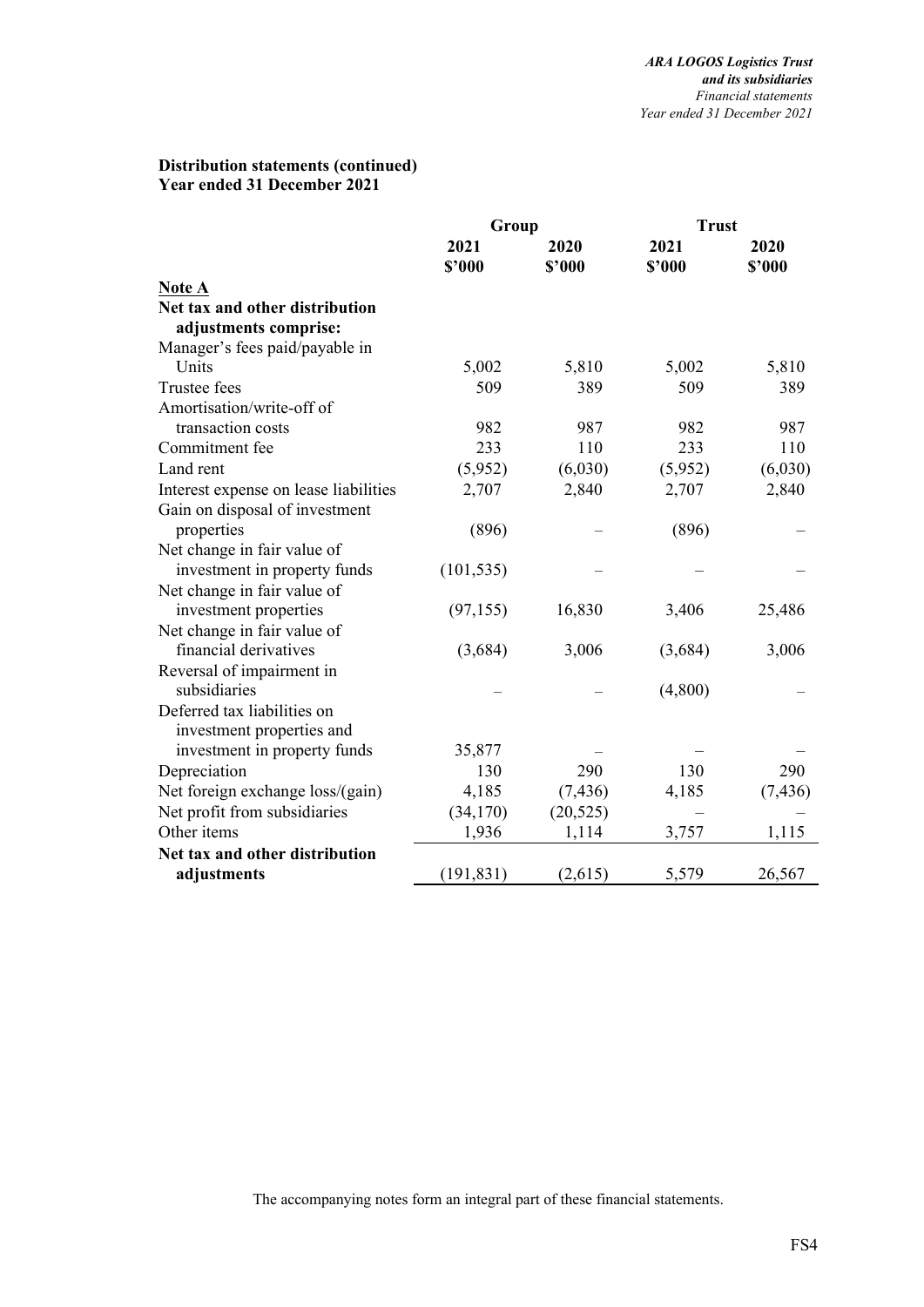### **Statements of movements in Unitholders' funds Year ended 31 December 2021**

|                                                                                                                  |             | Group          |                | <b>Trust</b>   |                |  |
|------------------------------------------------------------------------------------------------------------------|-------------|----------------|----------------|----------------|----------------|--|
|                                                                                                                  | <b>Note</b> | 2021<br>\$2000 | 2020<br>\$'000 | 2021<br>\$'000 | 2020<br>\$2000 |  |
| <b>Unitholders' funds</b>                                                                                        |             |                |                |                |                |  |
| Balance at the beginning of year                                                                                 |             | 678,545        | 639,413        | 670,738        | 652,520        |  |
| Total return for the year after tax,<br>before distribution                                                      |             | 231,124        | 44,631         | 68,185         | 36,513         |  |
| Less: Amount reserved for distribution<br>to perpetual securities holders                                        |             | (5,500)        | (5,515)        | (5,500)        | (5,515)        |  |
| <b>Effective portion of changes in fair</b><br>value of cash flow hedge                                          |             | 7,616          | (4,971)        | 7,053          | (4, 533)       |  |
| Foreign currency translation reserve<br>Translation differences from financial<br>statements of foreign entities |             | (19, 584)      | 13,234         |                |                |  |
| Net (loss)/gain recognised directly in<br><b>Unitholders' funds</b>                                              |             | (11,968)       | 8,263          | 7,053          | (4,533)        |  |
| <b>Unitholders' transactions</b>                                                                                 |             |                |                |                |                |  |
| <b>Units issued:</b>                                                                                             |             |                |                |                |                |  |
| - Private placement                                                                                              |             | 88,700         | 50,000         | 88,700         | 50,000         |  |
| - Preferential offering                                                                                          |             | 50,340         |                | 50,340         |                |  |
| - Manager's base fees paid in Units                                                                              |             | 5,002          | 3,604          | 5,002          | 3,604          |  |
| - Acquisition fee paid in Units                                                                                  |             | 5,601          |                | 5,601          |                |  |
| Units to be issued:                                                                                              |             |                |                |                |                |  |
| Manager's base fees payable in<br>$\overline{\phantom{0}}$<br>Units                                              |             |                | 1,265          |                | 1,265          |  |
| - Manager's performance fees<br>payable in Units                                                                 |             |                | 941            |                | 941            |  |
| Issue expenses in relation to the                                                                                |             |                |                |                |                |  |
| private placement                                                                                                |             | (281)          | (750)          | (281)          | (750)          |  |
| Distributions to Unitholders                                                                                     |             | (64, 340)      | (63, 307)      | (64, 340)      | (63, 307)      |  |
| Net increase/(decrease) in net assets                                                                            |             |                |                |                |                |  |
| resulting from Unitholders'                                                                                      |             |                |                |                |                |  |
| transactions                                                                                                     |             | 85,022         | (8,247)        | 85,022         | (8,247)        |  |
| Balance at the end of year                                                                                       |             | 977,223        | 678,545        | 825,498        | 670,738        |  |
| <b>Perpetual securities holders' funds</b>                                                                       |             |                |                |                |                |  |
| Balance at the beginning of year                                                                                 |             | 101,547        | 101,547        | 101,547        | 101,547        |  |
| Amount reserved for distribution to                                                                              |             |                |                |                |                |  |
| perpetual securities holders                                                                                     |             | 5,500          | 5,515          | 5,500          | 5,515          |  |
| Distribution to perpetual securities                                                                             |             |                |                |                |                |  |
| holders                                                                                                          |             | (5,500)        | (5,515)        | (5,500)        | (5,515)        |  |
| Balance at the end of year                                                                                       | 14          | 101,547        | 101,547        | 101,547        | 101,547        |  |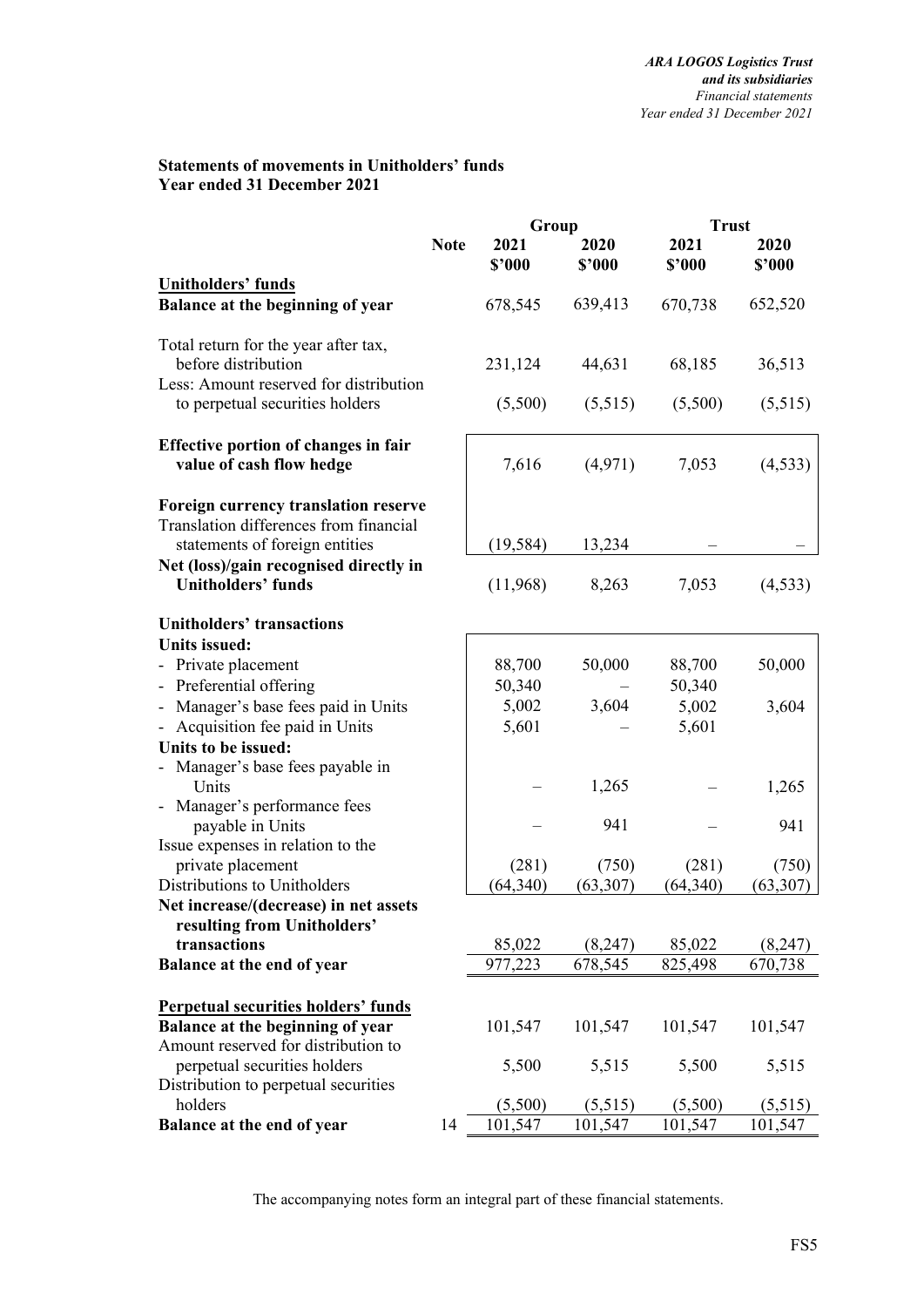#### **Portfolio statements As at 31 December 2021**

| Group                                        |             |                                                |                                                        | Occupancy rate<br>Carrying value as at<br>as at |                                      |                                           |                | % of net assets attributable to<br><b>Unitholders</b> as at |                                      |
|----------------------------------------------|-------------|------------------------------------------------|--------------------------------------------------------|-------------------------------------------------|--------------------------------------|-------------------------------------------|----------------|-------------------------------------------------------------|--------------------------------------|
| <b>Description of property</b>               | <b>Type</b> | Lease term for<br>underlying land              | Location                                               | 31 December<br>2021<br>$\frac{0}{0}$            | 31 December<br>2020<br>$\frac{6}{6}$ | 31 December 31 December<br>2021<br>\$2000 | 2020<br>\$2000 | 31 December<br>2021<br>$\frac{6}{9}$                        | 31 December<br>2020<br>$\frac{6}{9}$ |
| <b>Singapore</b>                             |             |                                                |                                                        |                                                 |                                      |                                           |                |                                                             |                                      |
| <b>ALOG Commodity Hub</b>                    | Logistics   | 29 years wef<br>19 August 2006                 | 24 Penjuru Road,<br>Singapore                          | 98                                              | 99                                   | 260,400                                   | 261,600        | 26.5                                                        | 38.6                                 |
| ALOG Cold Centre                             | Logistics   | 30 years wef<br>20 December $2005^{(1)}$       | 2 Fishery Port Road,<br>Singapore                      | 92                                              | 92                                   | 126,700                                   | 124,700        | 13.0                                                        | 18.4                                 |
| Schenker Megahub                             | Logistics   | 30 years wef 1 June<br>$2005^{(1)}$            | 51 Alps Avenue,<br>Singapore                           | 100                                             | 100                                  | 83,800                                    | 80,200         | 8.6                                                         | 11.8                                 |
| ALOG Changi DistriCentre 1                   | Logistics   | 30 years wef<br>16 August 2005 <sup>(1)</sup>  | 5 Changi South Lane,<br>Singapore                      | 93                                              | 100                                  | 93,300                                    | 93,600         | 9.5                                                         | 13.8                                 |
| ALOG Changi DistriCentre 2(3)                | Logistics   | 30 years wef<br>16 February $1996^{(1)}$       | 3 Changi South Street 3,<br>Singapore                  | $\overline{\phantom{0}}$                        | 65                                   |                                           | 15,500         |                                                             | 2.3                                  |
| Air Market Logistics Centre                  | Logistics   | 30 years wef<br>1 February 2007 <sup>(2)</sup> | 22 Loyang Lane,<br>Singapore                           | 100                                             | 100                                  | 11,100                                    | 11,200         | 1.1                                                         | 1.7                                  |
| Pan Asia Logistics Centre                    | Logistics   | 30 years wef<br>1 June 2010                    | 21 Changi North Way,<br>Singapore                      | 100                                             | 100                                  | 34,600                                    | 34,600         | 3.5                                                         | 5.1                                  |
| Pandan Logistics Hub                         | Logistics   | 30 years wef<br>1 October 2009                 | 49 Pandan Road.<br>Singapore                           | 100                                             | 100                                  | 37,800                                    | 37,000         | 3.9                                                         | 5.5                                  |
| ALOG Gul LogisCentre                         | Logistics   | 30 years wef<br>1 October 2003                 | 15 Gul Way,<br>Singapore                               | 100                                             | 100                                  | 27,400                                    | 27,100         | 2.8                                                         | 4.0                                  |
| DHL Supply Chain Advanced<br>Regional Centre | Logistics   | 30 years wef<br>16 June 2014                   | 1 Greenwich Drive.<br>Tampines LogisPark,<br>Singapore | 100                                             | 100                                  | 152,000                                   | 149,200        | 15.6                                                        | 22.0                                 |
| <b>Balance carried forward</b>               |             |                                                |                                                        |                                                 |                                      | 827,100                                   | 834,700        | 84.5                                                        | 123.2                                |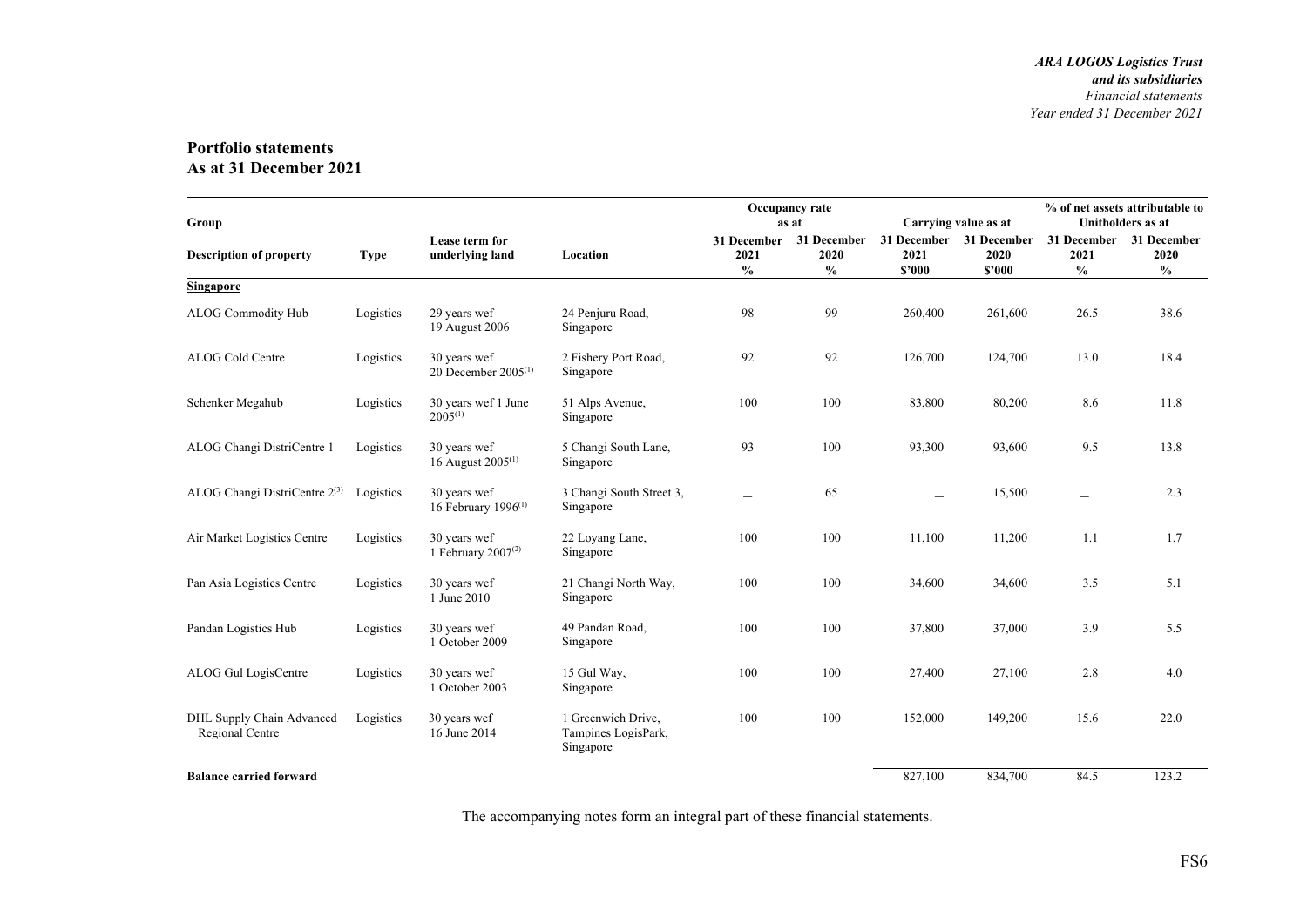| Group (continued)                                                                 |             |                                   | Carrying value as at                                               | % of net assets attributable to<br>Unitholders as at |                                      |                               |                               |                                      |                                                                    |
|-----------------------------------------------------------------------------------|-------------|-----------------------------------|--------------------------------------------------------------------|------------------------------------------------------|--------------------------------------|-------------------------------|-------------------------------|--------------------------------------|--------------------------------------------------------------------|
| <b>Description of property</b>                                                    | <b>Type</b> | Lease term for<br>underlying land | Location                                                           | 31 December<br>2021<br>$\%$                          | 31 December<br>2020<br>$\frac{0}{0}$ | 31 December<br>2021<br>\$2000 | 31 December<br>2020<br>\$'000 | 31 December<br>2021<br>$\frac{0}{0}$ | 31 December<br>2020<br>$\boldsymbol{\theta}\!/\!\boldsymbol{_{0}}$ |
| <b>Balance brought forward</b>                                                    |             |                                   |                                                                    |                                                      |                                      | 827,100                       | 834,700                       | 84.5                                 | 123.2                                                              |
| <b>Australia</b>                                                                  |             |                                   |                                                                    |                                                      |                                      |                               |                               |                                      |                                                                    |
| 127 Orchard Road, Chester Hill, Logistics<br>New South Wales, Australia           |             | Freehold                          | 127 Orchard Road.<br>Chester Hill, New South<br>Wales, Australia   | 100                                                  | 100                                  | 65,383                        | 56,421                        | 6.7                                  | 8.3                                                                |
| $16 - 28$ Transport Drive,<br>Somerton, Victoria, Australia                       | Logistics   | Freehold                          | $16 - 28$ Transport Drive,<br>Somerton, Victoria,<br>Australia     | 100                                                  | 100                                  | 38,836                        | 32,531                        | 4.0                                  | 4.8                                                                |
| 51 Musgrave Road, Coopers<br>Plains, Queensland, Australia                        | Logistics   | Freehold                          | 51 Musgrave Road,<br>Coopers Plains, Queensland,<br>Australia      | 86                                                   | 86                                   | 9,045                         | 8,743                         | 0.9                                  | 1.3                                                                |
| 203 Viking Drive, Wacol,<br>Queensland, Australia                                 | Logistics   | Freehold                          | 203 Viking Drive, Wacol,<br>Queensland, Australia                  | 100                                                  | 100                                  | 34,510                        | 28,871                        | 3.5                                  | 4.3                                                                |
| 223 Viking Drive, Wacol,<br>Queensland, Australia                                 | Logistics   | Freehold                          | 223 Viking Drive, Wacol,<br>Queensland, Australia                  | 100                                                  | 100                                  | 11,602                        | 11,792                        | 1.2                                  | 1.7                                                                |
| 404-450 Findon Road, Kidman<br>Park, South Australia,<br>Australia <sup>(4)</sup> | Logistics   | Freehold                          | 404-450 Findon Road,<br>Kidman Park,<br>South Australia, Australia |                                                      | 100                                  |                               | 40,664                        |                                      | 6.0                                                                |
| 217-225 Boundary Road,<br>Laverton North, Victoria,<br>Australia                  | Logistics   | Freehold                          | 217-225 Boundary Road,<br>Laverton North, Victoria,<br>Australia   | 100                                                  | 100                                  | 30,971                        | 24,398                        | 3.2                                  | 3.6                                                                |
| 182-198 Maidstone Street.<br>Altona, Victoria, Australia                          | Logistics   | Freehold                          | 182-198 Maidstone Street.<br>Altona, Victoria, Australia           | 100                                                  | 100                                  | 53,584                        | 43,206                        | 5.5                                  | 6.4                                                                |
| <b>Balance carried forward</b>                                                    |             |                                   |                                                                    |                                                      |                                      | 1,071,031                     | 1,081,326                     | 109.5                                | 159.6                                                              |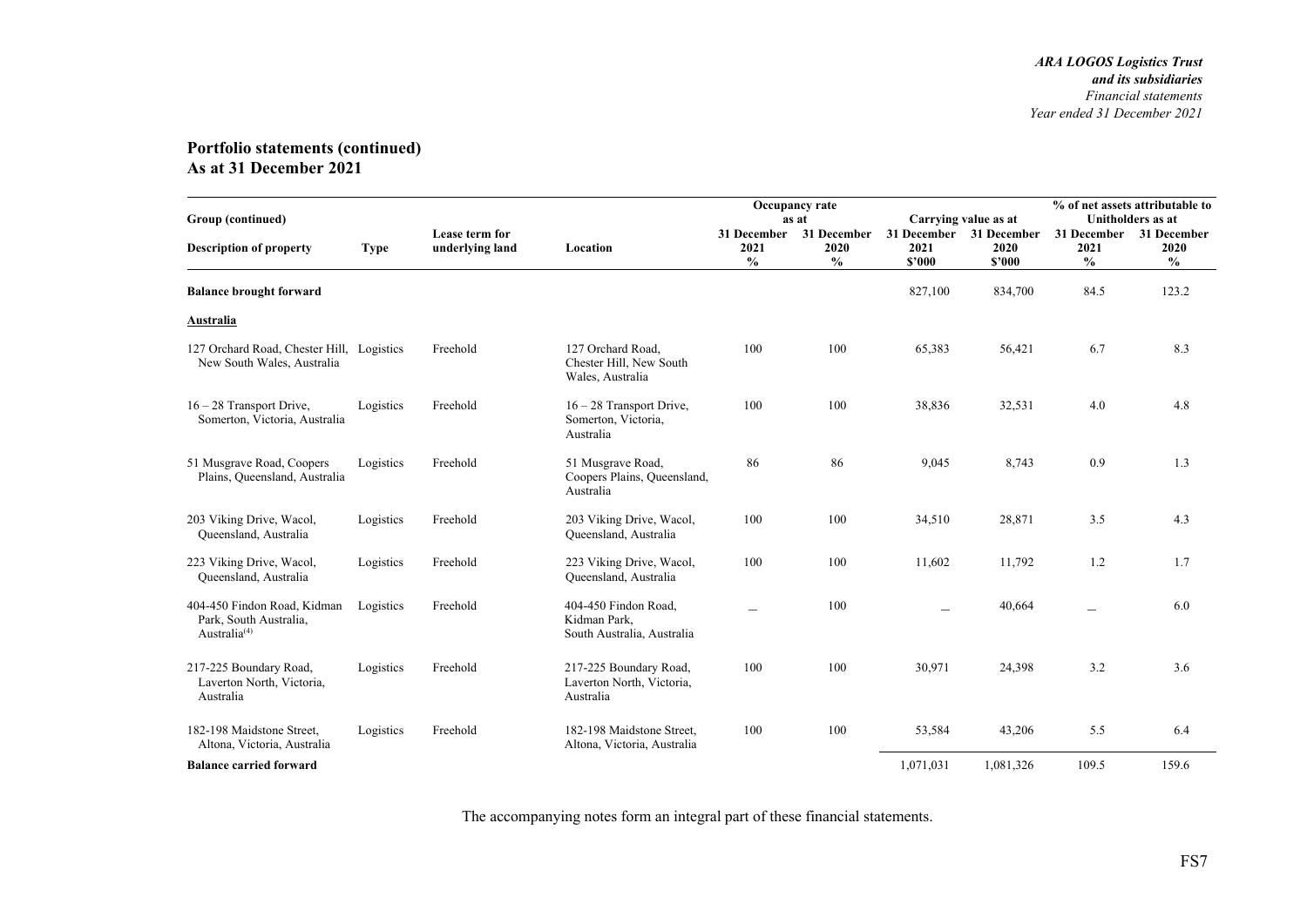| Group (continued)                                                      |             |                                   |                                                                        | Occupancy rate<br>Carrying value as at<br>as at |                             |                               |                               |                                                           |                                                                  |
|------------------------------------------------------------------------|-------------|-----------------------------------|------------------------------------------------------------------------|-------------------------------------------------|-----------------------------|-------------------------------|-------------------------------|-----------------------------------------------------------|------------------------------------------------------------------|
| <b>Description of property</b>                                         | <b>Type</b> | Lease term for<br>underlying land | Location                                                               | 31 December<br>2021<br>$\frac{0}{0}$            | 31 December<br>2020<br>$\%$ | 31 December<br>2021<br>\$2000 | 31 December<br>2020<br>\$2000 | 31 December<br>2021<br>$\mathbf{0}_{\mathbf{0}}^{\prime}$ | <b>Unitholders</b> as at<br>31 December<br>2020<br>$\frac{0}{0}$ |
| Australia (continued)                                                  |             |                                   |                                                                        |                                                 |                             |                               |                               |                                                           |                                                                  |
| <b>Balance brought forward</b>                                         |             |                                   |                                                                        |                                                 |                             | 1,071,031                     | 1,081,326                     | 109.5                                                     | 159.6                                                            |
| 11-19 Kellar Street, Berrinba,<br>Queensland, Australia                | Logistics   | Freehold                          | 11-19 Kellar Street,<br>Berrinba, Queensland,<br>Australia             | 100                                             | 40                          | 16,469                        | 12,708                        | 1.7                                                       | 1.9                                                              |
| 3 Sanitarium Drive, Berkeley<br>Vale, New South Wales,<br>Australia    | Logistics   | Freehold                          | 3 Sanitarium Drive,<br>Berkeley Vale, New South<br>Wales, Australia    | 100                                             | 100                         | 43,654                        | 40,664                        | 4.5                                                       | 6.0                                                              |
| 67-93 National Boulevard,<br>Campbellfield, Victoria,<br>Australia     | Logistics   | Freehold                          | 67-93 National Boulevard,<br>Campbellfield, Victoria,<br>Australia     | 100                                             | 100                         | 34,904                        | 29,990                        | 3.6                                                       | 4.4                                                              |
| 41-51 Mills Road, Braeside,<br>Victoria, Australia                     | Logistics   | Freehold                          | 41-51 Mills Road, Braeside,<br>Victoria, Australia                     | 100                                             | 100                         | 44,736                        | 37,360                        | 4.6                                                       | 5.5                                                              |
| 76-90 Link Drive, Campbellfield, Logistics<br>Victoria, Australia      |             | Freehold                          | 76-90 Link Drive,<br>Campbellfield, Victoria,<br>Australia             | 100                                             | 100                         | 16,960                        | 13,216                        | 1.7                                                       | 1.9                                                              |
| 41-45 Hydrive Close,<br>Dandenong, Victoria,<br>Australia              | Logistics   | Freehold                          | 41-45 Hydrive Close,<br>Dandenong, Victoria,<br>Australia              | 100                                             | 100                         | 14,256                        | 13,216                        | 1.4                                                       | 1.9                                                              |
| 196 Viking Drive, Wacol,<br>Queensland, Australia                      | Logistics   | Freehold                          | 196 Viking Drive, Wacol,<br>Queensland, Australia                      | 100                                             | 100                         | 19,664                        | 15,757                        | 2.0                                                       | 2.3                                                              |
| 16-24 William Angliss Drive,<br>Laverton North, Victoria,<br>Australia | Logistics   | Freehold                          | 16-24 William Angliss<br>Drive, Laverton North,<br>Victoria, Australia | 100                                             | 100                         | 25,072                        | 19,315                        | 2.6                                                       | 2.8                                                              |
| <b>Balance carried forward</b>                                         |             |                                   |                                                                        |                                                 |                             | 1,286,746                     | 1,263,552                     | 131.6                                                     | 186.3                                                            |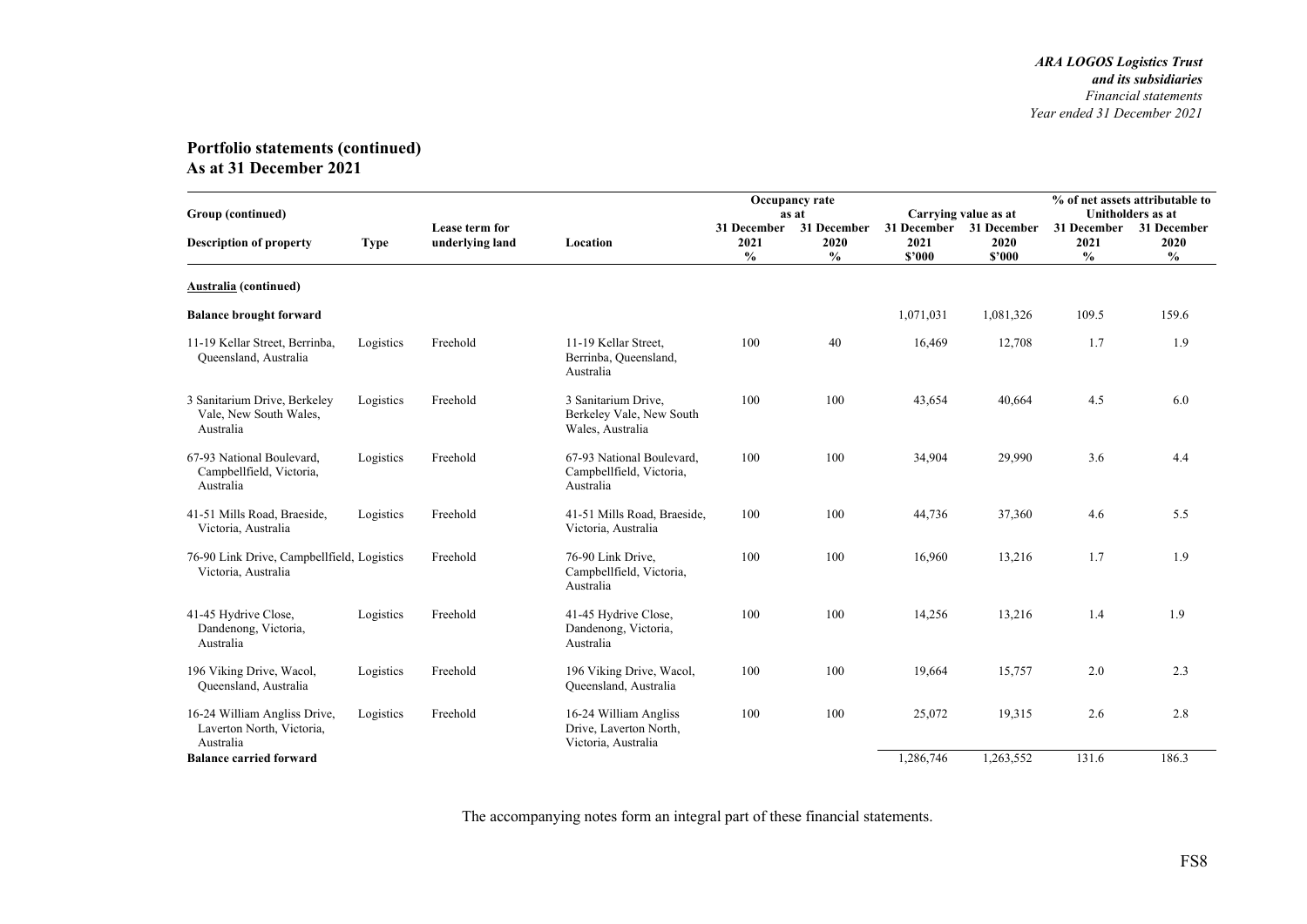|                                                              |             |                                   |                                                            |                                      | Occupancy rate                       |                               |                               |                                      | % of net assets attributable to      |  |
|--------------------------------------------------------------|-------------|-----------------------------------|------------------------------------------------------------|--------------------------------------|--------------------------------------|-------------------------------|-------------------------------|--------------------------------------|--------------------------------------|--|
| Group (continued)                                            |             |                                   |                                                            |                                      | as at                                | Carrying value as at          |                               |                                      | <b>Unitholders</b> as at             |  |
| <b>Description of property</b>                               | <b>Type</b> | Lease term for<br>underlying land | Location                                                   | 31 December<br>2021<br>$\frac{0}{0}$ | 31 December<br>2020<br>$\frac{0}{0}$ | 31 December<br>2021<br>\$2000 | 31 December<br>2020<br>\$2000 | 31 December<br>2021<br>$\frac{0}{0}$ | 31 December<br>2020<br>$\frac{6}{6}$ |  |
| Australia (continued)                                        |             |                                   |                                                            |                                      |                                      |                               |                               |                                      |                                      |  |
| <b>Balance brought forward</b>                               |             |                                   |                                                            |                                      |                                      | 1,286,746                     | 1,263,552                     | 131.6                                | 186.3                                |  |
| 151-155 Woodlands Drive,<br>Braeside, Victoria,<br>Australia | Logistics   | Freehold                          | 151-155 Woodlands Drive,<br>Braeside, Victoria, Australia  | 100                                  | 100                                  | 20,893                        | 17,487                        | 2.1                                  | 2.6                                  |  |
| 1-5 & 2-6 Bishop Drive, POB,<br>Queensland, Australia        | Logistics   | 55 years wef<br>1 November 2004   | 1-5 & 2-6 Bishop Drive,<br>POB, Queensland, Australia      | 100                                  |                                      | 101,270                       |                               | 10.4                                 |                                      |  |
| 8 Curlew Street, POB,<br>Queensland, Australia               | Logistics   | 46 years wef 1 July 2013          | 8 Curlew Street, POB,<br>Queensland, Australia             | 100                                  |                                      | 57,714                        |                               | 5.9                                  |                                      |  |
| 53 Peregrine Drive, POB,<br>Queensland, Australia            | Logistics   | 40 years wef 1 July 2019          | 53 Peregrine Drive, POB,<br>Queensland, Australia          | 100                                  |                                      | 15,534                        | $\overline{\phantom{0}}$      | 1.6                                  |                                      |  |
| 47 Logistics Place, Larapinta,<br>Queensland, Australia      | Logistics   | Freehold                          | 47 Logistics Place,<br>Larapinta, Queensland,<br>Australia | 100                                  |                                      | 19,271                        |                               | 2.0                                  |                                      |  |
| Investment in New LAIVS Trust N.A.<br>(Note 5)               |             | N.A                               | N.A.                                                       | N.A.                                 |                                      | 172,588                       |                               | 17.7                                 |                                      |  |
| Investment in Oxford Property<br>Fund (Note 5)               | N.A.        | N.A                               | N.A.                                                       | N.A.                                 |                                      | 117,250                       | $\overline{\phantom{0}}$      | 12.0                                 |                                      |  |
| Investment properties and investment in property funds       |             |                                   |                                                            |                                      |                                      | 1,791,266                     | 1,281,039                     | 183.3                                | 188.9                                |  |
| Investment properties - Right-of-use assets                  |             |                                   |                                                            |                                      |                                      | 221,884                       | 74,825                        | 22.7                                 | 11.0                                 |  |
| Total                                                        |             |                                   |                                                            |                                      |                                      | 2,013,150                     | 1,355,864                     | 206.0                                | 199.9                                |  |
| Other assets and liabilities (net)                           |             |                                   |                                                            |                                      |                                      | (934, 380)                    | (575, 772)                    | (95.6)                               | (84.9)                               |  |
| Net assets of Group                                          |             |                                   |                                                            |                                      |                                      | 1,078,770                     | 780,092                       | 110.4                                | 115.0                                |  |
| Perpetual securities holders' funds                          |             |                                   |                                                            |                                      |                                      | (101, 547)                    | (101, 547)                    | (10.4)                               | (15.0)                               |  |
| Unitholders' funds                                           |             |                                   |                                                            |                                      |                                      | 977,223                       | 678,545                       | 100.0                                | 100.0                                |  |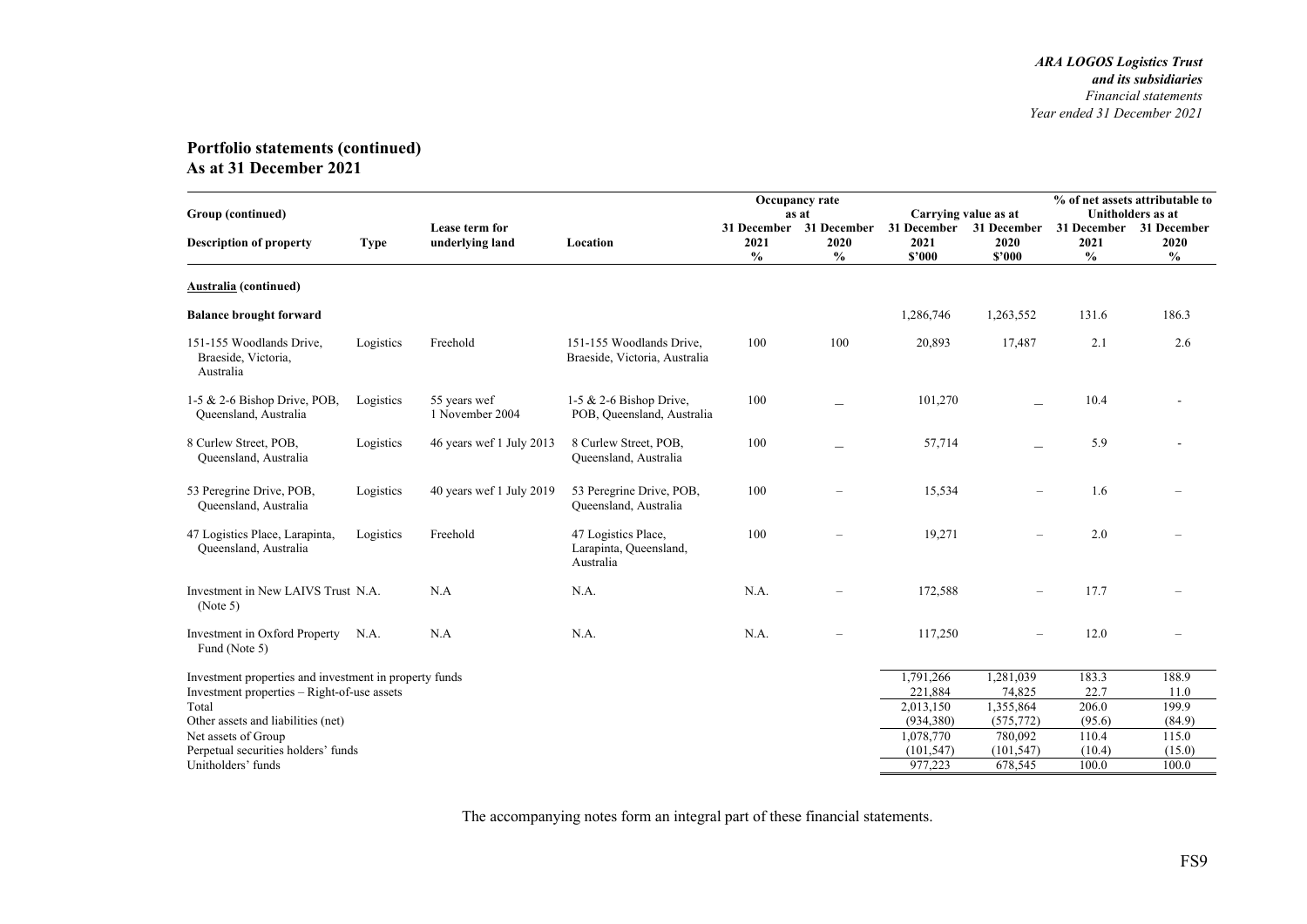| <b>Trust</b>                   |             |                                          |                                       |                                      | Occupancy rate<br>as at              |                               | Carrying value as at          | % of net assets attributable to<br>Unitholders as at |                                                           |
|--------------------------------|-------------|------------------------------------------|---------------------------------------|--------------------------------------|--------------------------------------|-------------------------------|-------------------------------|------------------------------------------------------|-----------------------------------------------------------|
| <b>Description of property</b> | <b>Type</b> | Lease term for<br>underlying land        | Location                              | 31 December<br>2021<br>$\frac{0}{0}$ | 31 December<br>2020<br>$\frac{0}{0}$ | 31 December<br>2021<br>\$2000 | 31 December<br>2020<br>\$'000 | 31 December<br>2021<br>$\frac{0}{0}$                 | 31 December<br>2020<br>$\mathbf{0}_{\mathbf{0}}^{\prime}$ |
| <b>Singapore</b>               |             |                                          |                                       |                                      |                                      |                               |                               |                                                      |                                                           |
| ALOG Commodity Hub             | Logistics   | 29 years wef 19 August<br>2006           | 24 Penjuru Road, Singapore            | 98                                   | 99                                   | 260,400                       | 261,600                       | 31.6                                                 | 39.0                                                      |
| ALOG Cold Centre               | Logistics   | 30 years wef 20<br>December $2005^{(1)}$ | 2 Fishery Port Road,<br>Singapore     | 92                                   | 92                                   | 126,700                       | 124,700                       | 15.4                                                 | 18.6                                                      |
| Schenker Megahub               | Logistics   | 30 years wef 1 June<br>$2005^{(1)}$      | 51 Alps Avenue, Singapore             | 100                                  | 100                                  | 83,800                        | 80,200                        | 10.1                                                 | 12.0                                                      |
| ALOG Changi DistriCentre 1     | Logistics   | 30 years wef 16 August<br>$2005^{(1)}$   | 5 Changi South Lane,<br>Singapore     | 93                                   | 100                                  | 93,300                        | 93,600                        | 11.3                                                 | 14.0                                                      |
| ALOG Changi DistriCentre 2(3)  | Logistics   | 30 years wef 16<br>February $1996^{(1)}$ | 3 Changi South Street 3,<br>Singapore |                                      | 65                                   | $\overline{\phantom{0}}$      | 15,500                        |                                                      | 2.3                                                       |
| Air Market Logistics Centre    | Logistics   | 30 years wef 1 February<br>$2007^{(2)}$  | 22 Loyang Lane, Singapore             | 100                                  | 100                                  | 11,100                        | 11,200                        | 1.3                                                  | 1.6                                                       |
| Pan Asia Logistics Centre      | Logistics   | 30 years wef 1 June<br>2010              | 21 Changi North Way,<br>Singapore     | 100                                  | 100                                  | 34,600                        | 34,600                        | 4.2                                                  | 5.2                                                       |
| Pandan Logistics Hub           | Logistics   | 30 years wef 1 October<br>2009           | 49 Pandan Road, Singapore             | 100                                  | 100                                  | 37,800                        | 37,000                        | 4.6                                                  | 5.5                                                       |
| <b>Balance carried forward</b> |             |                                          |                                       |                                      |                                      | 647,700                       | 658,400                       | 78.5                                                 | 98.2                                                      |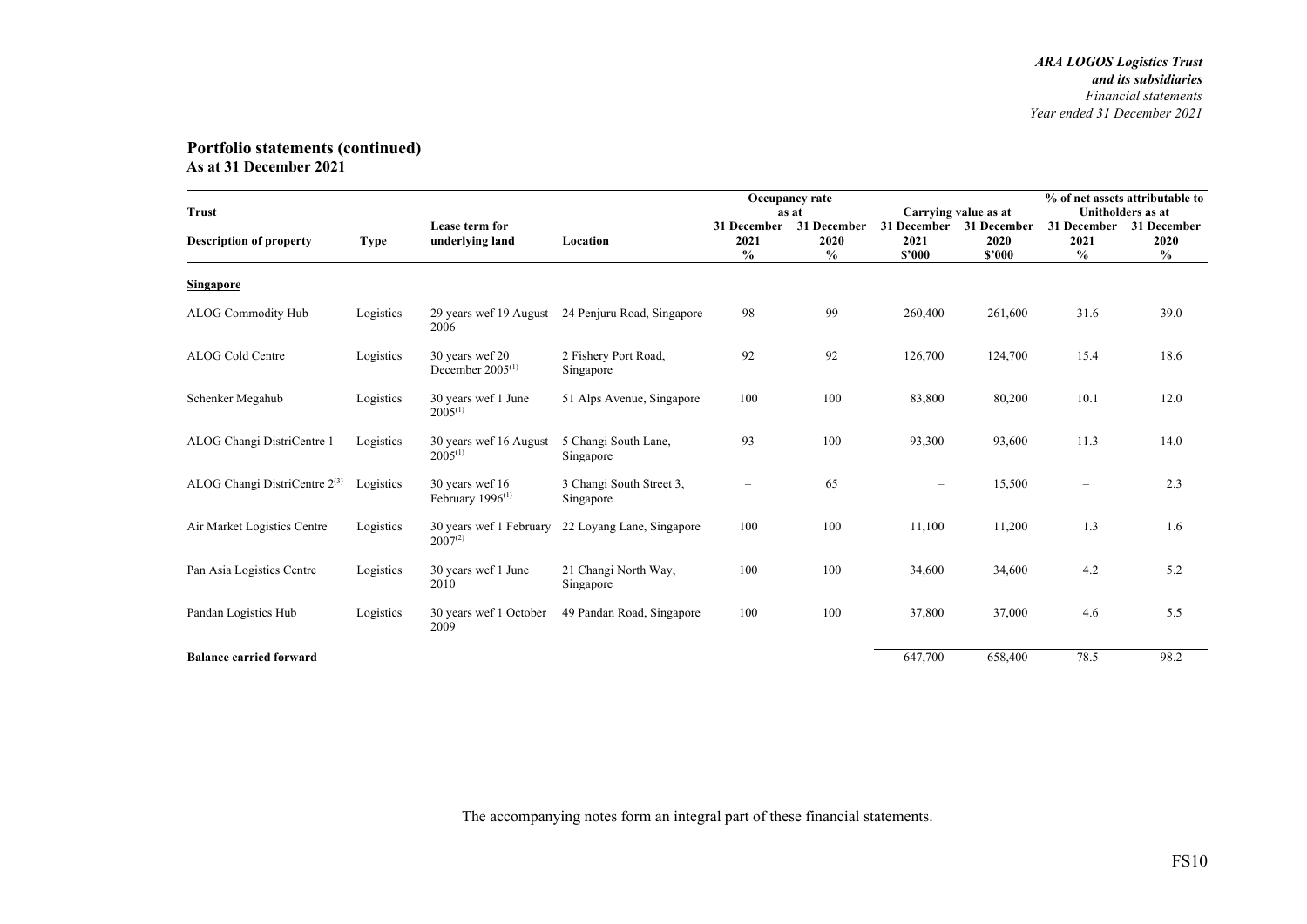| <b>Trust (continued)</b>                                             |             |                                   |                                                      | Occupancy rate<br>as at     |                                      |                               |                               | % of net assets attributable to<br>Unitholders as at<br>Carrying value as at |                             |  |
|----------------------------------------------------------------------|-------------|-----------------------------------|------------------------------------------------------|-----------------------------|--------------------------------------|-------------------------------|-------------------------------|------------------------------------------------------------------------------|-----------------------------|--|
| <b>Description of property</b>                                       | <b>Type</b> | Lease term for<br>underlying land | Location                                             | 31 December<br>2021<br>$\%$ | 31 December<br>2020<br>$\frac{0}{0}$ | 31 December<br>2021<br>\$'000 | 31 December<br>2020<br>\$2000 | 31 December<br>2021<br>$\frac{0}{0}$                                         | 31 December<br>2020<br>$\%$ |  |
| <b>Singapore</b> (continued)                                         |             |                                   |                                                      |                             |                                      |                               |                               |                                                                              |                             |  |
| <b>Balance brought forward</b>                                       |             |                                   |                                                      |                             |                                      | 647,700                       | 658,400                       | 78.5                                                                         | 98.2                        |  |
| ALOG Gul LogisCentre                                                 | Logistics   | 30 years wef 1 October<br>2003    | 15 Gul Way, Singapore                                | 100                         | 100                                  | 27,400                        | 27,100                        | 3.3                                                                          | 4.0                         |  |
| DHL Supply Chain Advanced<br>Regional Centre                         | Logistics   | 30 years wef 16 June<br>2014      | Greenwich Drive.<br>Tampines LogisPark,<br>Singapore | 100                         | 100                                  | 152,000                       | 149,200                       | 18.4                                                                         | 22.2                        |  |
| Investment properties<br>Investment properties – Right-of-use assets |             |                                   |                                                      |                             |                                      | 827,100<br>70,865             | 834,700<br>74,825             | 100.2<br>8.6                                                                 | 124.4<br>11.2               |  |
| Total investment properties                                          |             |                                   |                                                      |                             |                                      | 897,965                       | 909,525                       | 108.8<br>3.5                                                                 | 135.6                       |  |
| Other assets and liabilities (net)<br>Net assets of Trust            |             |                                   |                                                      |                             |                                      | 29,080<br>927,045             | (137,240)<br>772,285          | 112.3                                                                        | (20.5)<br>115.1             |  |
| Perpetual securities holders' funds                                  |             |                                   |                                                      |                             |                                      | (101, 547)                    | (101, 547)                    | (12.3)                                                                       | (15.1)                      |  |
| Unitholders' funds                                                   |             |                                   |                                                      |                             |                                      | 825,498                       | 670,738                       | 100.0                                                                        | 100.0                       |  |

 $<sup>(1)</sup>$  The Trust has an option to renew the land lease for a further term of 30 years upon expiry.</sup>

(2) The Trust has an option to renew the land lease for a further term of 16 years upon expiry.

 $(3)$  The divestment transaction was completed on 30 June 2021.

 $(4)$  The divestment transaction was completed on 31 May 2021.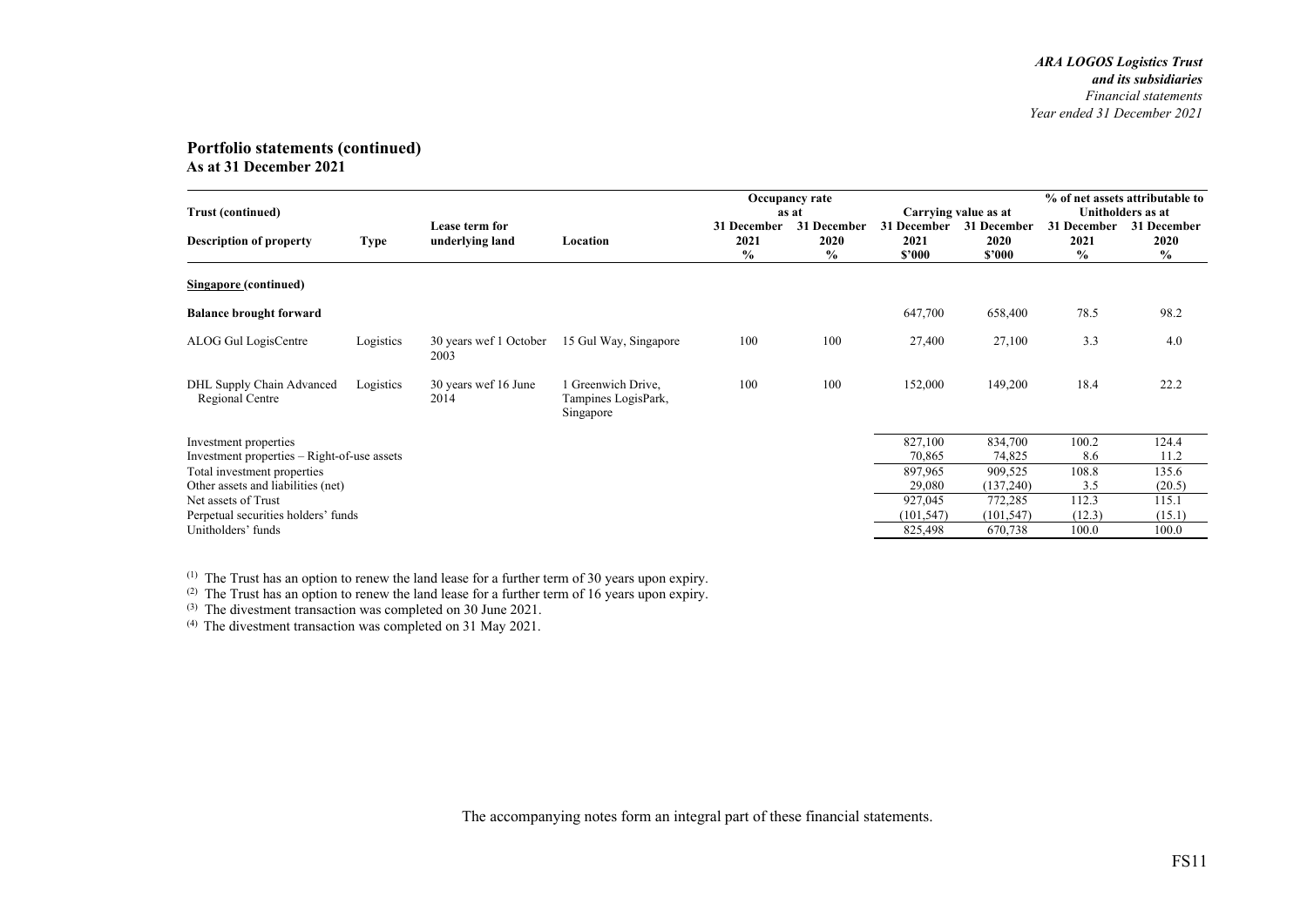### **Consolidated statement of cash flows Year ended 31 December 2021**

|                                                          | <b>Note</b> | 2021<br>\$'000       | 2020<br>\$'000 |
|----------------------------------------------------------|-------------|----------------------|----------------|
| <b>Cash flows from operating activities</b>              |             |                      |                |
| Total return after taxation before distribution          |             | 231,124              | 44,631         |
| Adjustments for:                                         |             |                      |                |
| Net change in fair value of investment properties        |             | (97, 155)            | 16,830         |
| Net change in fair value of investment in property funds |             | (101, 535)           |                |
| Net change in fair value of financial derivatives        |             | (6,960)              | 3,006          |
| Manager's fees paid/payable in Units                     | A           | 5,002                | 5,810          |
| Depreciation of plant and equipment                      |             | 130                  | 290            |
| Gain on disposal of investment properties                |             | (1, 483)             |                |
| Net financing costs                                      |             | 29,441               | 19,812         |
| Foreign exchange (gain)/loss                             |             | 3,831                | (7,980)        |
| Tax expense                                              |             | 38,863               | 2,136          |
|                                                          |             | 101,258              | 84,535         |
| Changes in:                                              |             |                      |                |
| Trade and other receivables                              |             | 14,592               | (191)          |
| - Trade and other payables                               |             | 7,885                | 1,506          |
|                                                          |             |                      |                |
| Tax paid                                                 |             | (2,986)              | (2,136)        |
| Net cash from operating activities                       |             | 120,749              | 83,714         |
| <b>Cash flows from investing activities</b>              |             |                      |                |
| Interest received                                        |             | 49                   | 30             |
| Capital expenditure on investment properties             |             | (6,675)              | (7,235)        |
| Acquisition of subsidiaries, net of cash acquired        | 27          | (174, 585)           |                |
| Acquisition of investment properties                     |             | (15,088)             |                |
| Acquisition of investment in property funds              |             | (197, 442)           |                |
| Proceeds from disposal of investment properties          |             | 57,926               |                |
| Deposit paid                                             |             |                      | (21,044)       |
| Increase in receivables for property acquisition         |             | (62, 925)            |                |
| Net cash used in investing activities                    |             | (398, 740)           | (28, 249)      |
| <b>Cash flows from financing activities</b>              |             |                      |                |
| Proceeds from issue of units from preferential offering  |             | 50,340               |                |
| Proceeds from issue of units from private placement      |             | 88,700               | 50,000         |
| Issue expenses paid on preferential offering and private |             |                      |                |
| placement                                                |             | (281)                | (750)          |
| Interest paid on borrowings                              |             | (16, 126)            | (16,216)       |
| Financing transaction costs paid                         |             | (1,511)              | (721)          |
| Proceeds from borrowings                                 |             | 375,425              | 184,442        |
| Repayment of borrowings                                  |             | (146,758)            | (187,305)      |
| Interest paid on lease liabilities                       |             | (11, 474)            | (2,840)        |
| Payment of lease liabilities                             |             |                      | (3,190)        |
| Distributions to Unitholders                             |             | (883)                | (63, 307)      |
|                                                          |             | (64, 340)<br>(5,500) |                |
| Distributions to perpetual securities holders            |             |                      | (5,515)        |
| Net cash from/(used in) financing activities             |             | 267,592              | (45, 402)      |
| Net (decrease)/increase in cash and cash equivalents     |             | (10, 399)            | 10,063         |
| Cash and cash equivalents at 1 January                   |             | 26,397               | 15,259         |
| Effect of exchange rate fluctuations on cash held        |             | (462)                | 1,075          |
| Cash and cash equivalents at 31 December                 |             | 15,536               | 26,397         |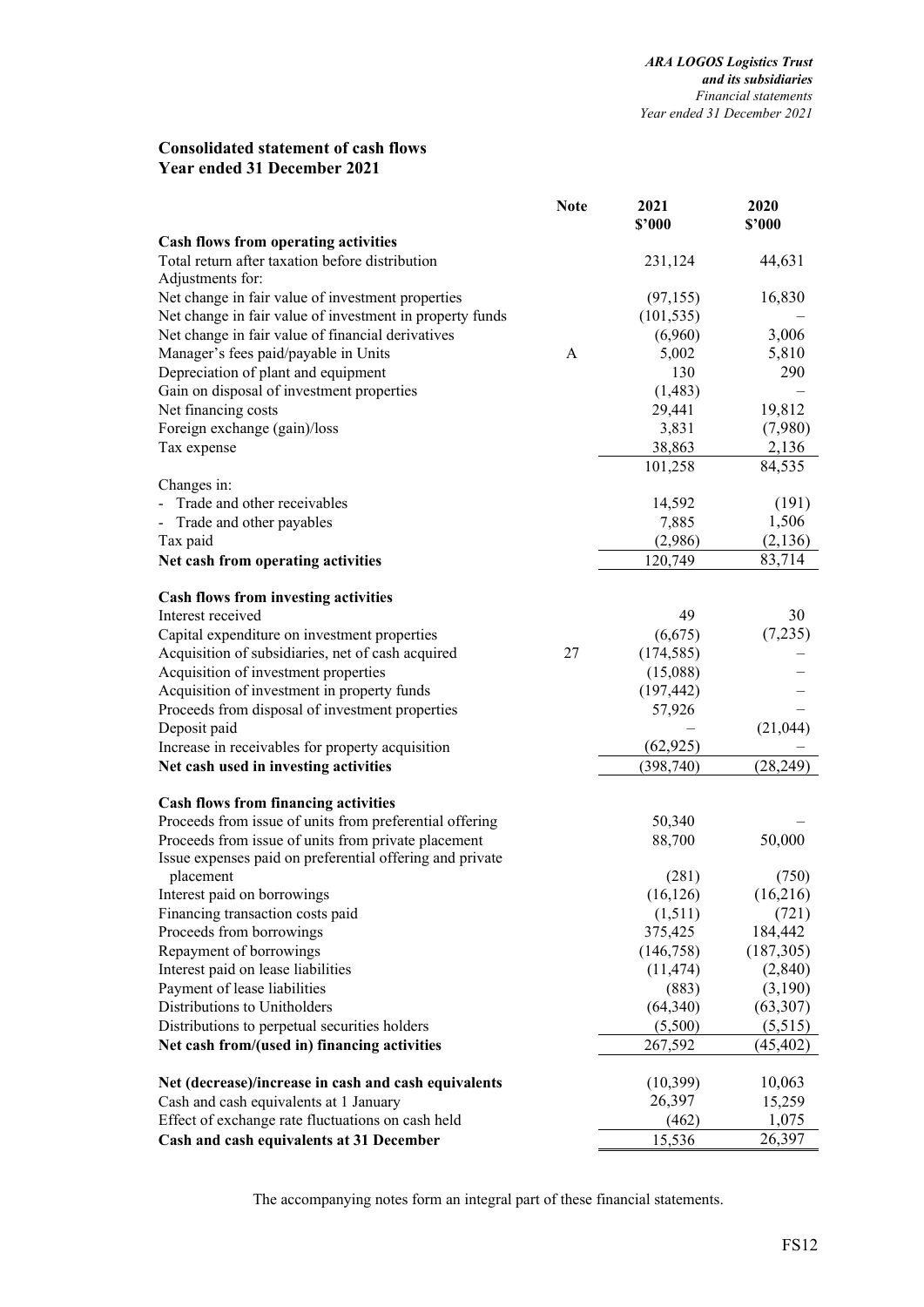### **Consolidated statement of cash flows (continued) Year ended 31 December 2021**

#### *A Significant non-cash transactions*

The total Manager's fees paid in Units for the year ended 31 December 2021 amounted to approximately \$5,002,000 (2020: \$5,810,000). This comprises 5,989,226 (2020: 10,649,430) Units, of which 5,989,226 (2020: 6,968,268) Units were issued during the year.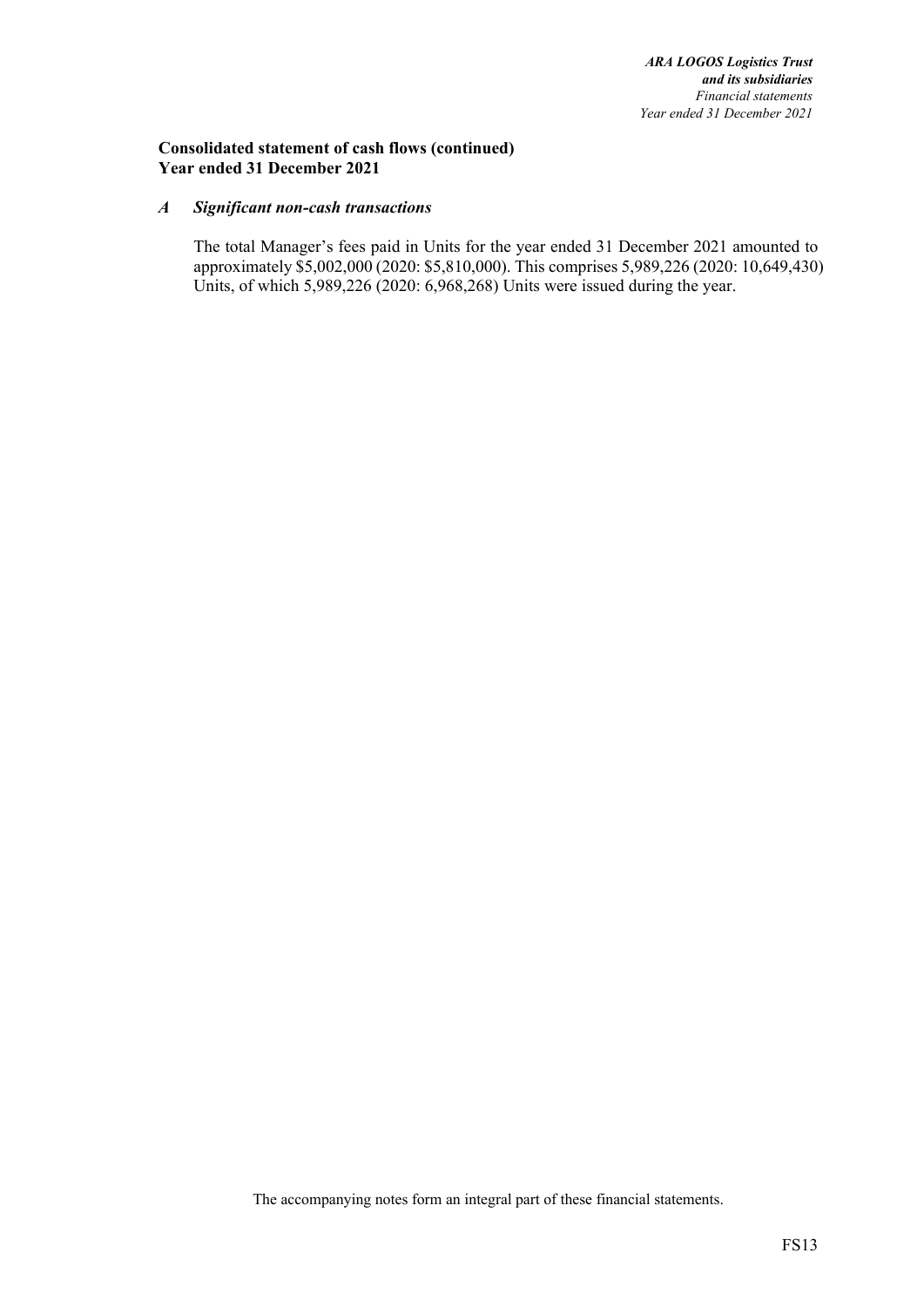# **Notes to the financial statements**

These notes form an integral part of the financial statements.

The financial statements were authorised for issue by the Manager and the Trustee on [date of signing].

# **1 General**

ARA LOGOS Logistics Trust (the "Trust") is a Singapore-domiciled unit trust constituted pursuant to the trust deed dated 11 February 2010 (as amended by a first supplemental deed dated 18 March 2010, a second supplemental deed dated 29 September 2014, a first amending and restating deed dated 13 April 2016, a fourth supplemental deed dated 31 May 2018, a fifth supplemental deed dated 2 April 2020, a sixth supplemental deed dated 28 April 2020, a seventh supplemental deed dated 20 May 2021 and an eighth supplemental deed dated 14 April 2022) (collectively the "Trust Deed") entered into between ARA LOGOS Logistics Trust Management Limited, as manager of the Trust (the "Manager") and HSBC Institutional Trust Services (Singapore) Limited, as trustee of the Trust (the "Trustee"). The Trust Deed is governed by the laws of the Republic of Singapore. The Trustee is under a duty to take into custody and hold the assets of the Trust held by it or through its subsidiaries (together referred to as the "Group" and individually as "Group entities") in trust for the holders ("Unitholders") of units in the Trust (the "Units").

The Trust changed its name from Cache Logistics Trust to ARA LOGOS Logistics Trust with effect from 28 April 2020.

The Trust was formally admitted to the Official List of the Singapore Exchange Securities Trading Limited (the "SGX-ST") on 12 April 2010 and was included in the Central Provident Fund ("CPF") Investment Scheme on 12 April 2010.

The financial statements of the Group as at and for the year ended 31 December 2021 comprise the Trust and its subsidiaries.

The principal activities of the Group and the Trust are those relating to investments in income producing real estate and real estate related assets, which are used or predominantly used for logistics purposes in Asia Pacific, with the primary objective of providing Unitholders with regular and stable distributions and long-term capital growth.

The Group has entered into several service agreements in relation to the management of the Trust and its property operations. The fee structures of these services are as follows:

### **1.1 Property Manager's fees**

ARA LOGOS Property Management Pte. Ltd. (the "Property Manager") is entitled under the property management agreements to the following management fees:

For Singapore Properties:

- ꞏ a property management fee of 2.0% per annum of gross revenue of each property; and
- a lease management fee of 1.0% per annum of gross revenue of each property.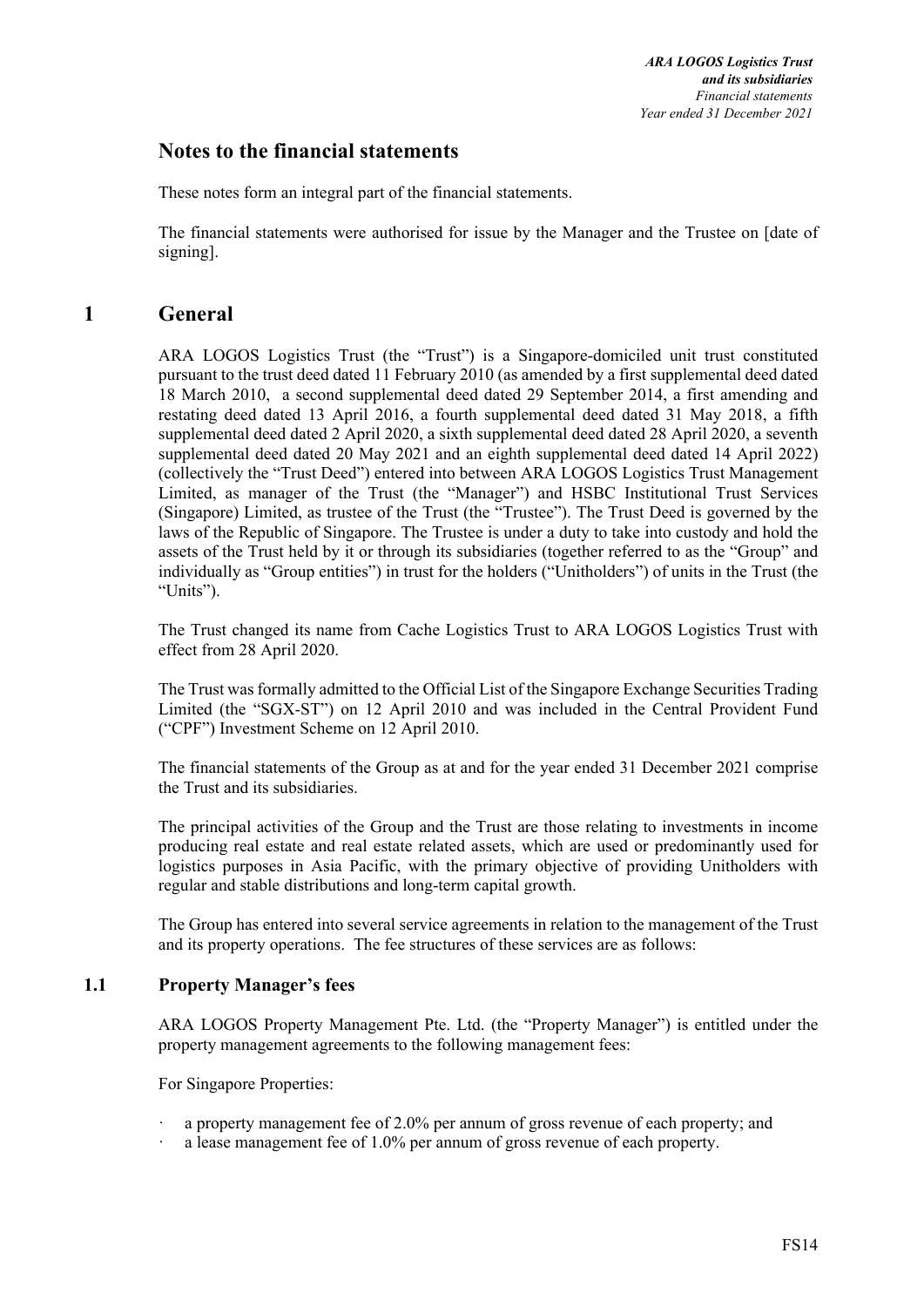# **1 General (continued)**

# **1.1 Property Manager's fees (continued)**

In addition, the Property Manager is entitled to receive the following fees in respect of services provided on the properties in Singapore:

- in respect of marketing services, marketing services commissions of between 1 month to 2.4 months of gross effective rent, depending on the length of the new lease or license secured and whether a third party agent is involved;
- in respect of lease renewal services for the renewal of leases in multi-tenanted properties and master leases, a lease renewal fee based on 0.5 months of gross effective rent for leases of 3 years and more but proportionally reduced fee from 0.5 months for leases that are less than 3 years;
- in respect of project management services, project management fees in the range of 1.5% to 3% of construction costs, for construction costs of a quantum of up to S\$50.0 million. For construction costs of a quantum exceeding S\$50.0 million, the project management fee will be mutually agreed; and
- $\bullet$  in respect of property tax services, property tax fees of between 5% to 7.5% of the property tax savings, depending on the quantum of the reduction in annual value.

For Australia Properties:

a property and lease management fee of 2.0% per annum of net rental income of each property.

In addition, the Property Manager is entitled to receive the following fees in respect of services provided on the properties in Australia:

- in respect of marketing services, marketing services commissions of between 10% and 18.75% of the annual gross rent for the first year of the new lease or licence, depending on the length of the new lease or licence secured and whether a local marketing manager is involved;
- in respect of lease renewal services for the renewal of leases in multi-tenanted properties, a lease renewal fee based on 50% of the fees for a new lease or licence;
- in respect of project management services, project management fees in the range of 1.5% to 3% of construction costs, for construction costs of a quantum of up to A\$50.0 million. For construction costs of a quantum exceeding A\$50.0 million, the project management fee will be mutually agreed; and
- in respect of land tax services, land tax fees of between 5% to 7.5% of the land tax savings, depending on the quantum of the reduction in annual value.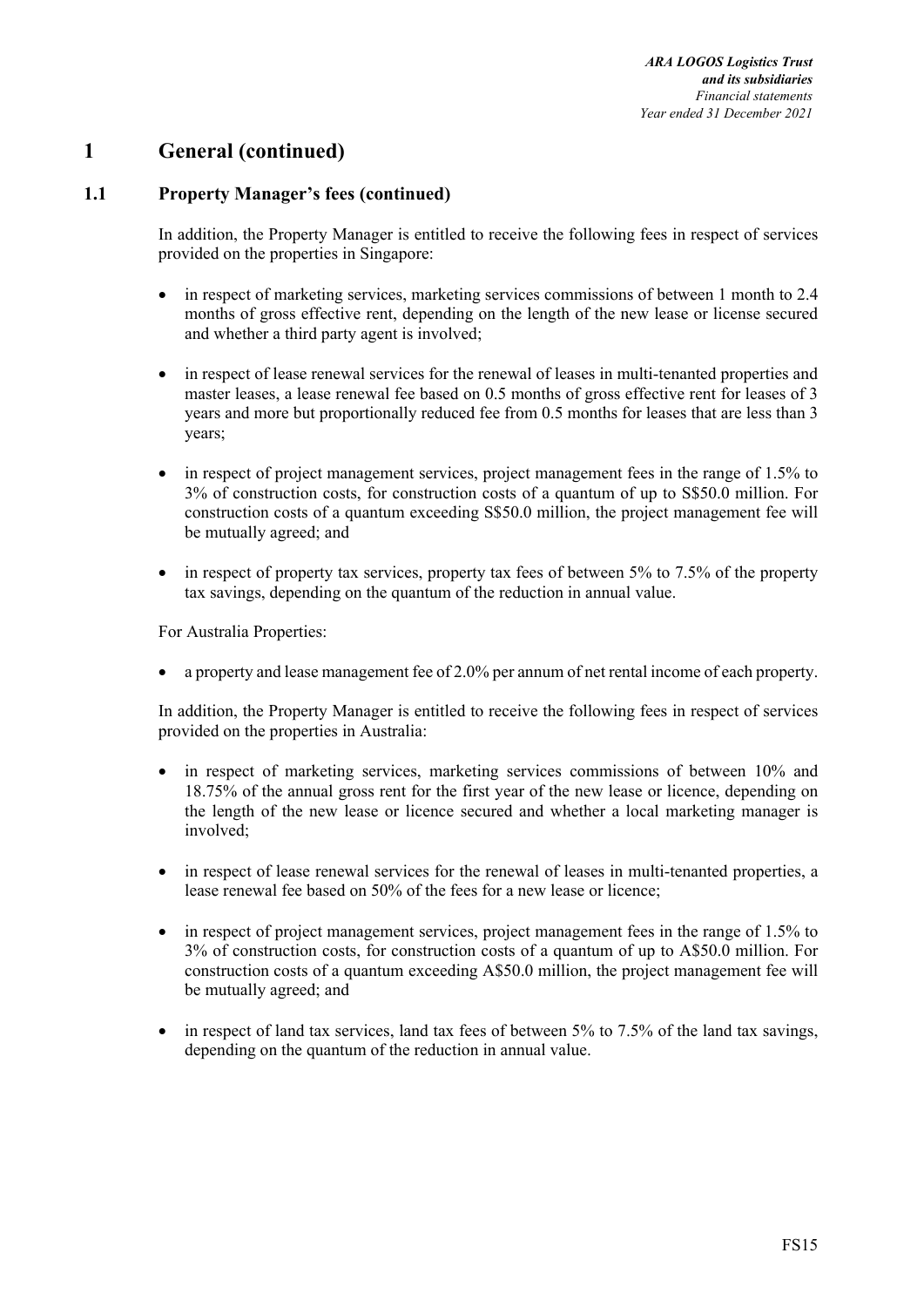# **1 General (continued)**

# **1.1 Property Manager's fees (continued)**

The abovementioned fees are payable to the Property Manager and its related entity in the form of cash.

### **1.2 Manager's fees**

Pursuant to the Trust Deed, the Manager is entitled to the following manager's fees:

- a base fee of 0.5% per annum of the value of the consolidated assets; and
- a performance fee of 1.5% per annum of the net property income.

The Manager may elect to receive the base fee and performance fee in cash or Units or a combination of cash and Units (as it may in its sole discretion determine).

### **1.3 Acquisition fees**

Pursuant to the Trust Deed, the Manager is entitled to receive an acquisition fee of 1.0% of the acquisition price of any real estate purchased plus any other payments in addition to the acquisition price. The Manager may elect to receive the fee in cash or Units or a combination of cash and Units (as it may in its sole discretion determine). In the event that the acquisition is from an interested party, the fee shall be paid in Units. Such Units shall not be sold within one year from the date of their issuance.

#### **1.4 Divestment fees**

Pursuant to the Trust Deed, the Manager is entitled to receive a divestment fee of 0.5% of the sale price of the real estate sold or divested, plus any other payments in addition to the sale price. The Manager may elect to receive the fee in cash or Units or a combination of cash and Units (as it may in its sole discretion determine). In the event that the divestment is to an interested party, the fee shall be paid in Units. Such Units shall not be sold within one year from the date of their issuance.

### **1.5 Development fees**

Pursuant to the Trust Deed, the Manager is entitled to receive a development fee not exceeding 3.0% of the total project cost incurred in development projects undertaken by the Group.

### **1.6 Australia Investment Management fees**

LOGOS REIT Investment Management Pty Ltd, a related entity of the Manager and an Australian Financial Services Licensee for providing certain services on a managed investment scheme (the "Australia Investment Manager"), provides various investment management services to ALOG Logistics Trust Australia (formerly known as "Cache Logistics Trust Australia"), assisting ALOG Logistics Trust Australia in maintaining its taxation status as a Managed Investment Trust in Australia. Under the Australia investment management agreement, the Australia Investment Manager is entitled to receive an investment management fee of (a) A\$53,500 per annum in respect of ALOG Logistics Trust Australia; and (b) A\$29,500 per annum in respect of each ALOG sub-trust in Australia, subject to the customary inflation indexation.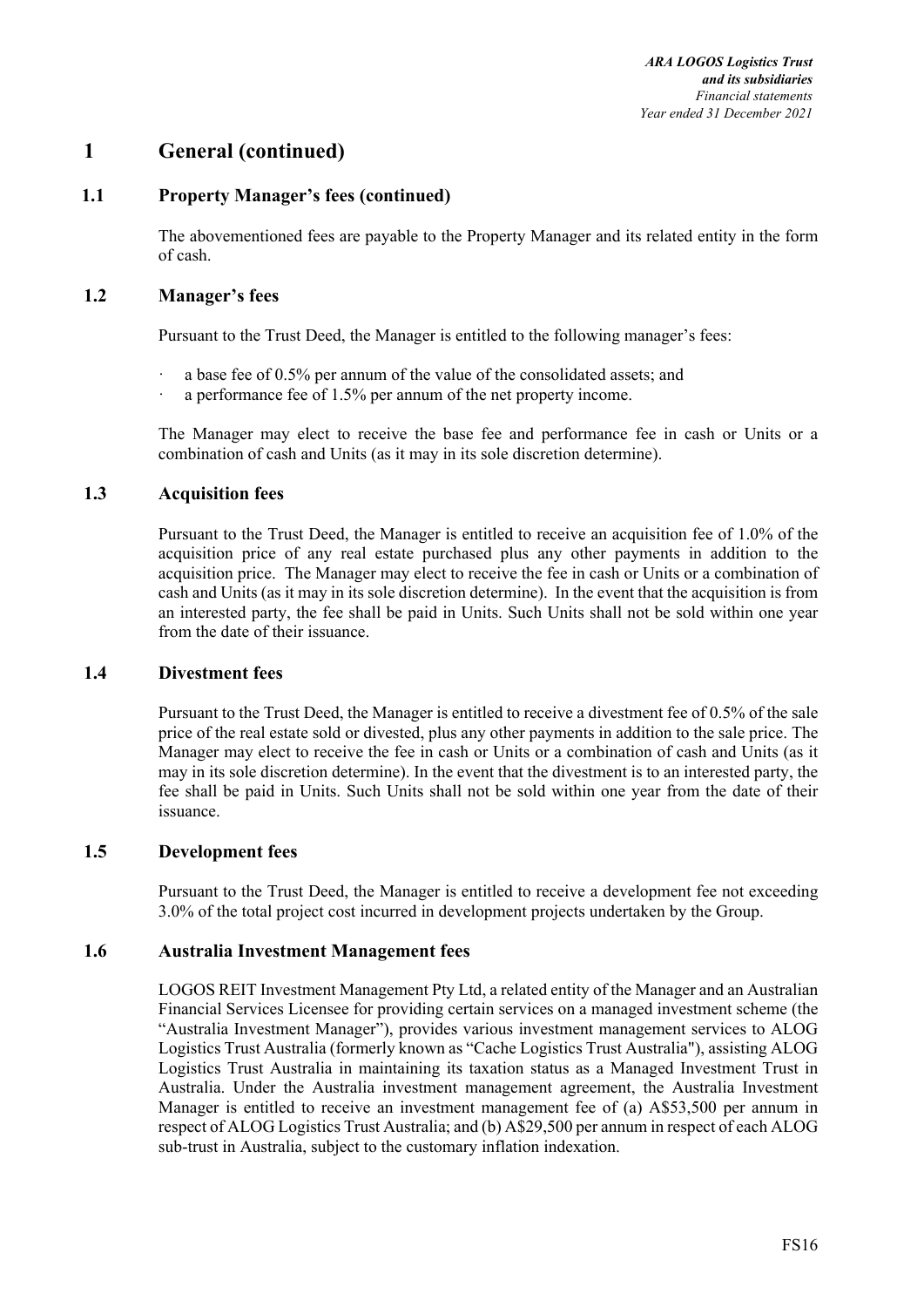# **1 General (continued)**

### **1.7 Trustee fees**

Under the Trust Deed, the Trustee fee is presently charged at 0.03% (2020: 0.03%) per annum of the value of all the assets of the Trust (the "Deposited Property"), subject to a minimum of \$15,000 (2020: \$15,000) per month, excluding out-of-pocket expenses and GST. The maximum fee is 0.25% (2020: 0.25%) per annum of the value of the Deposited Property.

The actual fee payable to the Trustee will be determined between the Manager and the Trustee from time to time.

The Trustee and Manager have also engaged a third party to provide wholesale trustee and custodian services for the Australian subsidiaries. Under the service agreements, the fees payable for each subsidiary range A\$6,300 to A\$36,000 (2020: A\$6,300 to A\$36,000) per annum.

# **2 Basis of preparation**

### **2.1 Statement of compliance**

The financial statements have been prepared in accordance with the recommendations of Statement of Recommended Accounting Practice ("RAP") 7 *Reporting Framework for Unit Trusts* issued by the Institute of Singapore Chartered Accountants ("ISCA"), and the applicable requirements of the Code on Collective Investment Schemes (the "CIS Code") issued by the Monetary Authority of Singapore ("MAS") and the provisions of the Trust Deed. RAP 7 requires the accounting policies adopted to generally comply with the recognition and measurement principles of Singapore Financial Reporting Standards ("FRS"). The changes to significant accounting policies are described in Note 2.5.

### **2.2 Basis of measurement**

The financial statements have been prepared on a historical cost basis except as otherwise described in the notes below.

### **2.3 Functional and presentation currency**

These financial statements are presented in Singapore dollars, which is the Trust's functional currency. All financial information presented in Singapore dollars have been rounded to the nearest thousand, unless otherwise stated.

### **2.4 Use of estimates and judgements**

The preparation of the financial statements in conformity with RAP 7 requires the Manager to make judgements, estimates and assumptions that affect the application of accounting policies and reported amounts of assets, liabilities, income and expenses. Actual results may differ from these estimates.

Estimates and underlying assumptions are reviewed on an ongoing basis. Revisions to accounting estimates are recognised in the period in which the estimates are revised and in any future periods affected.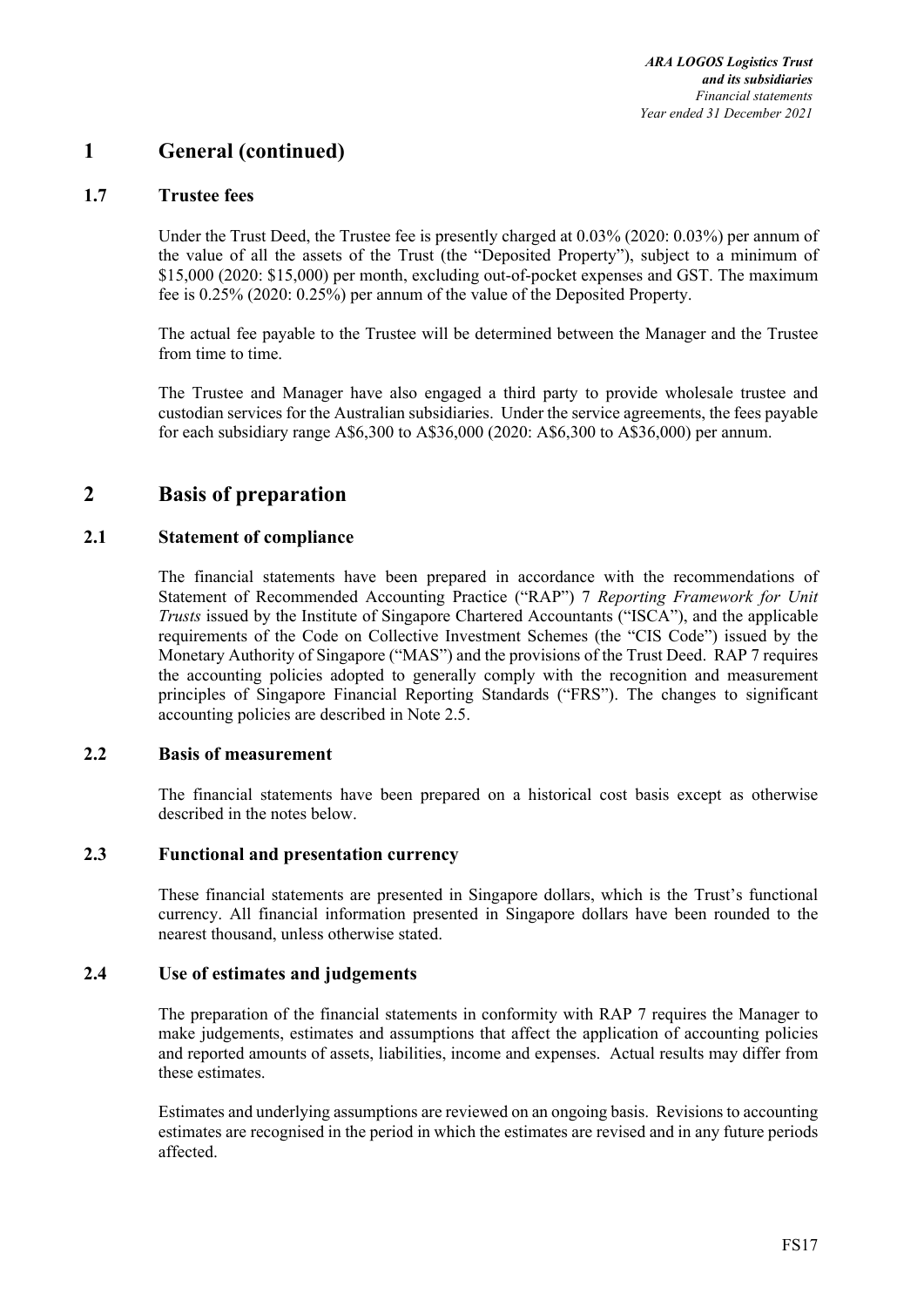# **2 Basic of preparation (continued)**

# **2.4 Use of estimates and judgements (continued)**

Information about critical judgements in applying accounting policies that have the most significant effect on the amounts recognised in the financial statements are included in the following note:

Note 5 – Investment in property funds

Information about assumptions and estimation uncertainties that have a significant risk of resulting in a material adjustment to the carrying amounts of assets within the next financial year is included in the following notes:

- Note 4 Investment properties
- Note 5 Investment in property funds

#### **Measurement of fair values**

A number of the Group's accounting policies and disclosures require the measurement of fair values, for both financial and non-financial assets and liabilities.

The Group has an established control framework with respect to the measurement of fair values. This includes a valuation team that has overall responsibility for all significant fair value measurements, including Level 3 fair values, and reports directly to the Chief Executive Officer of the Manager.

The valuation team regularly reviews significant unobservable inputs and valuation adjustments. If third party information, such as broker quotes or pricing services, is used to measure fair values, then the valuation team assesses and documents the evidence obtained from the third parties to support the conclusion that such valuations meet the requirements of FRS, including the level in the fair value hierarchy in which such valuations should be classified. Significant valuation issues are reported to the Audit Committee of the Manager.

When measuring the fair value of an asset or a liability, the Group uses market observable data as far as possible. Fair values are categorised into different levels in a fair value hierarchy based on the inputs used in the valuation techniques as follows:

- Level 1: quoted prices (unadjusted) in active markets for identical assets or liabilities.
- Level 2: inputs other than quoted prices included in Level 1 that are observable for the asset or liability, either directly (i.e. as prices) or indirectly (i.e. derived from prices).
- Level 3: inputs for the asset or liability that are not based on observable market data (unobservable inputs).

If the inputs used to measure the fair value of an asset or a liability are categorised in different levels of the fair value hierarchy, then the fair value measurement is categorised in its entirety in the same level of the fair value hierarchy as the lowest level input that is significant to the entire measurement (with Level 3 being the lowest).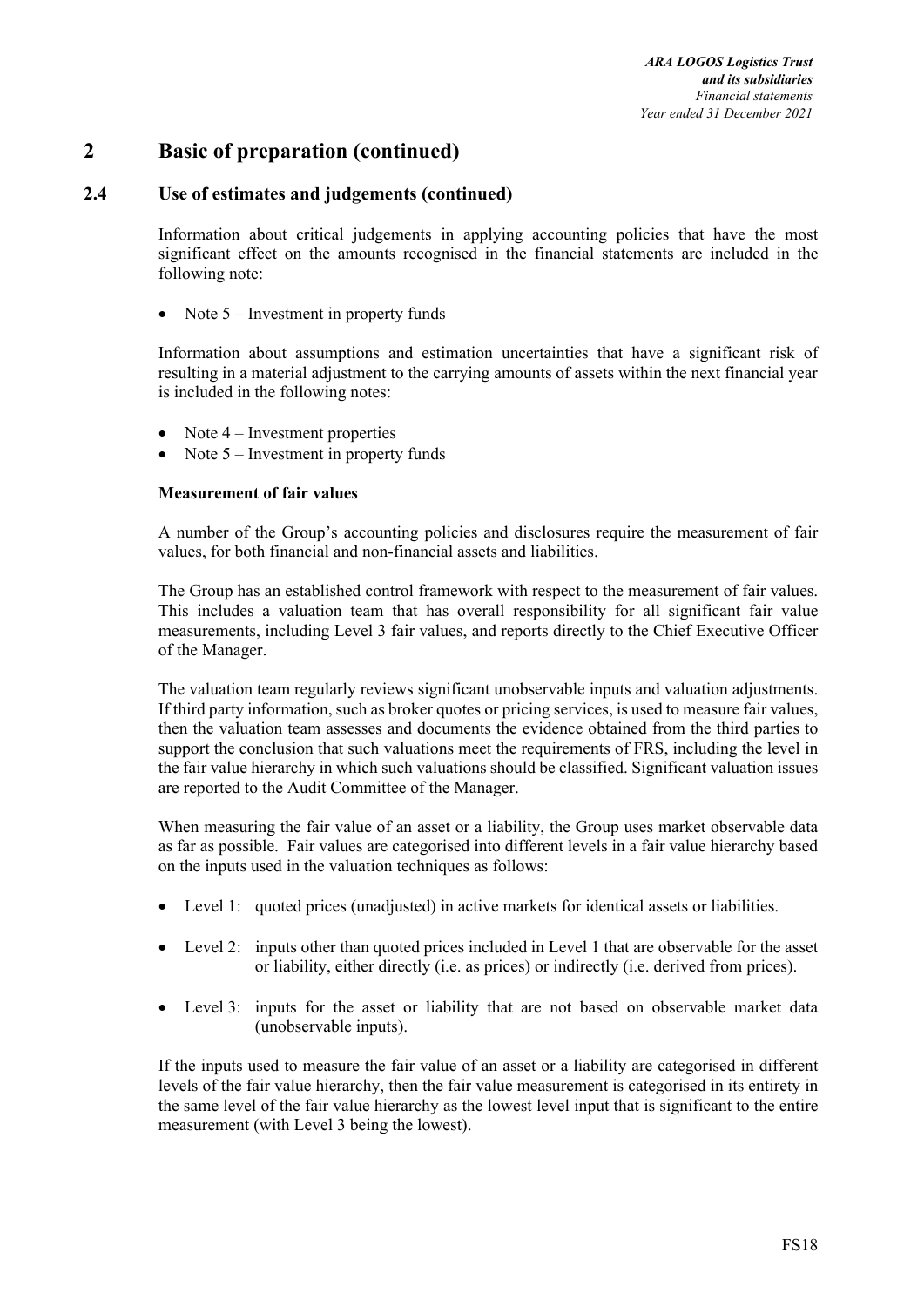# **2 Basic of preparation (continued)**

# **2.4 Use of estimates and judgements (continued)**

The Group recognises transfers between levels of the fair value hierarchy as of the end of the reporting period during which the change has occurred.

Further information about the assumptions made in measuring fair values is included in Notes 4, 5, 11, 12 and 16.

### **2.5 Changes in accounting policies**

### **New standards and amendments**

The Group has applied the following FRS, amendments to and interpretations of FRS for the first time for the annual period beginning on 1 January 2021:

*COVID-19-Related Rent Concessions (Amendments to FRS 116)* 

The application of the amendments to standards and interpretations do not have a material effect on the Group's financial statements.

### *Revised recommended accounting practice*

In July 2020, ISCA issued a revised version of RAP 7 which became effective for the Group's financial statements for the year ended 31 December 2021, and has been applied in preparing these financial statements. The application of the revised RAP 7 does not have a significant impact on the Group's financial statements.

# **3 Significant accounting policies**

The accounting policies set out below have been applied consistently to all periods presented in these financial statements, except as explained in Note 2.5, which addresses changes in accounting policies.

### **3.1 Basis of consolidation**

#### (i) Business combinations

The Group accounts for business combinations using the acquisition method when the acquired set of activities and assets meets the definition of a business and control is transferred to the Group (see note ii). In determining whether a particular set of activities and assets is a business, the Group assesses whether the set of assets and activities acquired includes, at a minimum, an input and substantive process and whether the acquired set has the ability to produce outputs.

The Group has an option to apply a 'concentration test' that permits a simplified assessment of whether an acquired set of activities and assets is not a business. The optional concentration test is met if substantially all of the fair value of the gross assets acquired is concentrated in a single identifiable asset or group of similar identifiable assets.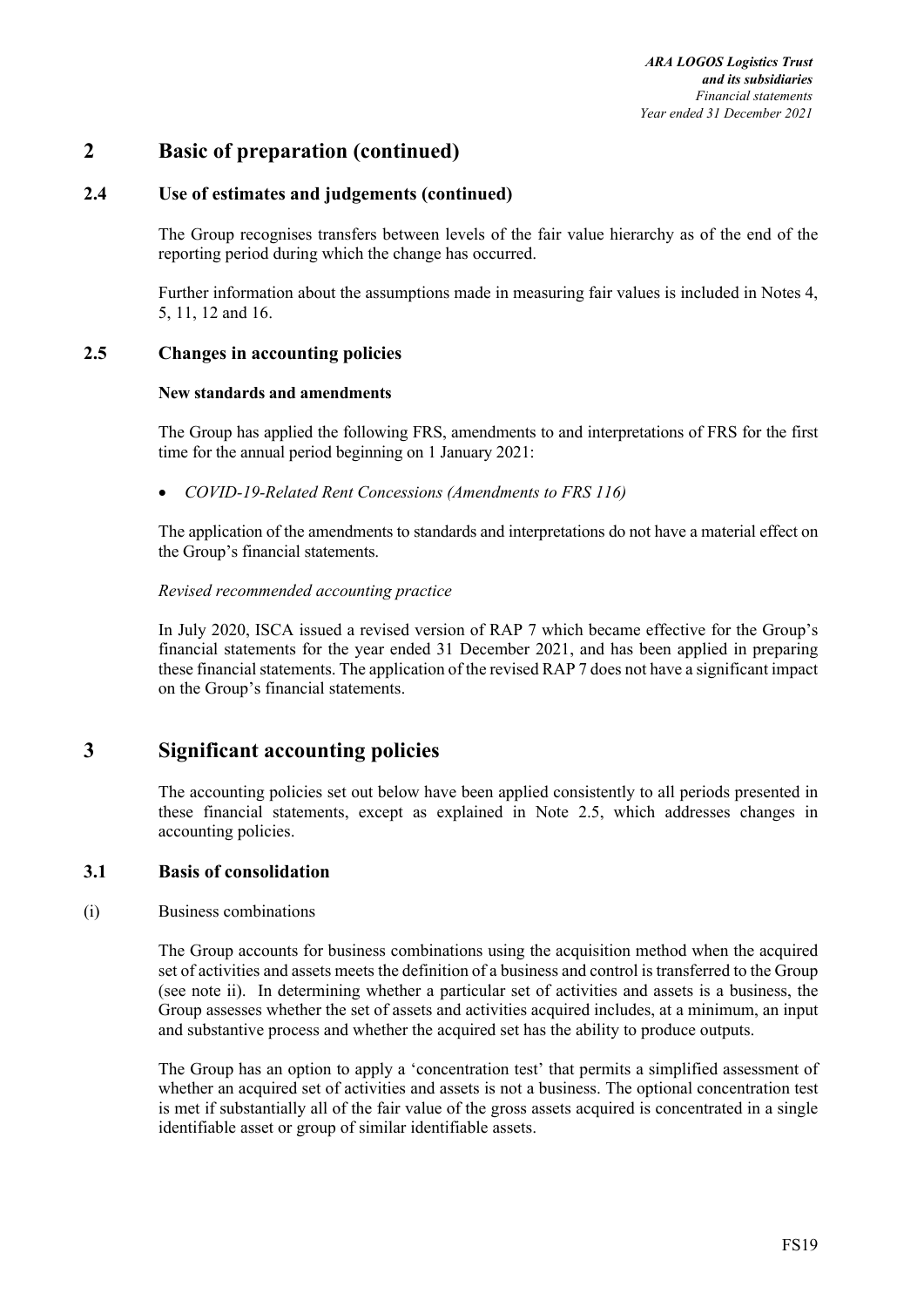### **3.1 Basis of consolidation (continued)**

#### (i) Business combinations (continued)

The Group measures goodwill at the date of acquisition as:

- the fair value of the consideration transferred; plus
- the recognised amount of any Non-Controlling Interest ("NCI") in the acquiree; plus
- if the business combination is achieved in stages, the fair value of the pre-existing equity interest in the acquiree.

over the net recognised amount (generally fair value) of the identifiable assets acquired and liabilities assumed. Any goodwill that arises is tested annually for impairment.

When the excess in negative, a bargain purchase gain is recognised immediately in profit or loss.

The consideration transferred does not include amounts related to the settlement of pre-existing relationships. Such amounts are generally recognised in profit or loss.

Any contingent consideration payable is recognised at fair value at the date of acquisition and included in the consideration transferred. If the contingent consideration that meets the definition of a financial instrument is classified as equity, it is not remeasured and settlement is accounted for within equity. Otherwise, other contingent consideration is remeasured at fair value at each reporting date and subsequent changes to the fair value of the contingent consideration are recognised in profit or loss.

NCI that are present ownership interests and entitle their holders to a proportionate share of the acquiree's net assets in the event of liquidation are measured either at fair value or at the NCI's proportionate share of the recognised amounts of the acquiree's identifiable net assets, at the date of acquisition. The measurement basis taken is elected on a transaction-by-transaction basis. All other NCI are measured at acquisition-date fair value, unless another measurement basis is required by FRSs.

Changes in the Group's interest in a subsidiary that do not result in a loss of control are accounted for as equity transactions.

#### (ii) Subsidiaries

Subsidiaries are entities controlled by the Group. The Group controls an entity when it is exposed to, or has rights to, variable returns from its involvement with the entity and has the ability to affect those returns through its power over the entity. The financial statements of subsidiaries are included in the consolidated financial statements from the date that control commences until the date that control ceases. The accounting policies of subsidiaries have been changed when necessary to align them with the policies adopted by the Group.

When the Group loses control over a subsidiary, it derecognises the assets and liabilities of the subsidiary, and any related non-controlling interest and other components of equity. Any resulting gain or loss is recognised in the statement of total return. Any interest retained in the former subsidiary is measured at fair value when control is lost.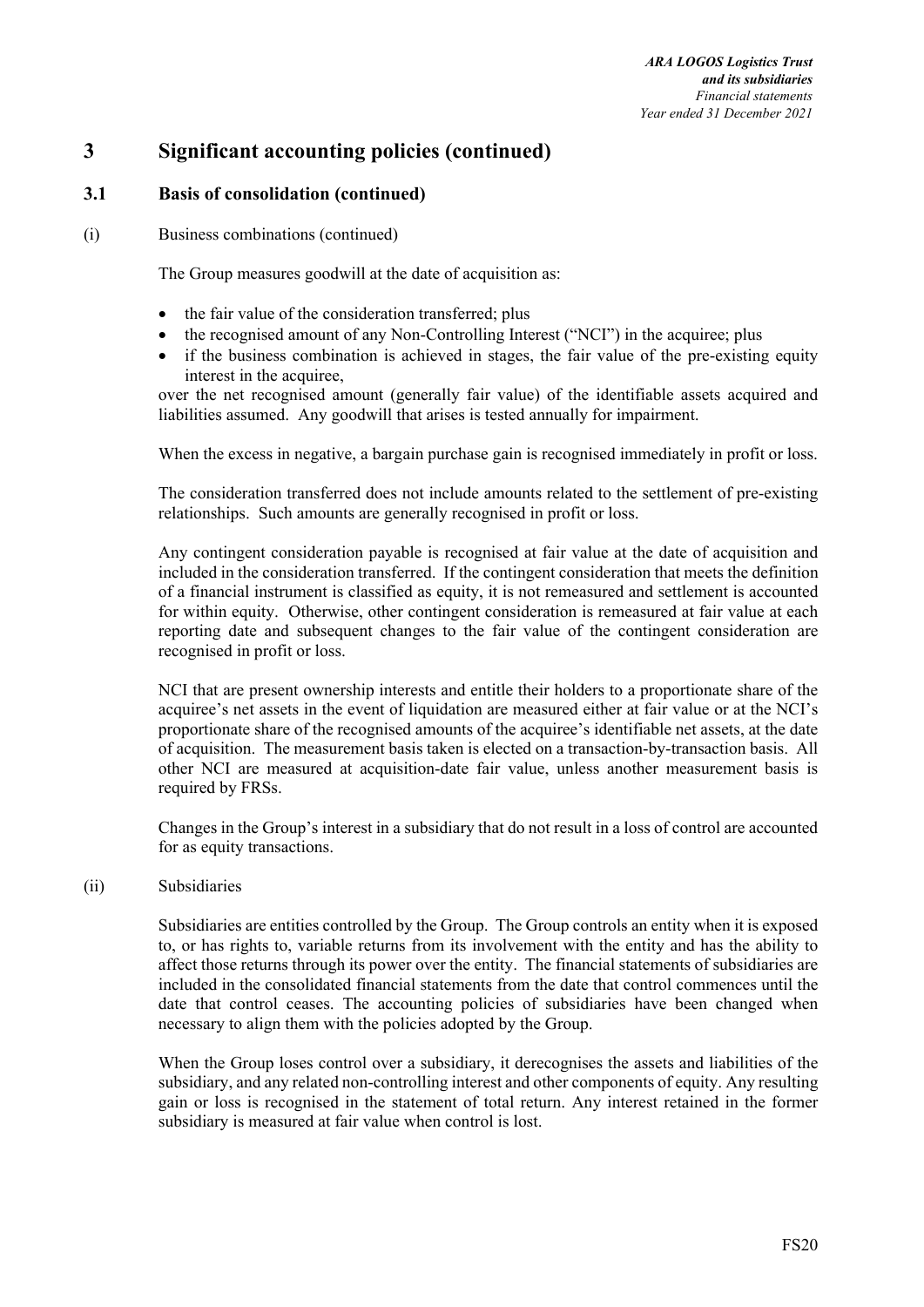*ARA LOGOS Logistics Trust and its subsidiaries Financial statements Year ended 31 December 2021* 

# **3 Significant accounting policies (continued)**

### **3.1 Basis of consolidation (continued)**

(ii) Subsidiaries (continued)

Changes in the Group's interest in a subsidiary that do not result in a loss of control are accounted for as equity transactions.

(iii) Transactions eliminated on consolidation

Intra-group balances and transactions, and any unrealised income and expenses arising from intragroup transactions, are eliminated in preparing the consolidated financial statements.

(iv) Subsidiaries in the separate financial statements

Investments in subsidiaries are stated in the Trust's statement of financial position at cost less accumulated impairment losses.

### **3.2 Foreign currency**

(i) Foreign currency transactions

Transactions in foreign currencies are translated to the respective functional currencies of Group entities at exchange rates at the dates of the transactions. Monetary assets and liabilities denominated in foreign currencies at the reporting date are translated to the functional currency at the exchange rate at that date. The foreign currency gain or loss on monetary items is the difference between amortised cost in the functional currency at the beginning of the year, adjusted for effective interest and payments during the year, and the amortised cost in foreign currency translated at the exchange rate at the end of the year.

Non-monetary assets and liabilities denominated in foreign currencies that are measured at fair value are translated to the functional currency at the exchange rate at the date that the fair value was determined. Non-monetary items in a foreign currency that are measured in terms of historical cost are translated using the exchange rate at the date of the transaction. Foreign currency differences arising on translation are generally recognised in the statement of total return. However, foreign currency differences arising from the translation of (i) an equity investment designated as at fair value through other comprehensive income ("FVOCI") and (ii) qualifying cash flow hedges to the extent that the hedges are effective, are recognised in other comprehensive income ("OCI").

(ii) Foreign operations

The assets and liabilities of foreign operations are translated to Singapore dollars at exchange rates at the reporting date. The income and expenses of foreign operations are translated to Singapore dollars at exchange rates at the dates of the transactions.

Foreign currency differences are recognised in the foreign currency translation reserve. When a foreign operation is disposed of, in part or in full, the cumulative amount in the foreign currency translation reserve is reclassified to the statement of total return as part of the gain or loss on disposal.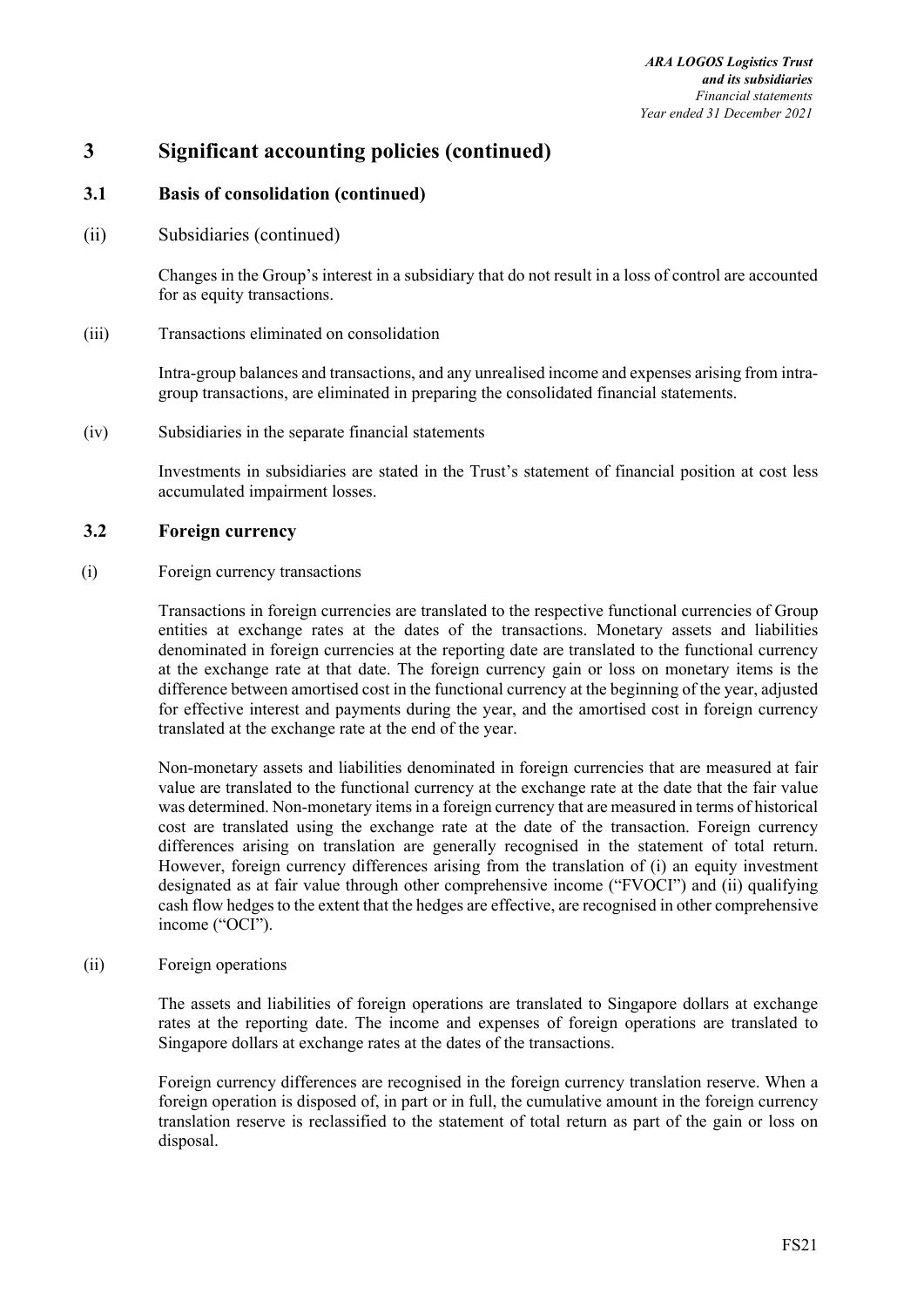# **3.3 Investment properties**

Investment properties are properties held mainly to earn rental income and are not for sale in the ordinary course of business, use in the production or supply of goods or services or for administrative purposes.

These properties are measured at cost on initial recognition and subsequently at fair value thereafter with any change therein recognised in the statement of total return. Cost includes expenditure that is directly attributable to the acquisition of the investment property. The cost of self-constructed investment property includes the cost of materials and direct labour, any other costs directly attributable to bringing the investment property to a working condition for their intended use and capitalised borrowing costs.

Fair values of investment properties are determined in accordance with the Trust Deed, which requires the investment properties to be valued by independent registered valuers in the following events:

- in such manner and frequency required under the Property Funds Appendix of the CIS Code issued by the MAS; and
- where the Manager proposes to issue new units for subscription or to redeem existing Units unless the investment properties have been valued not more than 6 months ago.

When an investment property is disposed of, the resulting gain or loss recognised in the statement of total return is the difference between net disposal proceeds and the carrying amount of the property.

Subsequent expenditure relating to investment properties that have already been recognised is added to the carrying amount of the assets when it is probable that future economic benefits, in excess of originally assessed standard of performance of the existing asset, will flow to the Group. All other subsequent expenditure is recognised as an expense in the period in which it is incurred.

Investment properties are not depreciated. The properties are subject to continued maintenance and are regularly revalued on the basis described above.

Investment properties that are expected to be recovered primarily through divestment rather than through continuing use, are classified as held for sale and accounted for as current assets. These investment properties are measured at fair value and any increase or decrease on revaluation is credited or charged directly to the statement of total return as a net change in fair value of investment properties. Upon disposal, the resulting gain or loss recognised in the statement of total return is the difference between net disposal proceeds and the carrying amount of the property.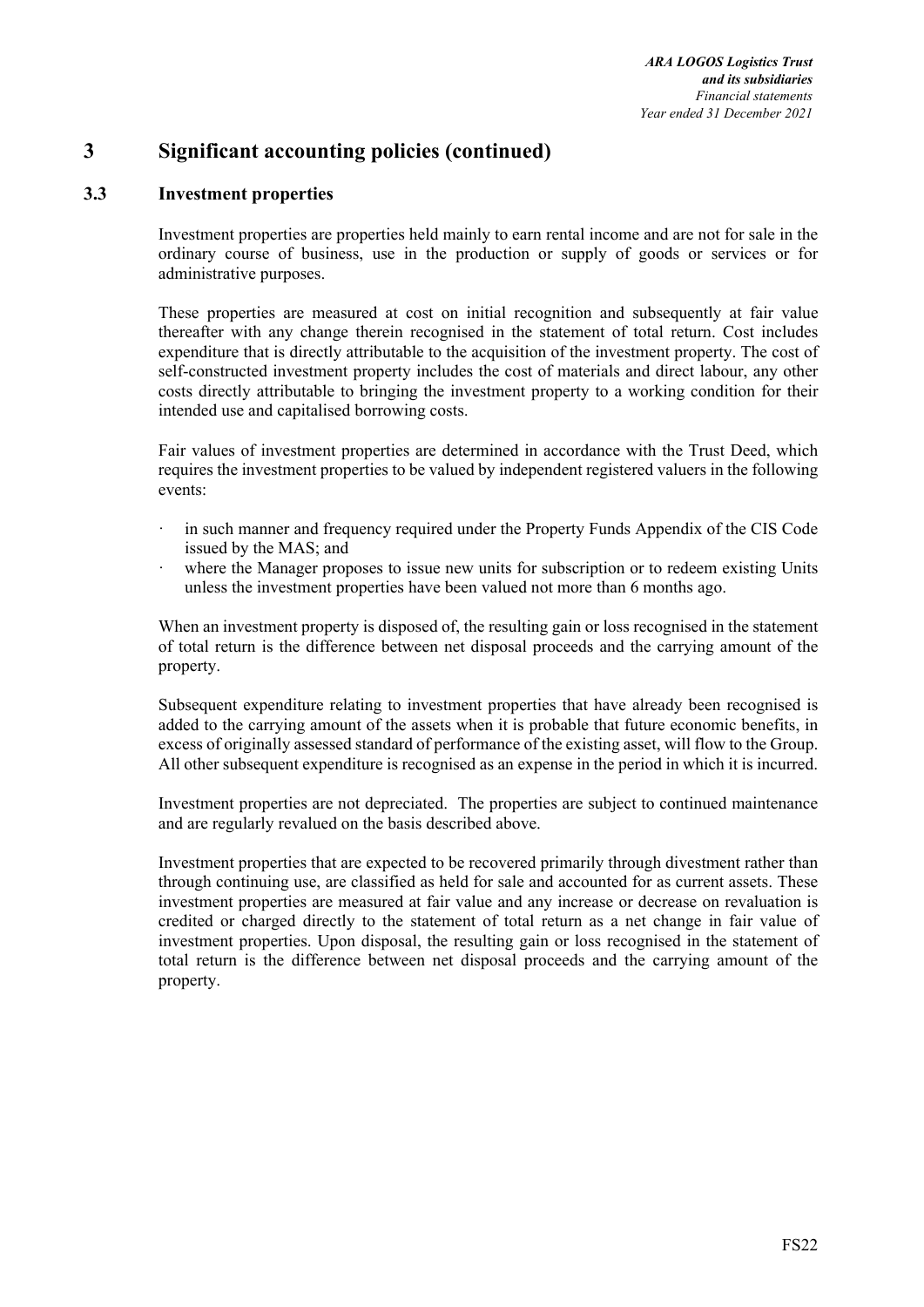*ARA LOGOS Logistics Trust and its subsidiaries Financial statements Year ended 31 December 2021* 

# **3 Significant accounting policies (continued)**

# **3.4 Plant and equipment**

#### (i) Recognition and measurement

Items of plant and equipment are measured at cost less accumulated depreciation and accumulated impairment losses.

The cost of an item of plant and equipment includes its purchase price and any costs that are directly attributable to bringing the asset to the location and condition necessary for it to be capable of operating in the manner intended by the Manager.

#### (ii) Depreciation

Depreciation is based on the cost of an asset less its residual value. Significant components of individual assets are assessed and if a component has a useful life that is different from the remainder of that asset, that component is depreciated separately.

Depreciation on plant and equipment is recognised as an expense in the statement of total return and calculated using the straight-line method to allocate their depreciable amounts over their estimated useful lives.

Depreciation is recognised from the date that the plant and equipment are installed and are ready for use.

The estimated useful lives for the current and comparative years are as follows:

| • Fixtures and fittings             | 3 years       |
|-------------------------------------|---------------|
| • Plant, machinery and improvements | 2 to 20 years |
| • Office equipment                  | 3 years       |

The assets' residual values, useful lives and depreciation methods are reviewed at the end of each reporting period and adjusted if appropriate.

#### (iii) Subsequent costs

The cost of replacing a component of an item of plant and equipment is recognised in the carrying amount of the item if it is probable that the future economic benefits embodied within the component will flow to the Group, and its cost can be measured reliably. The carrying amount of the replaced component is derecognised. The costs of the day-to-day servicing of plant and equipment are recognised in the statement of total return as incurred.

#### (iv) Disposal

On disposal of an item of plant and equipment, the difference between the net disposal proceeds and its carrying amount is recognised in the statement of total return.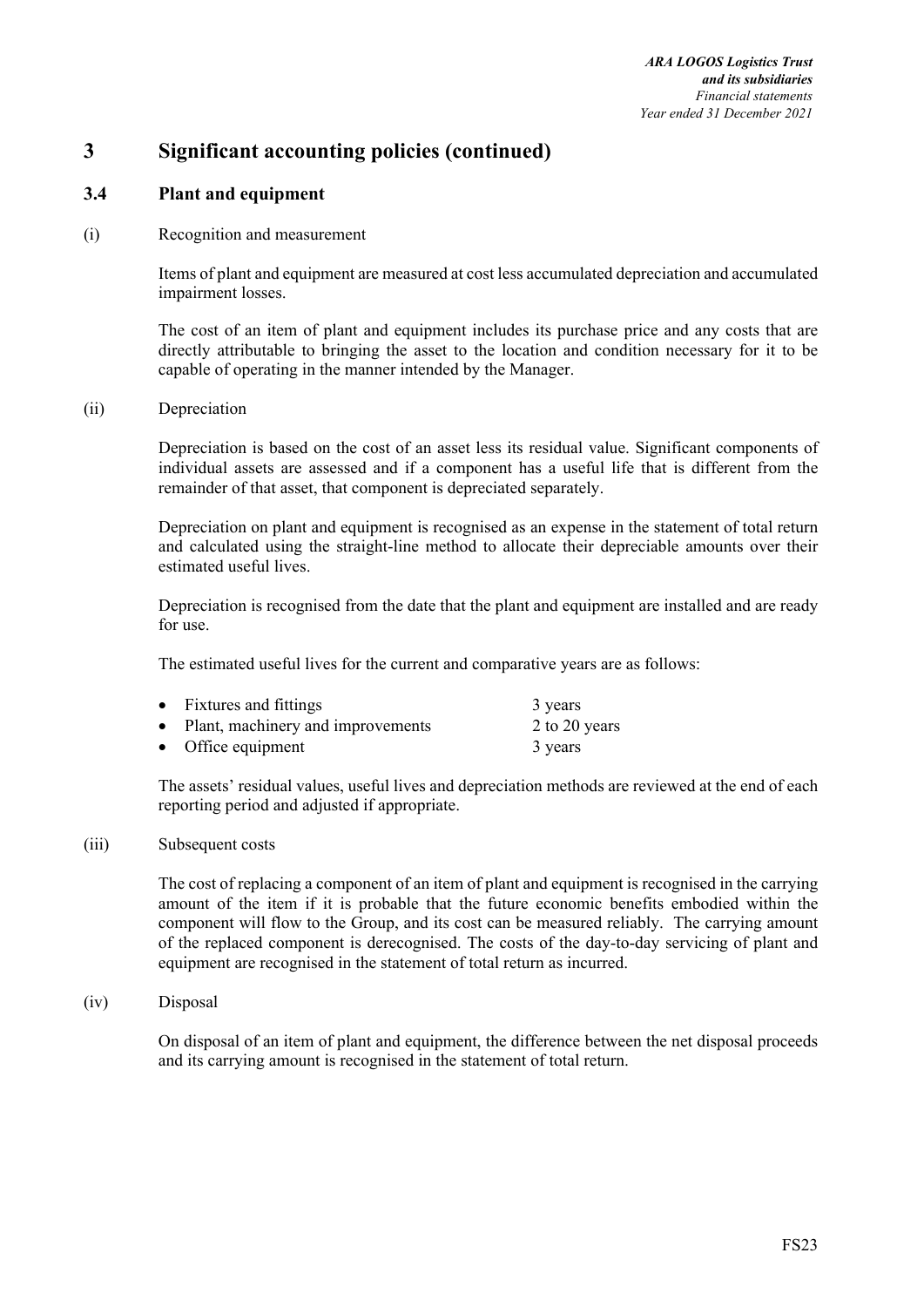# **3.5 Financial instruments**

### (i) Recognition and initial measurement

#### *Non-derivative financial assets and financial liabilities*

Trade receivables and debt investments issued are initially recognised when they are originated. All other financial assets and financial liabilities are initially recognised when the Group becomes a party to the contractual provisions of the instrument.

A financial asset (unless it is a trade receivable without a significant financing component) or financial liability is initially measured at fair value plus, for an item not at fair value through profit or loss ("FVTPL"), transaction costs that are directly attributable to its acquisition or issue. A trade receivable without a significant financing component is initially measured at the transaction price.

(ii) Classification and subsequent measurement

#### *Non-derivative financial assets*

On initial recognition, a financial asset is classified as measured at: amortised cost; FVOCI – debt investment; FVOCI – equity investment; or FVTPL.

Financial assets are not reclassified subsequent to their initial recognition unless the Group changes its business model for managing financial assets, in which case all affected financial assets are reclassified on the first day of the first reporting period following the change in the business model.

#### *Financial assets at amortised cost*

A financial asset is measured at amortised cost if it meets both of the following conditions and is not designated as at FVTPL:

- it is held within a business model whose objective is to hold assets to collect contractual cash flows; and
- its contractual terms give rise on specified dates to cash flows that are solely payments of principal and interest on the principal amount outstanding.

#### *Debt investments at FVOCI*

A debt investment is measured at fair value through other comprehensive income ("FVOCI") if it meets both of the following conditions and is not designated as at FVTPL:

- it is held within a business model whose objective is achieved by both collecting contractual cash flows and selling financial assets; and
- its contractual terms give rise on specified dates to cash flows that are solely payments of principal and interest on the principal amount outstanding.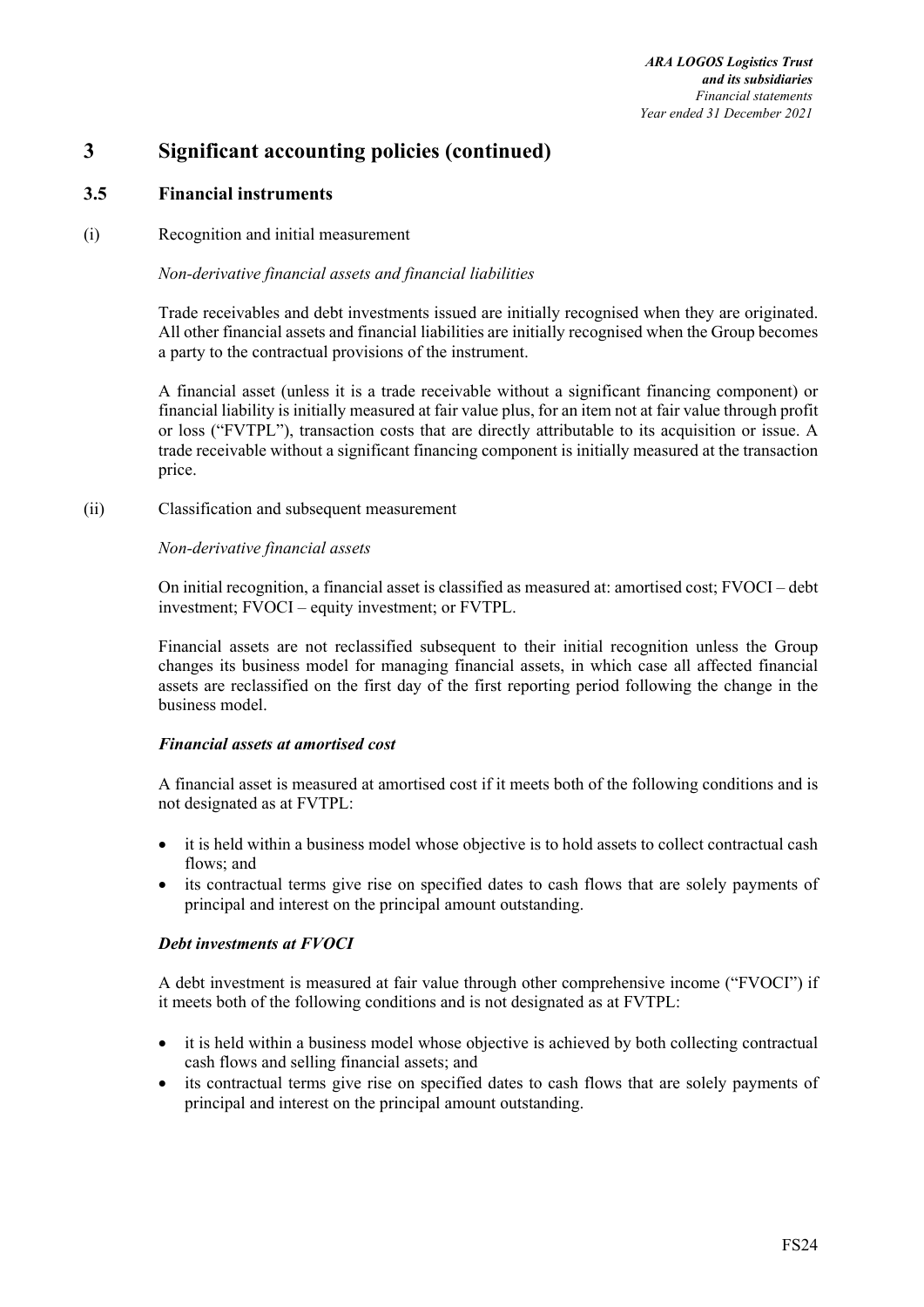# **3.5 Financial instruments (continued)**

(ii) Classification and subsequent measurement (continued)

*Non-derivative financial assets (continued)* 

### *Equity investments at FVOCI*

On initial recognition of an equity investment that is not held-for-trading, the Group may irrevocably elect to present subsequent changes in the investment's fair value in OCI. This election is made on an investment-by-investment basis.

### *Financial assets at FVTPL*

All financial assets not classified as measured at amortised cost or FVOCI as described above are measured at FVTPL. On initial recognition, the Group may irrevocably designate a financial asset that otherwise meets the requirements to be measured at amortised cost or at FVOCI as at FVTPL if doing so eliminates or significantly reduces an accounting mismatch that would otherwise arise.

### *Financial assets: Business model assessment*

The Group makes an assessment of the objective of the business model in which a financial asset is held at a portfolio level because this best reflects the way the business is managed and information is provided to the Manager. The information considered includes:

- the stated policies and objectives for the portfolio and the operation of those policies in practice. These include whether the Manager's strategy focuses on earning contractual interest income, maintaining a particular interest rate profile, matching the duration of the financial assets to the duration of any related liabilities or expected cash outflows or realising cash flows through the sale of the assets;
- how the performance of the portfolio is evaluated and reported to the Manager;
- the risks that affect the performance of the business model (and the financial assets held within that business model) and how those risks are managed;
- $\bullet$  how managers of the business are compensated e.g. whether compensation is based on the fair value of the assets managed or the contractual cash flows collected; and
- the frequency, volume and timing of sales of financial assets in prior periods, the reasons for such sales and expectations about future sales activity.

Transfers of financial assets to third parties in transactions that do not qualify for derecognition are not considered sales for this purpose, consistent with the Group's continuing recognition of the assets.

Financial assets that are held-for-trading or are managed and whose performance is evaluated on a fair value basis are measured at FVTPL.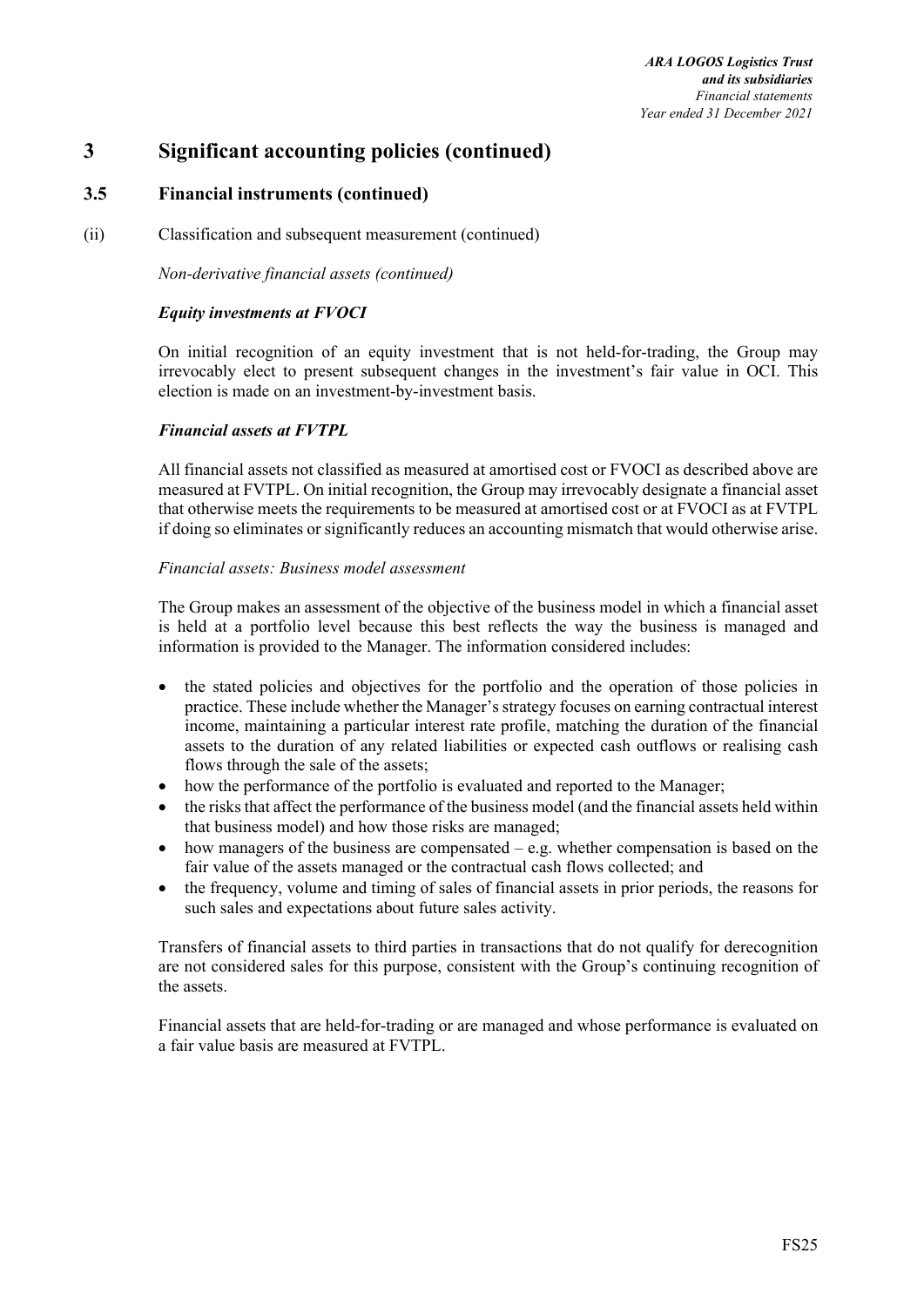# **3.5 Financial instruments (continued)**

#### (ii) Classification and subsequent measurement (continued)

### *Non-derivative financial assets: Assessment whether contractual cash flows are solely payments of principal and interest*

For the purposes of this assessment, 'principal' is defined as the fair value of the financial asset on initial recognition. 'Interest' is defined as consideration for the time value of money and for the credit risk associated with the principal amount outstanding during a particular period of time and for other basic lending risks and costs (e.g. liquidity risk and administrative costs), as well as a profit margin.

In assessing whether the contractual cash flows are solely payments of principal and interest, the Group considers the contractual terms of the instrument. This includes assessing whether the financial asset contains a contractual term that could change the timing or amount of contractual cash flows such that it would not meet this condition. In making this assessment, the Group considers:

- contingent events that would change the amount or timing of cash flows;
- terms that may adjust the contractual coupon rate, including variable rate features;
- prepayment and extension features; and
- terms that limit the Group's claim to cash flows from specified assets (e.g. non-recourse features).

A prepayment feature is consistent with the solely payments of principal and interest criterion if the prepayment amount substantially represents unpaid amounts of principal and interest on the principal amount outstanding, which may include reasonable additional compensation for early termination of the contract. Additionally, for a financial asset acquired at a significant discount or premium to its contractual par amount, a feature that permits or requires prepayment at an amount that substantially represents the contractual par amount plus accrued (but unpaid) contractual interest (which may also include reasonable additional compensation for early termination) is treated as consistent with this criterion if the fair value of the prepayment feature is insignificant at initial recognition.

#### *Non-derivative financial assets: Subsequent measurement and gains and losses*

#### *Financial assets at amortised cost*

These assets are subsequently measured at amortised cost using the effective interest method. The amortised cost is reduced by impairment losses. Interest income, foreign exchange gains and losses and impairment are recognised in the statement of total return. Any gain or loss on derecognition is recognised in the statement of total return.

#### *Debt investments at FVOCI*

These assets are subsequently measured at fair value. Interest income calculated using the effective interest method, foreign exchange gains and losses and impairment are recognised in the statement of total return. Other net gains and losses are recognised in OCI. On derecognition, gains and losses accumulated in OCI are reclassified to the statement of total return.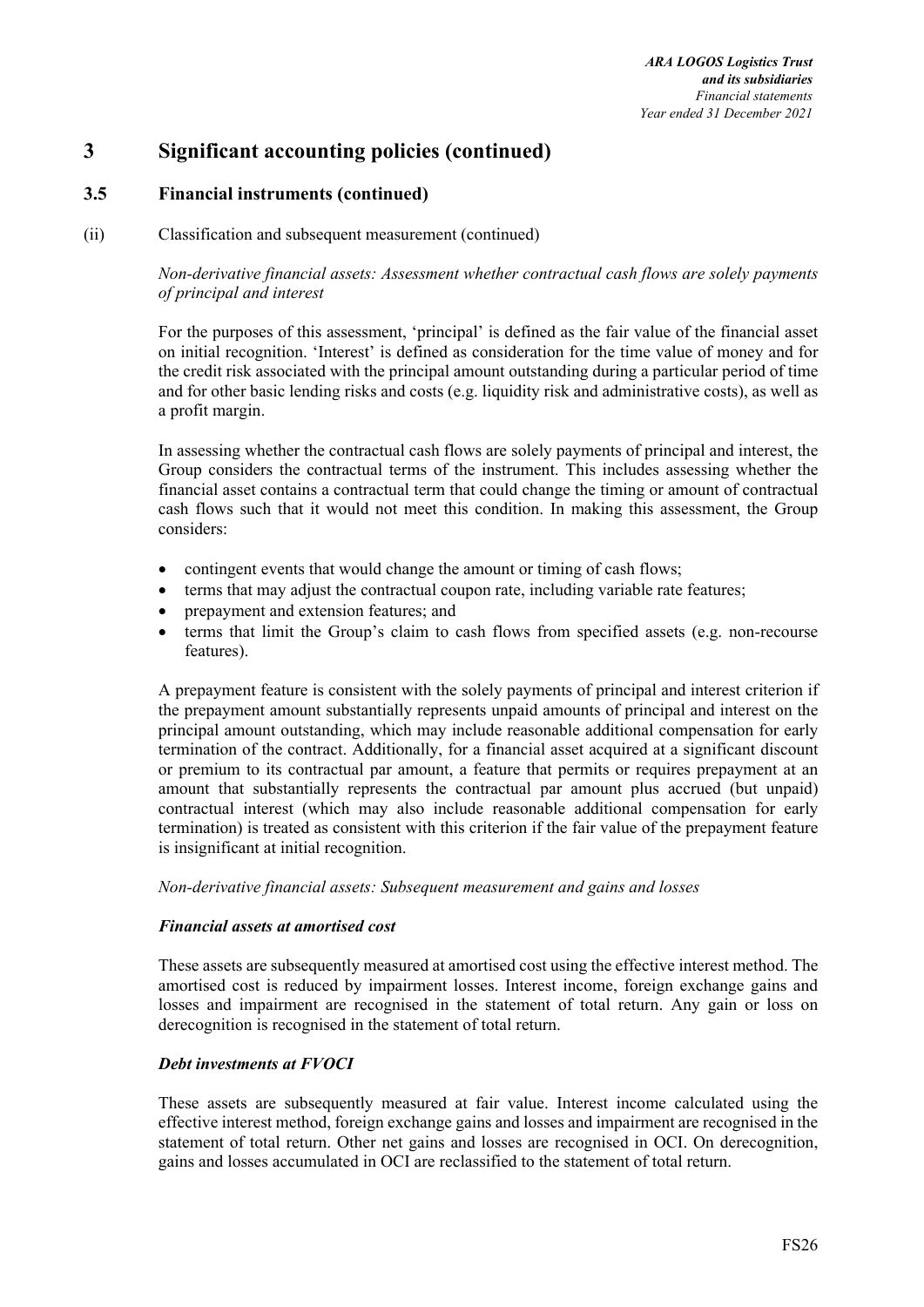# **3.5 Financial instruments (continued)**

(ii) Classification and subsequent measurement (continued)

### *Equity investments at FVOCI*

These assets are subsequently measured at fair value. Dividends are recognised as income in the statement of total return unless the dividend clearly represents a recovery of part of the cost of the investment. Other net gains and losses are recognised in OCI and are never reclassified to the statement of total return.

### *Financial assets at FVTPL*

These assets are subsequently measured at fair value. Net gains and losses, including any interest or dividend income, are recognised in the statement of total return.

### *Non-derivative financial liabilities: Classification, subsequent measurement and gains and losses*

Financial liabilities are classified as measured at amortised cost or FVTPL. A financial liability is classified as at FVTPL if it is classified as held-for-trading or it is designated as such on initial recognition. Financial liabilities at FVTPL are measured at fair value and net gains and losses, including any interest expense, are recognised in the statement of total return. Directly attributable transaction costs are recognised in the statement of total return as incurred.

Other financial liabilities are initially measured at fair value less directly attributable transaction costs. They are subsequently measured at amortised cost using the effective interest method. Interest expense and foreign exchange gains and losses are recognised in the statement of total return.

### (iii) Derecognition

#### *Financial assets*

The Group derecognises a financial asset when:

- the contractual rights to the cash flows from the financial asset expire; or
- it transfers the rights to receive the contractual cash flows in a transaction in which either
	- substantially all of the risks and rewards of ownership of the financial asset are transferred; or
	- the Group neither transfers nor retains substantially all of the risks and rewards of ownership and it does not retain control of the financial asset.

Transferred assets are not derecognised when the Group enters into transactions whereby it transfers assets recognised in its statement of financial position, but retains either all or substantially all of the risks and rewards of the transferred assets.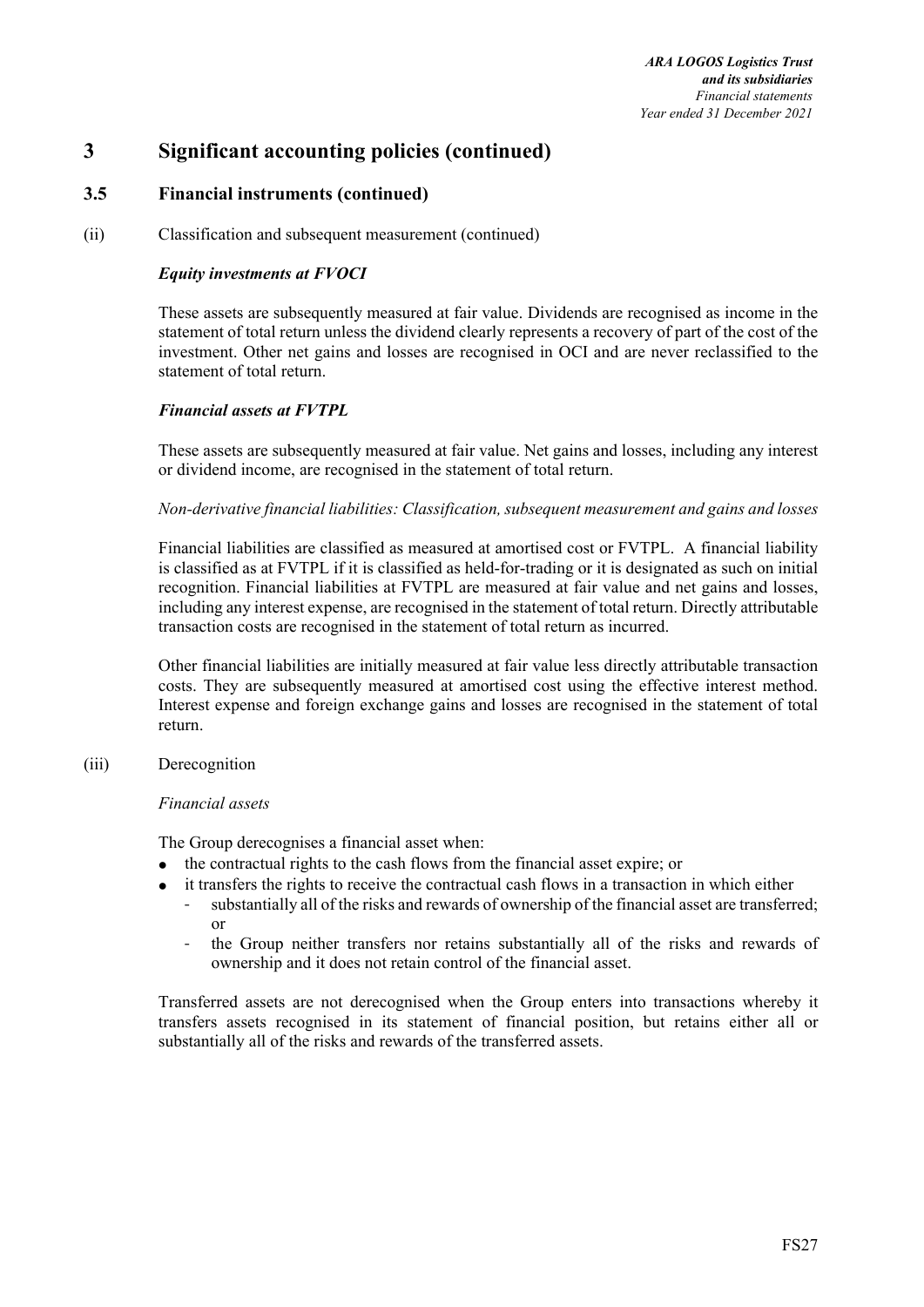*ARA LOGOS Logistics Trust and its subsidiaries Financial statements Year ended 31 December 2021* 

# **3 Significant accounting policies (continued)**

## **3.5 Financial instruments (continued)**

#### (iii) Derecognition (continued)

#### *Financial liabilities*

The Group derecognises a financial liability when its contractual obligations are discharged or cancelled, or expire. The Group also derecognises a financial liability when its terms are modified and the cash flows of the modified liability are substantially different, in which case a new financial liability based on the modified terms is recognised at fair value.

On derecognition of a financial liability, the difference between the carrying amount extinguished and the consideration paid (including any non-cash assets transferred or liabilities assumed) is recognised in the statement of total return.

(iv) Offsetting

Financial assets and liabilities are offset and the net amount presented in the statement of financial position when, and only when, the Group has a legal right set off to the amounts and it intends either to settle on a net basis or to realise the asset and settle the liability simultaneously.

(v) Unitholders' funds

Unitholders' funds represent the residual interest in the Group's net assets upon termination and are classified as equity. Expenses incurred in the issuance of Units in the Trust are deducted directly against Unitholders' funds.

(vi) Derivative financial instruments and hedge accounting

The Group holds derivative financial instruments to hedge its foreign currency and interest rate risk exposures. Embedded derivatives are separated from the host contract and accounted for separately if the host contract is not a financial asset and certain criteria are met.

Derivatives are initially measured at fair value and any directly attributable transaction costs are recognised in the statement of total return as incurred. Subsequent to initial recognition, derivatives are measured at fair value, and changes therein are generally recognised in the statement of total return.

The Group designates certain derivative financial instruments as hedging instruments in qualifying hedging relationships. At inception of designated hedging relationships, the Group documents the risk management objective and strategy for undertaking the hedge. The Group also documents the economic relationship between the hedged item and the hedging instrument, including whether the changes in cash flows of the hedged item and hedging instrument are expected to offset each other.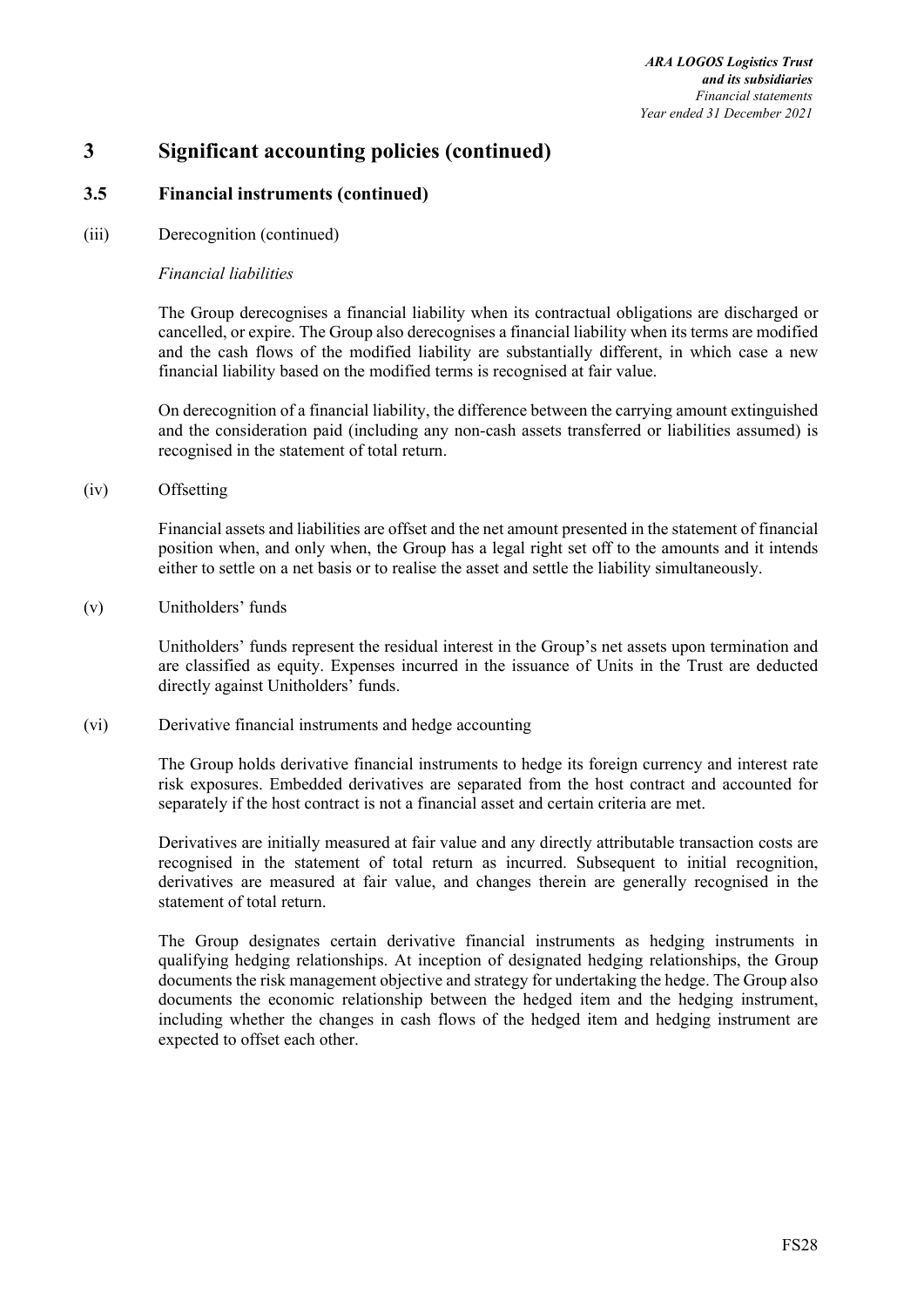## **3.5 Financial instruments (continued)**

(vi) Derivative financial instruments and hedge accounting (continued)

#### *Hedges directly affected by interest rate benchmark reform*

For the purpose of evaluating whether there is an economic relationship between the hedged item(s) and the hedging instrument(s), the Group assumes that the benchmark interest rate is not altered as a result of interest rate benchmark reform.

For a cash flow hedge of a forecast transaction, the Group assumes that the benchmark interest rate will not be altered as a result of interest rate benchmark reform for the purpose of assessing whether the forecast transaction is highly probable and presents an exposure to variations in cash flows that could ultimately affect profit or loss. In determining whether a previously designated forecast transaction in a discontinued cash flow hedge is still expected to occur, the Group assumes that the interest rate benchmark cash flows designated as a hedge will not be altered as a result of interest rate benchmark reform.

The Group will cease to apply the specific policy for assessing the economic relationship between the hedged item and the hedging instrument (i) to a hedged item or hedging instrument when the uncertainty arising from interest rate benchmark reform is no longer present with respect to the timing and the amount of the interest rate benchmark-based cash flows of the respective item or instrument or (ii) when the hedging relationship is discontinued. For its highly probable assessment of the hedged item, the Group will no longer apply the specific policy when the uncertainty arising from interest rate benchmark reform about the timing and the amount of the interest rate benchmark-based future cash flows of the hedged item is no longer present, or when the hedging relationship is discontinued.

## *Cash flow hedges*

The Group designates certain derivatives as hedging instruments to hedge the variability in cash flows associated with highly probable forecast transactions arising from changes in interest rates.

When a derivative is designated as a cash flow hedging instrument, the effective portion of changes in the fair value of the derivative is recognised in hedging reserve in Unitholders' Funds. The effective portion of changes in the fair value of the derivative that is recognised in hedging reserve is limited to the cumulative change in fair value of the hedged item, determined on a present value basis, from inception of the hedge. Any ineffective portion of changes in the fair value of the derivative is recognised immediately in the statement of total return.

For all other hedged forecast transactions, the amount accumulated in the hedging reserve and the cost of hedging reserve is reclassified to the statement of total return in the same period or periods during which the hedged expected future cash flows affect total return.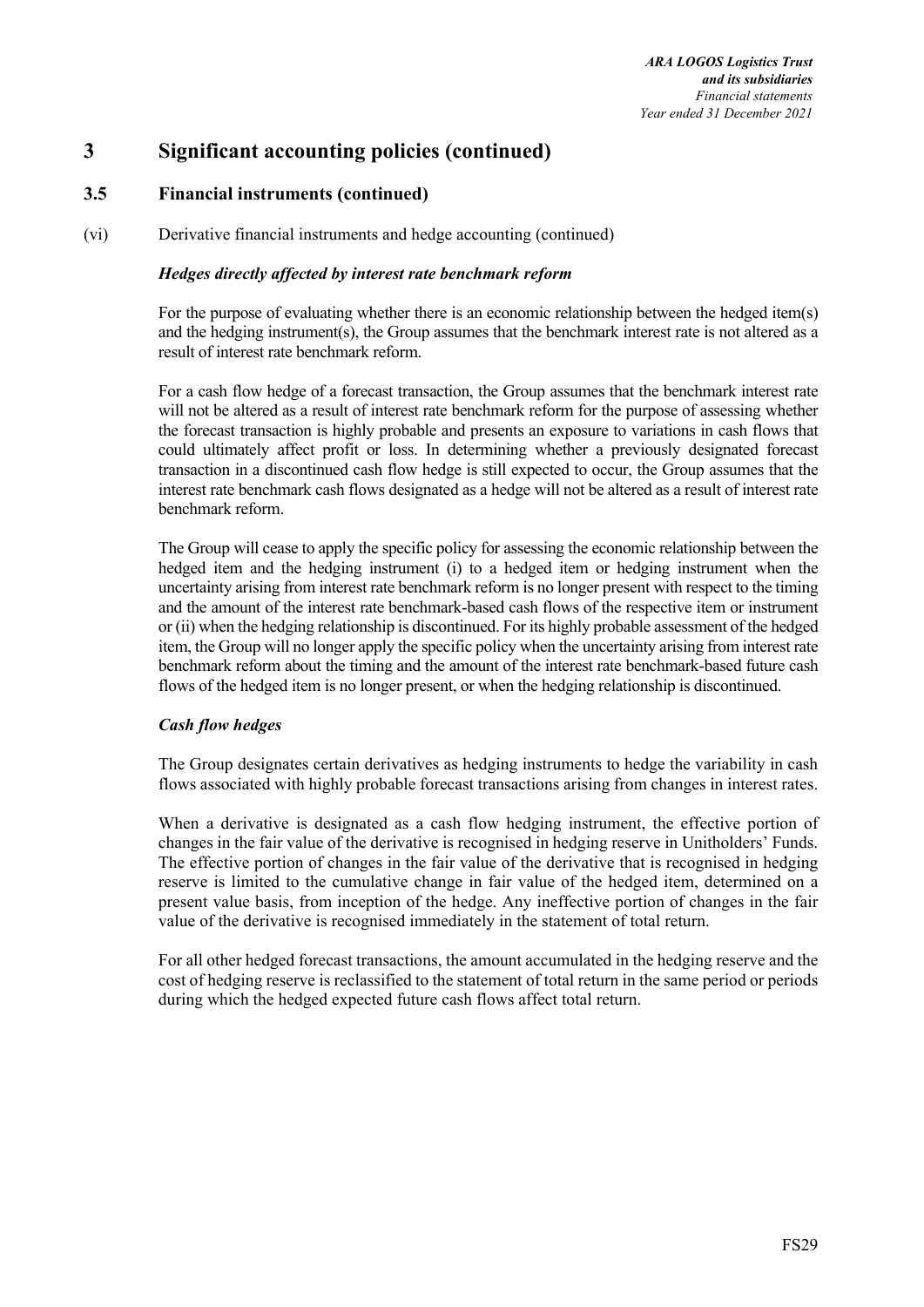## **3.5 Financial instruments (continued)**

(vi) Derivative financial instruments and hedge accounting (continued)

#### *Cash flow hedges (continued)*

If the hedge no longer meets the criteria for hedge accounting or the hedging instrument is sold, expires, is terminated or is exercised, then hedge accounting is discontinued prospectively. When hedge accounting for cash flow hedges is discontinued, the amount that has been accumulated in the hedging reserve and the cost of hedging reserve remains in Unitholders' Funds until, for a hedge of a transaction resulting in recognition of a non-financial item, it is included in the nonfinancial item's cost on its initial recognition or, for other cash flow hedges, it is reclassified to the statement of total return in the same period or periods as the hedged expected future cash flows affect total return.

If the hedged future cash flows are no longer expected to occur, then the amounts that have been accumulated in the hedging reserve and the cost of hedging reserve are immediately reclassified to the statement of total return.

(vii) Cash and cash equivalents

Cash and cash equivalents comprise cash balances and deposits with financial institutions which are subject to an insignificant risk of changes in value.

#### **3.6 Impairment**

(i) Non-derivative financial assets

The Group recognises loss allowances for expected credit losses ("ECLs") on its financial assets measured at amortised cost.

Loss allowances of the Group are measured on either of the following bases:

- 12-month ECLs: these are ECLs that result from default events that are possible within the 12 months after the reporting date (or for a shorter period if the expected life of the instrument is less than 12 months); or
- Lifetime ECLs: these are ECLs that result from all possible default events over the expected life of a financial instrument or contract asset.

#### *Simplified approach*

The Group applies the simplified approach to provide for ECLs for all trade receivables (including lease receivables). The simplified approach requires the loss allowance to be measured at an amount equal to lifetime ECLs.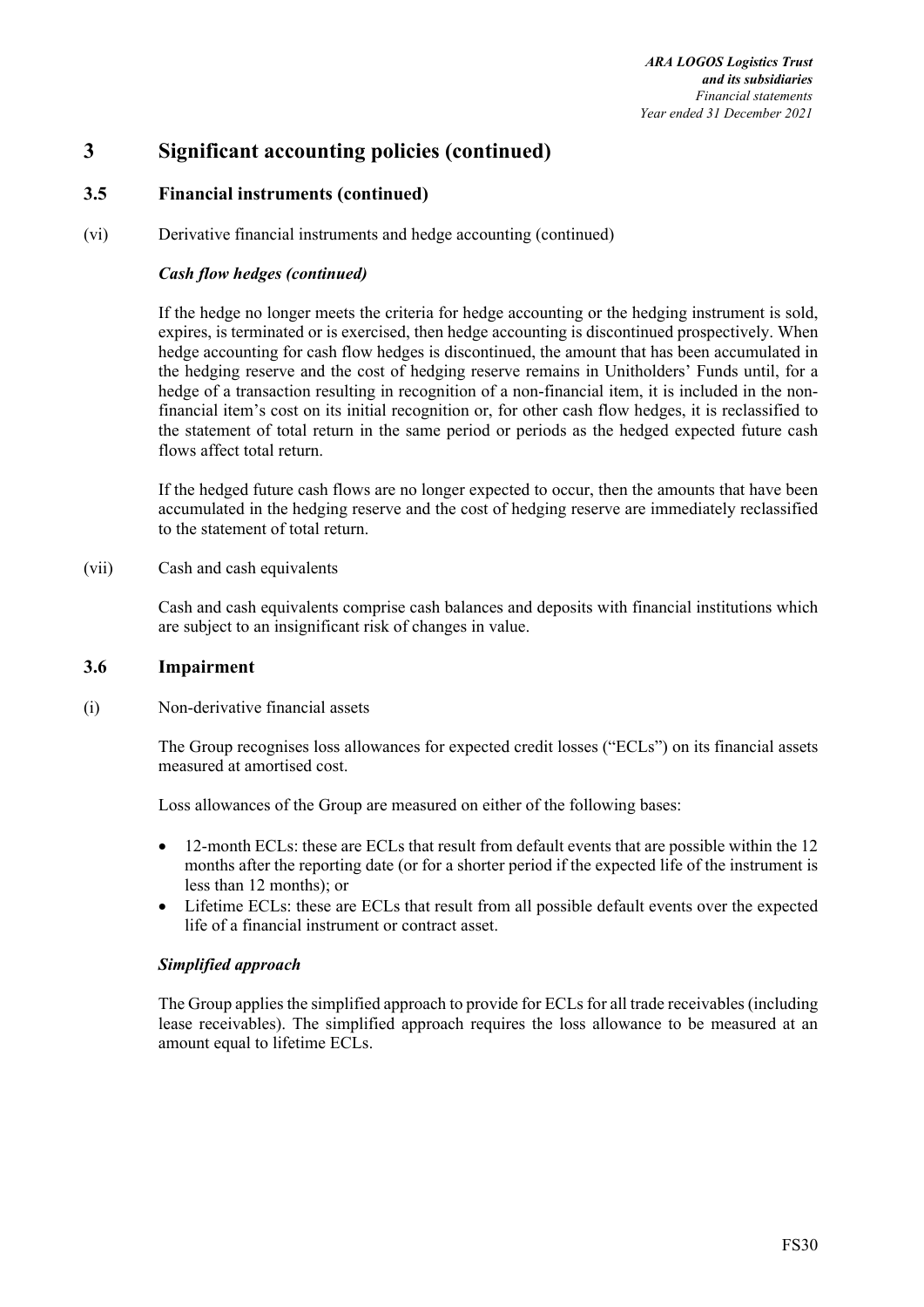*ARA LOGOS Logistics Trust and its subsidiaries Financial statements Year ended 31 December 2021* 

# **3 Significant accounting policies (continued)**

## **3.6 Impairment (continued)**

(i) Non-derivative financial assets (continued)

#### *General approach*

The Group applies the general approach to provide for ECLs on all other financial instruments. Under the general approach, the loss allowance is measured at an amount equal to 12-month ECLs at initial recognition.

At each reporting date, the Group assesses whether the credit risk of a financial instrument has increased significantly since initial recognition. When credit risk has increased significantly since initial recognition, loss allowance is measured at an amount equal to lifetime ECLs.

When determining whether the credit risk of a financial asset has increased significantly since initial recognition and when estimating ECLs, the Group considers reasonable and supportable information that is relevant and available without undue cost or effort. This includes both quantitative and qualitative information and analysis, based on the Group's historical experience and informed credit assessment and includes forward-looking information.

If credit risk has not increased significantly since initial recognition or if the credit quality of the financial instruments improves such that there is no longer a significant increase in credit risk since initial recognition, loss allowance is measured at an amount equal to 12-month ECLs.

The Group considers a financial asset to be in default when:

- the borrower is unlikely to pay its credit obligations to the Group in full, without recourse by the Group to actions such as realising security (if any is held); or
- the financial asset is more than 90 days past due.

The Group considers a contract asset to be in default when the customer is unlikely to pay its contractual obligations to the Group in full, without recourse by the Group to actions such as realising security (if any is held).

The maximum period considered when estimating ECLs is the maximum contractual period over which the Group is exposed to credit risk.

## *Measurement of ECLs*

ECLs are probability-weighted estimates of credit losses. Credit losses are measured at the present value of all cash shortfalls (i.e. the difference between the cash flows due to the entity in accordance with the contract and the cash flows that the Group expects to receive). ECLs are discounted at the effective interest rate of the financial asset.

## *Credit-impaired financial assets*

At each reporting date, the Group assesses whether financial assets carried at amortised cost and debt investments at FVOCI are credit-impaired. A financial asset is 'credit-impaired' when one or more events that have a detrimental impact on the estimated future cash flows of the financial asset have occurred.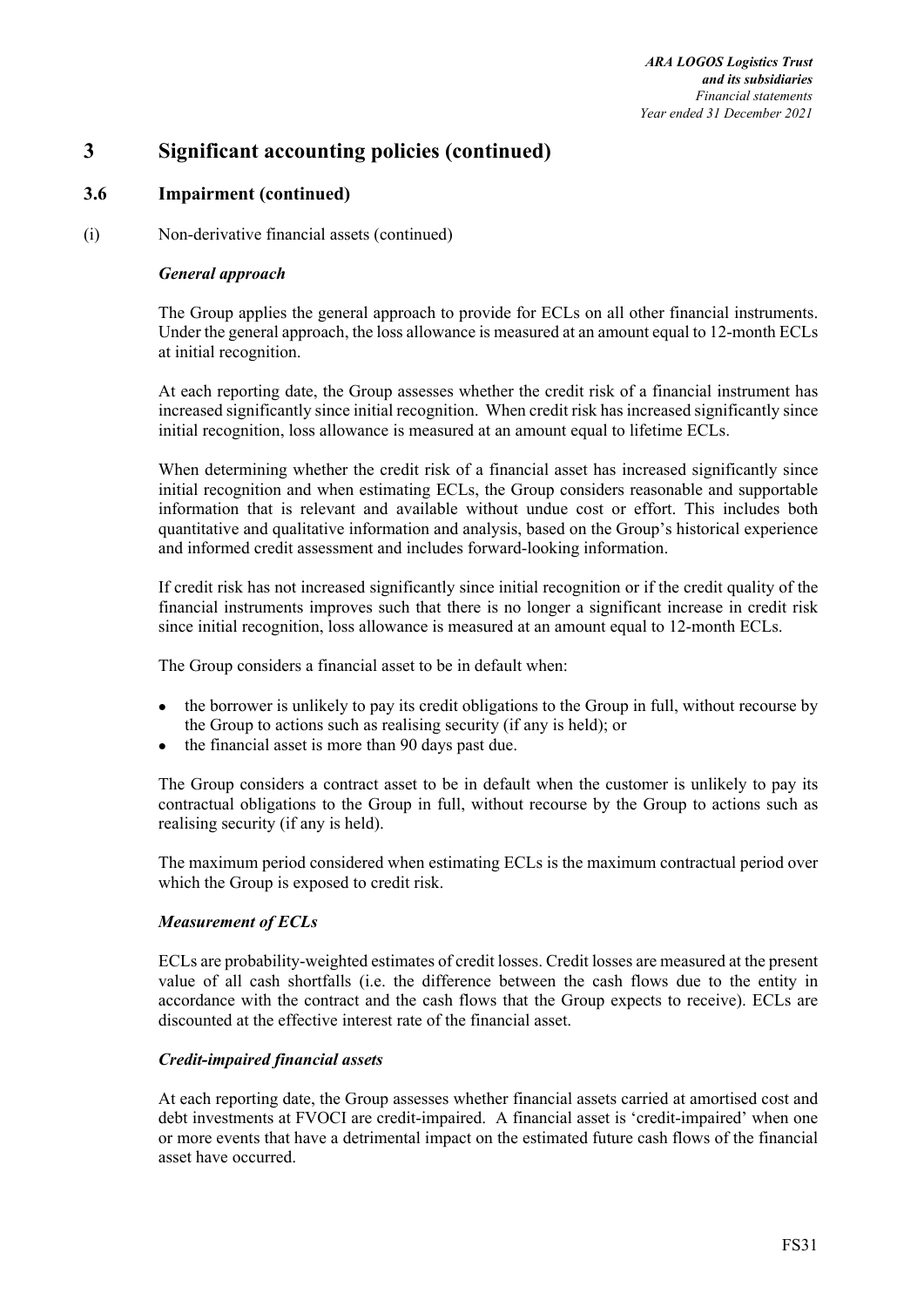## **3.6 Impairment (continued)**

(i) Non-derivative financial assets (continued)

Evidence that a financial asset is credit-impaired includes the following observable data:

- significant financial difficulty of the borrower or issuer;
- a breach of contract such as a default or being more than 90 days past due;
- the restructuring of a loan or advance by the Group on terms that the Group would not consider otherwise;
- it is probable that the borrower will enter bankruptcy or other financial reorganisation; or
- the disappearance of an active market for a security because of financial difficulties.

#### *Presentation of allowance for ECLs in the statement of financial position*

Loss allowances for financial assets measured at amortised cost are deducted from the gross carrying amount of these assets.

## *Write-off*

The gross carrying amount of a financial asset is written off (either partially or in full) to the extent that there is no realistic prospect of recovery. This is generally the case when the Group determines that the debtor does not have assets or sources of income that could generate sufficient cash flows to repay the amounts subject to the write-off. However, financial assets that are written off could still be subject to enforcement activities in order to comply with the Group's procedures for recovery of amounts due.

#### (ii) Non-financial assets

The carrying amounts of the Group's non-financial assets, other than investment properties, are reviewed at each reporting date to determine whether there is any indication of impairment. If any such indication exists, then the asset's recoverable amount is estimated. An impairment loss is recognised if the carrying amount of an asset or its related cash-generating unit ("CGU") exceeds its estimated recoverable amount.

The recoverable amount of an asset or CGU is the greater of its value in use and its fair value less costs to sell. In assessing value in use, the estimated future cash flows are discounted to their present value using a pre-tax discount rate that reflects current market assessments of the time value of money and the risks specific to the asset or CGU. For the purpose of impairment testing, assets that cannot be tested individually are grouped together into the smallest group of assets that generates cash inflows from continuing use that are largely independent of the cash inflows of other assets or CGU.

Impairment losses are recognised in the statement of total return. Impairment losses recognised in respect of CGUs are allocated first to reduce the carrying amount of any goodwill allocated to the CGU (group of CGUs), and then to reduce the carrying amounts of the other assets in the CGU (group of CGUs) on a *pro rata* basis.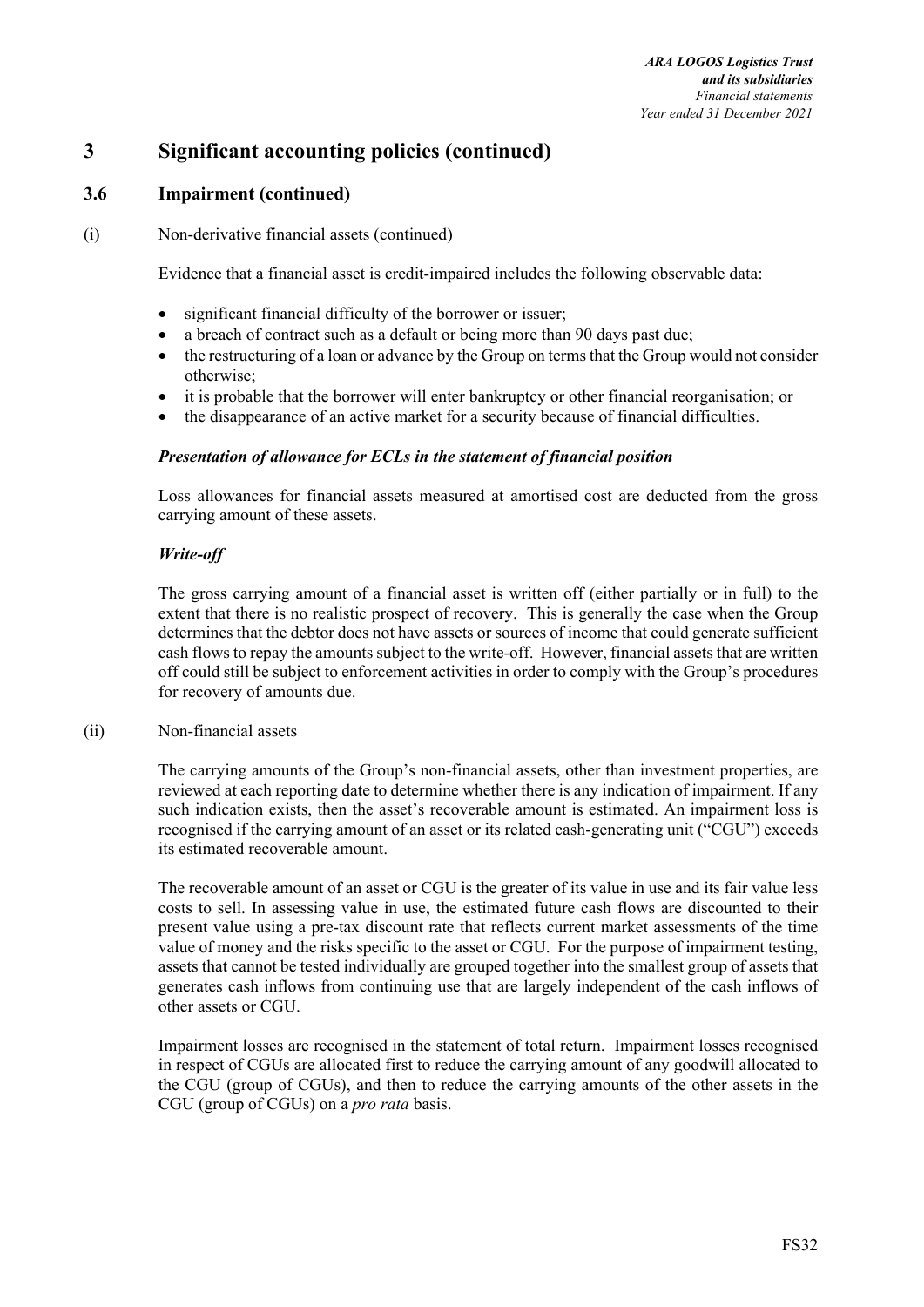## **3.6 Impairment (continued)**

#### (ii) Non-financial assets (continued)

Impairment losses recognised in prior periods are assessed at each reporting date for any indications that the loss has decreased or no longer exists. An impairment loss is reversed if there has been a change in the estimates used to determine the recoverable amount. An impairment loss is reversed only to the extent that the asset's carrying amount does not exceed the carrying amount that would have been determined, net of depreciation or amortisation, if no impairment loss had been recognised.

## **3.7 Provisions**

A provision is recognised if, as a result of a past event, the Group has a present legal or constructive obligation that can be estimated reliably, and it is probable that an outflow of economic benefits will be required to settle the obligation. Provisions are determined by discounting the expected future cash flows at a pre-tax rate that reflects current market assessments of the time value of money and the risks specific to the liability. The unwinding of the discount is recognised as finance cost.

#### **3.8 Dividend income**

Dividend income is recognised in the statement of total return on the date that the Group's right to receive payment is established.

## **3.9 Expenses**

(i) Property expenses

Property expenses comprise property management fees and lease management fees (using the applicable formula stipulated in Note 1.1), reimbursable expenses payable to the Property Manager and other property expenses in relation to the investment properties.

Property expenses are recognised as and when incurred and recorded on an accrual basis.

(ii) Manager's fees

Manager's fees are recognised as and when services are rendered and recorded on an accrual basis using the applicable formula stipulated in Note 1.2.

(iii) Trustee fees

Trustee fees are recognised as and when services are rendered and recorded on an accrual basis using the applicable formula stipulated in Note 1.7.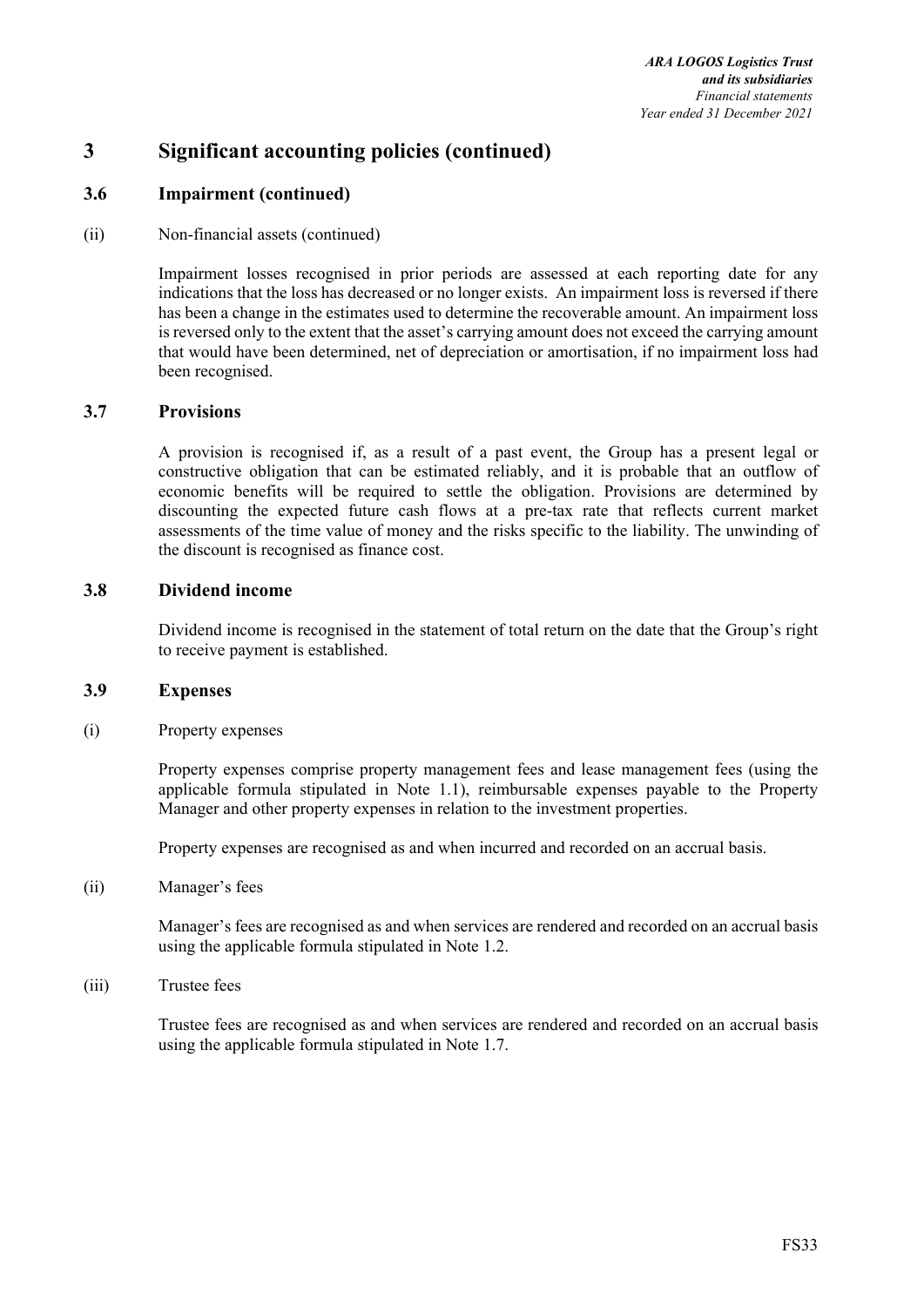## **3.9 Expenses (continued)**

#### (iv) Foreign currency gains and losses

Foreign currency gains and losses on financial assets and financial liabilities are reported on a net basis as either net foreign exchange gain or net foreign exchange loss and recognised within 'other trust expenses' on the statement of total return depending on whether foreign currency movements are in a net gain or net loss position.

## **3.10 Government grants**

Government grants are recognised when there is reasonable assurance that they will be received and the Group comply with the conditions associated with the grants.

Government grants relating to assets are initially recognised as deferred income at fair value when there is reasonable assurance that they will be received, and the group will comply with the conditions associated with the grant. These grants are then recognised in the statement of total return as 'Other income' on a systematic basis over the useful life of the asset.

#### **3.11 Finance income and expenses**

Finance income comprises interest income. Finance expenses include interest expense on borrowings, lease liabilities, derivative financial instruments, commitment fees and amortisation of transaction costs incurred on borrowings.

Interest income or expense is recognised using the effective interest method. The 'effective interest rate' is the rate that exactly discounts estimated future cash payments or receipts through the expected life of the financial instrument to:

- the gross carrying amount of the financial asset; or
- the amortised cost of the financial liability.

In calculating interest income and expense, the effective interest rate is applied to the gross carrying amount of the asset (when the asset is not credit-impaired) or to the amortised cost of the liability. However, for financial assets that have become credit-impaired subsequent to initial recognition, interest income is calculated by applying the effective interest rate to the amortised cost of the financial asset. If the asset is no longer credit-impaired, then the calculation of interest income reverts to the gross basis.

Borrowing costs that are not directly attributable to the acquisition, construction or production of a qualifying asset are recognised in the statement of total return using the effective interest method.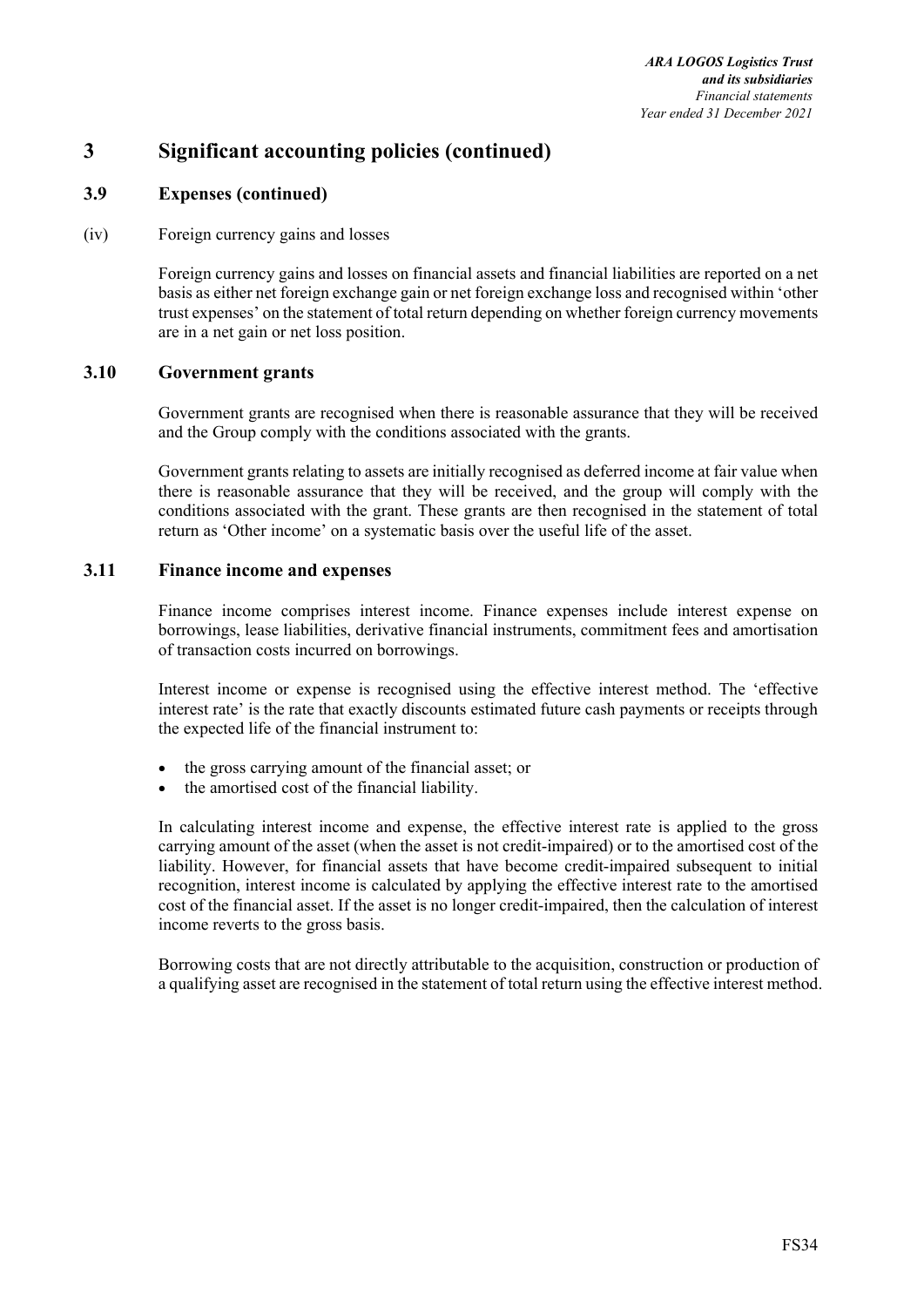## **3.12 Leases**

At inception of a contract, the Group assesses whether a contract is, or contains, a lease. A contract is, or contains, a lease if the contract conveys the right to control the use of an identified asset for a period of time in exchange for consideration.

(i) As a lessee

The Group recognises a right-of-use asset and a lease liability at the lease commencement date. The right-of-use asset is initially measured at cost, which comprises the initial amount of the lease liability adjusted for any lease payments made at or before the commencement date, plus any initial direct costs incurred and an estimate of costs to dismantle and remove the underlying asset or to restore the underlying asset or the site on which it is located, less any lease incentives received.

The right-of-use asset is subsequently measured at fair value and adjusted for certain remeasurements of the lease liability.

The lease liability is initially measured at the present value of the lease payments that are not paid at the commencement date, discounted using the interest rate implicit in the lease or, if that rate cannot be readily determined, the lessee's incremental borrowing rate. The Group uses both the lessee's incremental borrowing rate and the interest rate implicit in the lease as the discount rate.

The Group determines the lessee's incremental borrowing rate by obtaining interest rates from various external financing sources and makes certain adjustments to reflect the terms of the lease and type of the asset leased.

Lease payments included in the measurement of the lease liability comprise the following:

- fixed payments, including in-substance fixed payments; and
- variable lease payments that depend on an index or a rate, initially measured using the index or rate as at the commencement date.

The lease liability is measured at amortised cost using the effective interest method. It is remeasured when there is a change in future lease payments arising from a change in an index or rate, if there is a change in the Group's estimate of the amount expected to be payable under a residual value guarantee, if the Group changes its assessment of whether it will exercise a purchase, extension or termination option or if there is a revised in-substance fixed lease payment.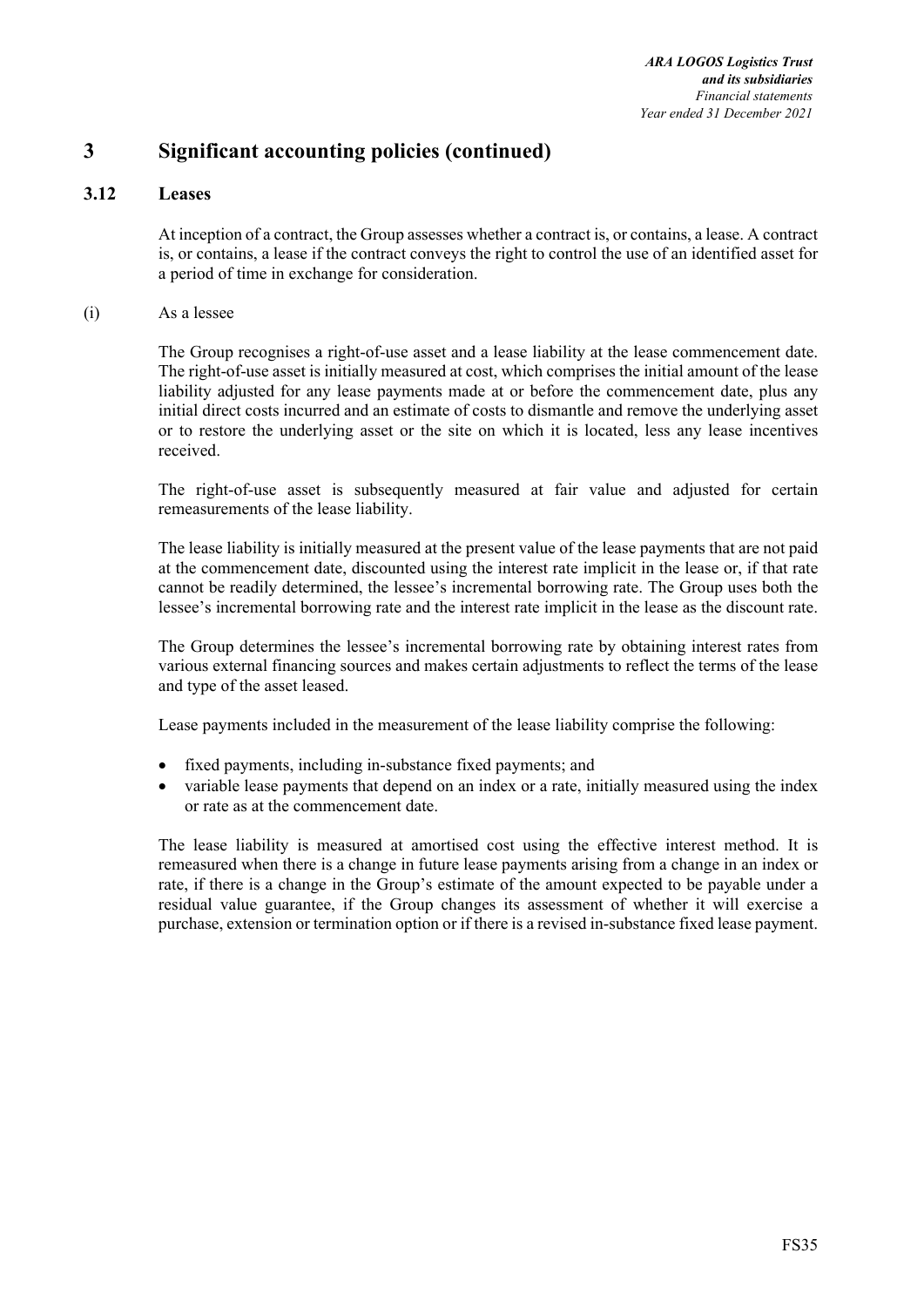## **3.12 Leases (continued)**

(i) As a lessee (continued)

When the lease liability is remeasured in this way, a corresponding adjustment is made to the carrying amount of the right-of-use asset, or is recorded in the statement of total return if the carrying amount of the right-of-use asset has been reduced to zero.

The Group presents right-of-use assets that do not meet the definition of investment property in 'plant and equipment' and lease liabilities in the statement of financial position.

*Short-term leases and leases of low-value assets* 

The Group has elected not to recognise right-of-use assets and lease liabilities for leases of lowvalue assets and short-term leases. The Group recognises the lease payments associated with these leases as an expense on a straight-line basis over the lease term.

(ii) As a lessor

At inception or on modification of a contract that contains a lease component, the Group allocates the consideration in the contract to each lease component on the basis of their relative stand-alone prices.

When the Group acts as a lessor, it determines at lease inception whether each lease is a finance lease or an operating lease.

To classify each lease, the Group makes an overall assessment of whether the lease transfers substantially all of the risks and rewards incidental to ownership of the underlying asset. If this is the case, then the lease is a finance lease; if not, then it is an operating lease. As part of this assessment, the Group considers certain indicators such as whether the lease is for the major part of the economic life of the asset.

When the Group is an intermediate lessor, it accounts for its interests in the head lease and the sub-lease separately. It assesses the lease classification of a sub-lease with reference to the rightof-use asset arising from the head lease, not with reference to the underlying asset. If a head lease is a short-term lease to which the Group applies the exemption described above, then it classifies the sub-lease as an operating lease.

If an arrangement contains lease and non-lease components, then the Group applies FRS 115 to allocate the consideration in the contract.

The Group applies the derecognition and impairment requirements in FRS 109 to the net investment in the lease (see Note 3.6(i)). The Group further regularly reviews estimated unguaranteed residual values used in calculating the gross investment in the lease.

The Group recognises lease payments received from investment properties under operating leases as income on a straight-line basis over the lease term as part of 'revenue'.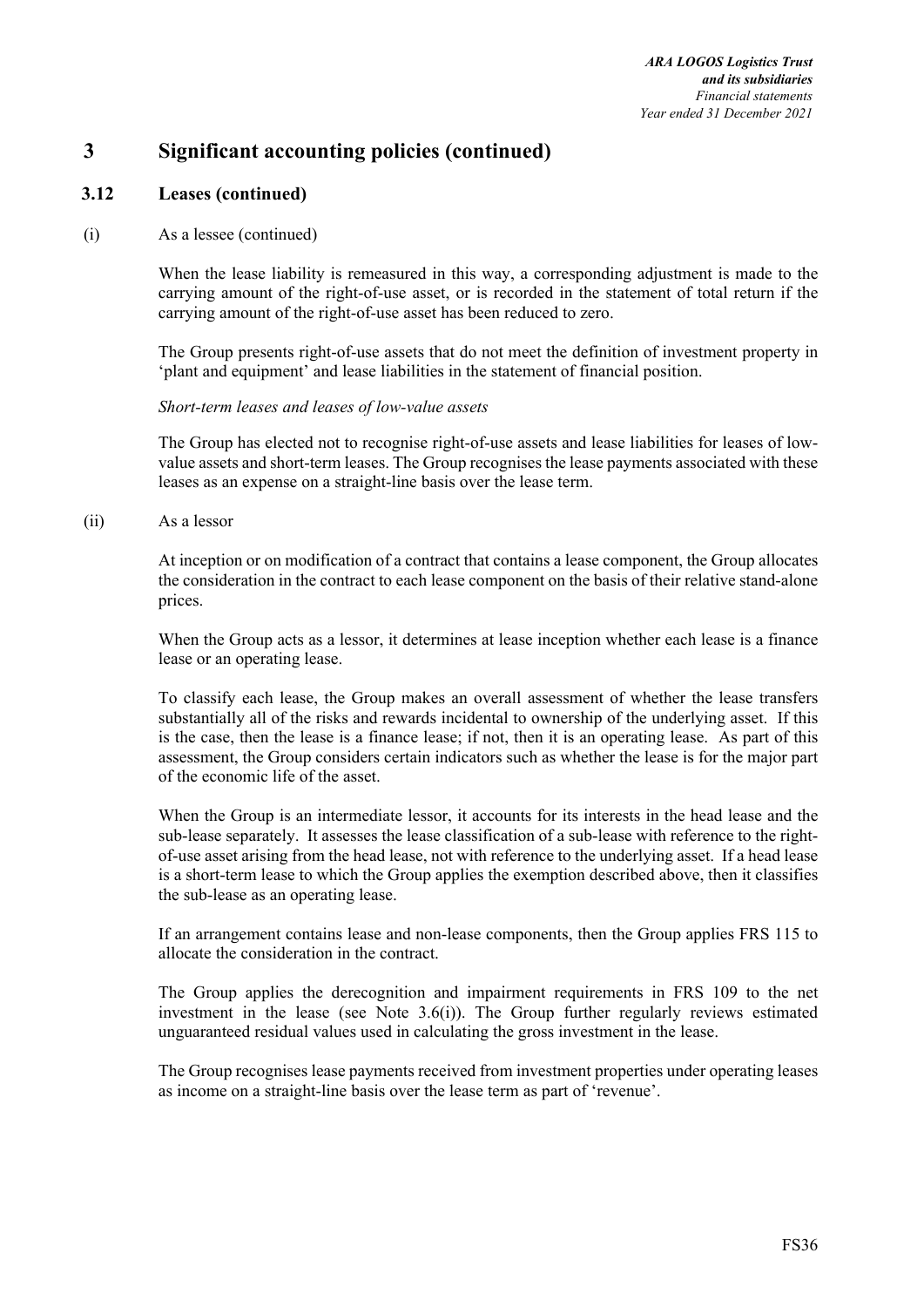## **3.13 Income tax**

Tax expense comprises current and deferred tax. Current tax and deferred tax are recognised in the statement of total return except to the extent that it relates to items directly related to Unitholders' funds, in which case it is recognised in Unitholders' funds.

Current tax is the expected tax payable or receivable on the taxable income or loss for the year, using tax rates enacted or substantively enacted at the reporting date, and any adjustment to tax payable in respect of previous years. The amount of current tax payable or receivable is the best estimate of the tax amount expected to be paid or received that reflects uncertainty related to income taxes, if any. Current tax assets and liabilities are offset only if certain criteria are met.

Deferred tax is recognised in respect of temporary differences between the carrying amounts of assets and liabilities for financial reporting purposes and the amounts used for taxation purposes. Deferred tax is not recognised for:

- temporary differences on the initial recognition of assets or liabilities in a transaction that affects neither accounting nor taxable profit or loss; and
- temporary differences related to investments in subsidiaries to the extent that the Group is able to control the timing of the reversal of the temporary difference and it is probable that they will not reverse in the foreseeable future.

The measurement of deferred taxes reflects the tax consequences that would follow the manner in which the Group expects, at the reporting date, to recover or settle the carrying amount of its assets and liabilities. For investment property that is measured at fair value, the carrying amount of the investment property is presumed to be recovered through sale, and the Group has not rebutted this presumption. Deferred tax is measured at the tax rates that are expected to be applied to temporary differences when they reverse, based on tax rates and tax laws that have been enacted or substantively enacted by the reporting date, and reflects uncertainly related to income taxes, if any.

Deferred tax assets and liabilities are offset if there is a legally enforceable right to offset current tax liabilities and assets, and they relate to taxes levied by the same tax authority on the same taxable entity, or on different tax entities, but they intend to settle current tax liabilities and assets on a net basis or their tax assets and liabilities will be realised simultaneously.

Deferred tax assets are recognised for unused tax losses, unused tax credits and deductible temporary differences, to the extent that it is probable that future taxable profits will be available against which they can be utilised. Future taxable profits are determined based on the reversal of relevant taxable temporary differences. If the amount of taxable temporary differences is insufficient to recognise a deferred tax asset in full, then future taxable profits, adjusted for reversals of existing temporary differences, are considered, based on the business plans for individual subsidiaries in the Group. Deferred tax assets are reviewed at each reporting date and are reduced to the extent that it is no longer probable that the related tax benefit will be realised; such reductions are reversed when the probability of future taxable profits improves.

Unrecognised deferred tax assets are reassessed at each reporting date and recognised to the extent that it has become probable that future taxable profits will be available against which they can be used.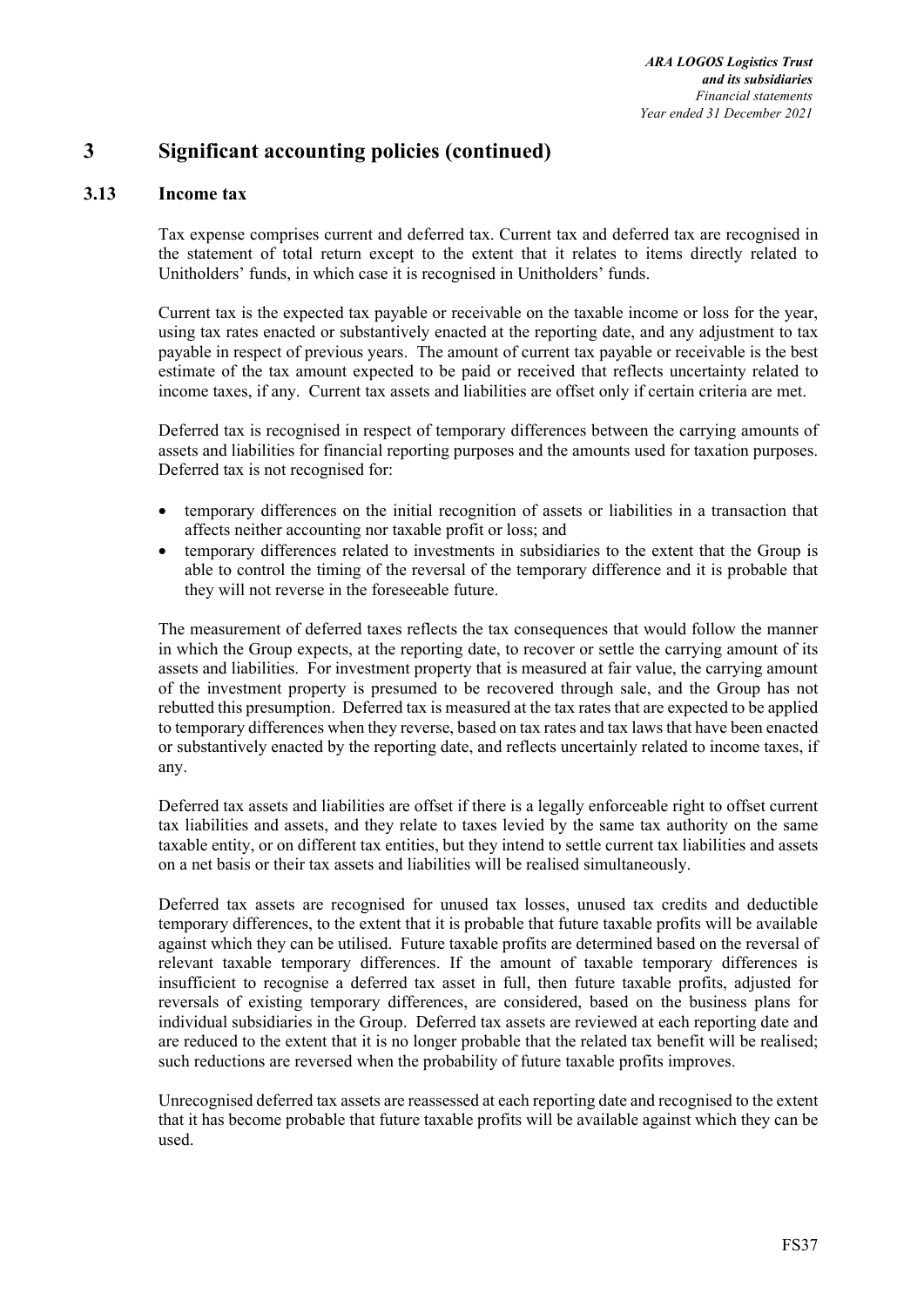## **3.13 Income tax (continued)**

The Inland Revenue Authority of Singapore ("IRAS") has issued a tax ruling on the taxation of the Trust. Subject to meeting the terms and conditions of the tax ruling issued by IRAS which includes a distribution of at least 90% of the taxable income of the Trust, the Trustee is not subject to tax on the taxable income of the Trust that is distributed to Unitholders. Any portion of the taxable income that is not distributed to Unitholders will be taxed on the Trustee.

In the event that there are subsequent adjustments to the taxable income when the actual taxable income of the Trust is finally agreed with the IRAS, such adjustments are taken up as an adjustment to the amount distributed for the next distribution following the agreement with the IRAS.

Although the Trust is not taxed on its taxable income distributed, the Trustee and the Manager are required to deduct income tax at the prevailing corporate tax rate from the distributions made to Unitholders that are made out of the taxable income of the Trust (the "tax transparency treatment"), except:

- (i) where the beneficial owners are individuals (whether resident or non-resident) who receive such distribution as investment income (excluding income received through a partnership or from the carrying on of a trade, business, or profession) or Qualifying Unitholders, the Trustee and the Manager will make the distributions to such Unitholders without deducting any income tax; or
- (ii) where the beneficial owners are Qualifying foreign non-individual Unitholders, the Trustee and the Manager will deduct Singapore income tax at the reduced rate of 10% for distributions made up to 31 December 2025, unless the concession is extended; or
- (iii) where the beneficial owners are Qualifying non-resident funds, the Trustee and the Manager will deduct Singapore income tax at the reduced rate of 10% for distributions made during the period from 1 July 2019 to 31 December 2025.

A Qualifying Unitholder is a Unitholder who is:

- ꞏ a Singapore-incorporated company which is a tax resident in Singapore;
- ꞏ a body of persons, other than a company or a partnership, registered or constituted in Singapore (for example, a town council, a statutory board, a registered charity, a registered co-operative society, a registered trade union, a management corporation, a club, and a trade and industry association);
- a Singapore branch of a foreign company;
- an international organisation that is exempt from tax on such distributions by reason of an order made under the International Organisations (Immunities and Privileges) Act (Cap 145);
- an agent bank or Supplementary Retirement Scheme ("SRS") operators acting as a nominee for individuals who have purchased Units within the CPF Investment Scheme ("CPFIS") or the SRS respectively and the distributions received from the Trust are returned to CPF accounts; or
- ꞏ a real estate investment trust exchange-traded fund ("REIT ETF") which have been accorded the tax transparency treatment.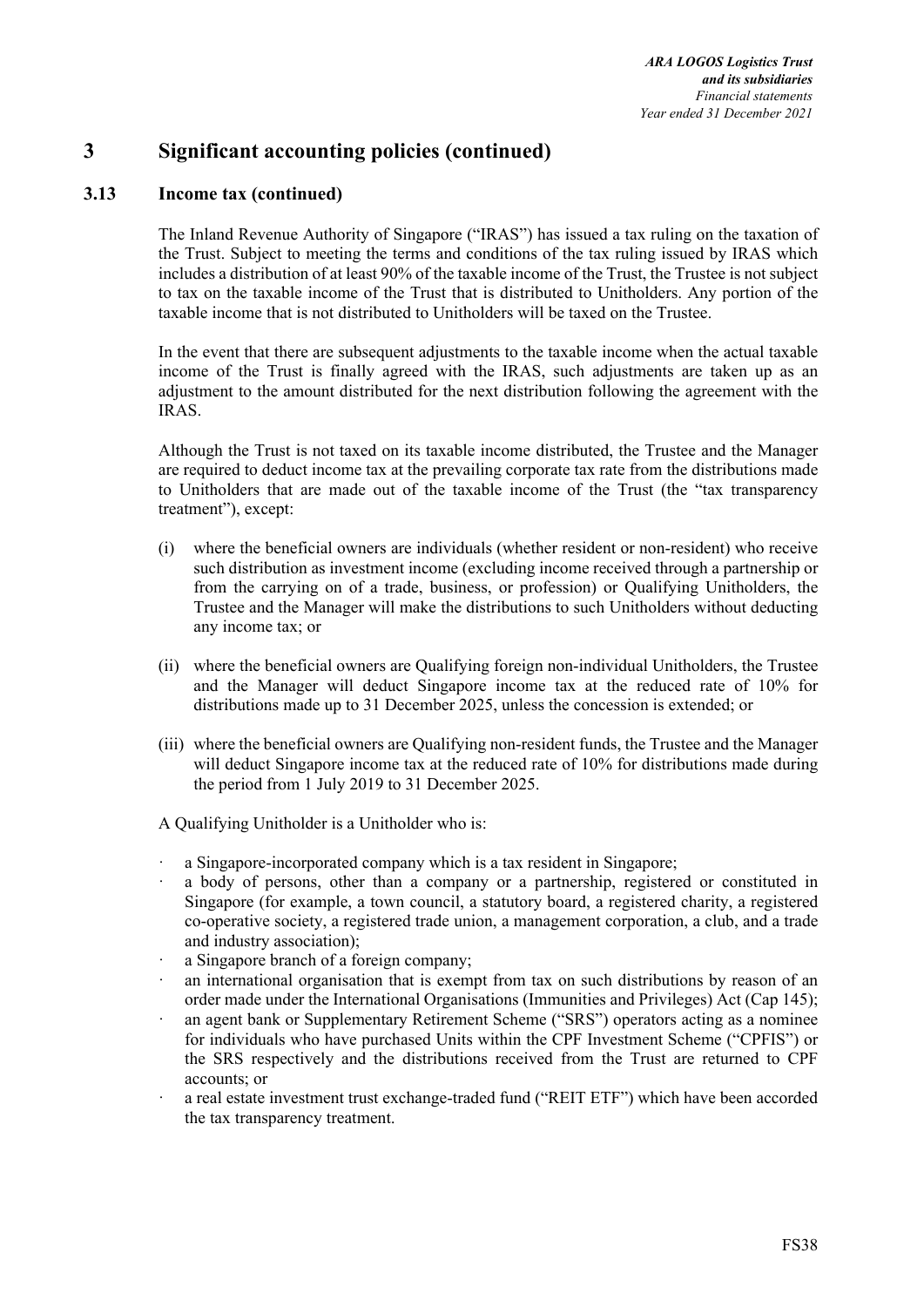## **3.13 Income tax (continued)**

A foreign non-individual Unitholder is one who is not a resident of Singapore for income tax purposes and:

- who does not have a permanent establishment in Singapore; or
- who carries on any operation in Singapore through a permanent establishment in Singapore where the funds used to acquire the Units are not obtained from that operation in Singapore.

A qualifying non-resident fund is a fund that qualifies for tax exemption under section 13CA, 13X or 13Y of the Income Tax Act that is not a resident in Singapore and:

- does not have any permanent establishment in Singapore (other than the fund manager in Singapore); or
- carries on any operation in Singapore through a permanent establishment in Singapore (other than the fund manager in Singapore), but the funds used to acquire the units in the REIT are not obtained from that operation in Singapore.

The above tax transparency ruling does not apply to gains from sale of real estate properties. If considered to be trading gains, tax on such gains or profits will be assessed, in accordance with section 10(1)(a) of the Income Tax Act, Chapter 134 and collected from the Trustee. Where the gains are capital gains, it will not be assessed to tax and the Trustee and the Manager may distribute the capital gains without tax being deducted at source.

## **3.14 Earnings per Unit**

The Group presents basic and diluted earnings per Unit ("EPU") data for its Units. Basic EPU is calculated by dividing the total return attributable to Unitholders of the Trust by the weightedaverage number of Units outstanding during the year. Diluted EPU is determined by adjusting the total return attributable to Unitholders of the Trust and the weighted-average number of Units outstanding for the effects of all dilutive potential Units.

## **3.15 Perpetual securities**

The perpetual securities may be redeemed at the option of the Trust. Distributions to the perpetual securities holders will be payable semi-annually in arrears on a discretionary basis and will be non-cumulative. Accordingly, the perpetual securities are classified as equity. The expenses relating to the issue of the perpetual securities are deducted against the proceeds from the issue.

## **3.16 Segment reporting**

An operating segment is a component of the Group that engages in business activities from which it may earn revenues and incur expenses, including revenues and expenses that relate to transactions with any of the Group's other components. All operating segments' operating results are reviewed regularly by the Chief Executive Officer of the Manager, who is the Group's chief operating decision maker, to make decisions about resources to be allocated to the segment and to assess its performance, and for which discrete financial information is available. Segment results that are reported to the Chief Executive Officer of the Manager include items directly attributable to a segment as well as those that can be allocated on a reasonable basis.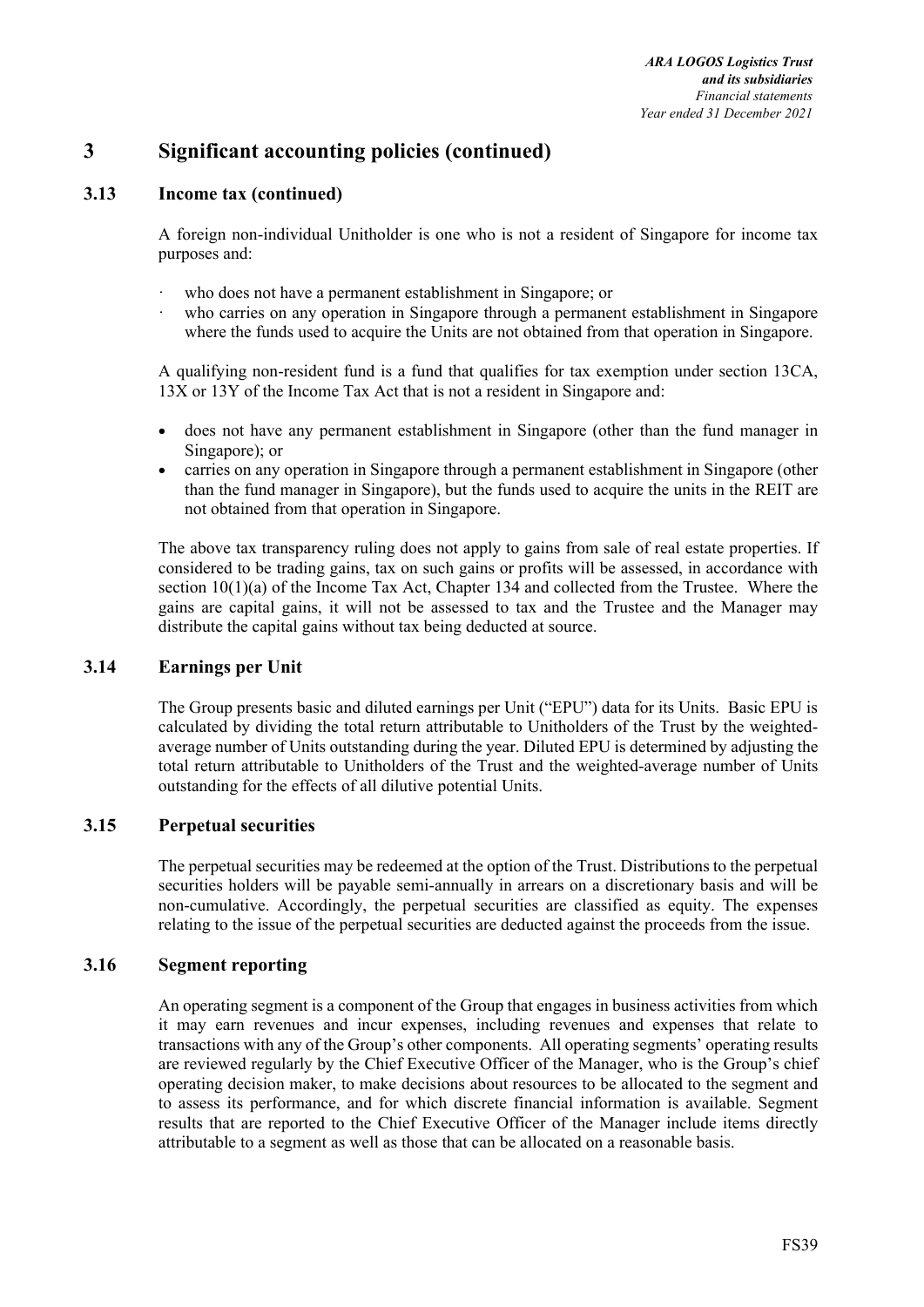## **3.17 New standards and interpretations and revised recommended accounting practice not yet adopted**

#### *New standards and interpretations*

A number of new standards, interpretations and amendments to standards are effective for annual periods beginning after 1 January 2021 and earlier application is permitted; however, the Group has not early adopted the new or amended standards and interpretations in preparing these financial statements.

The following new FRSs, interpretations and amendments to FRSs are not expected to have a significant impact on the Group's consolidated financial statements and the Trust's statement of financial position.

- FRS 117 *Insurance Contracts and amendments to FRS 117 Insurance Contracts*
- *Covid-19-Related Rent Concessions beyond 30 June 2021* (Amendment to FRS 116)
- *Reference to the Conceptual Framework (Amendments to FRS 103)*
- *Property, Plant and Equipment Proceeds before Intended Use* (Amendments to FRS 16)
- *Onerous Contracts Costs of Fulfilling a Contract* (Amendments to FRS 37)
- *Classification of Liabilities as Current or Non-current (Amendments to FRS 1)*
- *Annual improvements to FRSs 2018-2020*
- *Disclosure of Accounting Policies (Amendments to FRS 1 and FRS Practice Statement 2)*
- *Definition of Accounting Estimates (Amendments to FRS 8)*
- *Deferred Tax related to Assets and Liabilities arising from a Single Transaction (Amendments to FRS 112)*

## **4 Investment properties**

Investment properties mainly comprise logistics warehouse properties and right-of-use assets associated with certain investment properties.

|                                              | 2021<br>\$'000 | 2020<br>\$2000 |
|----------------------------------------------|----------------|----------------|
| Group                                        |                |                |
| At 1 January                                 | 1,355,864      | 1,333,939      |
| Acquisitions <sup><math>(1)</math></sup>     | 187,812        |                |
| Additions to Right-of-Use assets             | 147,659        |                |
| Disposal of investment properties            | (57, 051)      |                |
| Capital expenditure capitalised              | 7,001          | 7,235          |
| Leasing commission capitalised               | 4,396          |                |
| Straight-line effective rent adjustment      | (326)          | 19             |
| Effect of movement in exchange rates         | (19,091)       | 31,501         |
| Remeasurement of lease liability             | (107)          |                |
|                                              | 1,626,157      | 1,372,694      |
| Changes in fair values during the year $(2)$ | 97,155         | (16, 830)      |
| At 31 December                               | 1,723,312      | 1,355,864      |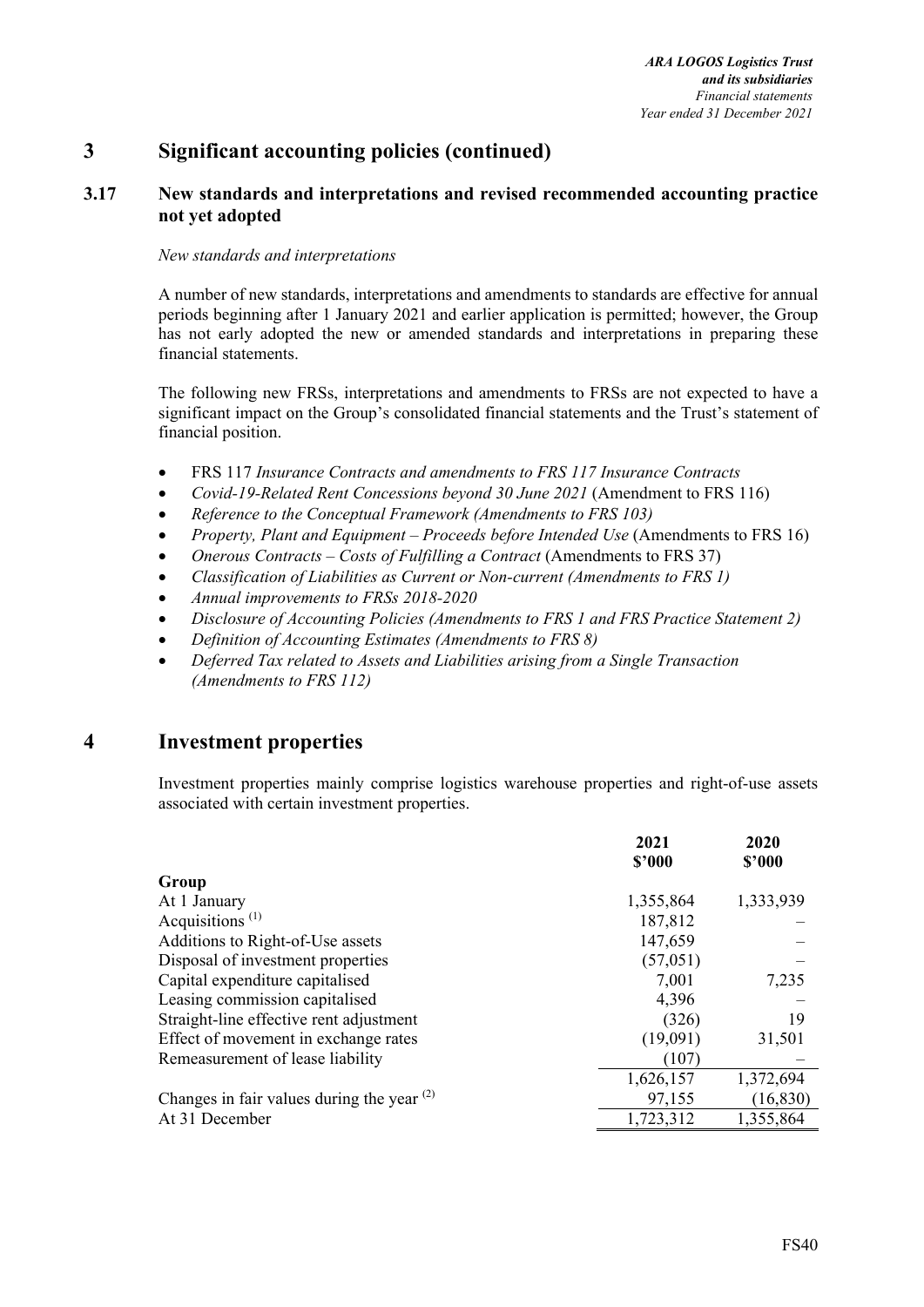## **4 Investment properties (continued)**

|                                              | 2021      | 2020      |
|----------------------------------------------|-----------|-----------|
|                                              | \$2000    | \$2000    |
| <b>Trust</b>                                 |           |           |
| At 1 January                                 | 909,525   | 929,315   |
| Disposal of an investment property           | (16, 139) |           |
| Capital expenditure capitalised              | 5,149     | 5,378     |
| Leasing commission capitalised               | 2,635     |           |
| Straight-line effective rent adjustment      | 308       | 318       |
| Remeasurement of lease liability             | (107)     |           |
|                                              | 901,371   | 935,011   |
| Changes in fair values during the year $(3)$ | (3,406)   | (25, 486) |
| At 31 December                               | 897,965   | 909,525   |

(1) Includes acquisition fees paid to the Manager of \$5.6 million in 2021 (2020: nil) and comprises acquisitions of investment properties and through acquisitions of subsidiaries.

(2) Represents changes in fair values on investment properties of \$98.0 million (2020: \$13.6 million) and changes in fair values on right-of-use assets of \$(0.8) million (2020: \$3.2 million).

(3) Represents changes in fair values on investment properties of \$0.2 million (2020: \$22.3 million) and changes in fair values on right-of-use assets of \$3.2 million (2020: \$3.2 million).

#### **Security**

As at the reporting date, certain investment properties have been pledged as security for loan facilities granted by financial institutions to the Group (see Note 11). The aggregate carrying amount of the pledged investment properties are as follows:

|                       | Group          |                | Trust          |                |
|-----------------------|----------------|----------------|----------------|----------------|
|                       | 2021<br>\$3000 | 2020<br>\$2000 | 2021<br>\$'000 | 2020<br>\$2000 |
| Investment properties | 443,423        | 372,431        | _              |                |

#### **Measurement of fair value**

The fair values of investment properties are determined in accordance with the property valuation standards required under the SGX Listing Manual, and the Trust Deed, which requires the investment properties to be valued by independent registered valuers at least once a year, in accordance with the Code on Collective Investment Schemes issued by the Monetary Authority of Singapore.

A full valuation as at 30 September 2021 was conducted by external independent valuers. The independent valuations were undertaken by CBRE Pte. Ltd. and Colliers Australia (collectively, the "Independent Valuers") (2020: CBRE Pte. Ltd. And CBRE Valuations Pty Limited). The Independent Valuers have the appropriate professional qualifications and recent experience in the location and category of the properties being valued.

In determining the fair value of investment properties, the independent external valuers have used valuation techniques which involve certain estimates. In relying on the valuation reports, the Manager has exercised its judgement and is satisfied that the valuation techniques and estimates used are reflective of current market conditions.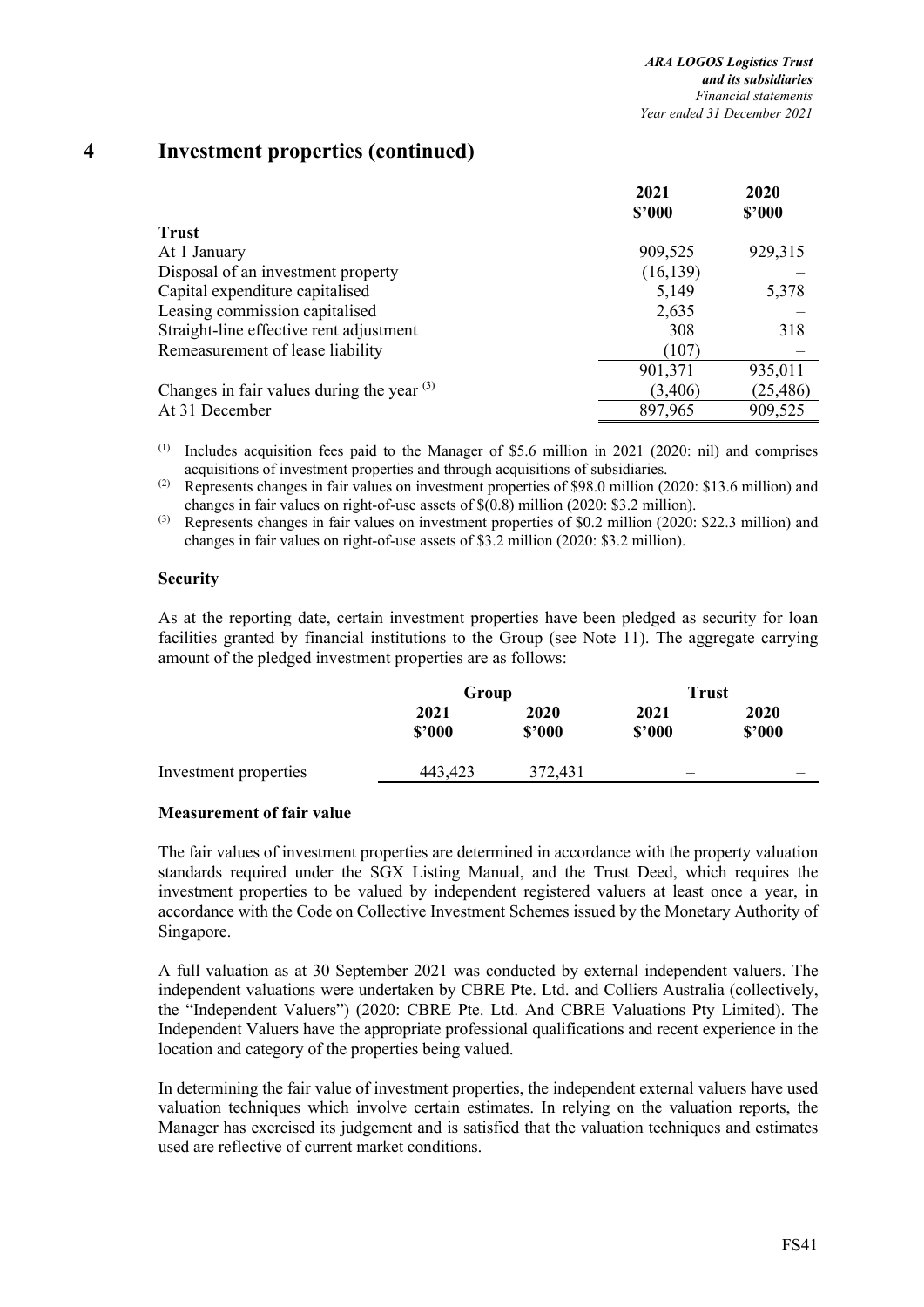# **4 Investment properties (continued)**

The valuation reports are prepared in accordance with recognised appraisal and valuation standards.

The valuations were based on the capitalisation approach, discounted cash flows method and/or direct comparison method (2020: capitalisation approach, discounted cash flows method and/or direct comparison method).

The capitalisation approach capitalises an income stream into a present value using a single-year capitalisation rate. The income stream used is adjusted for market rentals currently being achieved for comparable investment properties and recent leasing transactions. The discounted cash flow analysis method involves the estimation and projection of an income stream over a period and discounting the income stream with a rate of return to arrive at the market value. The discounted cash flow analysis method requires the valuers to assume a rental growth rate indicative of market and the selection of a target rate of return consistent with current market requirements. The direct comparison method provides an indication of value by comparing the investment property with identical or similar properties where reliable sales evidence is available.

The valuation reports of the Group's properties in Australia highlighted that the global risk outlook, particularly with regard to COVID-19 is extremely fluid. The external valuers have recommended that the situation be closely monitored and regular updates be initiated.

The Manager has determined that the valuations are still appropriate as at 31 December 2021.The fair value measurement for investment properties based on the inputs to the valuation techniques used is categorised as a Level 3 fair value in the fair value hierarchy.

|                                                         | 2021<br>\$2000 | 2020<br>\$2000 |
|---------------------------------------------------------|----------------|----------------|
| Group                                                   |                |                |
| Fair value of investment properties (based on valuation |                |                |
| reports)                                                | 1,501,428      | 1,281,039      |
| Add: carrying amount of lease liabilities               | 221,884        | 74,825         |
| Carrying amount of investment properties                | 1,723,312      | 1,355,864      |
| <b>Trust</b>                                            |                |                |
| Fair value of investment properties (based on valuation |                |                |
| reports)                                                | 827,100        | 834,700        |
| Add: carrying amount of lease liabilities               | 70,865         | 74,825         |
| Carrying amount of investment properties                | 897,965        | 909,525        |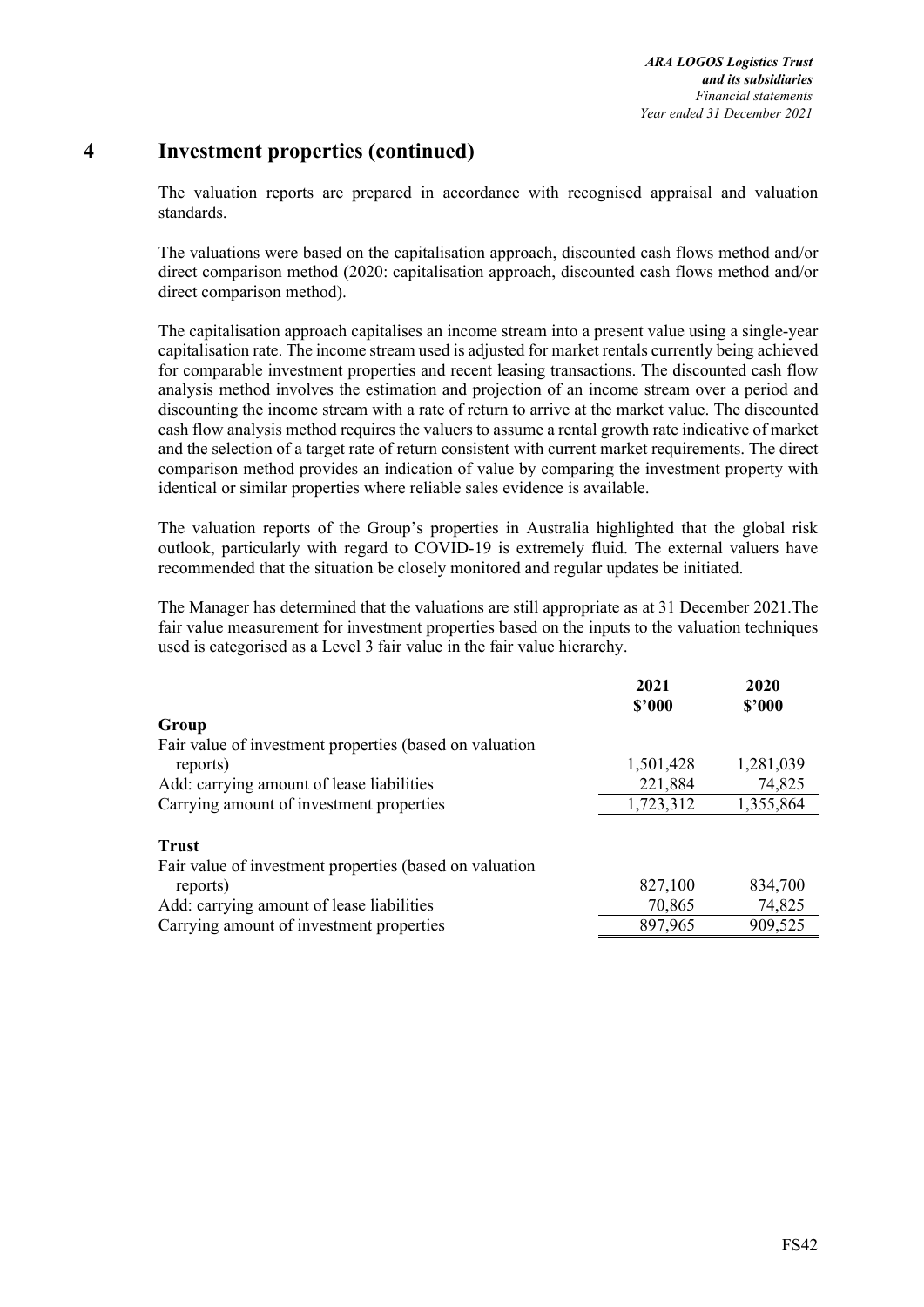# **4 Investment properties (continued)**

## **Measurement of fair value (continued)**

The following table shows the significant unobservable inputs used in the valuation models:

| <b>Type</b>                                                                             | Significant unobservable<br>inputs                                                                                                                                                                                                                                                                                                                                                                                                                                                                                                                 | <b>Inter-relationship between</b><br>key unobservable inputs<br>and fair value measurement                                                                                                                                                                                                |
|-----------------------------------------------------------------------------------------|----------------------------------------------------------------------------------------------------------------------------------------------------------------------------------------------------------------------------------------------------------------------------------------------------------------------------------------------------------------------------------------------------------------------------------------------------------------------------------------------------------------------------------------------------|-------------------------------------------------------------------------------------------------------------------------------------------------------------------------------------------------------------------------------------------------------------------------------------------|
| Investment properties<br>consisting of logistics<br>warehouse properties for<br>leasing | Group<br>• Capitalisation rates of 3.75%<br>to 7.00% (2020: 5.00% to<br>$7.75\%$<br>Terminal yield rates of 4.13%<br>to 7.25% (2020: 5.25% to<br>$8.00\%$<br>• Discount rates of $5.50\%$ to<br>7.75% (2020: 6.25% to 8.00%)<br>• Adjusted price per square<br>meter of \$1,101 to \$4,107<br>$(2020: $1,083$ to \$4,013)<br><b>Trust</b><br>Capitalisation rates of 5.25%<br>to $6.25\%$ (2020: 5.50% to<br>$6.50\%$<br>• Terminal yield rates of 5.50%<br>to 6.50% (2020: 5.75% to<br>$6.75\%)$<br>• Discount rates of 7.50%<br>$(2020: 7.75\%)$ | The estimated fair values<br>would increase/(decrease) if:<br>• the capitalisation rates<br>were lower/(higher);<br>• the terminal yield rates<br>were lower/(higher);<br>• the discount rates were<br>lower/(higher); or<br>the adjusted price per<br>square foot was<br>higher/(lower). |
|                                                                                         | • Adjusted price per square<br>meter of \$1,101 to \$4,107<br>$(2020: $1,083$ to \$4,013)                                                                                                                                                                                                                                                                                                                                                                                                                                                          |                                                                                                                                                                                                                                                                                           |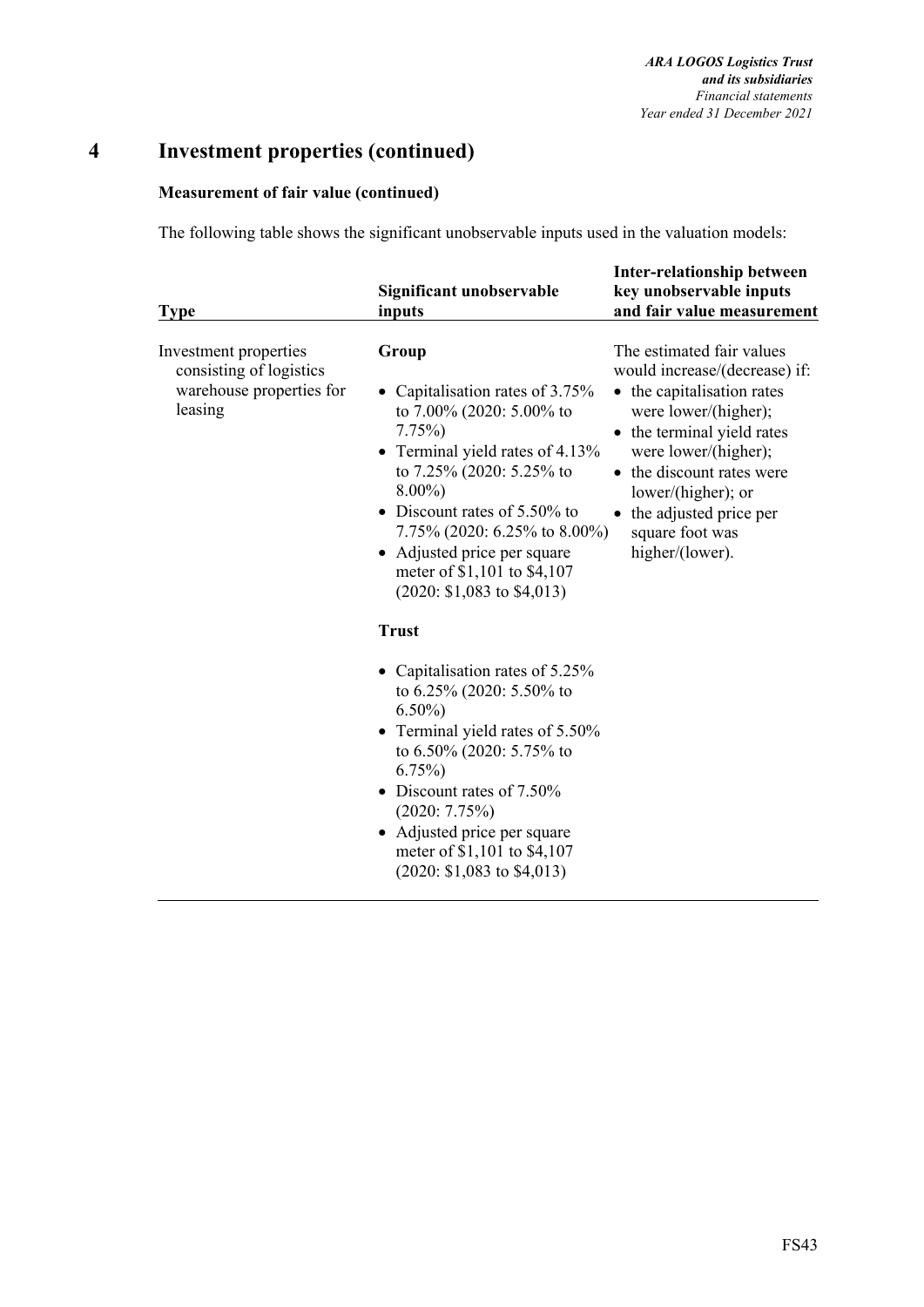# **5 Investment in property funds**

|                                                                                                                | Group                         |                                      |  |
|----------------------------------------------------------------------------------------------------------------|-------------------------------|--------------------------------------|--|
| At 1 January<br>Acquisitions<br>Effect of movement in exchange rates<br>Changes in fair values during the year | 31 December<br>2021<br>\$2000 | 31 December<br><b>2020</b><br>\$2000 |  |
|                                                                                                                |                               |                                      |  |
|                                                                                                                | 197,442                       |                                      |  |
|                                                                                                                | (9,139)                       |                                      |  |
|                                                                                                                | 101,535                       |                                      |  |
| At 31 December                                                                                                 | 289,838                       |                                      |  |

On 16 April 2021, the Group invested in New LAIVS Trust and in Oxford Property Fund (the "Funds"). The Group has determined that it neither has significant influence in nor control over the Funds as it does not have the ability to direct the relevant activities nor participate in the Funds' financial and operating policy decisions. These investments are classified as financial assets measured at FVTPL.

#### **Measurement of fair value**

The fair value of investment in property funds (Level 3 fair value measurement) is determined by using the adjusted net asset method which is based on the fair value of the underlying investments. The fair values of the underlying investment properties (Level 3 fair value measurement) are determined based on independent valuations of the properties held by the Funds undertaken by the investment manager of the Funds as at 31 December 2021.

The investment manager of the Funds have considered the capitalisation approach and discounted cash flows analysis method in arriving at the valuation as at the reporting date. The following table shows the significant unobservable inputs used in the valuation models:

| <b>Type</b>                                                                             | Significant unobservable<br>inputs                                                                                                                                                                                                        | <b>Inter-relationship between</b><br>key unobservable inputs and<br>fair value measurement                                                                                                                                |
|-----------------------------------------------------------------------------------------|-------------------------------------------------------------------------------------------------------------------------------------------------------------------------------------------------------------------------------------------|---------------------------------------------------------------------------------------------------------------------------------------------------------------------------------------------------------------------------|
| Investment properties<br>consisting of logistics<br>warehouse properties for<br>leasing | Group<br>• Capitalisation rates of $3.35\%$ to<br>$4.00\%$ (2020: not applicable)<br>• Terminal yield rates of 3.70% to<br>$4.25\%$ (2020: not applicable)<br>• Discount rates of $5.25\%$ to $5.50\%$<br>$(2020: \text{not applicable})$ | The estimated fair values would<br>increase/(decrease) if:<br>• the capitalisation rates were<br>lower/(higher);<br>• the terminal yield rates were<br>lower/(higher); or<br>• the discount rates were<br>lower/(higher). |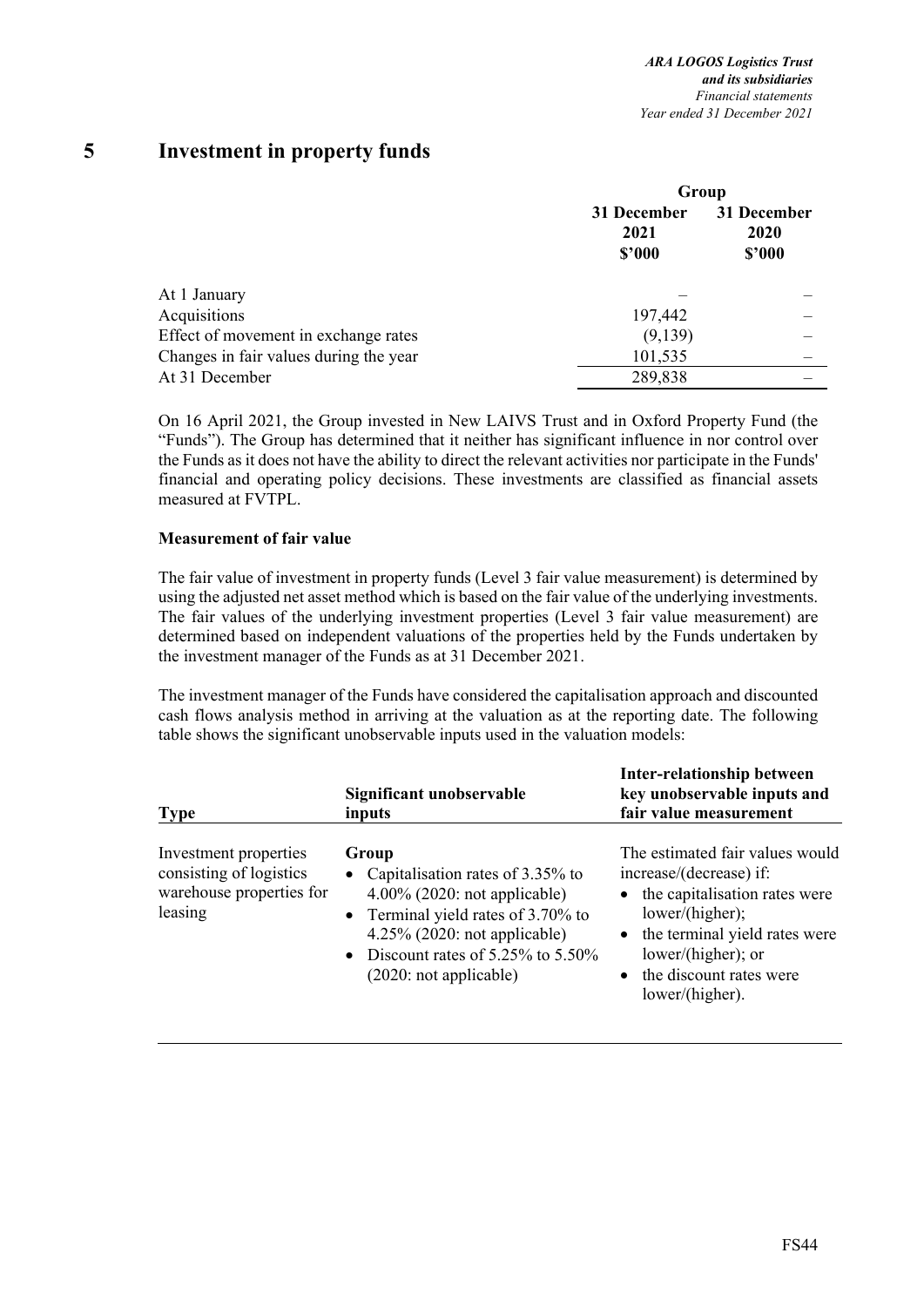# **6 Plant and equipment**

| <b>Group and Trust</b>          | <b>Fixtures</b><br>and fittings<br>\$2000 | Plant,<br>machinery<br>and<br>improvements<br>\$2000 | Office<br>equipment<br>\$2000 | <b>Total</b><br>\$2000 |
|---------------------------------|-------------------------------------------|------------------------------------------------------|-------------------------------|------------------------|
| Cost                            |                                           |                                                      |                               |                        |
| At 1 January 2020               | 11                                        | 4,093                                                | 50                            | 4,154                  |
| Additions                       |                                           |                                                      | 25                            | 25                     |
| Disposals                       |                                           |                                                      | (7)                           | (7)                    |
| At 31 December 2020             | 11                                        | 4,093                                                | 68                            | 4,172                  |
| Additions                       |                                           |                                                      |                               |                        |
| Disposals                       |                                           | (546)                                                |                               | (546)                  |
| At 31 December 2021             | 11                                        | 3,547                                                | 68                            | 3,626                  |
| <b>Accumulated depreciation</b> |                                           |                                                      |                               |                        |
| At 1 January 2020               | 7                                         | 3,319                                                | 40                            | 3,366                  |
| Depreciation                    | $\overline{2}$                            | 282                                                  | 6                             | 290                    |
| Disposals                       |                                           |                                                      | (4)                           | (4)                    |
| At 31 December 2020             | 9                                         | 3,601                                                | 42                            | 3,652                  |
| Depreciation                    | $\overline{2}$                            | 118                                                  | 10                            | 130                    |
| Disposals                       |                                           | (540)                                                |                               | (540)                  |
| At 31 December 2021             | 11                                        | 3,179                                                | 52                            | 3,242                  |
| <b>Carrying amounts</b>         |                                           |                                                      |                               |                        |
| At 1 January 2020               | 4                                         | 774                                                  | 10                            | 788                    |
| At 31 December 2020             | $\overline{2}$                            | 492                                                  | 26                            | 520                    |
| At 31 December 2021             |                                           | 368                                                  | 16                            | 384                    |

# **7 Subsidiaries**

|                                     | <b>Trust</b>   |                |
|-------------------------------------|----------------|----------------|
|                                     | 2021<br>\$2000 | 2020<br>\$2000 |
| Equity investments, at cost         | 447,579        | 190,090        |
| Advances to a subsidiary            | 3,420          | 3,420          |
|                                     | 450,999        | 193,510        |
| Less: accumulated impairment losses |                | (4,800)        |
|                                     | 450,999        | 188,710        |

The advances to a subsidiary are unsecured, interest-free and have no fixed terms of repayment. The settlement of these advances is neither planned nor likely to occur in the foreseeable future and hence are classified as non-current.

An investment in a subsidiary is considered impaired when its carrying amount exceeds its recoverable amount estimated based on the fair value of the underlying assets held by the subsidiary.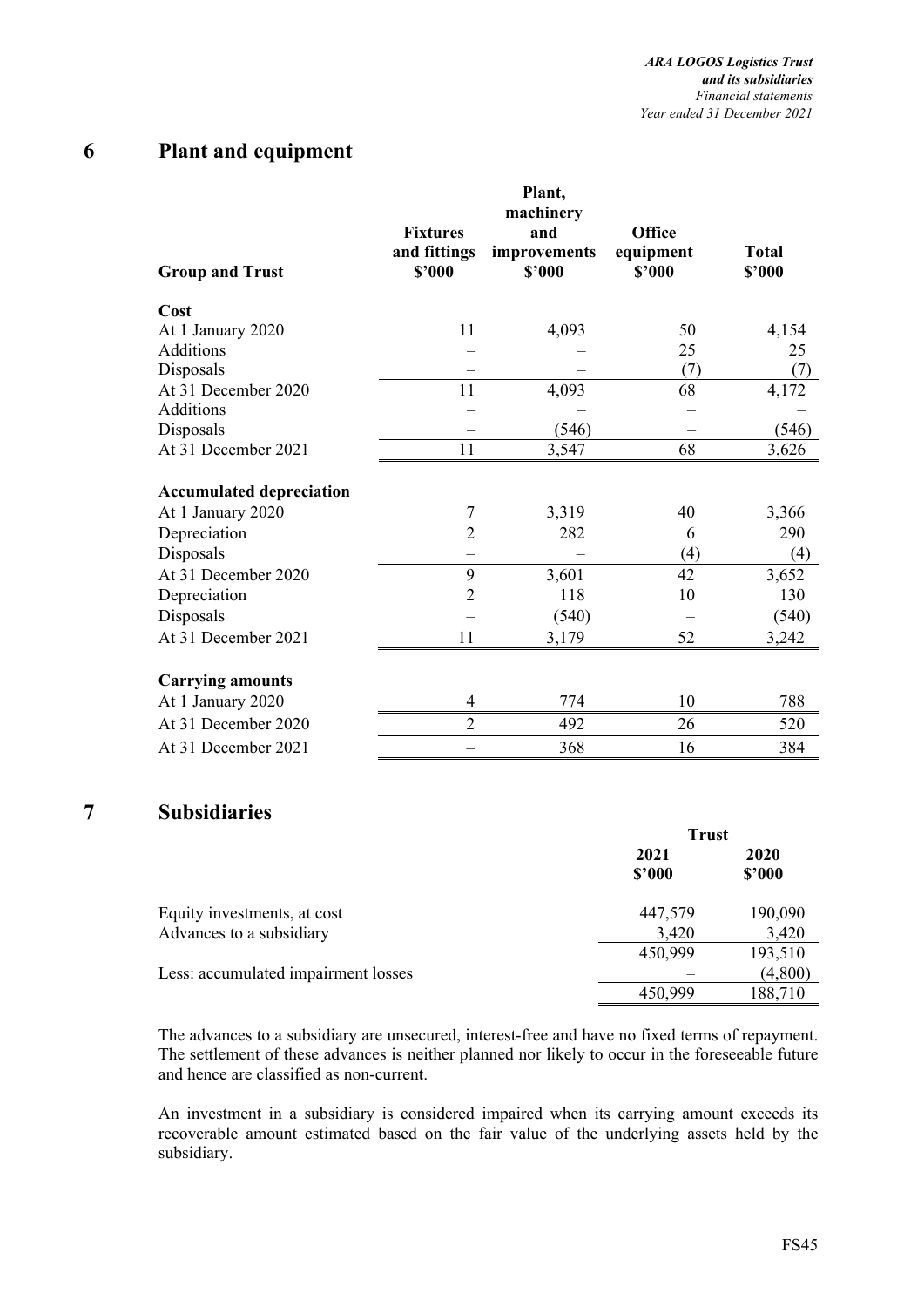During the year ended 31 December 2021, the Trust re-assessed the recoverable amount based on the fair value of the underlying assets held by the subsidiary. The carrying amount was determined to be lower than the recoverable amount and a write-back of the impairment loss previously recognised on the investment in the subsidiary was recognised in the statement of total return of the Trust.

Details of the subsidiaries are as follows:

|                                                                                                                                                                 | <b>Country of</b>     |               |                           |
|-----------------------------------------------------------------------------------------------------------------------------------------------------------------|-----------------------|---------------|---------------------------|
| <b>Name of subsidiaries</b>                                                                                                                                     | incorporation         |               | <b>Ownership interest</b> |
|                                                                                                                                                                 |                       | 2021          | 2020                      |
|                                                                                                                                                                 |                       | $\frac{0}{0}$ | $\frac{0}{0}$             |
| Details of the subsidiaries directly held by the Trust are set out below:                                                                                       |                       |               |                           |
| ARA LOGOS (Australia) Pte Ltd <sup>(1)</sup>                                                                                                                    | Singapore             | 100           | 100                       |
| ARA LOGOS Singapore One Pte Ltd<br>(formerly known as Cache Singapore One<br>Pte Ltd $(1)$                                                                      | Singapore             | 100           | 100                       |
| The Trust Company (Australia) Limited as<br>trustee for ALOG Logistics Trust<br>Australia (formerly known as Cache<br>Logistics Trust Australia) <sup>(3)</sup> | Australia             | 100           | 100                       |
| Details of subsidiaries held by ARA LOGOS Singapore One Pte Ltd are set out below:                                                                              |                       |               |                           |
| CWT Cayman (Jinshan) Limited <sup>(2)(4)</sup>                                                                                                                  | The Cayman<br>Islands |               | 100                       |
| Details of subsidiaries held by The Trust Company (Australia) Limited as trustee for ALOG<br>Logistics Trust Australia are set out below:                       |                       |               |                           |
| The Trust Company Limited as trustee for<br>Chester Hill (NSW) Trust $(3)$                                                                                      | Australia             | 100           | 100                       |
| The Trust Company Limited as trustee for<br>Somerton (VIC) Trust <sup>(3)</sup>                                                                                 | Australia             | 100           | 100                       |
| The Trust Company Limited as trustee for<br>Coopers Plains (QLD) Trust $(3)$                                                                                    | Australia             | 100           | 100                       |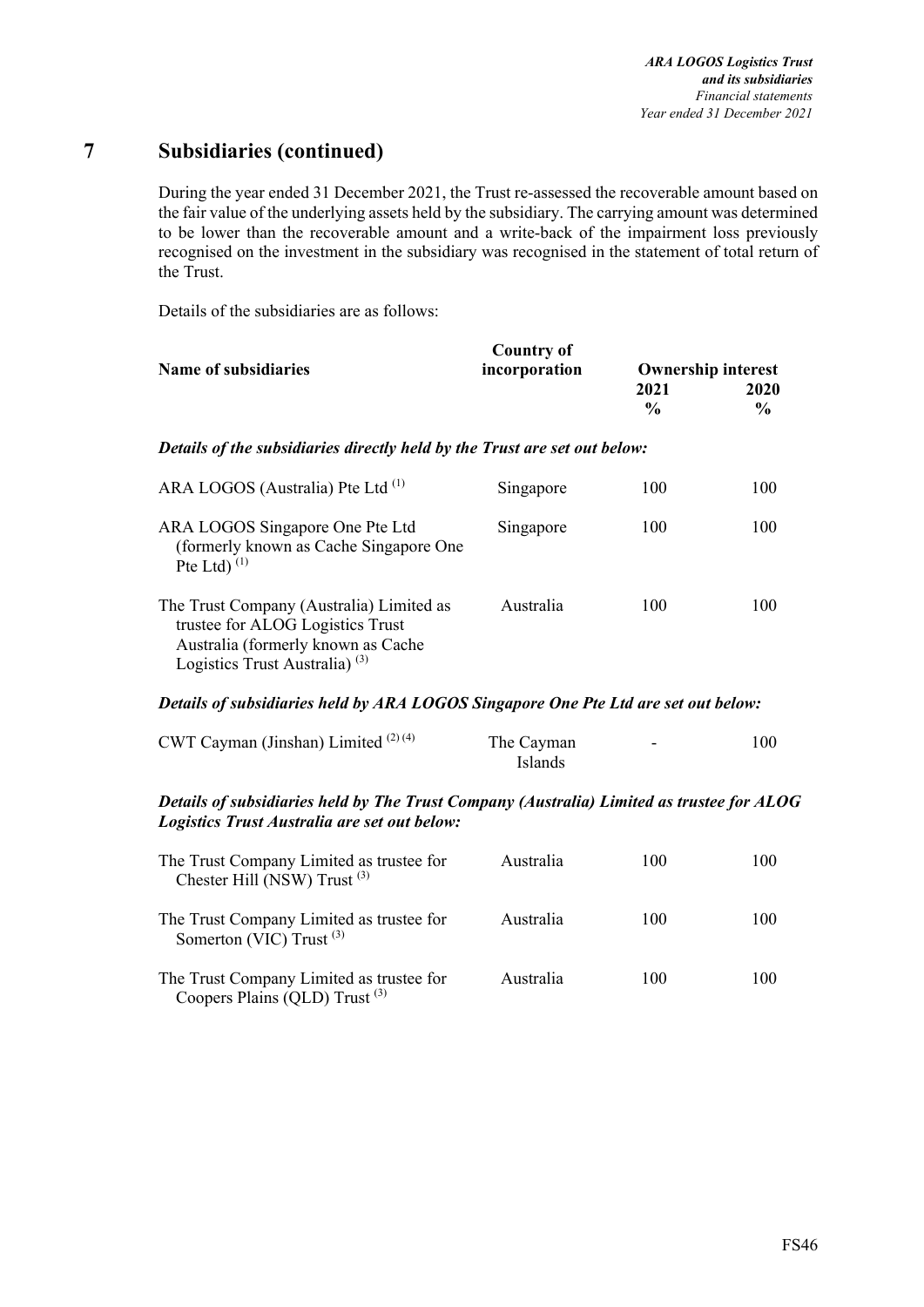| Country of    |                    |                           |
|---------------|--------------------|---------------------------|
| incorporation |                    | <b>Ownership interest</b> |
|               | 2021               | 2020                      |
|               | $\frac{0}{\alpha}$ | $\frac{0}{0}$             |
|               |                    |                           |

*Details of subsidiaries held by The Trust Company (Australia) Limited as trustee for ALOG Logistics Trust Australia are set out below (continued):*

| The Trust Company Limited as trustee for<br>Wacol (QLD) Trust $(3)$               | Australia | 100 | 100 |
|-----------------------------------------------------------------------------------|-----------|-----|-----|
| The Trust Company Limited as trustee for<br>Wacol 2 (QLD) Trust $(3)$             | Australia | 100 | 100 |
| The Trust Company Limited as trustee for<br>Kidman Park (SA) Trust <sup>(3)</sup> | Australia | 100 | 100 |
| The Trust Company Limited as trustee for<br>Laverton (VIC) Trust $(3)$            | Australia | 100 | 100 |
| The Trust Company Limited as trustee for<br>Altona Trust $(3)$                    | Australia | 100 | 100 |
| The Trust Company Limited as trustee for<br>ESIP Trust $(3)$                      | Australia | 100 | 100 |
| The Trust Company Limited as trustee for<br>LAIP Trust $(3)$                      | Australia | 100 |     |

### *Details of subsidiaries held by The Trust Company Limited as trustee for ESIP Trust are set out below (continued):*

| Perpetual Corporate Trust Limited as trustee<br>for Berrinba Trust <sup>(3)</sup> | Australia | 100 | 100 |
|-----------------------------------------------------------------------------------|-----------|-----|-----|
| Perpetual Corporate Trust Limited as trustee<br>for Berkeley Trust <sup>(3)</sup> | Australia | 100 | 100 |
| Perpetual Corporate Trust Limited as trustee<br>for Campbellfield Trust $(3)$     | Australia | 100 | 100 |
| Perpetual Corporate Trust Limited as trustee<br>for Braeside Trust <sup>(3)</sup> | Australia | 100 | 100 |
| Perpetual Corporate Trust Limited as trustee<br>for Hydrive Trust <sup>(3)</sup>  | Australia | 100 | 100 |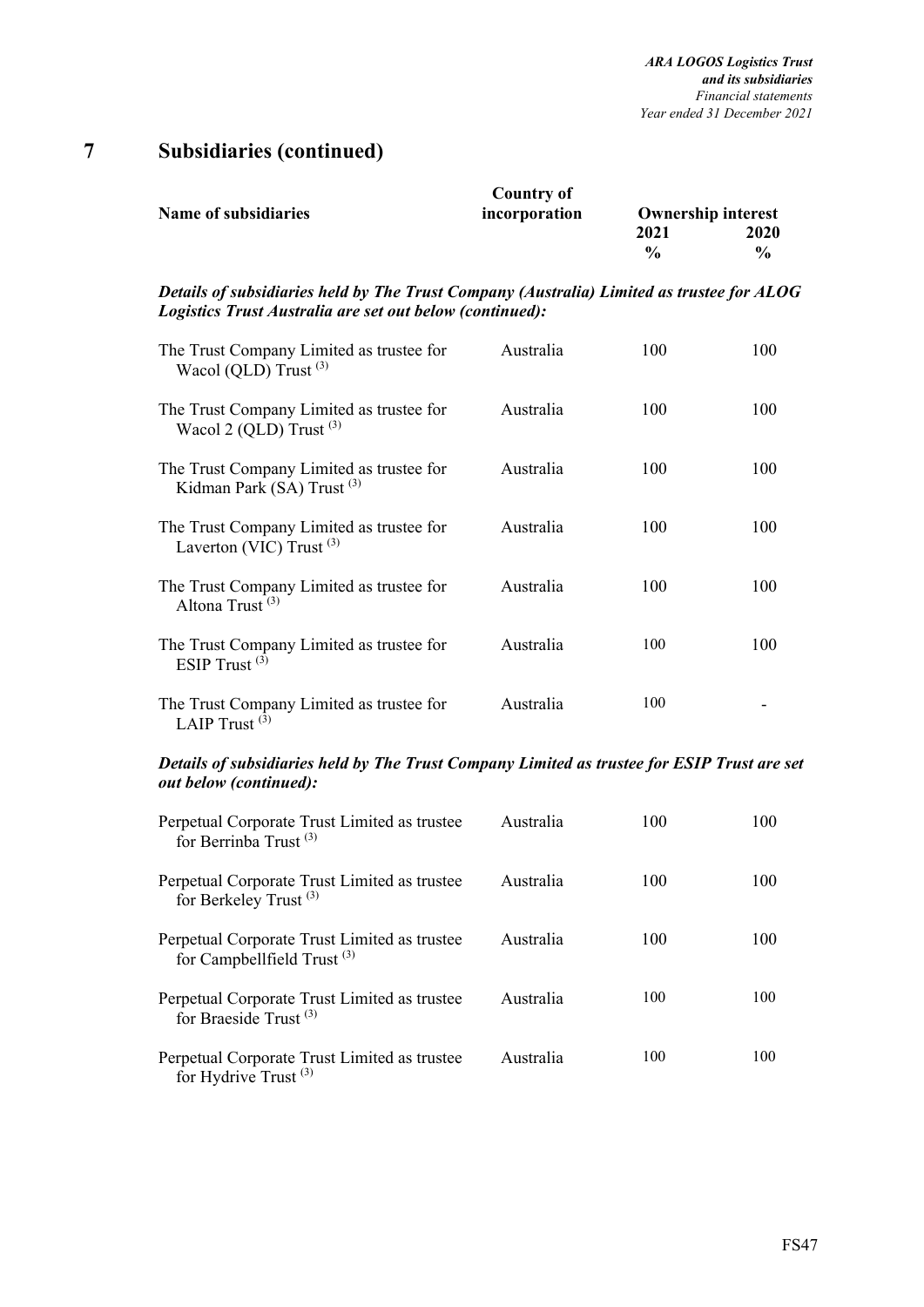|                             | Country of    |               |                           |
|-----------------------------|---------------|---------------|---------------------------|
| <b>Name of subsidiaries</b> | incorporation |               | <b>Ownership interest</b> |
|                             |               | 2021          | <b>2020</b>               |
|                             |               | $\frac{0}{0}$ | $\frac{0}{0}$             |

*Details of subsidiaries held by The Trust Company Limited as trustee for ESIP Trust are set out below (continued):* 

| Perpetual Corporate Trust Limited as trustee<br>for Link Drive Trust <sup>(3)</sup> | Australia | 100 | 100 |
|-------------------------------------------------------------------------------------|-----------|-----|-----|
| Perpetual Corporate Trust Limited as trustee<br>for Wacol Trust $(3)$               | Australia | 100 | 100 |
| Perpetual Corporate Trust Limited as trustee<br>for Westlink Trust $^{(3)}$         | Australia | 100 | 100 |
| Perpetual Corporate Trust Limited as trustee<br>for Woodlands Trust <sup>(3)</sup>  | Australia | 100 | 100 |

#### *Details of subsidiaries held by The Trust Company Limited as trustee for LAIP Trust are set out below:*

| The Trust Company (Australia) Limited as<br>trustee for LP Bishop Asset Trust <sup>(3)</sup> | Australia | 100 |  |
|----------------------------------------------------------------------------------------------|-----------|-----|--|
| The Trust Company (Australia) Limited as<br>trustee for LP Curlew Asset Trust <sup>(3)</sup> | Australia | 100 |  |
| The Trust Company (Australia) Limited as<br>trustee for Peregrine (QLD) Trust $(3)$          | Australia | 100 |  |
| The Trust Company (Australia) Limited as<br>trustee for Heron (QLD) Trust <sup>(3)</sup>     | Australia | 100 |  |

#### *Details of subsidiaries held by The Trust Company Limited as trustee for LAIP Trust are set out below:*

| Perpetual Trustee Company Limited as<br>trustee for Larapinta Property Asset Trust<br>(3) | Australia | 100 |  |
|-------------------------------------------------------------------------------------------|-----------|-----|--|
| The Trust Company (Australia) Limited as<br>trustee for ALOG-LAIV Trust <sup>(3)</sup>    | Australia | 100 |  |
| The Trust Company (Australia) Limited as<br>trustee for ALOG-OPAT Trust <sup>(3)</sup>    | Australia | 100 |  |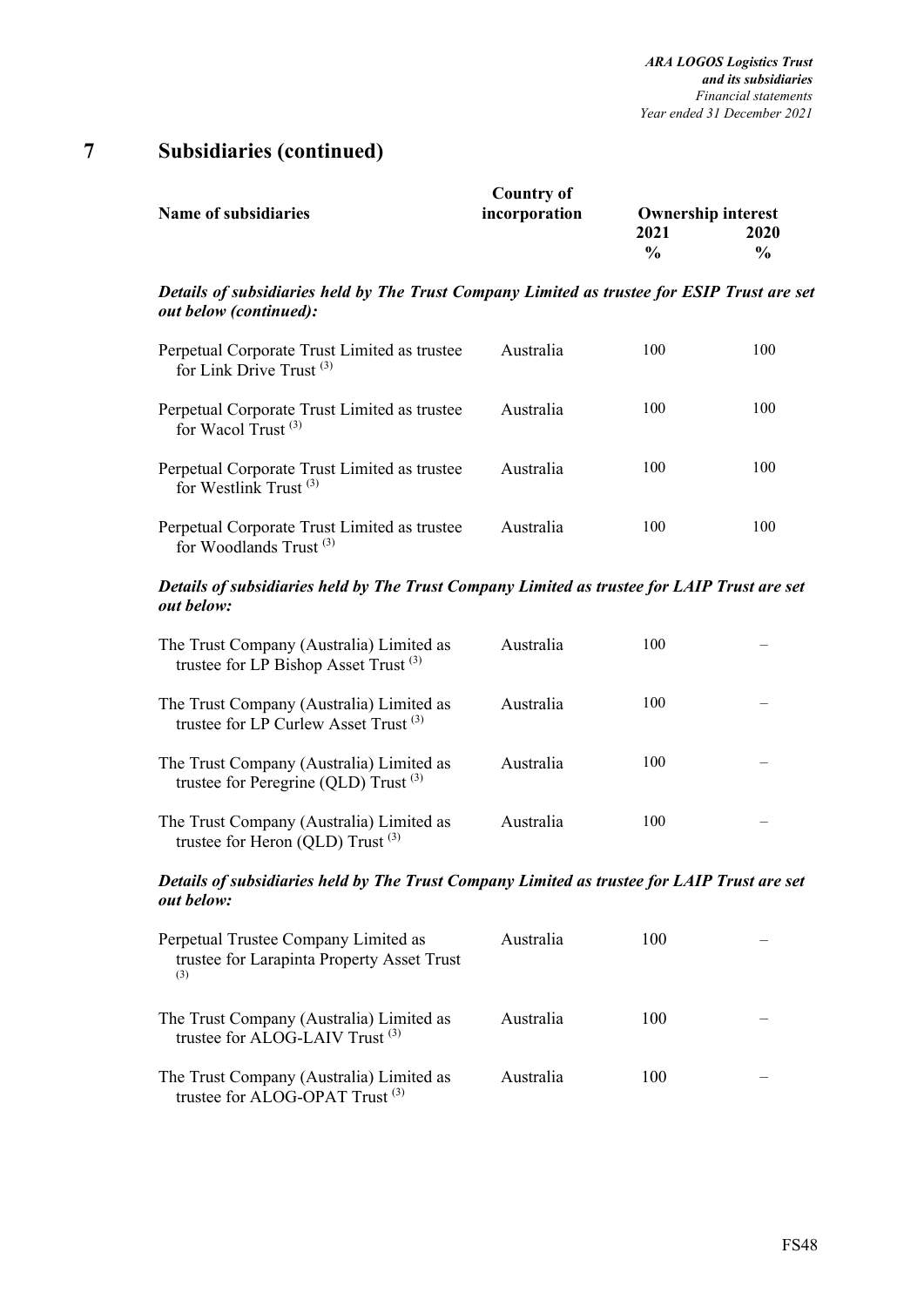- (1) Audited by KPMG LLP, Singapore.
- $(2)$  Not required to be audited by the laws of the country of incorporation.
- (3) For consolidation purposes, this entity is audited by other member firms of KPMG International.<br>(4) I iquidated during 2021

Liquidated during 2021.

# **8 Trade and other receivables**

|                               | Group  |        | <b>Trust</b> |         |
|-------------------------------|--------|--------|--------------|---------|
|                               | 2021   | 2020   | 2021         | 2020    |
|                               | \$'000 | \$'000 | \$2000       | \$2000  |
| <b>Current</b>                |        |        |              |         |
| Trade receivables             | 3,281  | 1,791  | 2,611        | 1,479   |
| Other receivables             | 70,645 | 821    | 1,283        | 340     |
| Deposits                      | 3,177  | 12,948 | 80           | 12,948  |
| Amounts due from subsidiaries |        |        |              |         |
| (non-trade)                   |        |        | 11,298       | 49      |
|                               | 77,103 | 15,560 | 15,272       | 14,816  |
| Prepayments                   | 952    | 5,124  | 62           | 2,958   |
|                               | 78,055 | 20,684 | 15,334       | 17,774  |
| Non-current                   |        |        |              |         |
| Amounts due from subsidiaries |        |        |              |         |
| (non-trade)                   |        |        | 131,129      | 112,202 |
|                               | 78,055 | 20,684 | 146,463      | 129,976 |

As at 31 December 2021, included in amounts due from subsidiaries (non-trade) of the Trust are loans to a subsidiary amounting to \$108,516,000 (2020: \$112,202,000) which are unsecured, interest-bearing of approximately 2.7% (2020: 2.7% to 3.6%) per annum and repayable on demand. The settlement of these loans is neither planned nor likely to occur within the next twelve months from the reporting date and hence are classified as non-current. The remaining amounts are unsecured, interest-free and repayable on demand.

As at 31 December 2021, included in deposits of the Group is a deposit placed for the forward purchase amounting to \$3.1 million (31 December 2020: \$12.0 million) for the purchase of a development asset at Corner Heron Drive and Curlew Street, Port of Brisbane, Queensland (the "Heron Property") (31 December 2020: 5 properties including the Heron property). The acquisitions of the other 4 properties were completed in April 2021.

Included in other receivables of the Group as at 31 December 2021 are funds placed in the lawyer's trust account for the acquisition of the Heron Property amounting to S\$62.9 million (31 December 2020: nil).

The Group and the Trust's exposure to credit and currency risk relating to trade and other receivables is disclosed in Note 16.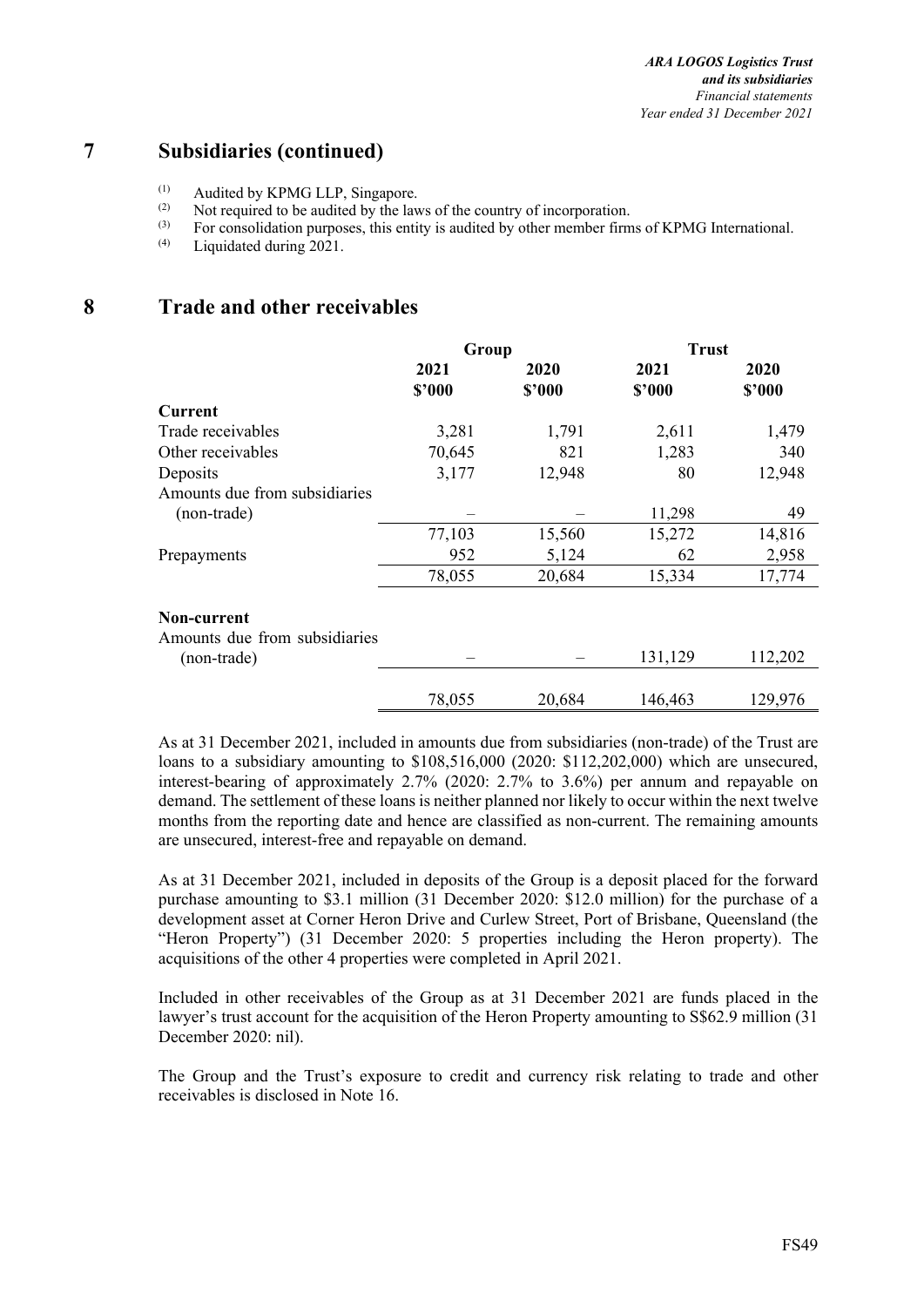# **9 Cash and cash equivalents**

|              | Group          |                | <b>Trust</b>   |                |
|--------------|----------------|----------------|----------------|----------------|
|              | 2021<br>\$2000 | 2020<br>\$3000 | 2021<br>\$2000 | 2020<br>\$3000 |
| Cash at bank | 15,536         | 26,397         | 12,753         | 17,383         |

# **10 Trade and other payables**

|                            | Group  |        | <b>Trust</b> |        |
|----------------------------|--------|--------|--------------|--------|
|                            | 2021   | 2020   | 2021         | 2020   |
|                            | \$2000 | \$'000 | \$2000       | \$2000 |
| <b>Current</b>             |        |        |              |        |
| Trade payables             | 2,660  | 2,303  | 2,566        | 1,439  |
| Grant payable              |        | 979    |              | 979    |
| Interest payable           | 3,218  | 2,563  | 2,396        | 2,293  |
| Security deposits          | 4,228  | 2,377  | 4,228        | 2,377  |
| Income received in advance | 1,247  | 2,084  | 360          | 1,247  |
| Accrued operating expenses | 14,924 | 10,015 | 10,974       | 7,277  |
|                            | 26,277 | 20,321 | 20,524       | 15,612 |
| Non-current                |        |        |              |        |
| Security deposits          | 1,966  | 2,965  | 1,966        | 2,965  |
| Other payables             | 191    | 87     | 3            | 3      |
|                            | 2,157  | 3,052  | 1,969        | 2,968  |
|                            | 28,434 | 23,373 | 22,493       | 18,580 |

The exposure of the Group and the Trust to liquidity and currency risk relating to trade and other payables is disclosed in Note 16.

# **11 Interest-bearing borrowings**

|                                                       | Group          |                | <b>Trust</b>   |                |
|-------------------------------------------------------|----------------|----------------|----------------|----------------|
|                                                       | 2021<br>\$2000 | 2020<br>\$2000 | 2021<br>\$2000 | 2020<br>\$2000 |
| Secured borrowings<br>Less: unamortised transaction   | 141,089        | 144,865        |                |                |
| costs                                                 | (431)          | (648)          |                |                |
|                                                       | 140,658        | 144,217        |                |                |
| Unsecured borrowings<br>Less: unamortised transaction | 604,684        | 377,000        | 486,700        | 377,000        |
| costs                                                 | (2,906)        | (2, 450)       | (2,304)        | (2, 450)       |
|                                                       | 601,778        | 374,550        | 484,396        | 374,550        |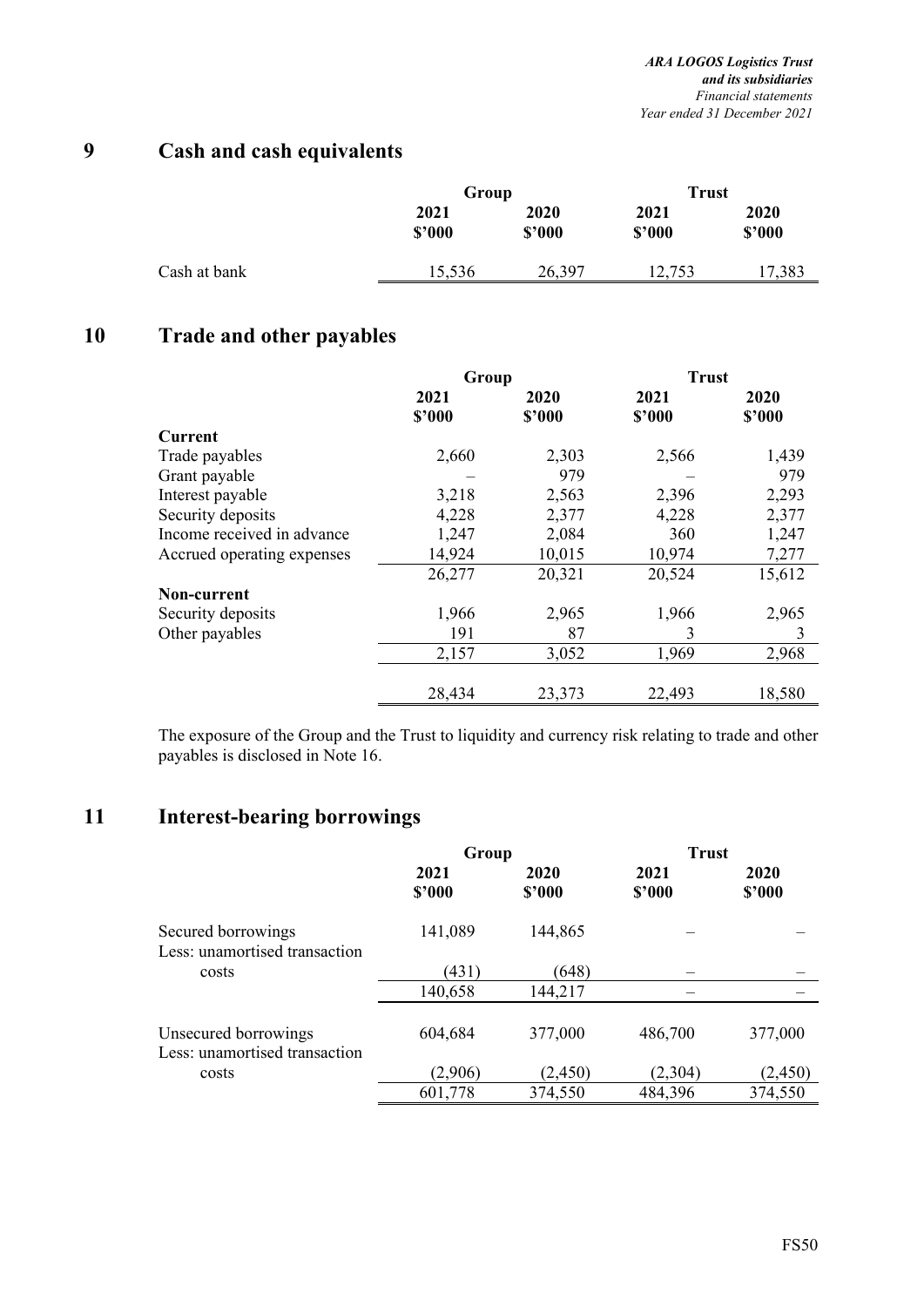|                                 | Group          |                | <b>Trust</b>   |                |
|---------------------------------|----------------|----------------|----------------|----------------|
|                                 | 2021<br>\$2000 | 2020<br>\$3000 | 2021<br>\$2000 | 2020<br>\$2000 |
| <b>Maturity of borrowings</b>   |                |                |                |                |
| Within 1 year                   | 110,141        | 69,456         | 106,700        | 66,915         |
| After 1 year but within 5 years | 632,295        | 449,311        | 377,696        | 307,635        |
|                                 | 742,436        | 518,767        | 484,396        | 374,550        |

The secured borrowings of the Group are secured by a fixed charge over 13 (2020: 13) investment properties in Australia, a floating charge over certain assets of the respective subsidiaries which hold those investment properties and a guarantee from the Trust.

#### **Terms and debt repayment schedule**

The terms and conditions of outstanding loans and borrowings are as follows:

|                        | Currency   | <b>Nominal</b><br>interest rate | Year of<br>maturity | <b>Notional</b><br>amount<br>\$'000 | Carrying<br>amount<br>\$'000 |
|------------------------|------------|---------------------------------|---------------------|-------------------------------------|------------------------------|
| Group                  |            |                                 |                     |                                     |                              |
| 2021                   |            |                                 |                     |                                     |                              |
| Uncommitted short-term |            |                                 |                     |                                     |                              |
| credit facility        | SGD        | $SOR^* + Margin$                | 2022                | 6,700                               | 6,700                        |
| Committed credit       |            |                                 |                     |                                     |                              |
| facilities             | SGD        | $SOR* + Margin$                 | 2024                | 40,000                              | 40,000                       |
| Committed credit       |            |                                 |                     |                                     |                              |
| facilities             | SGD        | $SOR^* + Margin$                | 2026                | 60,000                              | 60,000                       |
| Committed credit       |            |                                 |                     |                                     |                              |
| facilities - secured   | AUD        | $BBSY'' + Margin$               | 2025                | 3,441                               | 3,441                        |
| Term loan facility     | SGD        | $SOR* + Margin$                 | 2023                | 110,000                             | 109,817                      |
| Term loan facility     | SGD        | $SOR* + Margin$                 | 2024                | 200,000                             | 198,593                      |
| Term loan facility     | SGD        | $SOR^* + Margin$                | 2026                | 70,000                              | 69,286                       |
| Term loan facility -   |            |                                 |                     |                                     |                              |
| secured                | AUD        | $BBSY^* + Margin$               | 2025                | 137,648                             | 137,146                      |
| Term loan facility     | <b>AUD</b> | $BBSY'' + Margin$               | 2026                | 117,984                             | 117,453                      |
|                        |            |                                 |                     | 745,773                             | 742,436                      |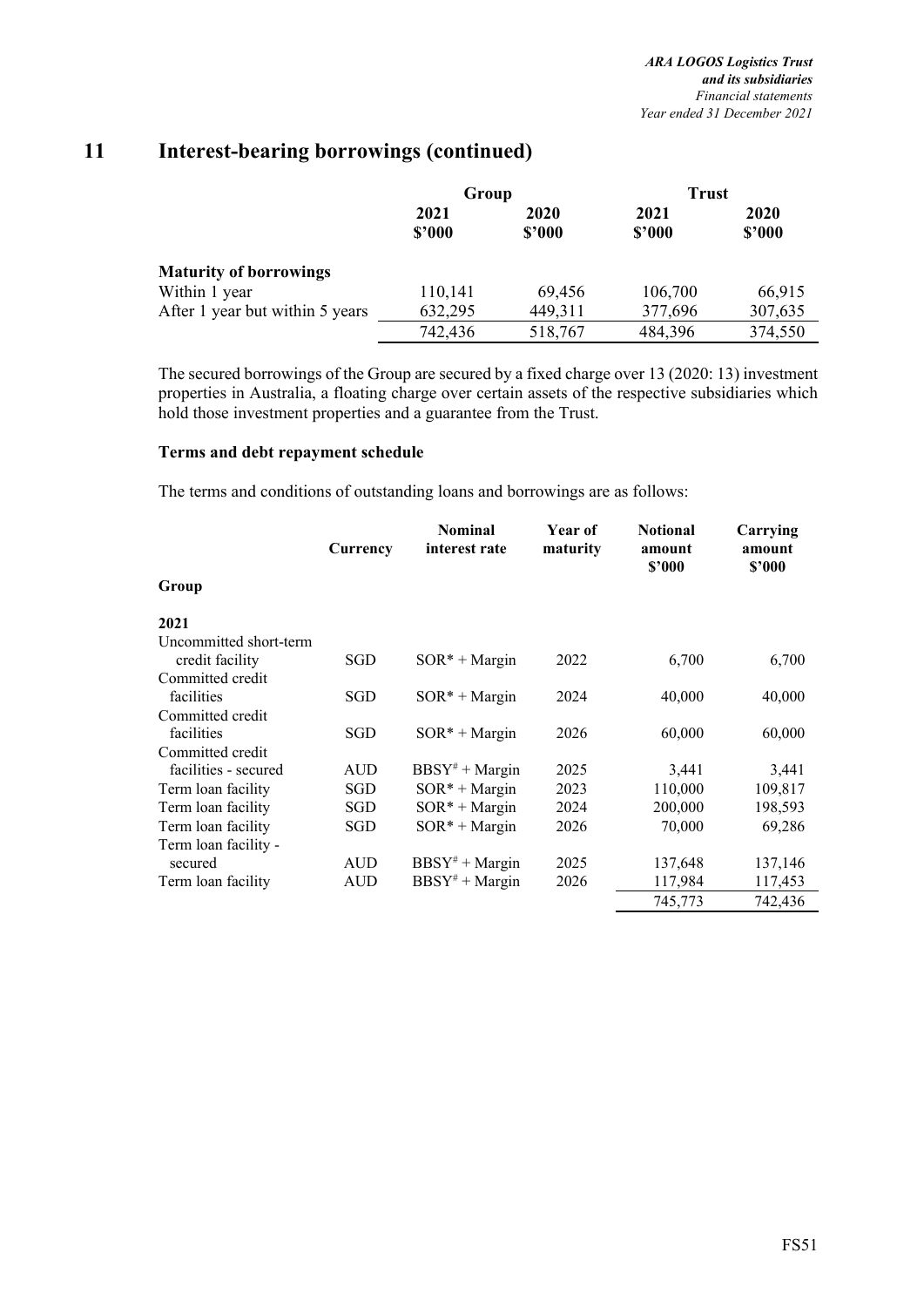## **Terms and debt repayment schedule (continued)**

|                                           | Currency          | <b>Nominal</b><br>interest rate | Year of<br>maturity | <b>Notional</b><br>mount<br>\$2000 | Carrying<br>amount<br>\$2000 |
|-------------------------------------------|-------------------|---------------------------------|---------------------|------------------------------------|------------------------------|
| Group (continued)                         |                   |                                 |                     |                                    |                              |
| 2020                                      |                   |                                 |                     |                                    |                              |
| Uncommitted short-term<br>credit facility | SGD               | $SOR^* + Margin$                | 2021                | 6,000                              | 6,000                        |
| Committed credit                          |                   |                                 |                     |                                    |                              |
| facilities                                | SGD<br><b>SGD</b> | $SOR* + Margin$                 | 2021<br>2021        | 8,000                              | 8,000                        |
| Term loan facility<br>Committed credit    |                   | $SOR* + Margin$                 |                     | 53,000                             | 52,915                       |
| facilities - secured                      | AUD               | $BBSY^* + Margin$               | 2021                | 2,541                              | 2,541                        |
| Term loan facility                        | SGD               | $SOR* + Margin$                 | 2023                | 110,000                            | 109,652                      |
| Term loan facility                        | SGD               | $SOR* + Margin$                 | 2024                | 200,000                            | 197,983                      |
| Term loan facility                        | <b>AUD</b>        | $BBSY^{\#} + Margin$            | 2025                | 142,324                            | 141,676                      |
|                                           |                   |                                 |                     | 521,865                            | 518,767                      |
| Trust                                     |                   |                                 |                     |                                    |                              |
| 2021                                      |                   |                                 |                     |                                    |                              |
| Uncommitted short-term                    |                   |                                 |                     |                                    |                              |
| credit facility                           | SGD               | $SOR* + Margin$                 | 2022                | 6,700                              | 6,700                        |
| Committed credit                          |                   |                                 |                     |                                    |                              |
| facilities                                | <b>SGD</b>        | $SOR* + Margin$                 | 2026                | 40,000                             | 40,000                       |
| Committed credit                          |                   |                                 |                     |                                    |                              |
| facilities                                | <b>SGD</b>        | $SOR* + Margin$                 | 2026                | 60,000                             | 60,000                       |
| Term loan facility                        | <b>SGD</b>        | $SOR^* + Margin$                | 2023                | 110,000                            | 109,817                      |
| Term loan facility                        | <b>SGD</b>        | $SOR* + Margin$                 | 2024                | 200,000                            | 198,593                      |
| Term loan facility                        | <b>SGD</b>        | $SOR* + Margin$                 | 2024                | 70,000                             | 69,286                       |
|                                           |                   |                                 |                     | 486,700                            | 484,396                      |
|                                           |                   |                                 |                     |                                    |                              |
| 2020                                      |                   |                                 |                     |                                    |                              |
| Uncommitted short-term<br>credit facility | SGD               | $SOR* + Margin$                 | 2021                | 6,000                              | 6,000                        |
| Committed credit                          |                   |                                 |                     |                                    |                              |
| facilities                                | SGD               | $SOR* + Margin$                 | 2021                | 8,000                              | 8,000                        |
| Term loan facility                        | <b>SGD</b>        | $SOR* + Margin$                 | 2021                | 53,000                             | 52,915                       |
| Term loan facility                        | <b>SGD</b>        | $SOR* + Margin$                 | 2023                | 110,000                            | 109,652                      |
| Term loan facility                        | SGD               | $SOR* + Margin$                 | 2024                | 200,000                            | 197,983                      |
|                                           |                   |                                 |                     | 377,000                            | 374,550                      |

*\* Swap Offer Rate* 

*# Bank Bill Swap Rate*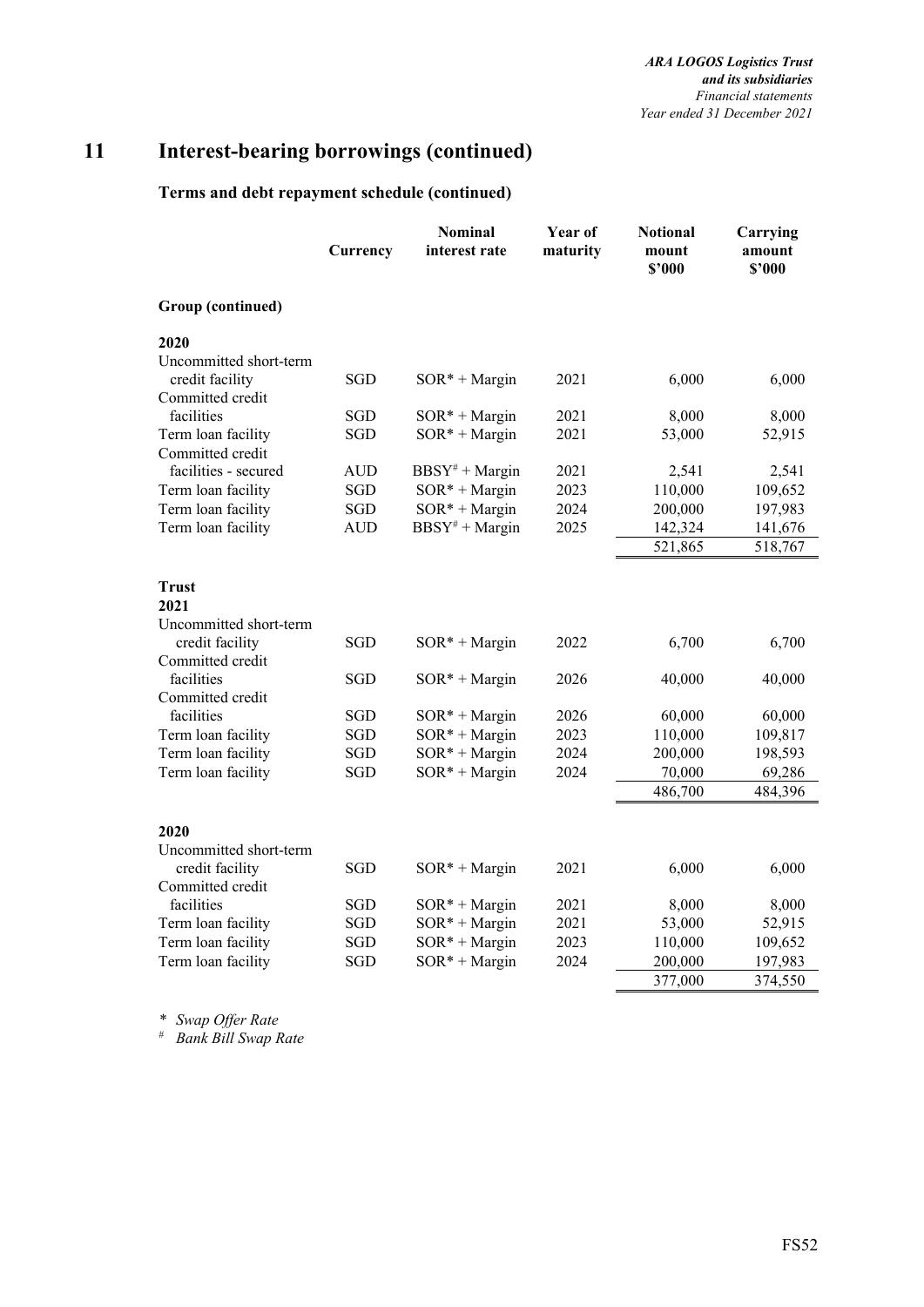#### **Terms and debt repayment schedule (continued)**

The following are the expected contractual undiscounted cash inflows/(outflows) of financial liabilities and derivative financial instruments, including estimated interest payments and excluding the impact of netting agreements, and trade and other payables:

|                                                                                                        |                              |                                     | <---------------- Cash flows --------------> |                                  |                                |  |  |
|--------------------------------------------------------------------------------------------------------|------------------------------|-------------------------------------|----------------------------------------------|----------------------------------|--------------------------------|--|--|
|                                                                                                        | Carrying<br>amount<br>\$'000 | Contractual<br>cash flows<br>\$2000 | Within<br>1 year<br>\$'000                   | Within<br>2 to 5 years<br>\$2000 | More than<br>5 years<br>\$2000 |  |  |
| Group                                                                                                  |                              |                                     |                                              |                                  |                                |  |  |
| 2021                                                                                                   |                              |                                     |                                              |                                  |                                |  |  |
| Non-derivative financial<br><b>liabilities</b>                                                         |                              |                                     |                                              |                                  |                                |  |  |
| Floating rate term loans                                                                               | 742,436                      | (775, 237)                          | (18,100)                                     | (757, 137)                       |                                |  |  |
| Trade and other payables ^                                                                             | 27,187                       | (27, 187)                           | (25,030)                                     | (2,157)                          |                                |  |  |
| Lease liabilities                                                                                      | 221,884                      | (541, 680)                          | (12,627)                                     | (54, 522)                        | (474,531)                      |  |  |
|                                                                                                        | 991,507                      | (1,344,104)                         | (55, 757)                                    | (813, 816)                       | (474, 531)                     |  |  |
| <b>Derivative financial</b><br>instruments<br>Interest rate swaps designated<br>as hedging instruments |                              |                                     |                                              |                                  |                                |  |  |
| (net-settled)                                                                                          | 4,997                        | (8,296)                             | (5,232)                                      | (3,064)                          |                                |  |  |
| Interest rate swaps at fair<br>value through statement of<br>total return (net-settled)                | 3,883                        | (5,771)                             | (1,738)                                      | (4,033)                          |                                |  |  |
| Forward foreign exchange<br>contracts                                                                  | 570                          |                                     |                                              |                                  |                                |  |  |
| Inflow                                                                                                 |                              | 16,604                              | 16,604                                       |                                  |                                |  |  |
| Outflow                                                                                                |                              | (16,026)                            | (16, 026)                                    |                                  |                                |  |  |
|                                                                                                        | 570                          | 578                                 | 578                                          |                                  |                                |  |  |

 $\wedge$  Excludes income received in advance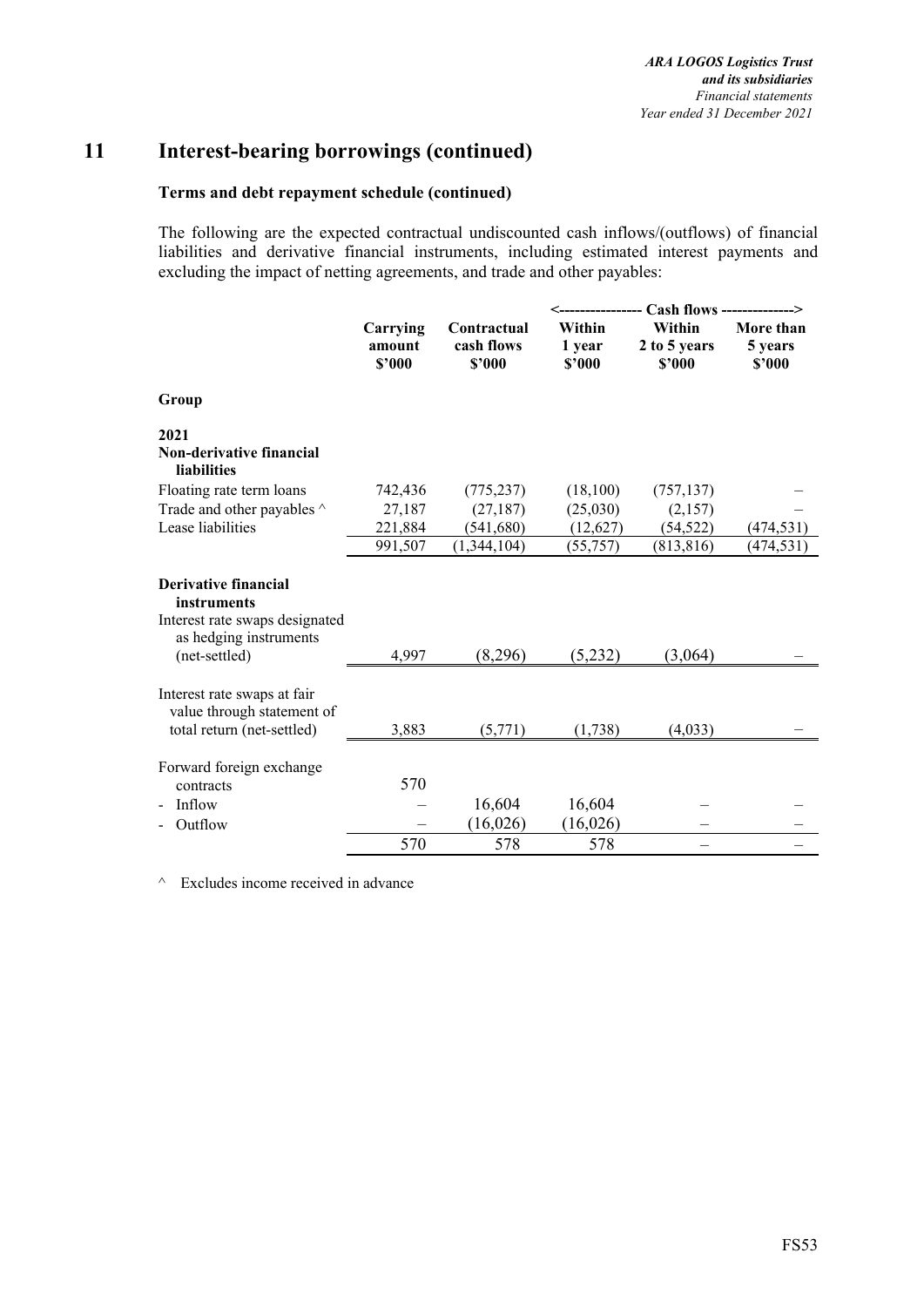#### **Terms and debt repayment schedule (continued)**

|                                                                                             |                              |                                     |                            | <---------------- Cash flows --------------> |                                |
|---------------------------------------------------------------------------------------------|------------------------------|-------------------------------------|----------------------------|----------------------------------------------|--------------------------------|
|                                                                                             | Carrying<br>amount<br>\$2000 | Contractual<br>cash flows<br>\$2000 | Within<br>1 year<br>\$2000 | Within<br>2 to 5 years<br>\$2000             | More than<br>5 years<br>\$2000 |
| Group (continued)                                                                           |                              |                                     |                            |                                              |                                |
| 2020                                                                                        |                              |                                     |                            |                                              |                                |
| <b>Non-derivative financial</b><br><b>liabilities</b>                                       |                              |                                     |                            |                                              |                                |
| Floating rate term loans                                                                    | 518,767                      | (545, 154)                          | (77, 504)                  | (467, 650)                                   |                                |
| Trade and other payables ^                                                                  | 21,289                       | (21,289)                            | (18, 237)                  | (3,052)                                      |                                |
| Lease liabilities                                                                           | 74,825                       | (102, 359)                          | (6,031)                    | (24, 122)                                    | (72,206)                       |
|                                                                                             | 614,881                      | (668, 802)                          | (101, 772)                 | (494, 824)                                   | (72, 206)                      |
| <b>Derivative financial</b><br>instruments<br>Interest rate swaps<br>designated as hedging  |                              |                                     |                            |                                              |                                |
| instruments (net-settled)                                                                   | 12,613                       | (12,696)                            | (5,639)                    | (7,057)                                      |                                |
| Interest rate swaps at fair<br>value through statement<br>of total return (net-<br>settled) | 1,797                        | (2, 153)                            | (2,153)                    |                                              |                                |
| Forward foreign exchange<br>contracts                                                       | 999                          |                                     |                            |                                              |                                |
| Inflow                                                                                      |                              | 14,597                              | 14,597                     |                                              |                                |
| Outflow                                                                                     |                              | (15,606)                            | (15,606)                   |                                              |                                |
|                                                                                             | 999                          | (1,009)                             | (1,009)                    |                                              |                                |

^ Excludes income received in advance

Certain facility agreements of the Group contain clauses that upon occurrence of certain events such as (i) the Manager ceases to be a direct or indirect subsidiary of ARA Asset Management Limited and/or LOGOS Property Group Limited or (ii) ARA LOGOS Logistics Trust Management Limited ceases to be the manager of ALOG and the replacement manager is not a direct or indirect subsidiary of ARA Asset Management Limited and/or LOGOS Property Group Limited or (iii) the Trust is delisted or ceases to be a collective investment scheme, would lead to a mandatory prepayment event where outstanding borrowings will need to be prepaid and total commitments cancelled.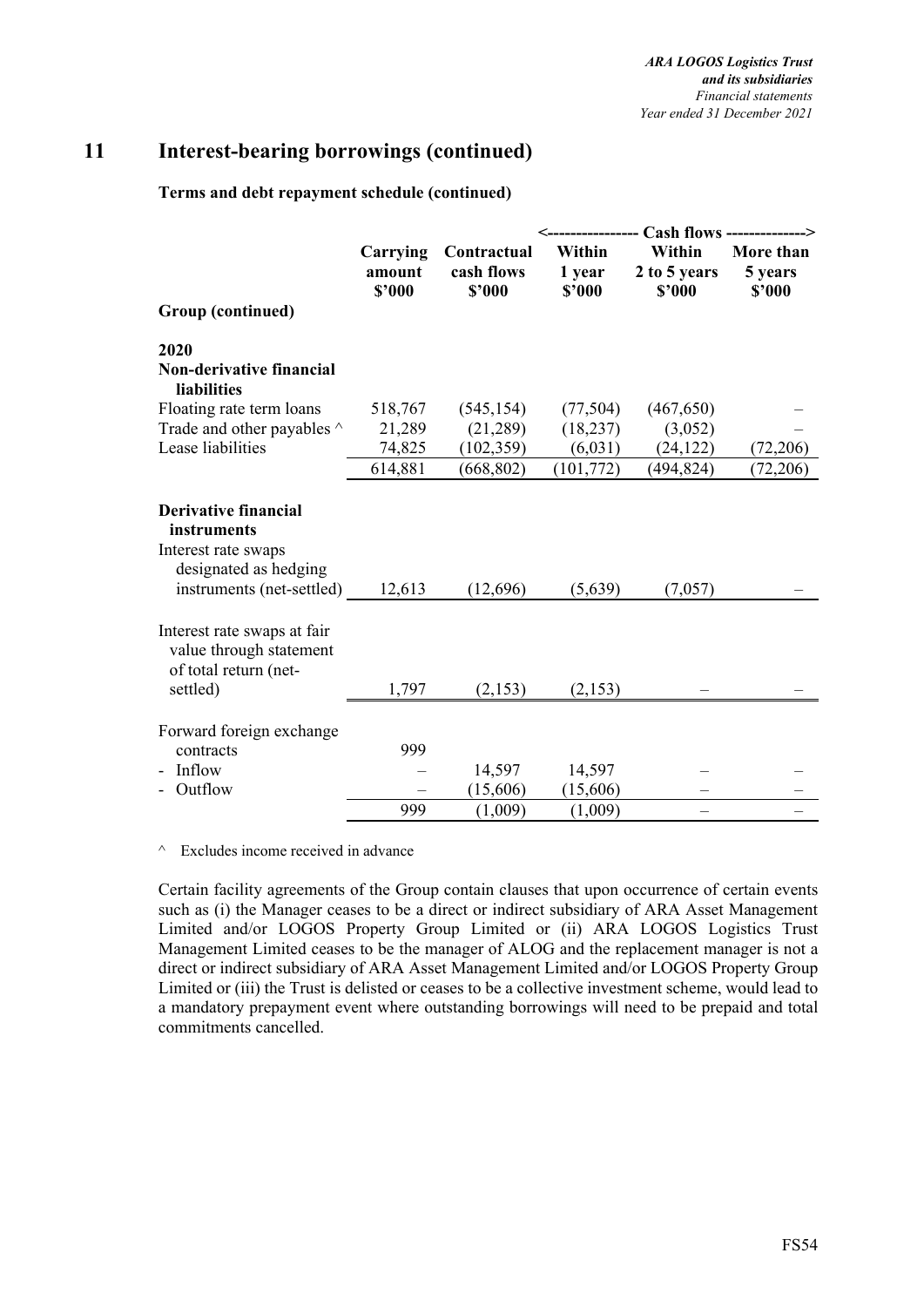### **Terms and debt repayment schedule (continued)**

On 15 October 2021, ALOG Manager and ESR-REIT Manager entered into an implementation agreement ("Implementation Agreement") setting out the terms and conditions on which the proposed merger of ALOG and ESR-REIT by way of a trust scheme of arrangement (the "Trust Scheme") will be implemented. On 22 January 2022, ALOG and ESR-REIT entered into a supplemental letter amending and restating the Implementation Agreement following the revised scheme consideration received from the ESR-REIT Manager.

On 25 February 2022, ALOG Manager issued the scheme document (the "Scheme Document") and notices on the extraordinary general meeting and scheme meeting to be held on 21 March 2022 for the purpose of seeking approval from the Unitholders for the Trust Deeds Amendments (as defined in the notice of EGM) and the Trust Scheme, respectively. In the Scheme Document, ESR Fund Management (S) Limited, as manager of ESR-REIT, stated its intention to refinance all of the existing outstanding loans of the Group.

The extraordinary general meeting and scheme meeting were convened on 21 March 2022 where the Unitholders approved the proposed merger of the Trust and ESR-REIT to the satisfaction and/or waiver of the conditions precedent, the Trust will become a wholly owned sub-trust of ESR-REIT and be delisted from the SGX-ST.

|                                                                            |                              |                                     | ______________             | $Cash flows$ -------------->     |                                |
|----------------------------------------------------------------------------|------------------------------|-------------------------------------|----------------------------|----------------------------------|--------------------------------|
|                                                                            | Carrying<br>amount<br>\$2000 | Contractual<br>cash flows<br>\$'000 | Within<br>1 year<br>\$'000 | Within<br>2 to 5 years<br>\$'000 | More than<br>5 years<br>\$2000 |
| <b>Trust</b>                                                               |                              |                                     |                            |                                  |                                |
| 2021                                                                       |                              |                                     |                            |                                  |                                |
| <b>Non-derivative financial</b><br><b>liabilities</b>                      |                              |                                     |                            |                                  |                                |
| Floating rate term loans                                                   | 484,396                      | (499, 981)                          | (13,692)                   | (486, 289)                       |                                |
| Trade and other payables ^                                                 | 22,133                       | (22, 133)                           | (20, 165)                  | (1,968)                          |                                |
| Lease liabilities                                                          | 70,865                       | (97,310)                            | (6,031)                    | (24, 122)                        | (67, 157)                      |
|                                                                            | 577,394                      | (619, 424)                          | (39, 888)                  | (512, 379)                       | (67, 157)                      |
| Derivative financial<br>instruments                                        |                              |                                     |                            |                                  |                                |
| Interest rate swaps designated<br>as hedging instruments (net-<br>settled) | 4,997                        | (8,296)                             | (5,232)                    | (3,064)                          |                                |
| Interest rate swaps at fair<br>value through statement of                  |                              |                                     |                            |                                  |                                |
| total return (net-settled)                                                 | 682                          | (3, 446)                            | (1,008)                    | (2, 438)                         |                                |
| Forward foreign exchange                                                   |                              |                                     |                            |                                  |                                |
| contracts                                                                  | 570                          |                                     |                            |                                  |                                |
| Inflow                                                                     |                              | 16,604                              | 16,604                     |                                  |                                |
| Outflow                                                                    |                              | (16,026)                            | (16,026)                   |                                  |                                |
|                                                                            | 570                          | 578                                 | 578                        |                                  |                                |

^ Excludes income received in advance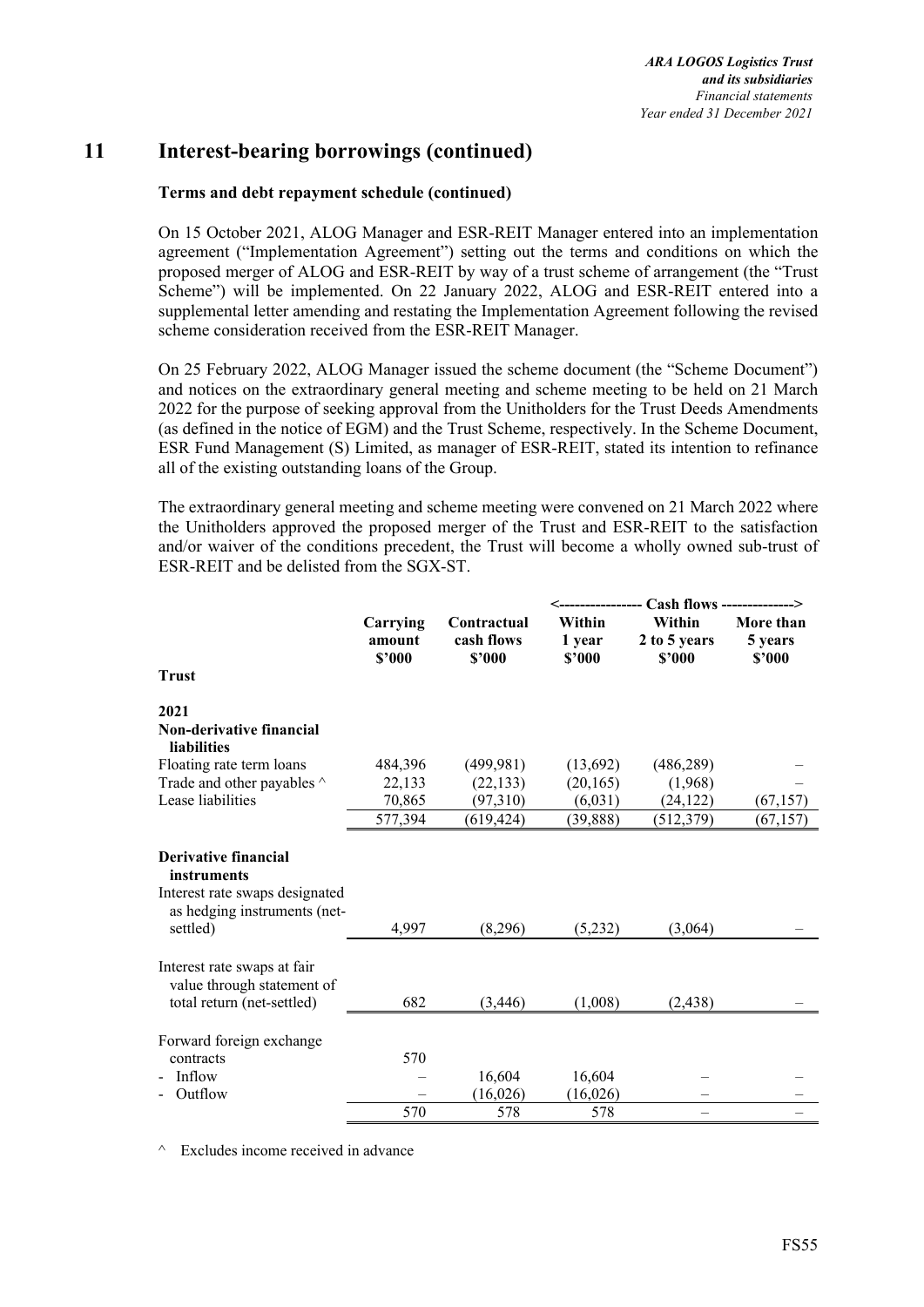#### **Terms and debt repayment schedule (continued)**

|                                                |                              |                                     |                            | Cash flows --------------->      |                                |
|------------------------------------------------|------------------------------|-------------------------------------|----------------------------|----------------------------------|--------------------------------|
|                                                | Carrying<br>amount<br>\$2000 | Contractual<br>cash flows<br>\$2000 | Within<br>1 year<br>\$'000 | Within<br>2 to 5 years<br>\$2000 | More than<br>5 years<br>\$2000 |
| <b>Trust</b>                                   |                              |                                     |                            |                                  |                                |
| 2020                                           |                              |                                     |                            |                                  |                                |
| Non-derivative financial<br><b>liabilities</b> |                              |                                     |                            |                                  |                                |
| Floating rate term loans                       | 374,550                      | (392,039)                           | (72,988)                   | (319, 051)                       |                                |
| Trade and other payables ^                     | 17,333                       | (17, 333)                           | (14,365)                   | (2,968)                          |                                |
| Lease liabilities                              | 74,825                       | (102, 359)                          | (6,031)                    | (24, 122)                        | (72, 206)                      |
|                                                | 466,708                      | (511, 731)                          | (93, 384)                  | (346, 141)                       | (72, 206)                      |
| <b>Derivative financial</b>                    |                              |                                     |                            |                                  |                                |
| instruments                                    |                              |                                     |                            |                                  |                                |
| Interest rate swaps designated                 |                              |                                     |                            |                                  |                                |
| as hedging instruments (net-                   |                              |                                     |                            |                                  |                                |
| settled)                                       | 12,050                       | (12, 463)                           | (5,500)                    | (6,963)                          |                                |
| Interest rate swaps at fair                    |                              |                                     |                            |                                  |                                |
| value through statement of                     |                              |                                     |                            |                                  |                                |
| total return (net-settled)                     | 1,797                        | (2,153)                             | (2,153)                    |                                  |                                |
| Forward foreign exchange                       |                              |                                     |                            |                                  |                                |
| contracts                                      | 999                          |                                     |                            |                                  |                                |
| Inflow                                         |                              | 14,597                              | 14,597                     |                                  |                                |
| Outflow                                        |                              | (15,606)                            | (15,606)                   |                                  |                                |
|                                                | 999                          | (1,009)                             | (1,009)                    |                                  |                                |

^ Excludes income received in advance

The maturity analysis above shows the contractual undiscounted cash flows of the Group and the Trust's financial liabilities on the basis of their earliest possible contractual maturity. The cash inflows/(outflows) disclosed for derivative financial instruments relate to those instruments held for risk management purposes and which are usually not closed out prior to contractual maturity. The disclosure shows net cash flow amounts for derivatives that are net cash-settled and gross cash inflow and outflow amounts for derivatives that have simultaneous gross cash settlement. Net-settled derivative financial assets are included in the maturity analysis as they are held to hedge the cash flow variability of the Group's and the Trust's floating rate loans.

The interest payments on floating rate term loans in the table above reflects market forward interest rates at the period end and these amounts may change as market interest rates changes.

The exposure of the Group and the Trust to currency, liquidity and interest rate risks that relates to interest-bearing borrowings is disclosed in Note 16.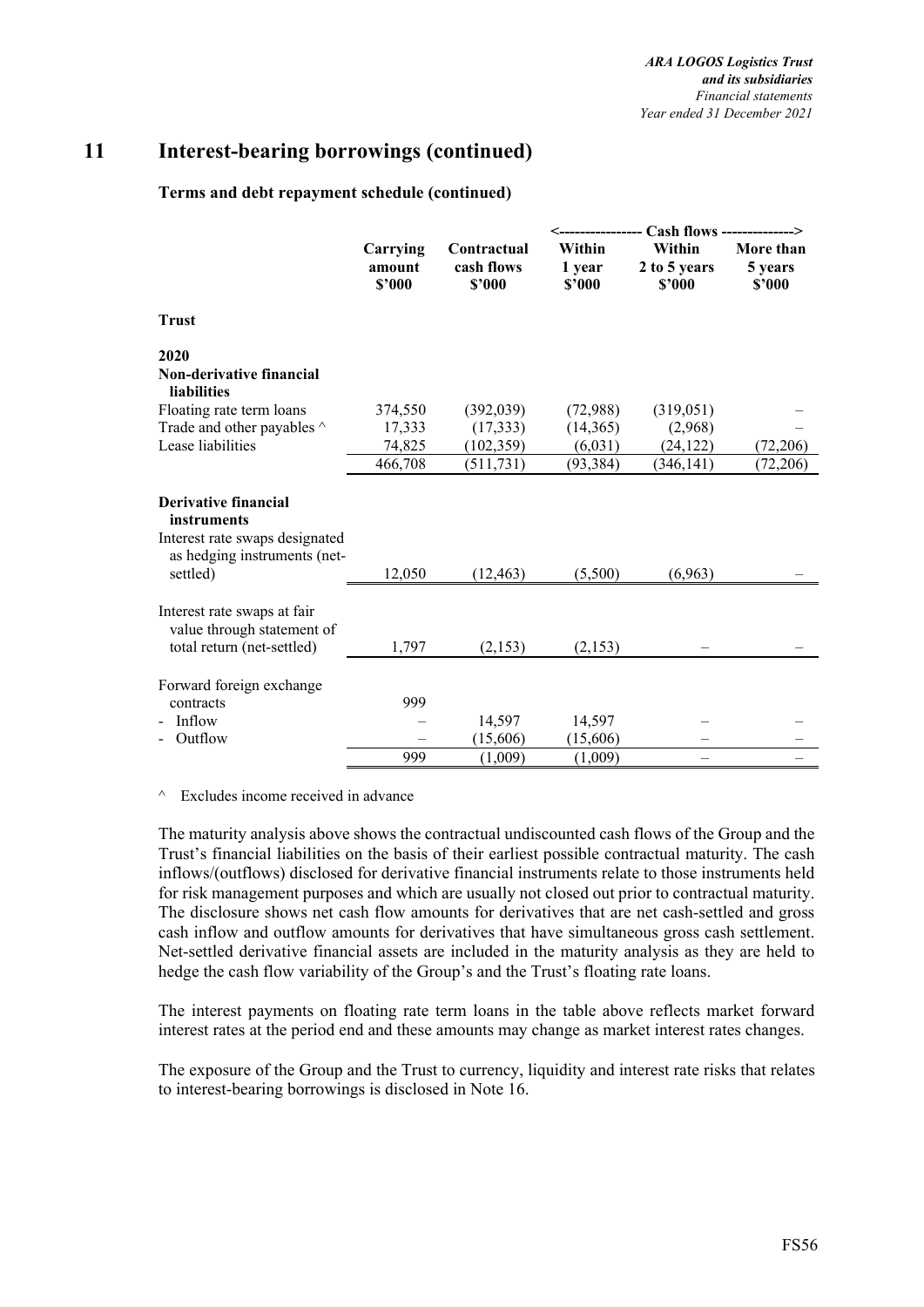#### **Measurement of fair values**

The carrying amounts of interest-bearing borrowings approximate their corresponding fair values as their interest are reset within 1 to 3 months from the reporting date.

#### **Reconciliation of movements of liabilities to cash flows arising from financing activities**

Reconciliation of movements of liabilities to cash flows arising from financing activities are as follows:

|                                                                                 | Derivatives (assets) /                       |                                      |                                |                      |                                                                                                                        |                 |
|---------------------------------------------------------------------------------|----------------------------------------------|--------------------------------------|--------------------------------|----------------------|------------------------------------------------------------------------------------------------------------------------|-----------------|
|                                                                                 |                                              |                                      |                                |                      | liabilities held                                                                                                       |                 |
|                                                                                 |                                              |                                      |                                |                      | to hedge long-term                                                                                                     |                 |
|                                                                                 |                                              | <b>Liabilities</b>                   |                                | swaps                | borrowings<br>Interest rate<br>swaps and<br>forward<br>foreign<br>exchange<br>Interest rate contracts at<br>fair value | <b>Total</b>    |
| Group                                                                           | Interest-<br>bearing<br>borrowings<br>\$'000 | <b>Interest</b><br>payable<br>\$'000 | Lease<br>liabilities<br>\$2000 | designated<br>\$'000 | through<br>as hedging statement of<br>instruments total return<br>\$2000                                               | \$'000          |
| <b>Balance at 1 January 2020</b><br><b>Changes from financing</b><br>cash flows | 509,839                                      | 2,927                                | 78,015                         | 7,642                | (210)                                                                                                                  | 598,213         |
| Proceeds from borrowings                                                        | 184,442                                      |                                      |                                |                      |                                                                                                                        | 184,442         |
| Repayment of borrowings                                                         | (187, 305)                                   |                                      |                                |                      | $\overline{\phantom{0}}$                                                                                               | (187, 305)      |
| Interest paid                                                                   |                                              | (16,216)                             | (2,840)                        |                      | —                                                                                                                      | (19,056)        |
| Transaction costs paid                                                          | (721)                                        |                                      |                                |                      |                                                                                                                        | (721)           |
| Payment of lease liabilities                                                    |                                              |                                      | (3,190)                        |                      |                                                                                                                        | (3,190)         |
| <b>Total changes from financing</b><br>cash flows                               | (3, 584)                                     | (16,216)                             | (6,030)                        |                      |                                                                                                                        | (25, 830)       |
| The effect of changes in<br>foreign exchange rates<br>Changes in fair value     | 11,362                                       |                                      |                                | 4,971                | 3,006                                                                                                                  | 11,362<br>7,977 |
| Liability-related other changes                                                 |                                              |                                      |                                |                      |                                                                                                                        |                 |
| Amortisation/write-off of                                                       |                                              |                                      |                                |                      |                                                                                                                        |                 |
| transaction costs                                                               | 1,150                                        |                                      |                                |                      |                                                                                                                        | 1,150           |
| Interest expense - bank loans                                                   |                                              | 10,847                               |                                |                      |                                                                                                                        | 10,847          |
| Interest expense – interest rate                                                |                                              |                                      |                                |                      |                                                                                                                        |                 |
| swaps                                                                           |                                              | 4,837                                |                                |                      |                                                                                                                        | 4,837           |
| Commitment fee                                                                  |                                              | 164                                  |                                |                      |                                                                                                                        | 164             |
| Interest expense - lease                                                        |                                              |                                      |                                |                      |                                                                                                                        |                 |
| liabilities                                                                     |                                              | $\equiv$                             | 2,840                          |                      |                                                                                                                        | 2,840           |
| Others                                                                          |                                              | 4                                    |                                |                      |                                                                                                                        | 4               |
| <b>Total liability-related other</b>                                            |                                              |                                      |                                |                      |                                                                                                                        |                 |
| changes                                                                         | 1,150                                        | 15,852                               | 2,840                          |                      |                                                                                                                        | 19,842          |
| <b>Balance at 31 December 2020</b>                                              | 518,767                                      | 2,563                                | 74,825                         | 12,613               | 2,796                                                                                                                  | 611,564         |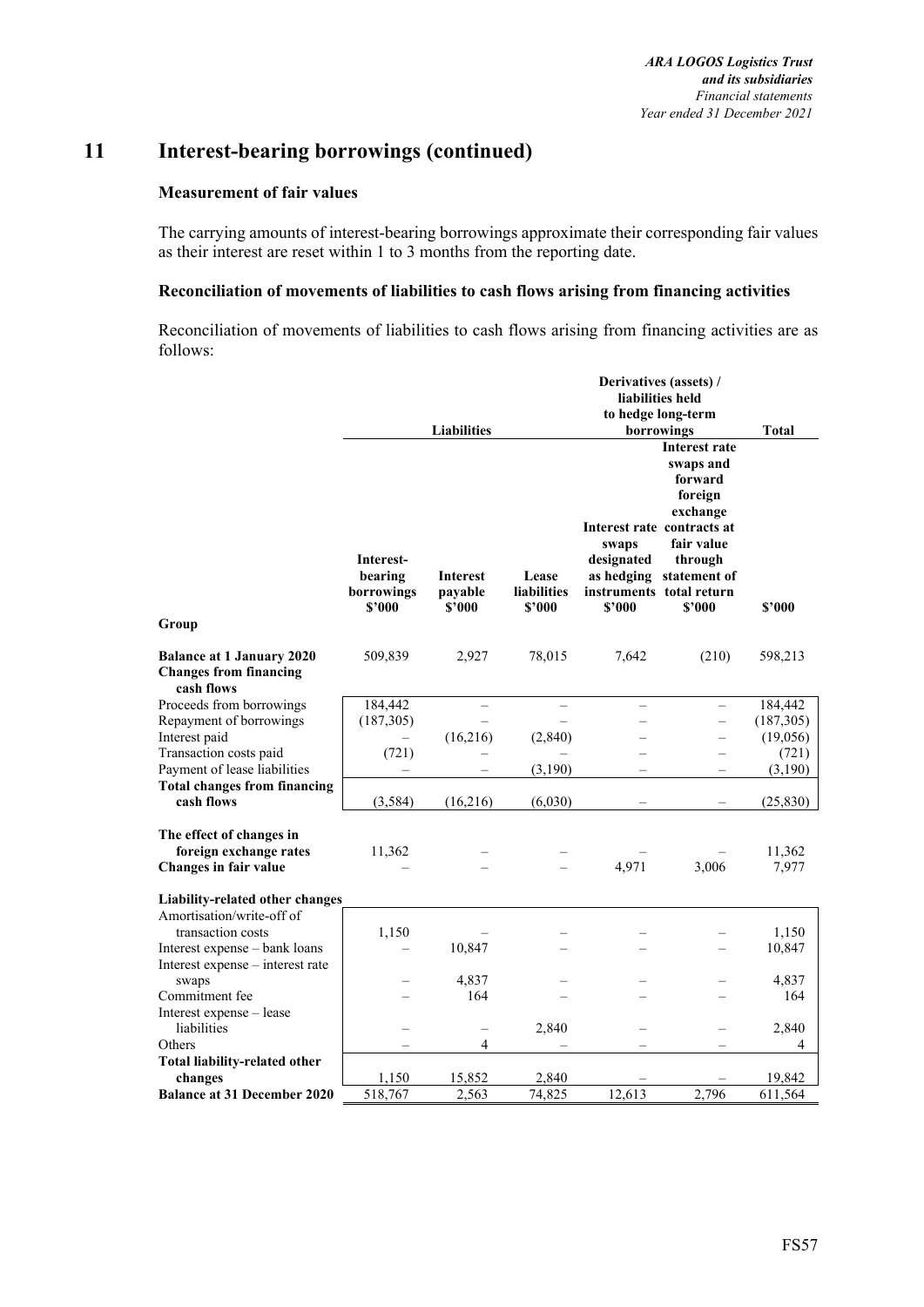## **Reconciliation of movements of liabilities to cash flows arising from financing activities (continued)**

Reconciliation of movements of liabilities to cash flows arising from financing activities are as follows: (continued)

|                                             | Derivatives (assets) /                       |                                      |                                       |                               |                                                                                                                                                                                             |            |  |
|---------------------------------------------|----------------------------------------------|--------------------------------------|---------------------------------------|-------------------------------|---------------------------------------------------------------------------------------------------------------------------------------------------------------------------------------------|------------|--|
|                                             |                                              |                                      |                                       |                               | liabilities held                                                                                                                                                                            |            |  |
|                                             |                                              |                                      |                                       |                               | to hedge long-term                                                                                                                                                                          |            |  |
|                                             |                                              | <b>Liabilities</b>                   |                                       |                               | borrowings                                                                                                                                                                                  | Total      |  |
| Group                                       | Interest-<br>bearing<br>borrowings<br>\$'000 | <b>Interest</b><br>payable<br>\$2000 | Lease<br><b>liabilities</b><br>\$'000 | swaps<br>designated<br>\$2000 | <b>Interest rate</b><br>swaps and<br>forward<br>foreign<br>exchange<br>Interest rate contracts at<br>fair value<br>through<br>as hedging statement of<br>instruments total return<br>\$'000 | \$'000     |  |
|                                             |                                              |                                      |                                       |                               |                                                                                                                                                                                             |            |  |
| <b>Balance at 1 January 2021</b>            | 518,767                                      | 2,563                                | 74,825                                | 12,613                        | 2,796                                                                                                                                                                                       | 611,564    |  |
| <b>Changes from financing</b><br>cash flows |                                              |                                      |                                       |                               |                                                                                                                                                                                             |            |  |
| Proceeds from borrowings                    | 375,425                                      | $\overline{\phantom{0}}$             |                                       |                               |                                                                                                                                                                                             | 375,425    |  |
| Repayment of borrowings                     | (146, 758)                                   |                                      |                                       |                               |                                                                                                                                                                                             | (146, 758) |  |
| Interest paid                               |                                              | (16, 126)                            | (11, 474)                             |                               |                                                                                                                                                                                             | (27,600)   |  |
| Transaction costs paid                      | (1,511)                                      |                                      |                                       |                               | $\equiv$                                                                                                                                                                                    | (1,511)    |  |
| Payment of lease liabilities                |                                              |                                      | (883)                                 |                               | $\equiv$                                                                                                                                                                                    | (883)      |  |
| <b>Total changes from financing</b>         |                                              |                                      |                                       |                               |                                                                                                                                                                                             |            |  |
| cash flows                                  | 227,156                                      | (16, 126)                            | (12, 357)                             |                               |                                                                                                                                                                                             | 198,673    |  |
| <b>Changes arising from</b>                 |                                              |                                      |                                       |                               |                                                                                                                                                                                             |            |  |
| acquisition of subsidiaries                 |                                              |                                      | 147,942                               |                               |                                                                                                                                                                                             | 147,942    |  |
| The effect of changes in                    |                                              |                                      |                                       |                               |                                                                                                                                                                                             |            |  |
| foreign exchange rates                      | (4,668)                                      | (54)                                 |                                       |                               |                                                                                                                                                                                             | (4, 722)   |  |
| <b>Discontinue of hedge</b><br>accounting   |                                              |                                      |                                       |                               |                                                                                                                                                                                             |            |  |
| Changes in fair value                       |                                              |                                      |                                       | (7,616)                       | (2,737)                                                                                                                                                                                     | (10,353)   |  |
|                                             |                                              |                                      |                                       |                               |                                                                                                                                                                                             |            |  |
| Liability-related other changes             |                                              |                                      |                                       |                               |                                                                                                                                                                                             |            |  |
| Amortisation/write-off of                   |                                              |                                      |                                       |                               |                                                                                                                                                                                             |            |  |
| transaction costs                           | 1,181                                        |                                      |                                       |                               |                                                                                                                                                                                             | 1,181      |  |
| Interest expense - bank loans               |                                              | 10,385                               |                                       |                               |                                                                                                                                                                                             | 10,385     |  |
| Interest expense - interest rate            |                                              |                                      |                                       |                               |                                                                                                                                                                                             |            |  |
| swaps                                       |                                              | 5.999                                |                                       |                               |                                                                                                                                                                                             | 5,999      |  |
| Commitment fee                              |                                              | 328                                  |                                       |                               |                                                                                                                                                                                             | 328        |  |
| Interest expense - lease                    |                                              |                                      |                                       |                               |                                                                                                                                                                                             |            |  |
| liabilities                                 |                                              |                                      | 11,474                                |                               |                                                                                                                                                                                             | 11,474     |  |
| Others                                      |                                              | 123                                  |                                       |                               |                                                                                                                                                                                             | 123        |  |
| Total liability-related other               |                                              |                                      |                                       |                               |                                                                                                                                                                                             |            |  |
| changes                                     | 1,181                                        | 16,835                               | 11,474                                |                               |                                                                                                                                                                                             | 29,490     |  |
| <b>Balance at 31 December 2021</b>          | 742,436                                      | 3,218                                | 221,884                               | 4,997                         | $\overline{59}$                                                                                                                                                                             | 972,594    |  |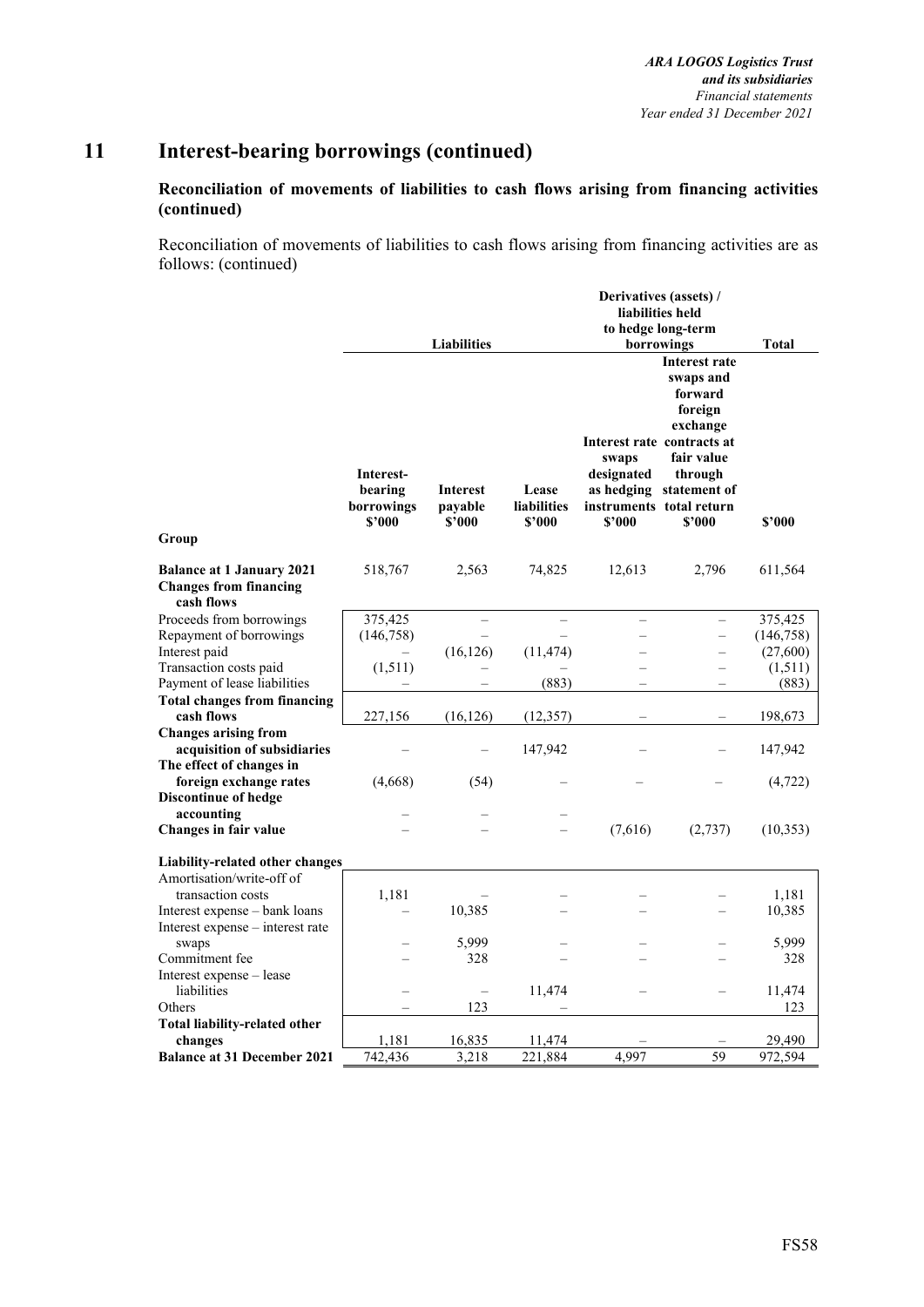# **12 Derivative assets/(liabilities)**

|                                                                 | Group          |                | <b>Trust</b>   |                |  |
|-----------------------------------------------------------------|----------------|----------------|----------------|----------------|--|
|                                                                 | 2021<br>\$'000 | 2020<br>\$2000 | 2021<br>\$'000 | 2020<br>\$2000 |  |
| <b>Non-current assets</b>                                       |                |                |                |                |  |
| Interest rate swaps at fair value<br>through statement of total |                |                |                |                |  |
| return                                                          | 3,895          |                | 694            |                |  |
| <b>Current assets</b>                                           |                |                |                |                |  |
| Forward foreign exchange                                        |                |                |                |                |  |
| contracts                                                       | 617            |                | 617            |                |  |
| Forward purchase contracts                                      |                | 9,001          |                | 9,001          |  |
| <b>Non-current liabilities</b>                                  |                |                |                |                |  |
| Interest rate swaps designated                                  |                |                |                |                |  |
| as hedging instruments                                          | (4,997)        | (12, 613)      | (4,997)        | (12,050)       |  |
| Interest rate swaps at fair value<br>through statement of total |                |                |                |                |  |
| return                                                          | (12)           |                | (12)           |                |  |
| <b>Current liabilities</b>                                      |                |                |                |                |  |
| Forward foreign exchange                                        |                |                |                |                |  |
| contracts                                                       | (47)           | (999)          | (47)           | (999)          |  |
| Interest rate swaps at fair value                               |                |                |                |                |  |
| through statement of total                                      |                |                |                |                |  |
| return                                                          |                | (1,797)        |                | (1,797)        |  |
|                                                                 | (544)          | (6, 408)       | (3,745)        | (5, 845)       |  |

#### *Interest rate swaps*

The Group uses interest rate swaps to manage its exposure to interest rate movements on its floating rate interest-bearing term loans by swapping the interest expense on a proportion of the term loans from floating rates to fixed rates.

As at 31 December 2021, the Group has entered into interest rate swaps with a total notional amount of \$497,648,000 (2020: \$360,664,000) to provide fixed rate funding for terms of 3 to 5 years (2020: 3 to 5 years) at interest rates ranging from 0.56% to 2.38% (2020: 0.63% to 2.38%) per annum.

During the years ended 31 December 2021 and 2020, hedge accounting was discontinued in respect of certain or part of interest rate swaps as they no longer met the criteria for hedge accounting. The changes in the fair value of these interest rate swaps were recognised immediately in the statement of total return.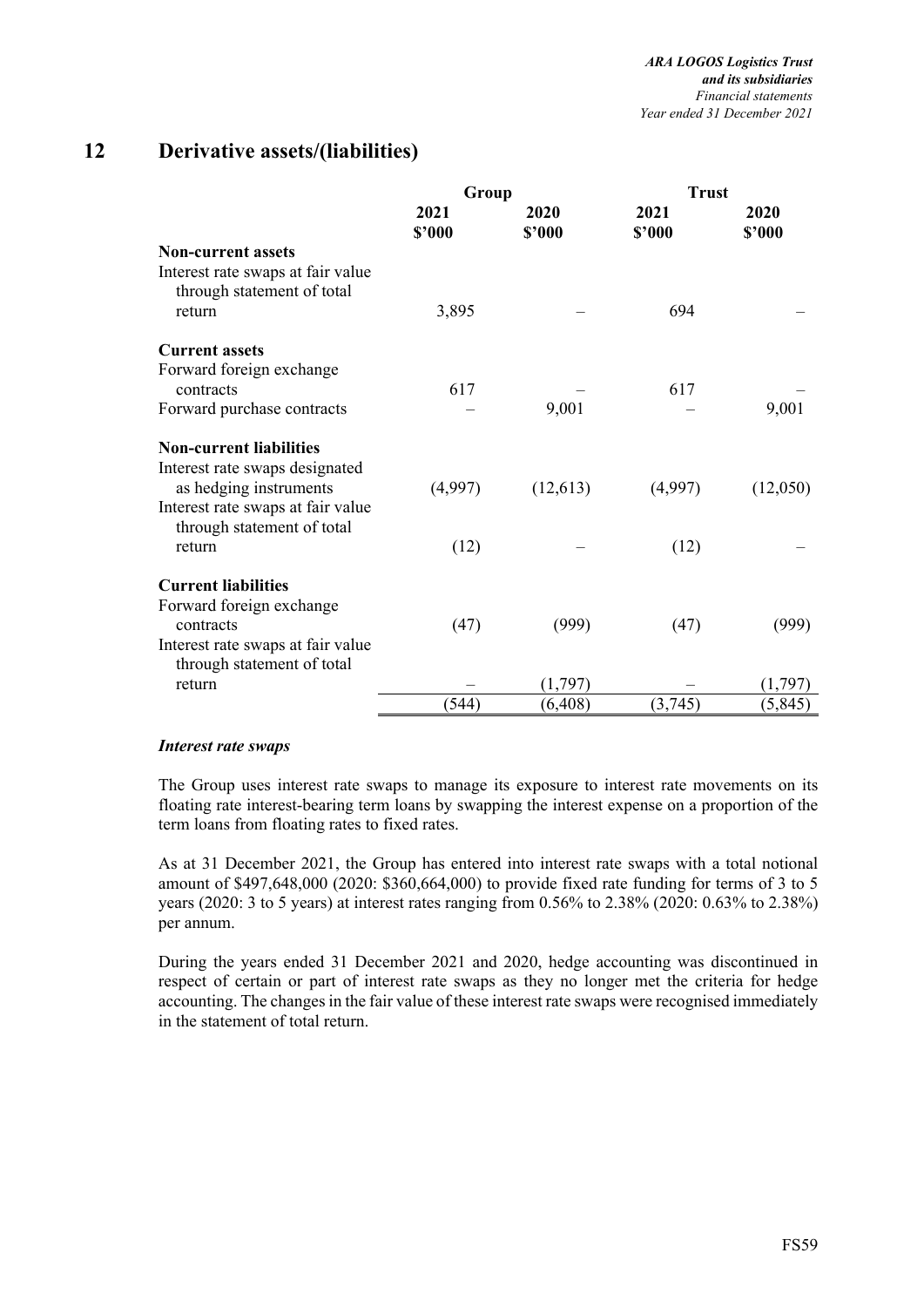# **12 Derivative assets/(liabilities) (continued)**

### *Forward foreign exchange contracts*

The Group manages its exposure to foreign currency movements on net income denominated in Australian dollars ("A\$") from its investments in Australia by using forward foreign exchange contracts.

As at 31 December 2021, forward exchange contracts with an aggregate notional amount of A\$16,300,000 (2020: A\$15,300,000) with maturity of less than one year (2020: less than one year) were outstanding.

#### *Forward purchase contracts*

The forward purchase contracts as at 31 December 2020 relate to the deposits paid in relation to the proposed acquisition of 49.5% and 40.0% interest in two property funds.

#### *Master netting or similar agreements*

The Group's interest rate swap and forward foreign exchange contract transactions are entered into under International Swaps and Derivatives Association Master Agreements ("ISDA Master Agreements") with various bank counterparties. The derivative financial instruments presented above are not offset in the statement of financial position as the right of set-off of recognised amounts is enforceable only following the occurrence of a termination event as set out in such ISDA Master Agreements. In addition, the Group and its counterparties do not intend to settle on a net basis or to realise the assets and settle the liabilities simultaneously.

As at 31 December 2021 and at 31 December 2020, the Group's derivative financial assets and liabilities do not have any balances that are eligible for offsetting under the enforceable master netting arrangements.

#### **Measurement of fair value**

The fair values of financial derivatives (other than the forward purchase contracts) are based on broker quotes at the reporting date and are categorised within Level 2 of the fair value hierarchy.

The fair values of the forward purchase contracts as at 31 December 2020 are determined by the Manager based on internal valuations based on the valuations of the underlying assets held by the property funds. The fair values are categorised within Level 3 of the fair value hierarchy. The significant judgements and assumptions to the valuations relate to the valuations of the underlying assets held by the underlying funds. No gains or losses of fair value were recognised during the years ended 31 December 2021 and 31 December 2020.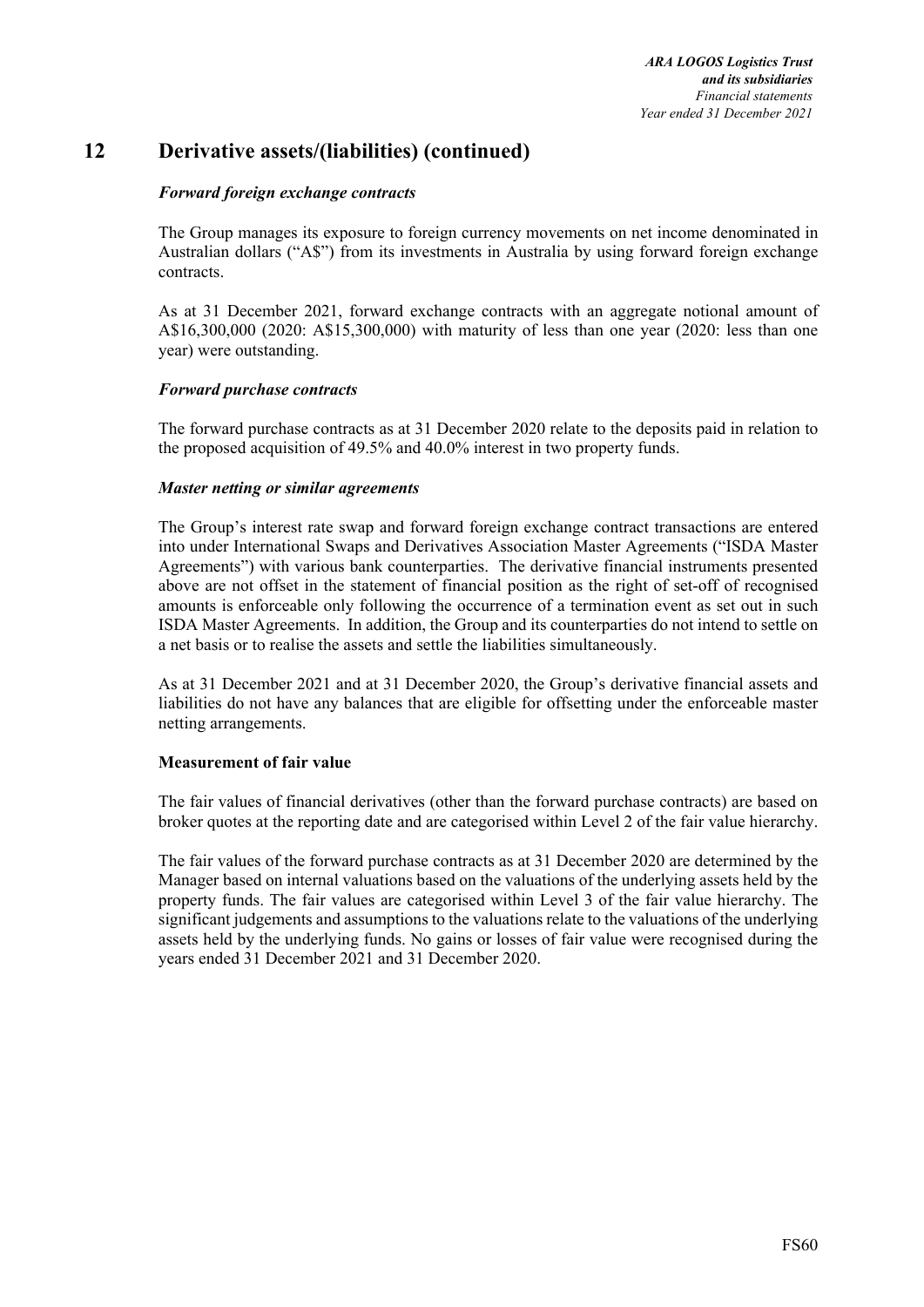## **13 Deferred tax liabilities**

Deferred tax liabilities are attributable for the following:

|                                    | Group          |                                                  |  |
|------------------------------------|----------------|--------------------------------------------------|--|
|                                    | 2021<br>\$2000 | 31 December 31 December<br><b>2020</b><br>\$2000 |  |
| Investment properties in Australia | 19,858         |                                                  |  |
| Investment in property funds       | 15,199         |                                                  |  |
|                                    | 35,057         |                                                  |  |

Movement in temporary differences during the year:

|                                       | Group                             |                            |                                             |                                     |  |  |  |
|---------------------------------------|-----------------------------------|----------------------------|---------------------------------------------|-------------------------------------|--|--|--|
|                                       | <b>Balance as at</b><br>1 January | Recognised<br>in statement | <b>Effect of</b><br>Movement<br>In exchange | <b>Balance as at</b><br>31 December |  |  |  |
|                                       | 2021<br>\$2000                    | of total return<br>\$'000  | rates<br>\$2000                             | 2021<br>\$2000                      |  |  |  |
| Investment properties in<br>Australia |                                   | 20,322                     | (464)                                       | 19,858                              |  |  |  |
| Investment in property funds          |                                   | 15,555                     | (356)                                       | 15,199                              |  |  |  |
|                                       |                                   | 35,877                     | (820)                                       | 35,057                              |  |  |  |

## **14 Perpetual securities holders' funds**

On 1 February 2018, the Trust issued \$100.0 million perpetual securities under the \$1.0 billion Multicurrency Debt Issuance Programme established by the Trust. The key terms and conditions of the perpetual securities are as follows:

- the perpetual securities will confer a right to receive distribution payments at a rate of 5.5% per annum with the first distribution rate reset falling on 1 February 2023 and subsequent resets occurring every five years thereafter;
- the distributions are payable semi-annually in arrears on a discretionary basis and are noncumulative; and
- the perpetual securities will constitute direct, unsecured and subordinated obligations of the Trust and rank *pari passu* and without any preference among themselves and with any Parity Obligations (as defined in the terms and conditions) of the Trust.

The perpetual securities may be redeemed at the option of the Trust and are classified as equity. The expenses relating to the issue of the perpetual securities are deducted against the proceeds from the issue.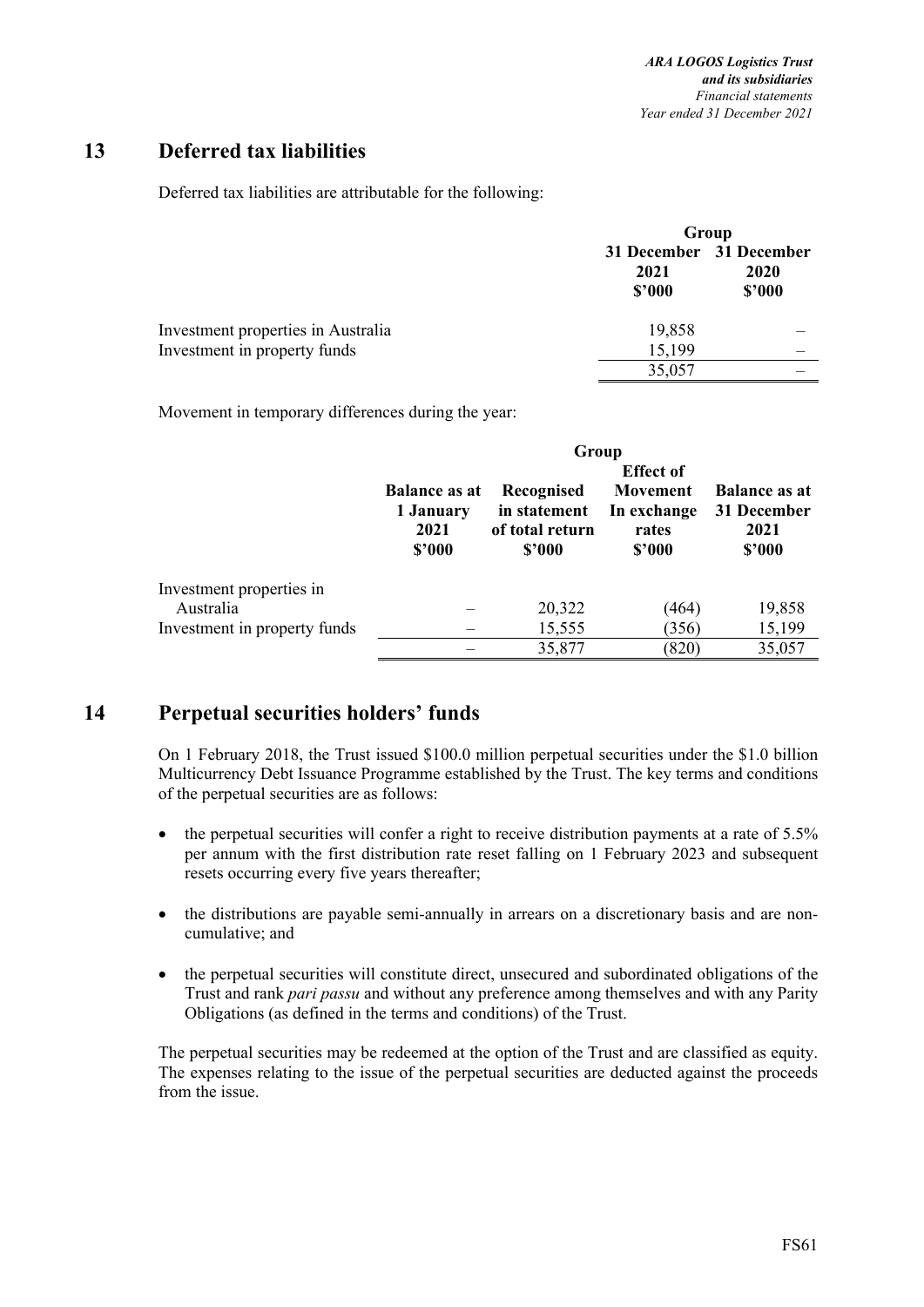# **14 Perpetual securities holders' funds (continued)**

As at 31 December 2021, the \$101.5 million (2020: \$101.5 million) presented in the statements of financial position of the Group and the Trust represent the carrying value of the \$100.0 million (2020: \$100.0 million) perpetual securities issued, net of issue costs and includes the total return attributable to the perpetual securities holders from the last distribution date.

## **15 Units in issue and to be issued**

|                                                          | <b>Group and Trust</b> |           |  |
|----------------------------------------------------------|------------------------|-----------|--|
|                                                          | 2021                   | 2020      |  |
|                                                          | Number of              | Number of |  |
|                                                          | Units                  | Units     |  |
|                                                          | 000                    | 000'      |  |
| Units in issue:                                          |                        |           |  |
| At the beginning of year                                 | 1,186,966              | 1,085,819 |  |
| Units issued:                                            |                        |           |  |
| - Private placement                                      | 160,543                | 90,498    |  |
| - Acquisition fee paid in Units                          | 7,568                  |           |  |
| - Preferential offering on 25 January 2021               | 91,113                 |           |  |
| - Manager's base fees paid in Units                      | 5,989                  | 6,968     |  |
| Units to be issued:                                      |                        |           |  |
| - Manager's base fees payable in Units                   |                        | 2,110     |  |
| - Manager's performance fees payable in Units            |                        | 1,571     |  |
| Total Units in issue and to be issued at the end of year | 1,452,179              | 1,186,966 |  |

Each Unit in the Trust represents an undivided interest in the Trust. The rights and interests of Unitholders are contained in the Trust Deed and include the right to:

- receive income and other distributions attributable to the Units held;
- ꞏ participate in the termination of the Trust by receiving a share of all net cash proceeds derived from the realisation of the assets of the Trust and available for purposes of such distribution less any liabilities, in accordance with their proportionate interests in the Trust. However, a Unitholder has no equitable or proprietary interest in the underlying assets of the Trust and is not entitled to the transfer to it of any assets (or part thereof) or of any estate or interest in any asset (or part thereof) of the Trust; and
- ꞏ attend all Unitholders' meetings. The Trustee or the Manager may (and the Manager shall at the request in writing of not less than 50 Unitholders or one-tenth in number of the Unitholders, whichever is the lesser) at any time convene a meeting of Unitholders in accordance with the provisions of the Trust Deed.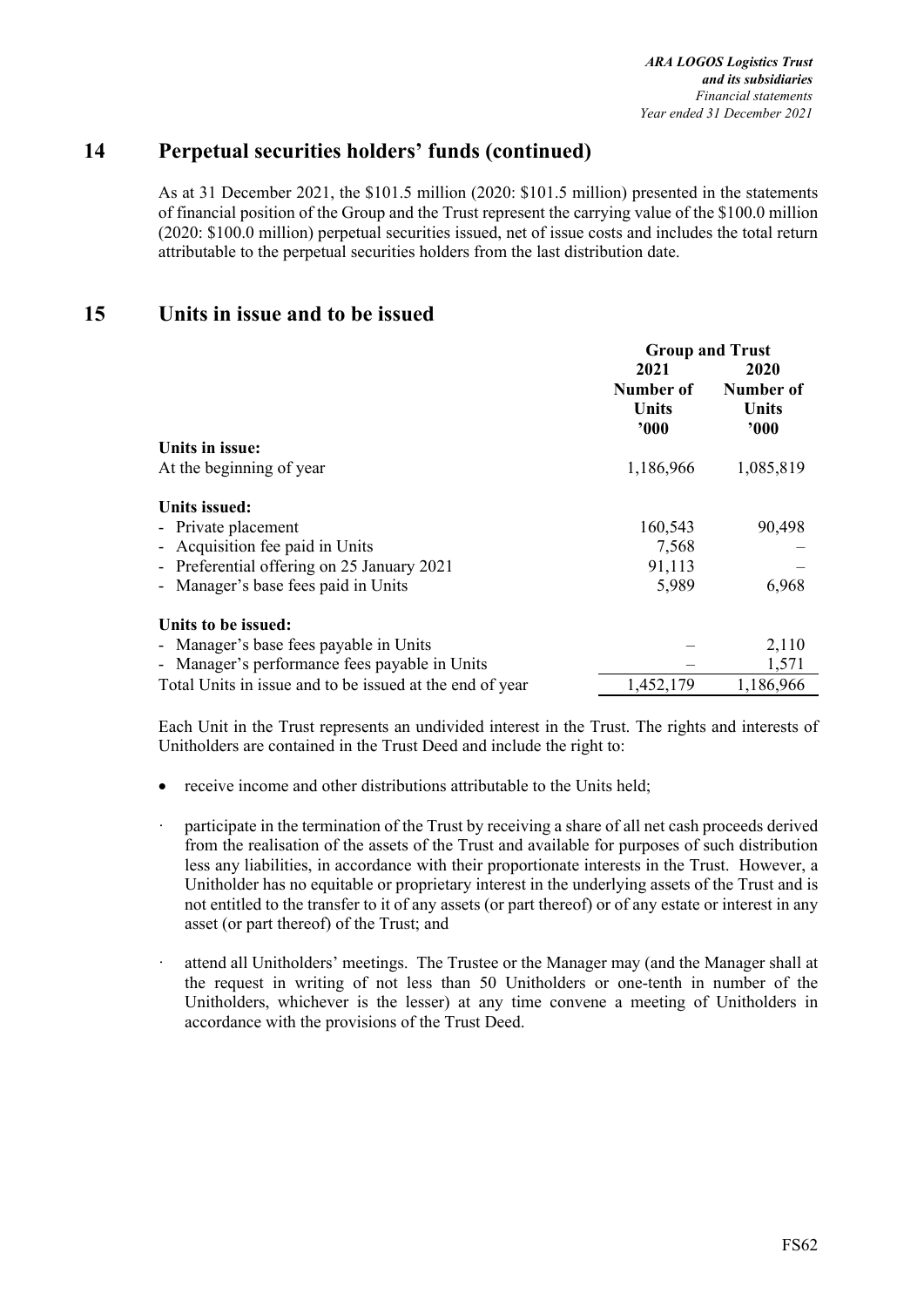# **15 Units in issue and to be issued (continued)**

The Unitholders cannot give any directions to the Manager or the Trustee (whether at a meeting of Unitholders or otherwise) if it would require the Trustee or the Manager to do or omit doing anything which may result in:

- the Trust ceasing to comply with the Listing Manual issued by the SGX-ST or the Property Funds Appendix; or
- the exercise of any discretion expressly conferred on the Trustee or the Manager by the Trust Deed or the determination of any matter for which the agreement of either or both the Trustee and the Manager is required under the Trust Deed.

A Unitholder's liability is limited to the amount paid or payable for any Units. The provisions of the Trust Deed provide that no Unitholders will be personally liable to indemnify the Trustee or any creditor of the Trustee in the event that liabilities of the Group exceed its assets.

# **16 Financial instruments**

## *Financial risk management*

#### **Overview**

The Group has exposure to the following risks arising from its use of financial instruments:

- Credit risk
- Liquidity risk
- Market risk

This note presents information about the Group's exposure to each of the above risks, the Group's objectives, policies and processes for measuring and managing risk, and the Group's management of capital. Further quantitative disclosures are included throughout these financial statements.

## *Financial risk management objectives and policies*

Exposure to credit, liquidity and market risks arise in the normal course of the Group's business. The Group has written policies and guidance which set out its overall business strategies and its general risk management philosophy.

## *Credit risk*

Credit risk is the potential financial loss resulting from the failure of a customer or a counterparty to settle its financial and contractual obligations to the Group as and when they fall due.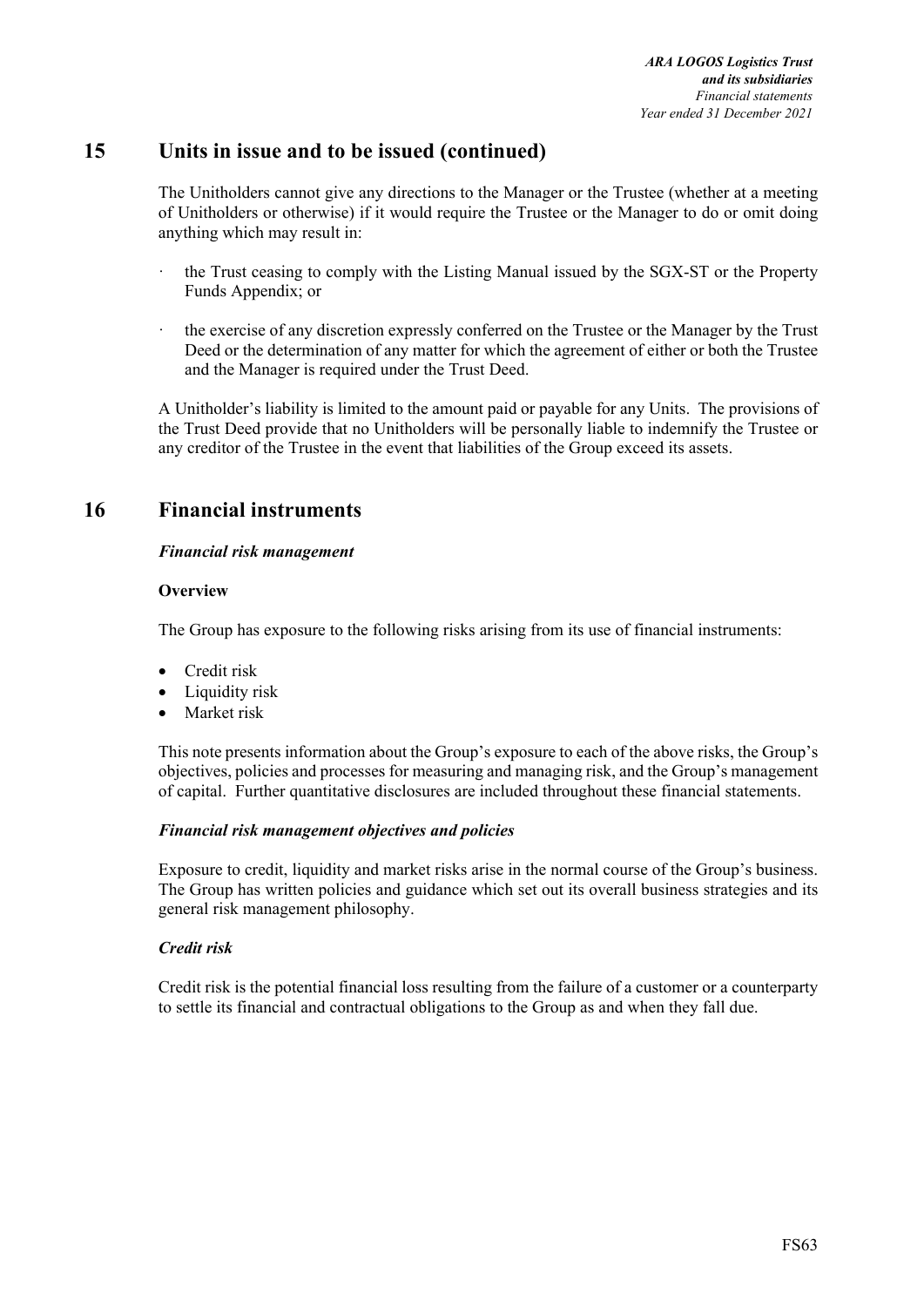#### *Credit risk (continued)*

The carrying amounts of the following financial assets represent the Group's and Trust's maximum credit exposure. The maximum exposure to credit risk at the reporting date was as follows:

|                                                                                   | Group          |                | <b>Trust</b>   |                |  |
|-----------------------------------------------------------------------------------|----------------|----------------|----------------|----------------|--|
|                                                                                   | 2021<br>\$'000 | 2020<br>\$'000 | 2021<br>\$'000 | 2020<br>\$2000 |  |
| Advances to a subsidiary<br>Amounts due from subsidiaries                         |                |                | 3,420          | 3,420          |  |
| (non-trade)                                                                       |                |                | 142,427        | 112,251        |  |
| Trade and other receivables*                                                      | 77,103         | 15,560         | 3,974          | 14,767         |  |
| Derivative assets:<br>- Interest rate swaps at fair<br>value through statement of |                |                |                |                |  |
| total return                                                                      | 3,895          |                | 694            |                |  |
| - Forward foreign exchange<br>contracts                                           | 617            |                | 617            |                |  |
| - Forward purchase contracts                                                      |                | 9,001          |                | 9,001          |  |
| Cash and cash equivalents                                                         | 15,536         | 26,397         | 12,753         | 17,383         |  |
|                                                                                   | 97,151         | 50,958         | 163,885        | 156,822        |  |

#### *\* Excludes prepayments*

#### *Amounts due from subsidiaries (non-trade)*

As at 31 December 2021, the Trust held non-trade receivables from its subsidiaries of \$142,427,000 (2020: \$112,251,000). These balances are amounts lent to subsidiaries to satisfy their funding requirements. Based on an assessment of qualitative and quantitative factors that are indicative of the risk of default, these balances are considered to have low credit risk. Therefore, impairment on these balances has been measured on the 12-month ECL basis and the amount of the allowance is immaterial.

#### *Trade receivables*

The Manager has established credit limits for tenants and monitors their balances on an ongoing basis. Credit evaluations are performed by the Property Manager before lease agreements are entered into with tenants.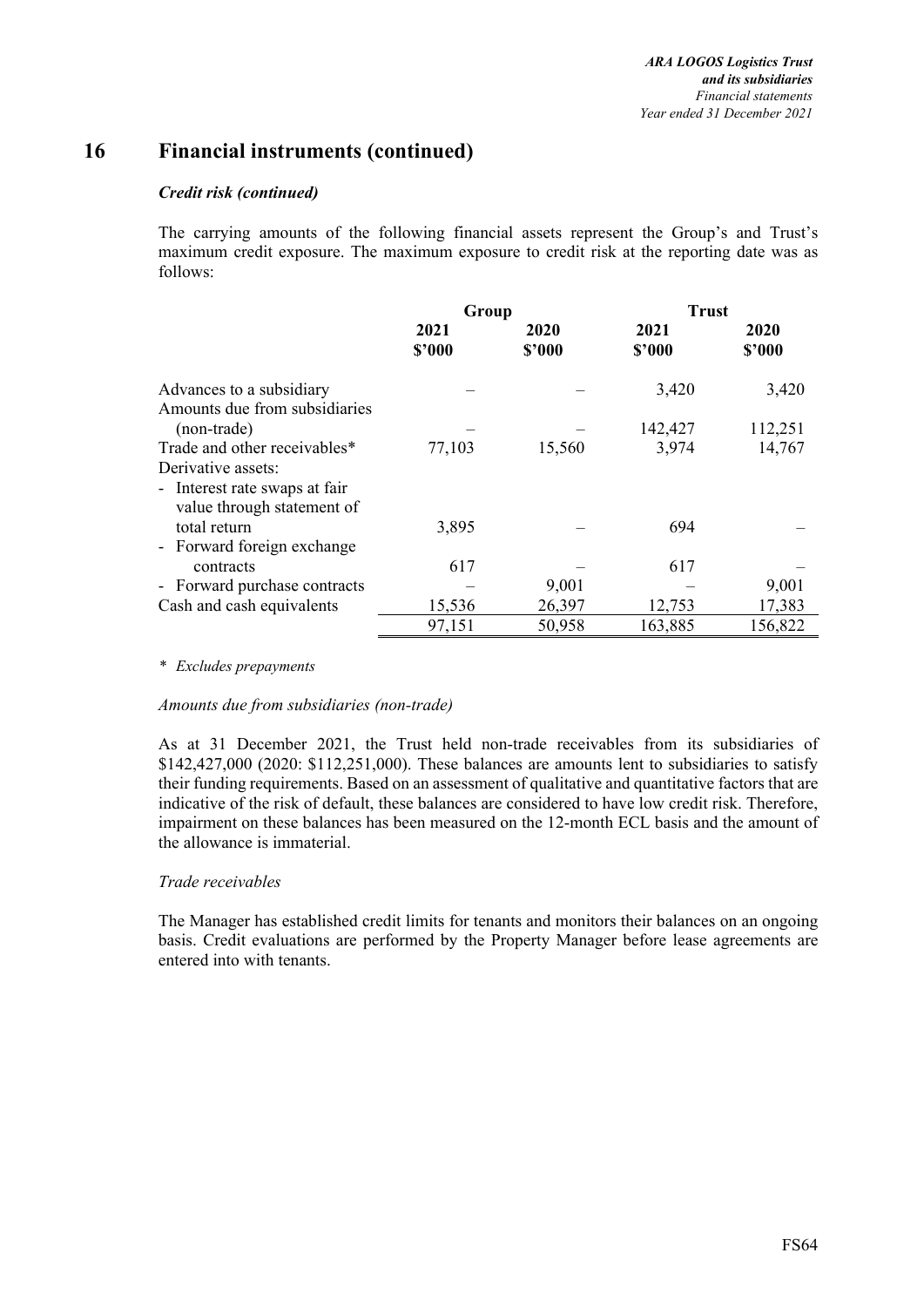#### *Credit risk (continued)*

#### *Trade receivables (continued)*

The following table provides information amount the exposure to credit risk for trade receivables at the reporting date:

|                            |                                       | 2021                                      | 2020                                  |                                                  |  |  |
|----------------------------|---------------------------------------|-------------------------------------------|---------------------------------------|--------------------------------------------------|--|--|
|                            | Gross<br>carrying<br>amount<br>\$2000 | Impairment<br>loss<br>allowance<br>\$2000 | Gross<br>carrying<br>amount<br>\$2000 | Impairment<br><b>loss</b><br>allowance<br>\$2000 |  |  |
| Group                      |                                       |                                           |                                       |                                                  |  |  |
| Not past due               | 2,865                                 |                                           | 1,350                                 |                                                  |  |  |
| Past due 31 - 60 days      | 280                                   |                                           | 42                                    |                                                  |  |  |
| Past due 61 - 90 days      |                                       |                                           | 45                                    | (2)                                              |  |  |
| More than 90 days past due | 225                                   | <b>(90)</b>                               | 466                                   | (110)                                            |  |  |
|                            | 3,371                                 | (90)                                      | 1,903                                 | (112)                                            |  |  |
| <b>Trust</b>               |                                       |                                           |                                       |                                                  |  |  |
| Not past due               | 2,192                                 |                                           | 1,254                                 |                                                  |  |  |
| Past due 31 - 60 days      | 262                                   |                                           |                                       |                                                  |  |  |
| Past due 61 - 90 days      |                                       |                                           | 3                                     |                                                  |  |  |
| More than 90 days past due | 156                                   |                                           | 222                                   |                                                  |  |  |
|                            | 2,611                                 |                                           | 1,479                                 |                                                  |  |  |

*Movement in allowance for impairment in respect of trade receivables* 

The movement in the allowance for impairment loss in respect of trade receivables during the year was as follows:

|                            | Group          |                | <b>Trust</b>   |                       |  |
|----------------------------|----------------|----------------|----------------|-----------------------|--|
|                            | 2021<br>\$2000 | 2020<br>\$2000 | 2021<br>\$2000 | <b>2020</b><br>\$2000 |  |
|                            |                |                |                |                       |  |
| At 1 January               | 112            |                |                |                       |  |
| Impairment loss recognised |                | 112            |                |                       |  |
| Impairment loss reversed   | (43)           |                |                |                       |  |
| At 31 December             | 90             | 112            |                |                       |  |

Trade receivables comprise mainly rental receivables. Generally, the tenants in Singapore and some tenants in Australia have provided security deposits amounting to 1 to 12 months rental in the form of a bankers' guarantee or cash. Based on historical default rates, the Manager believes that, apart from the above, no additional impairment loss allowance is necessary in respect of trade receivables as these receivables mainly arose from tenants that have good credit standing with the Group and the Group holds sufficient security deposits as collateral and hence, ECLs are not material.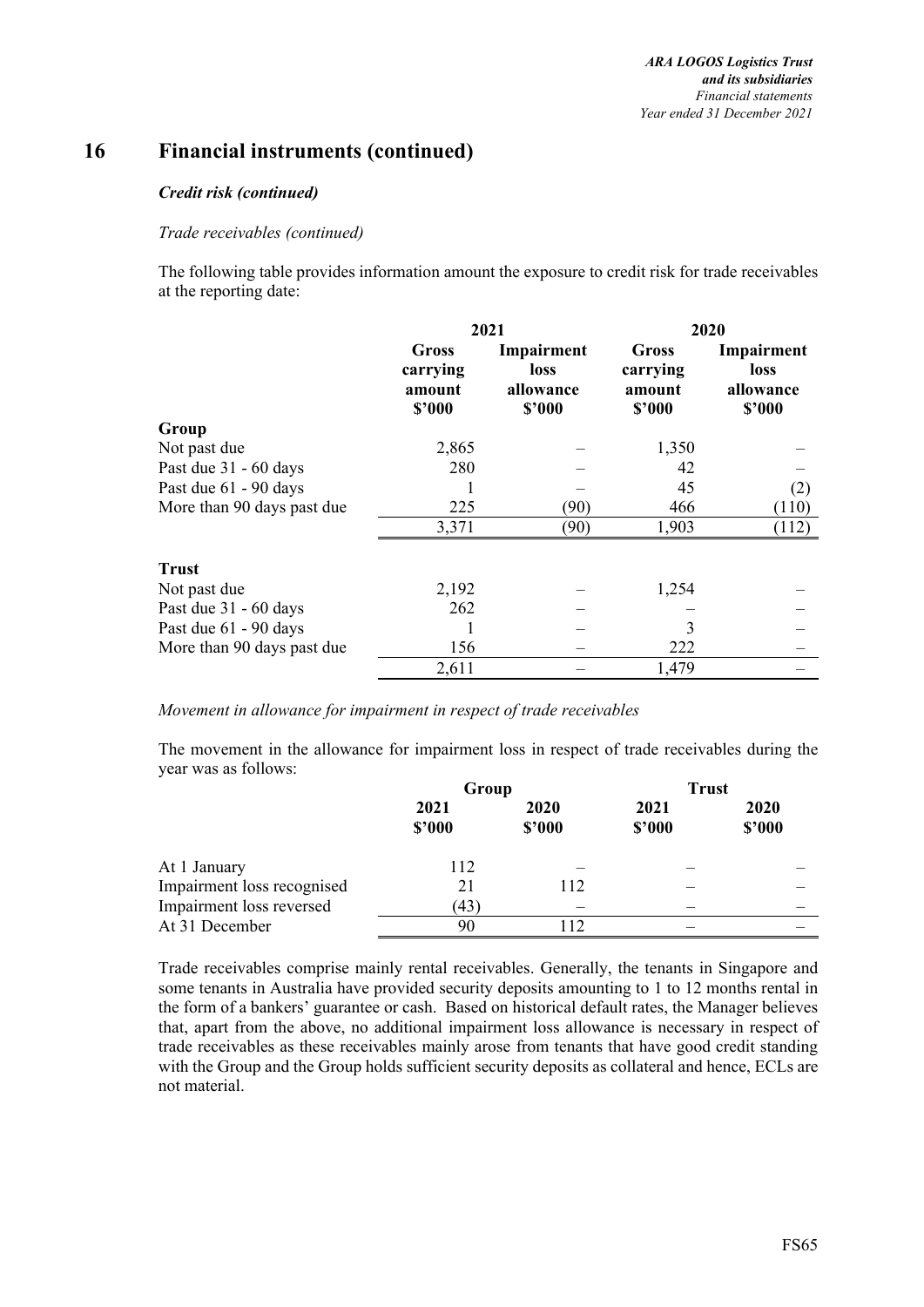*ARA LOGOS Logistics Trust and its subsidiaries Financial statements Year ended 31 December 2021* 

### **16 Financial instruments (continued)**

#### *Credit risk (continued)*

#### *Other receivables and Deposits*

Impairment on other receivables and deposits has been measured on the 12-month ECLs basis which reflect the low credit risk of the exposures. The amount of the allowance on these balances is insignificant.

#### *Cash and cash equivalents*

Cash and cash equivalents are placed with financial institutions which are regulated. Loss allowance on cash and cash equivalents has been measured on the 12-month ECLs basis and reflects the short maturities of the exposures. The Group considers that its cash and cash equivalents have low credit risks based on the external credit ratings of the counterparties. The amount of the allowance on cash and cash equivalents was negligible.

#### *Derivative assets – interest rate swaps and forward foreign exchange contracts*

Transactions involving derivative financial instruments are entered only with bank counterparties that are regulated. The Group considers that its interest rate swaps and forward foreign exchange contracts have low credit risks based on the external credit ratings of the counterparties. The amount of the allowance on interest rate swaps and forward foreign exchange contracts was negligible.

#### *Derivative assets – forward purchase contracts*

The forward purchase contracts amounting to \$9.0 million relate to deposits paid in relation to the proposed acquisition of 49.5% and 40.0% interest in two property funds as at 31 December 2020. The Group considers that its forward purchase contracts have low credit risks and the acquisitions were completed on 16 April 2021.

#### *Liquidity risk*

Liquidity risk refer to the risk that the Group will encounter difficulty in meeting the obligations associated with its financial liabilities that are settled by delivering cash or another financial asset.

The Manager monitors and maintains a level of cash and cash equivalents deemed adequate to finance the Group's operations and to mitigate the effects of fluctuations in cash flows. In addition, the Manager monitors and observes the CIS Code issued by the MAS concerning limits on total borrowings.

As at 31 December 2021, the Group had committed and undrawn facilities comprising \$49.6 million (2020: \$69.7 million) from revolving credit facilities with a panel of banks.

The Trust established a \$1.0 billion Multicurrency Debt Issuance Programme (the "Debt Issuance Programme") in 2017. Under the Debt Issuance Programme, the Trust may from time to time issue notes and/or perpetual securities in series or tranches. As at 31 December 2021, \$100.0 million (2020: \$100.0 million) perpetual securities were issued under the Debt Issuance Programme.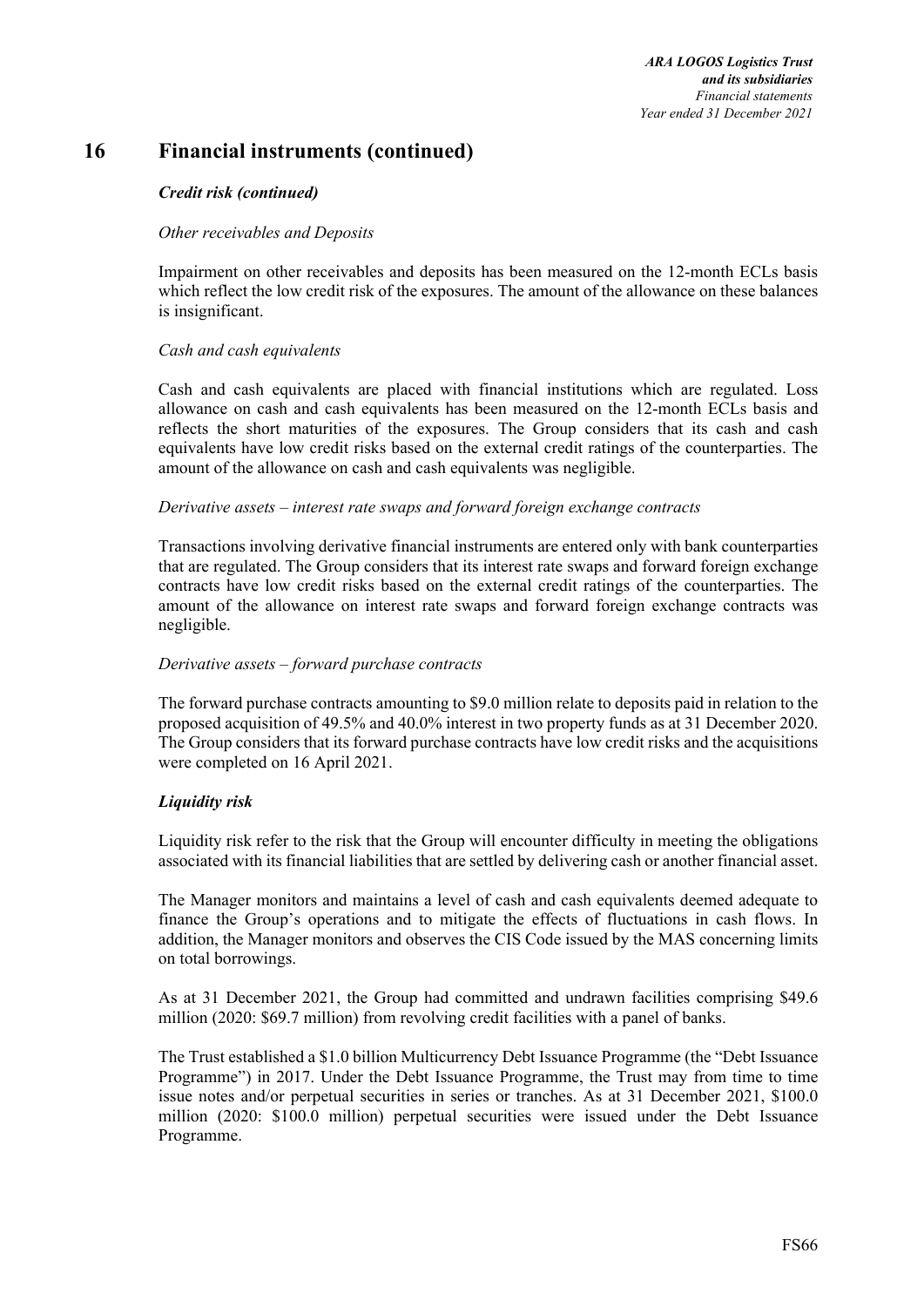*ARA LOGOS Logistics Trust and its subsidiaries Financial statements Year ended 31 December 2021* 

# **16 Financial instruments (continued)**

#### *Liquidity risk (continued)*

The Group has bank loans which contain certain covenants. Any breach of covenants may require the Group to repay the loans earlier than indicated in Note 11.

#### *Market risk*

Market risk is the risk that changes in market prices, such as interest rates will affect the Group's total return or the value of its holdings of financial instruments. The objective of market risk management is to manage and control market risk exposures within acceptable parameters, while optimising the return on risk, utilising interest rate and currency hedging strategies where appropriate.

#### **Currency risk**

At the reporting date, the Group's and Trust's exposure to currency risk was as follows:

|                                              | 2021<br><b>AUD</b><br>\$2000 | 2020<br>AUD<br>\$2000 |
|----------------------------------------------|------------------------------|-----------------------|
| Group                                        |                              |                       |
| <b>Financial assets</b>                      |                              |                       |
| Trade and other receivables                  | 2,783                        | 9,014                 |
| Cash and cash equivalents                    | 43,789                       | 793                   |
|                                              | 46,572                       | 9,807                 |
| <b>Financial liabilities</b>                 |                              |                       |
| Trade and other payables                     | (4,733)                      | (3,304)               |
| Interest-bearing borrowings (Gross)          | (259, 073)                   | (144, 865)            |
|                                              | (263, 806)                   | (148, 169)            |
| Net statement of financial position exposure | (217, 235)                   | (138, 361)            |
| <b>Trust</b>                                 |                              |                       |
| <b>Financial assets</b>                      |                              |                       |
| Cash and cash equivalents                    | 10,814                       | 6,154                 |
| Amounts due from subsidiaries                | 131,129                      | 112,202               |
| Net statement of financial position exposure | 141,943                      | 118,356               |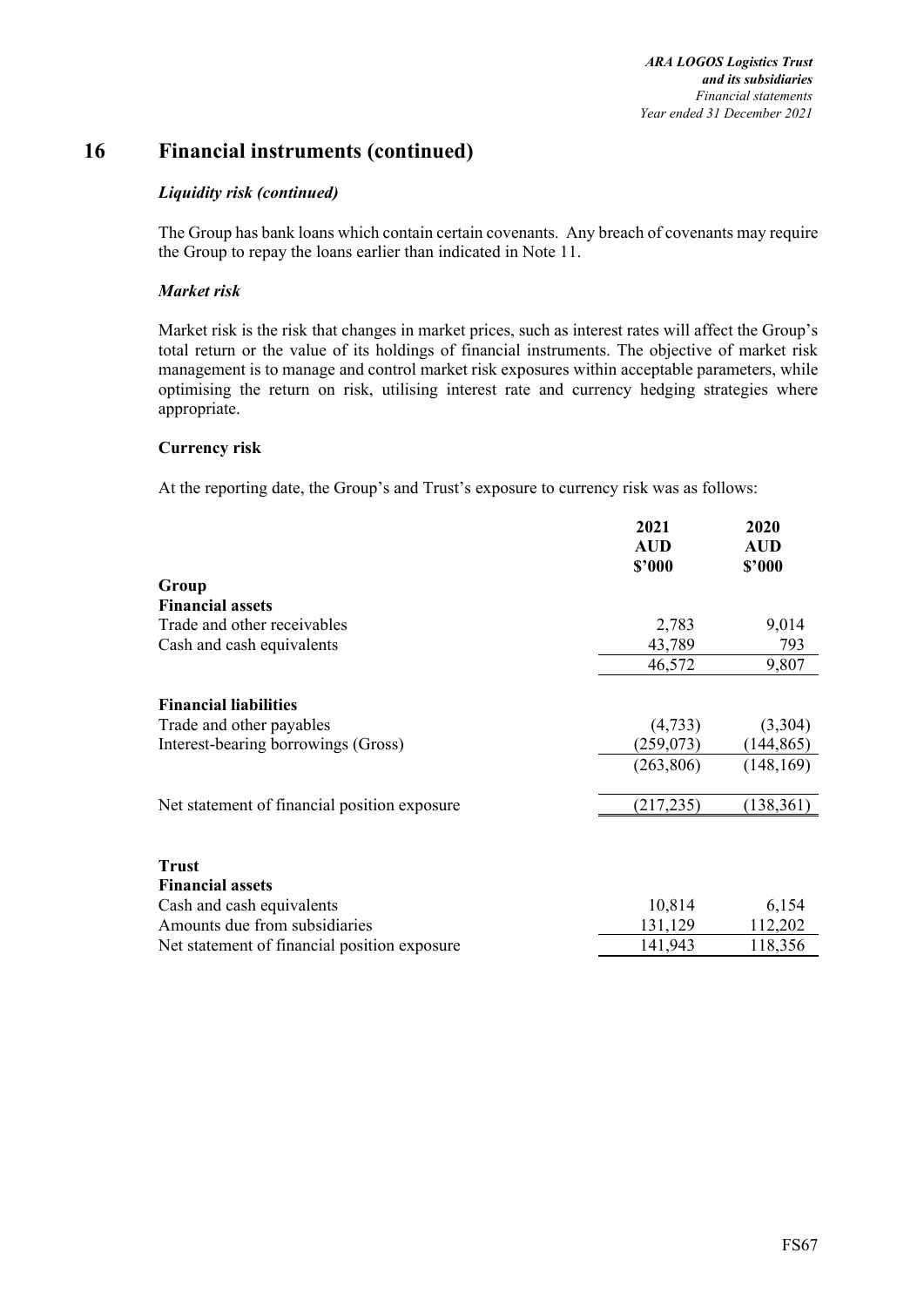A 10% strengthening of the Singapore Dollar against the following currencies would decrease total return (before any tax effect) by the amounts shown below. This analysis is based on foreign currency exchange rate variances that the Group and Trust considered to be reasonably possible at the end of the reporting period. The analysis assumes all other variables, in particular interest rates, remain constant.

|                     |                | <b>Total return</b> |
|---------------------|----------------|---------------------|
|                     | 2021<br>\$2000 | 2020<br>\$2000      |
| Group<br><b>AUD</b> | 21,724         | 13,836              |
| <b>Trust</b><br>AUD | (14, 194)      | (11, 836)           |

A 10% weakening of the SGD against the above currencies would have had an equal but opposite effect on the above currencies to the amounts shown above, on the basis that all other variables remain constant.

#### **Interest rate risk**

The Group determines the existence of an economic relationship between the hedging instrument and hedged item based on the reference interest rates, tenors, repricing dates and maturities and the notional or par amounts.

The Group assesses whether the derivative designated in each hedging relationship is expected to be effective in offsetting changes in cash flows of the hedged item using the hypothetical derivative method.

In these hedge relationships, the main sources of ineffectiveness are:

- the effect of the counterparty and the Group's own credit risk on the fair value of the swaps, which is not reflected in the change in the fair value of the hedged cash flows attributable to the change in interest rates; and
- differences in repricing dates between the swaps and the borrowings.

Hedging relationships that are impacted by interest rate benchmark reform may experience ineffectiveness because of a timing mismatch between the hedged item and the hedging instrument regarding interest rate benchmark reform transition.

#### Managing interest rate benchmark reform and associated risks

A fundamental reform of major interest rate benchmarks is being undertaken globally, including the replacement of some interbank offered rates (IBORs) with alternative nearly risk-free rates (referred to as 'IBOR reform'). Singapore dollar Swap Offer Rate (SOR) relies on US Dollar London Interbank Offered Rate (USD LIBOR) in its computation, and is affected by the cessation of USD LIBOR after 30 June 2023; however, the Fallback SOR will be available until 31 December 2024.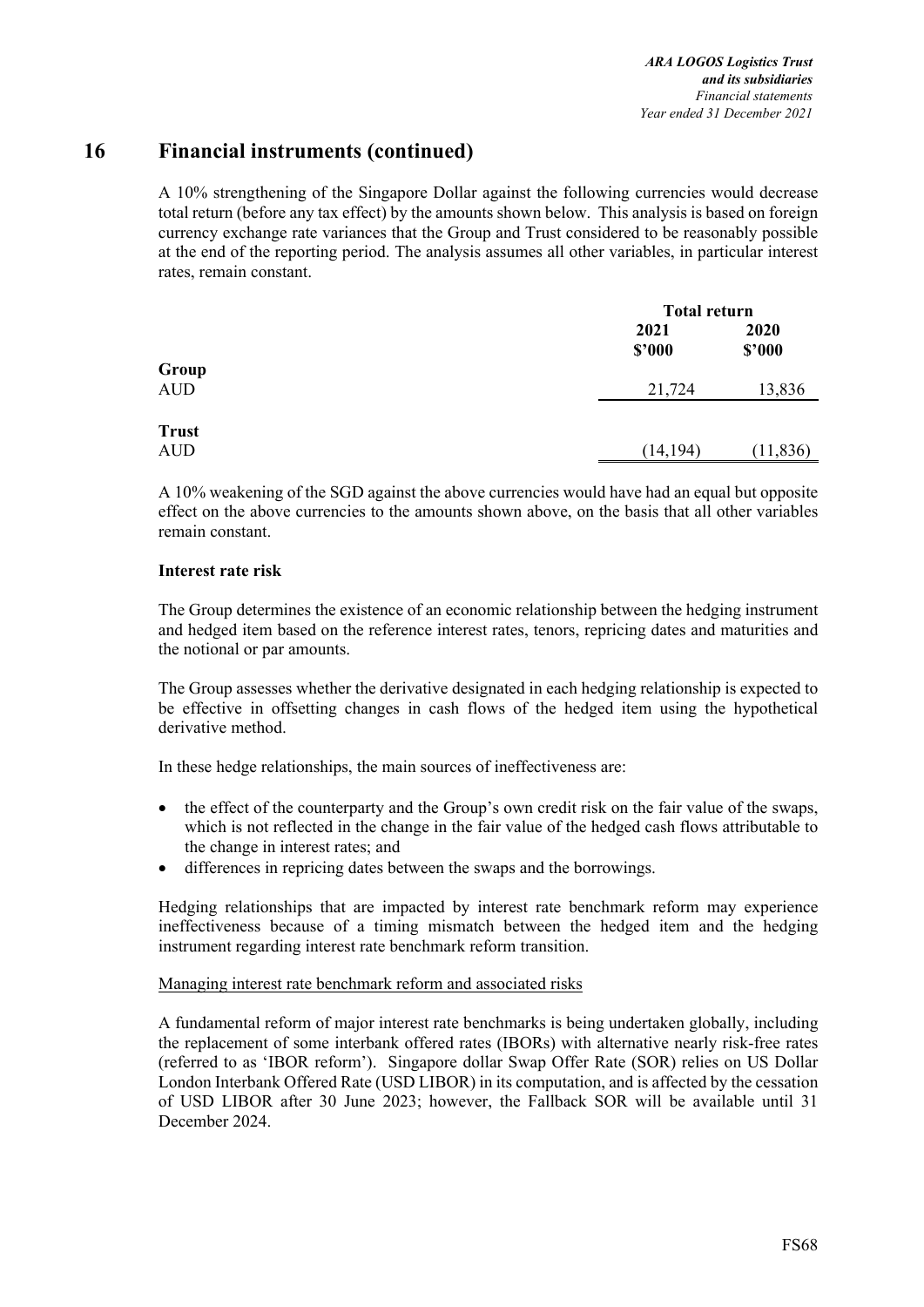*ARA LOGOS Logistics Trust and its subsidiaries Financial statements Year ended 31 December 2021* 

## **16 Financial instruments (continued)**

The Group holds interest rate swaps for risk management purposes. Certain interest rate swaps have floating legs that are indexed to SOR. However, the Group does not have any SOR-indexed interest rate swaps that will expire after 31 December 2024. Further, the Group has executed the adherence letter to the ISDA 2020 IBOR Fallbacks Protocol. Hence, the Group anticipates that IBOR reform will have limited impact to its risk management and hedge accounting.

#### *Exposure to interest rate risk*

The Group's exposure to changes in interest rates relates primarily to interest-bearing borrowings. Interest rate risk is managed by the Group on an on-going basis with the primary objective of limiting the extent to which net interest expense could be affected by an adverse movement in interest rates. The Group has entered into interest rate swaps to achieve an appropriate mix of fixed and floating exposures in respect of its interest-bearing borrowings. Certain interest rate swaps are not designated as hedging instruments for cashflow hedge accounting purposes (see Note 11).

#### *Profile*

At the reporting date, the interest rate profile of the interest-bearing financial instruments was:

|                               | Group<br><b>Nominal amount</b> |            | <b>Trust</b><br><b>Nominal amount</b> |           |  |
|-------------------------------|--------------------------------|------------|---------------------------------------|-----------|--|
|                               | 2021                           | 2020       | 2021                                  | 2020      |  |
|                               | \$2000                         | \$2000     | \$2000                                | \$3000    |  |
| Variable rate instruments     |                                |            |                                       |           |  |
| Financial assets              | 15,536                         | 26,397     | 12,753                                | 17,383    |  |
| <b>Financial liabilities</b>  | (745, 773)                     | (521, 865) | (486,700)                             | (377,000) |  |
| Effect of interest rate swaps | 497,648                        | 360,664    | 360,000                               | 320,000   |  |
|                               | (232, 589)                     | (134, 804) | (113, 947)                            | (39,617)  |  |

 *Fair value sensitivity analysis for fixed rate instruments* 

The Group does not account for any fixed rate financial assets and liabilities at FVTPL, and the Group does not designate derivatives (interest rate swaps) as hedging instruments under a fair value hedge accounting model. Therefore, in respect of the fixed rate instruments, a change in interest rates at the reporting date would not affect total return.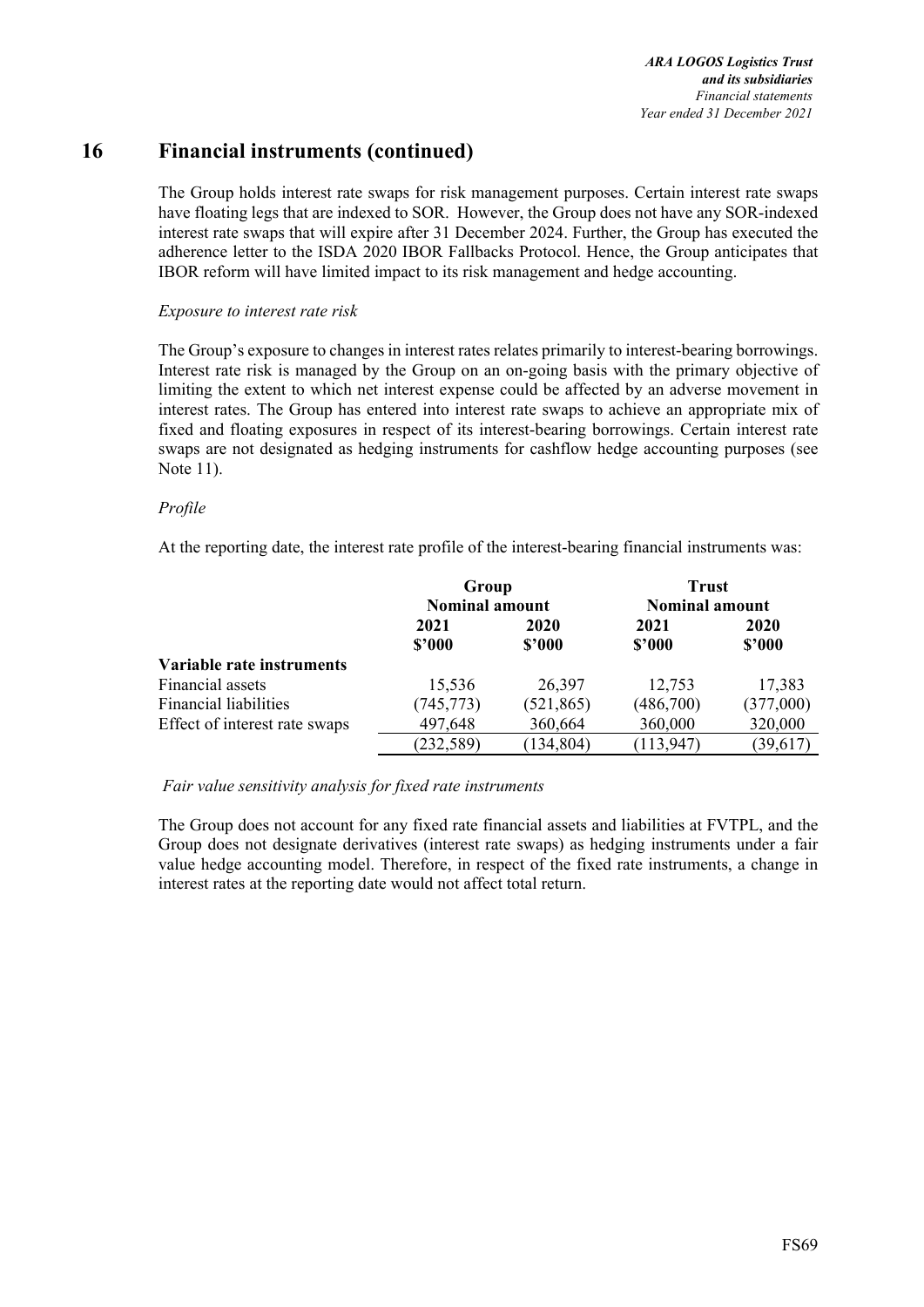#### *Market risk (continued)*

#### **Interest rate risk (continued)**

#### *Cash flow sensitivity analysis for variable rate instruments*

A change of 25 basis points ("bp") in interest rate at the reporting date would increase/(decrease) total return and Unitholders' funds by the amounts shown below. This analysis assumes that all other variables, in particular foreign currency rates, remain constant.

|                              | <b>Total return</b>         |                            | <b>Unitholders' funds</b>  |                            |  |  |
|------------------------------|-----------------------------|----------------------------|----------------------------|----------------------------|--|--|
|                              | 25 bp<br>increase<br>\$2000 | 25bp<br>decrease<br>\$2000 | 25bp<br>increase<br>\$2000 | 25bp<br>decrease<br>\$2000 |  |  |
| Group                        |                             |                            |                            |                            |  |  |
| 2021                         |                             |                            |                            |                            |  |  |
| Financial assets             | 39                          | (39)                       |                            |                            |  |  |
| <b>Financial liabilities</b> | (620)                       | 620)                       | 4                          | (123)                      |  |  |
| Cash flow sensitivity (net)  | (581)                       | 581                        | $\overline{4}$             | (123)                      |  |  |
| 2020                         |                             |                            |                            |                            |  |  |
| Financial assets             | 66                          | (66)                       |                            |                            |  |  |
| <b>Financial liabilities</b> | (348)                       | 364                        | 181                        | (97)                       |  |  |
| Cash flow sensitivity (net)  | (282)                       | 298                        | 181                        | (97)                       |  |  |
| <b>Trust</b>                 |                             |                            |                            |                            |  |  |
| 2021                         |                             |                            |                            |                            |  |  |
| <b>Financial</b> assets      | 32                          | (32)                       |                            |                            |  |  |
| <b>Financial liabilities</b> | (317)                       | 317                        | 89                         | (153)                      |  |  |
| Cash flow sensitivity (net)  | (285)                       | 285                        | 89                         | (153)                      |  |  |
| 2020                         |                             |                            |                            |                            |  |  |
| Financial assets             | 43                          | (43)                       |                            |                            |  |  |
| <b>Financial liabilities</b> | (87)                        | 104                        | 146                        | (101)                      |  |  |
| Cash flow sensitivity (net)  | (44)                        | 61                         | 146                        | (101)                      |  |  |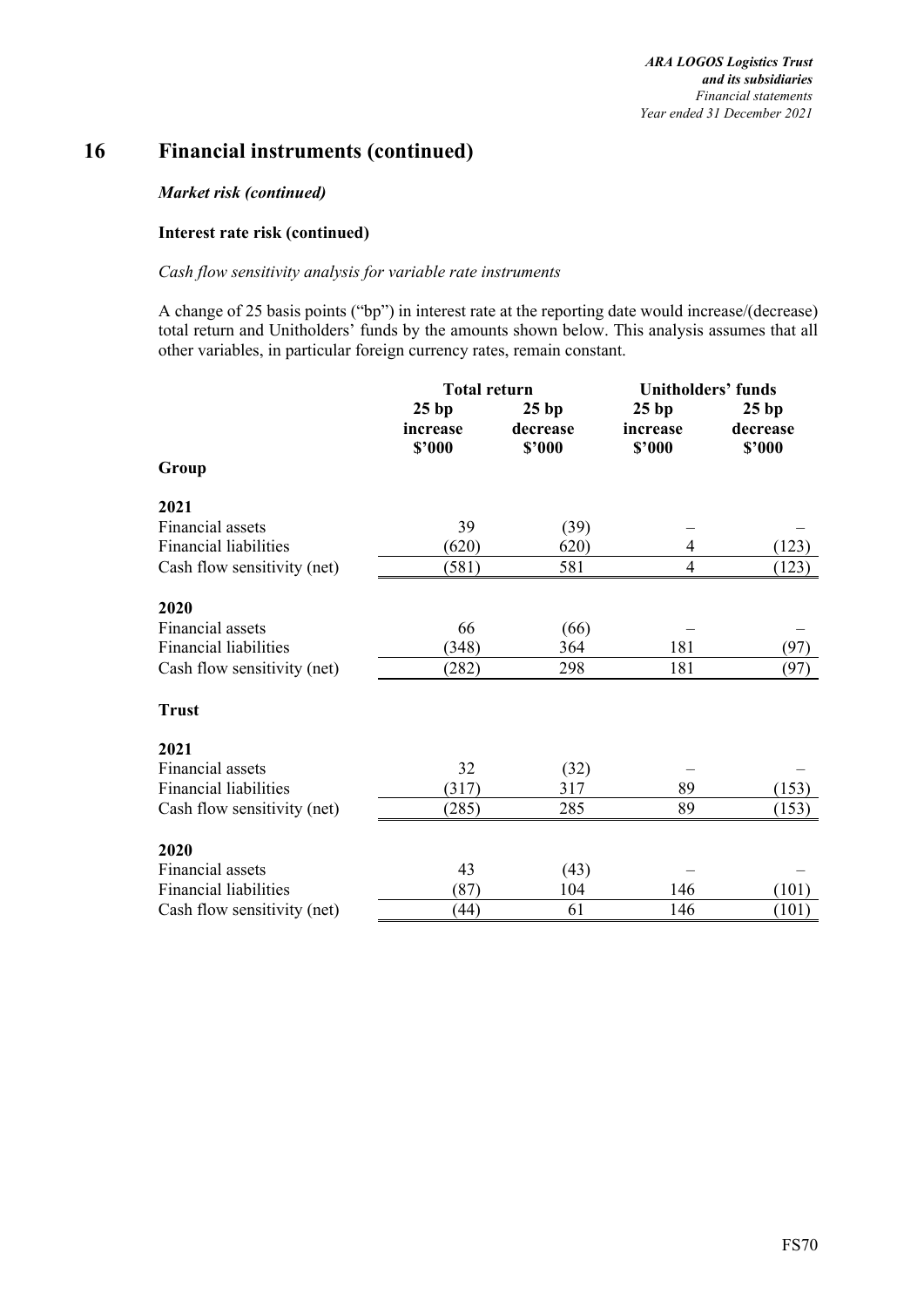*ARA LOGOS Logistics Trust and its subsidiaries Financial statements Year ended 31 December 2021* 

## **16 Financial instruments (continued)**

#### *Capital management*

The primary objective of the Group's capital management is to safeguard its ability to continue as a going concern and to maintain an optimal capital structure so as to maximise Unitholder's value. In order to maintain or achieve an optimal capital structure, the Group will endeavour to employ an appropriate mix of debt and equity in financing acquisitions and assets enhancements, and utilise interest rate and currency hedging strategies where appropriate. The Manager reviews this policy on a continuous basis.

On 16 April 2020, the MAS announced that the Aggregate Leverage limit (as defined in the Property Funds Appendix of the CIS Code) for Singapore REITs ("S-REITs") will be raised from 45% to 50% with immediate effect. The MAS has proposed for S-REITs to have a new minimum adjusted interest coverage ratio of 2.5 times before they are allowed to increase their leverage to beyond 45% up to 50%. However, the MAS has deferred the new adjusted interest cover ratio requirement to 1 January 2022 in light of the current COVID-19 pandemic situation.

As at 31 December 2021, the Group's Aggregate Leverage was 39.5% (2020: 39.0%) with an interest cover ratio of 4.7 times<sup>1</sup> (2020: 4.4 times<sup>1</sup>). This complied with the Aggregate Leverage limit as described above.

**<sup>1</sup>** As defined in the Code on Collective Investment Schemes revised by the Monetary Authority of Singapore ("MAS") on 3 March 2022 and computed in accordance with the MAS Circular dated 28 December 2021 where MAS clarified exclusion of interest expense on lease liabilities from computation of ICR.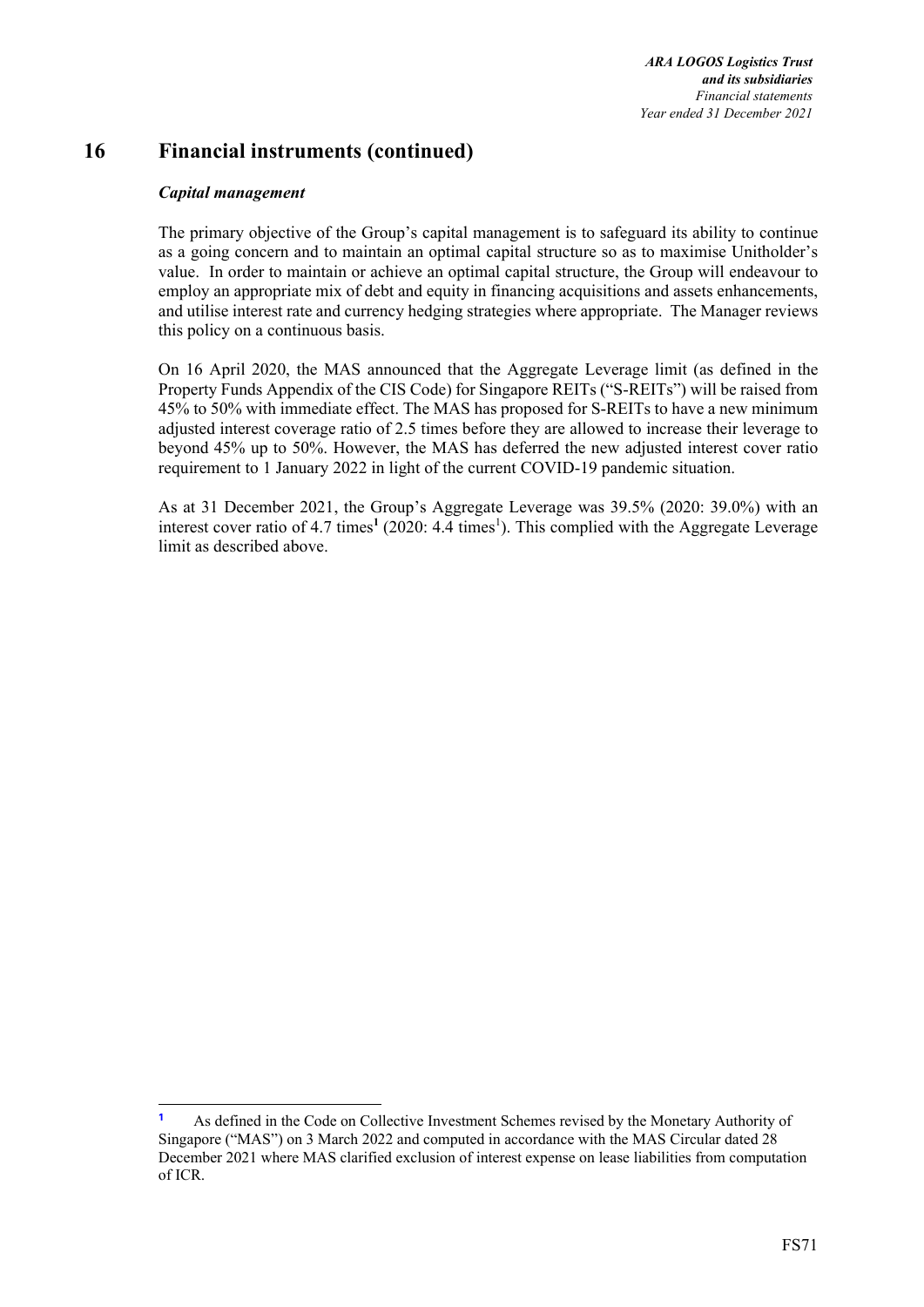#### *Accounting classifications and fair values*

The carrying amounts and fair values of financial assets and financial liabilities, including their levels in the fair value hierarchy are as follows. It does not include fair value information for financial assets and financial liabilities not measured at fair value if the carrying amount is a reasonable approximation of fair value.

|                                                       |                                                  |                                          | <b>Carrying amount</b>                               |                                             |                        | Fair value               |                   |                          |                        |  |
|-------------------------------------------------------|--------------------------------------------------|------------------------------------------|------------------------------------------------------|---------------------------------------------|------------------------|--------------------------|-------------------|--------------------------|------------------------|--|
| Group                                                 | Fair value –<br>hedging<br>instruments<br>\$2000 | <b>Mandatorily</b><br>at FVTPL<br>\$2000 | Financial<br>asset at<br>amortised<br>cost<br>\$2000 | Other<br>financial<br>liabilities<br>\$2000 | <b>Total</b><br>\$'000 | Level 1<br>\$2000        | Level 2<br>\$2000 | Level 3<br>\$2000        | <b>Total</b><br>\$2000 |  |
| 31 December 2021                                      |                                                  |                                          |                                                      |                                             |                        |                          |                   |                          |                        |  |
| Financial assets measured at                          |                                                  |                                          |                                                      |                                             |                        |                          |                   |                          |                        |  |
| fair value<br>Investment in property funds            |                                                  | 289,838                                  |                                                      | $\qquad \qquad -$                           | 289,838                |                          |                   | 289,838                  | 289,838                |  |
| Interest rate swaps at fair value                     |                                                  |                                          |                                                      |                                             |                        |                          |                   |                          |                        |  |
| through statement of total                            |                                                  |                                          |                                                      |                                             |                        |                          |                   |                          |                        |  |
| return                                                |                                                  | 3,895                                    | $\qquad \qquad \qquad$                               | $\overline{\phantom{m}}$                    | 3,895                  | $\overline{\phantom{0}}$ | 3,895             | $\overline{\phantom{m}}$ | 3,895                  |  |
| Forward foreign exchange                              |                                                  |                                          |                                                      |                                             |                        |                          |                   |                          |                        |  |
| contracts                                             | 617                                              |                                          |                                                      |                                             | 617                    | $\overline{\phantom{0}}$ | 617               | $\overline{\phantom{m}}$ | 617                    |  |
|                                                       | 617                                              | 293,733                                  |                                                      | $\qquad \qquad -$                           | 294,350                |                          |                   |                          |                        |  |
| <b>Financial assets not measured</b><br>at fair value |                                                  |                                          |                                                      |                                             |                        |                          |                   |                          |                        |  |
| Trade and other receivables ^                         |                                                  | —                                        | 77,103                                               | $\overline{\phantom{m}}$                    | 77,103                 |                          |                   |                          |                        |  |
| Cash and cash equivalents                             |                                                  | $\qquad \qquad \longleftarrow$           | 15,536                                               | $\overline{\phantom{m}}$                    | 15,536                 |                          |                   |                          |                        |  |
|                                                       |                                                  | $\overline{\phantom{m}}$                 | 92,639                                               | $\overline{\phantom{m}}$                    | 92,639                 |                          |                   |                          |                        |  |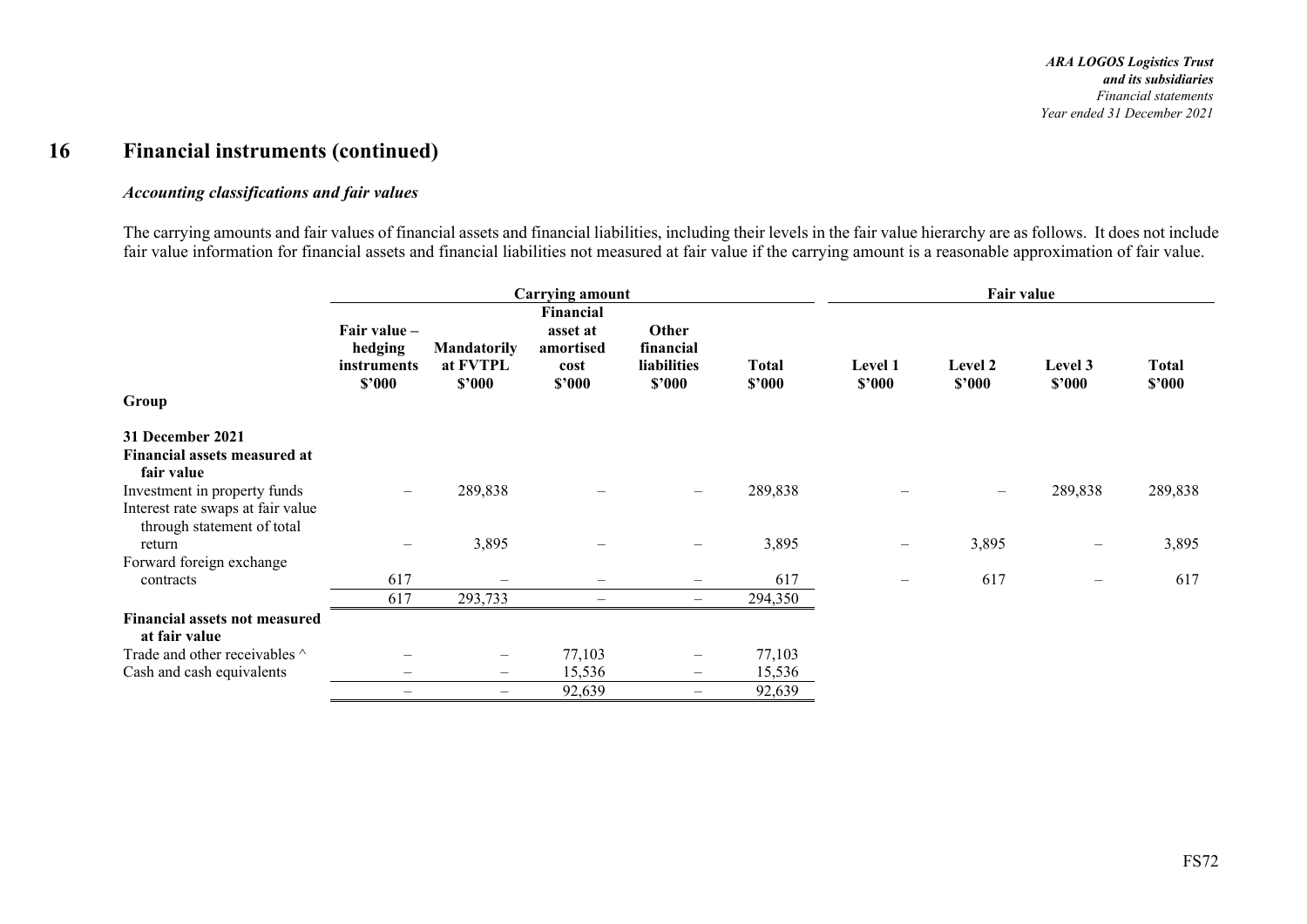*Accounting classifications and fair values (continued)* 

|                                                                                               |                                                  |                                          | <b>Carrying amount</b>                               |                                             |                        |                   | Fair value        |                   |                        |
|-----------------------------------------------------------------------------------------------|--------------------------------------------------|------------------------------------------|------------------------------------------------------|---------------------------------------------|------------------------|-------------------|-------------------|-------------------|------------------------|
| Group                                                                                         | Fair value -<br>hedging<br>instruments<br>\$'000 | <b>Mandatorily</b><br>at FVTPL<br>\$2000 | Financial<br>asset at<br>amortised<br>cost<br>\$2000 | Other<br>financial<br>liabilities<br>\$2000 | <b>Total</b><br>\$'000 | Level 1<br>\$2000 | Level 2<br>\$2000 | Level 3<br>\$2000 | <b>Total</b><br>\$'000 |
|                                                                                               |                                                  |                                          |                                                      |                                             |                        |                   |                   |                   |                        |
| 31 December 2021                                                                              |                                                  |                                          |                                                      |                                             |                        |                   |                   |                   |                        |
| <b>Financial liabilities measured</b><br>at fair value                                        |                                                  |                                          |                                                      |                                             |                        |                   |                   |                   |                        |
| Interest rate swaps designated as<br>hedging instruments<br>Interest rate swaps at fair value | (4,997)                                          |                                          |                                                      | $\overline{\phantom{m}}$                    | (4,997)                | $\qquad \qquad -$ | (4,997)           |                   | (4,997)                |
| through statement of total<br>return                                                          |                                                  | (12)                                     |                                                      |                                             | (12)                   |                   | (12)              |                   | (12)                   |
| Forward foreign exchange                                                                      |                                                  |                                          |                                                      |                                             |                        |                   |                   |                   |                        |
| contracts                                                                                     | (47)                                             | $\overline{\phantom{m}}$                 |                                                      |                                             | (47)                   |                   | (47)              |                   | (47)                   |
|                                                                                               | (5,044)                                          | (12)                                     | $\overline{\phantom{0}}$                             | $\qquad \qquad -$                           | (5,056)                |                   |                   |                   |                        |
| <b>Financial liabilities not</b><br>measured at fair value<br>Trade and other payables (non-  |                                                  |                                          |                                                      |                                             |                        |                   |                   |                   |                        |
| current)                                                                                      |                                                  |                                          |                                                      | (2,157)                                     | (2,157)                |                   |                   | (2,060)           | (2,060)                |
| Trade and other payables<br>(current) $\wedge\wedge$                                          |                                                  |                                          | $\overline{\phantom{m}}$                             | (25,030)                                    | (25,030)               |                   |                   |                   |                        |
| Interest-bearing borrowings                                                                   |                                                  |                                          | $\overline{\phantom{m}}$                             | (742, 436)                                  | (742, 436)             |                   |                   |                   |                        |
| Lease liabilities                                                                             |                                                  |                                          | -                                                    | (221, 884)                                  | (221, 884)             |                   |                   |                   |                        |
|                                                                                               | $\overline{\phantom{0}}$                         | $\overline{\phantom{m}}$                 | $\qquad \qquad -$                                    | (991, 507)                                  | (991, 507)             |                   |                   |                   |                        |

^ Excludes prepayments ^^ Exclude income received in advance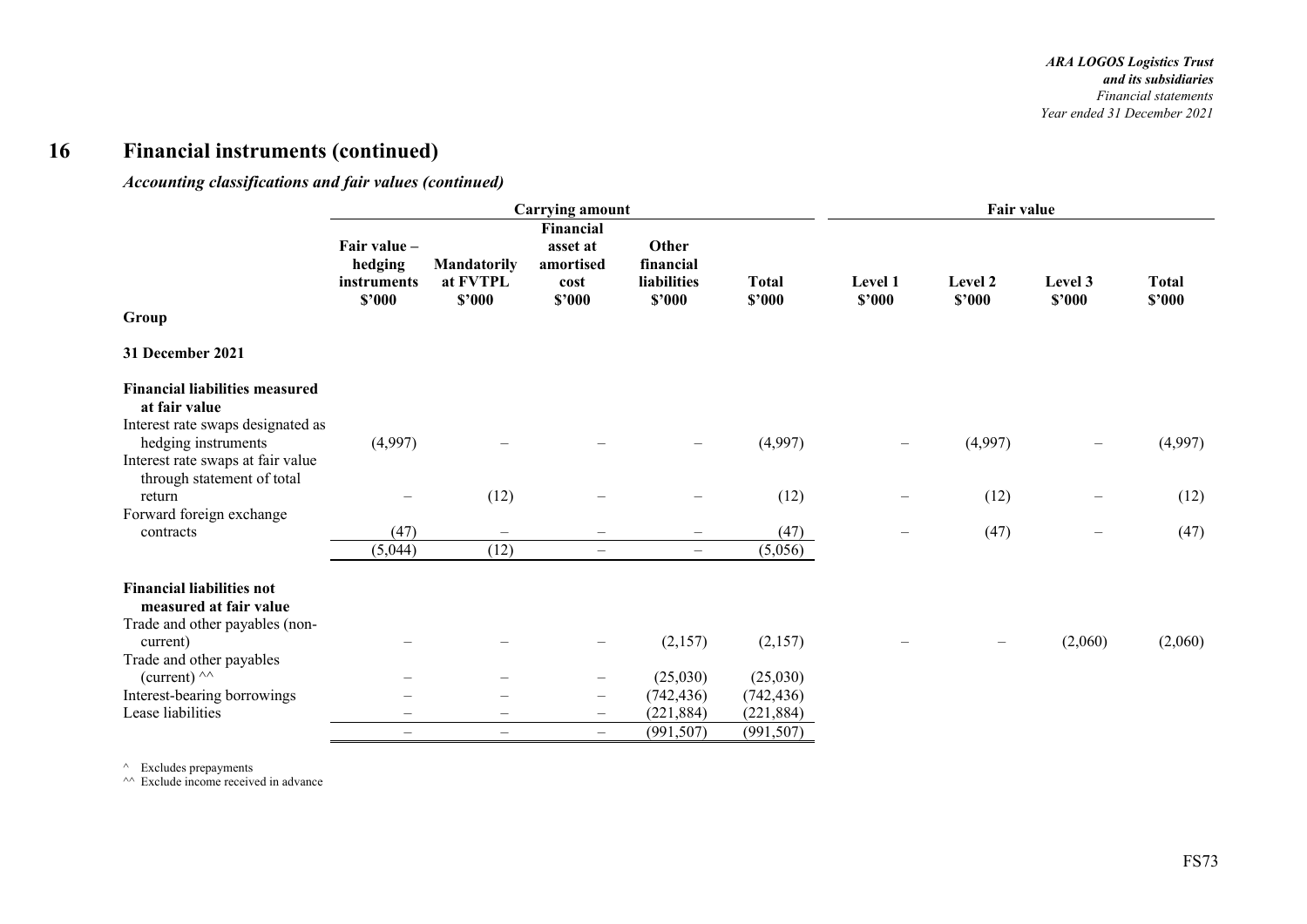#### *Accounting classifications and fair values (continued)*

|                                                                                                                                 | <b>Carrying amount</b>                           |                                               |                                                          |                                                                  |                            | Fair value               |                          |                          |                        |
|---------------------------------------------------------------------------------------------------------------------------------|--------------------------------------------------|-----------------------------------------------|----------------------------------------------------------|------------------------------------------------------------------|----------------------------|--------------------------|--------------------------|--------------------------|------------------------|
| Group                                                                                                                           | Fair value -<br>hedging<br>instruments<br>\$2000 | Mandatorily<br>at FVTPL<br>\$2000             | <b>Financial asset</b><br>at amortised<br>cost<br>\$'000 | Other<br>financial<br><b>liabilities</b><br>\$2000               | <b>Total</b><br>\$2000     | Level 1<br>\$2000        | Level 2<br>\$2000        | Level 3<br>\$2000        | <b>Total</b><br>\$2000 |
| 31 December 2020<br>Financial assets measured at fair value<br>Forward purchase contracts                                       |                                                  | 9,001                                         |                                                          | $\overline{\phantom{m}}$                                         | 9,001                      |                          |                          | 9,001                    | 9,001                  |
| Financial assets not measured at fair value<br>Trade and other receivables ^<br>Cash and cash equivalents                       | $\overline{\phantom{0}}$                         | $\overline{\phantom{0}}$<br>$\qquad \qquad -$ | 15,560<br>26,397<br>41,957                               | $\overline{\phantom{0}}$<br>$\overline{\phantom{0}}$<br>$\equiv$ | 15,560<br>26,397<br>41,957 |                          |                          |                          |                        |
| Financial liabilities measured at fair value<br>Forward foreign exchange contracts<br>Interest rate swaps designated as hedging | (999)                                            | $\overline{\phantom{0}}$                      |                                                          | $\overline{\phantom{0}}$                                         | (999)                      |                          | (999)                    |                          | (999)                  |
| instruments                                                                                                                     | (12,613)                                         | $\overline{\phantom{0}}$                      |                                                          | $\overline{\phantom{m}}$                                         | (12, 613)                  | $\overline{\phantom{m}}$ | (12,613)                 | $\qquad \qquad -$        | (12, 613)              |
| Interest rate swaps at fair value through<br>statement of total return                                                          | (1,797)<br>(15, 409)                             | $\overline{\phantom{0}}$<br>$\equiv$          | $\frac{1}{2}$                                            | $\overline{\phantom{0}}$<br>$\equiv$                             | (1,797)<br>(15,409)        |                          | (1,797)                  | $\overline{\phantom{0}}$ | (1,797)                |
| Financial liabilities not measured at fair<br>value                                                                             |                                                  |                                               |                                                          |                                                                  |                            |                          |                          |                          |                        |
| Trade and other payables (non-current)<br>Trade and other payables (current) ^^                                                 |                                                  | $\overline{\phantom{0}}$                      | -<br>$\qquad \qquad -$                                   | (3,052)<br>(18, 237)                                             | (3,052)<br>(18, 237)       |                          | $\overline{\phantom{0}}$ | (2,855)                  | (2,855)                |
| Interest-bearing borrowings                                                                                                     |                                                  |                                               | $\qquad \qquad -$                                        | (518, 767)                                                       | (518, 767)                 |                          |                          |                          |                        |
| Lease liabilities                                                                                                               |                                                  | $\qquad \qquad \longleftarrow$                | $\qquad \qquad -$                                        | (74, 825)<br>(614, 881)                                          | (74, 825)<br>(614, 881)    |                          |                          |                          |                        |
|                                                                                                                                 | $\overline{\phantom{0}}$                         | $\overline{\phantom{0}}$                      | $\equiv$                                                 |                                                                  |                            |                          |                          |                          |                        |

^ Excludes prepayments

 $\sim$  Exclude income received in advance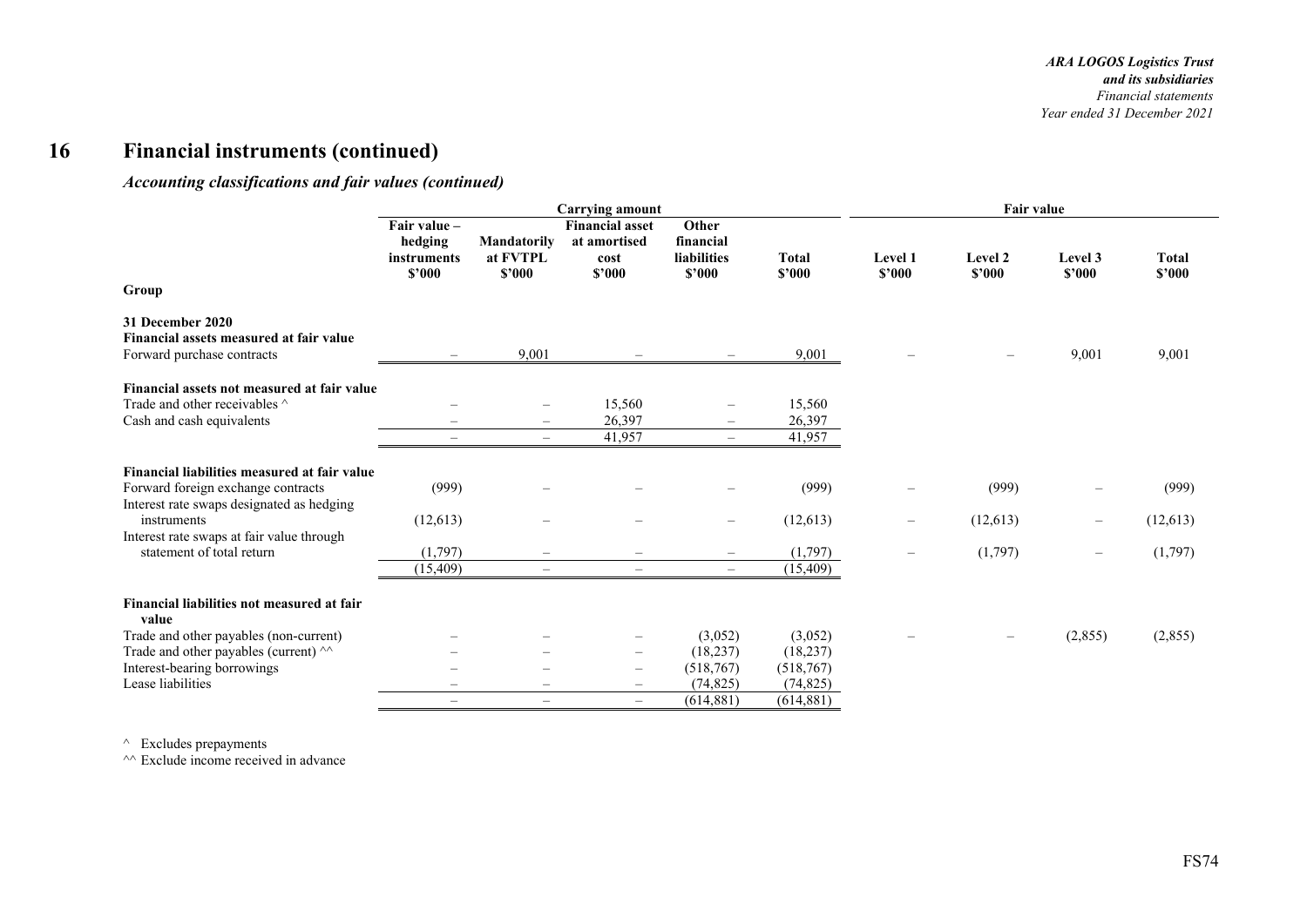#### *Accounting classifications and fair values (continued)*

|                                                                                                          | <b>Carrying amount</b>                           |                                   |                                                          |                                             |                        | <b>Fair value</b> |                   |                   |                        |
|----------------------------------------------------------------------------------------------------------|--------------------------------------------------|-----------------------------------|----------------------------------------------------------|---------------------------------------------|------------------------|-------------------|-------------------|-------------------|------------------------|
| <b>Trust</b>                                                                                             | Fair value -<br>hedging<br>instruments<br>\$2000 | Mandatorily<br>at FVTPL<br>\$2000 | <b>Financial asset</b><br>at amortised<br>cost<br>\$'000 | Other<br>financial<br>liabilities<br>\$2000 | <b>Total</b><br>\$2000 | Level 1<br>\$2000 | Level 2<br>\$2000 | Level 3<br>\$2000 | <b>Total</b><br>\$2000 |
| 31 December 2021<br>Financial assets measured at fair value<br>Interest rate swaps at fair value through |                                                  |                                   |                                                          |                                             |                        |                   |                   |                   |                        |
| statement of total return                                                                                | $\overline{\phantom{m}}$                         | 694                               |                                                          | $\overline{\phantom{m}}$                    | 694                    |                   | 694               |                   | 694                    |
| Forward foreign exchange contracts                                                                       | 617                                              |                                   |                                                          | $\qquad \qquad -$                           | 617                    |                   | 617               |                   | 617                    |
|                                                                                                          | 617                                              | 694                               | $\overline{\phantom{m}}$                                 | $\qquad \qquad -$                           | 1,311                  |                   |                   |                   |                        |
| Financial assets not measured at fair value                                                              |                                                  |                                   |                                                          |                                             |                        |                   |                   |                   |                        |
| Advances to a subsidiary                                                                                 |                                                  |                                   | 3,420                                                    | $\overline{\phantom{m}}$                    | 3,420                  |                   |                   |                   |                        |
| Trade and other receivables ^                                                                            |                                                  | $\overline{\phantom{m}}$          | 146,401                                                  | $\overline{\phantom{m}}$                    | 146,401                |                   |                   |                   |                        |
| Cash and cash equivalents                                                                                |                                                  | $\overline{\phantom{m}}$          | 12,753                                                   | $\qquad \qquad -$                           | 12,753                 |                   |                   |                   |                        |
|                                                                                                          | $\qquad \qquad -$                                | $\overline{\phantom{m}}$          | 162,574                                                  | $\equiv$                                    | 162,574                |                   |                   |                   |                        |
| Financial liabilities measured at fair value<br>Interest rate swaps designated as hedging<br>instruments | (4,997)                                          |                                   |                                                          | $\overline{\phantom{0}}$                    | (4,997)                |                   | (4,997)           |                   | (4,997)                |
| Interest rate swaps at fair value through                                                                |                                                  |                                   |                                                          |                                             |                        |                   |                   |                   |                        |
| statement of total return                                                                                | $\overline{\phantom{m}}$                         | (12)                              | $\overline{\phantom{0}}$                                 | $\overline{\phantom{0}}$                    | (12)                   |                   | (12)              |                   | (12)                   |
| Forward foreign exchange contracts                                                                       | (47)                                             | $\overline{\phantom{m}}$          |                                                          | $\equiv$                                    | (47)                   |                   | (47)              |                   | (47)                   |
|                                                                                                          | (5,044)                                          | (12)                              | $\frac{1}{2}$                                            | $\overline{\phantom{0}}$                    | (5,056)                |                   |                   |                   |                        |
| <b>Financial liabilities not measured</b><br>at fair value                                               |                                                  |                                   |                                                          |                                             |                        |                   |                   |                   |                        |
| Trade and other payables (non-current)                                                                   |                                                  |                                   |                                                          | (1,969)                                     | (1,969)                |                   |                   | (1,872)           | (1,872)                |
| Trade and other payables (current) ^^                                                                    |                                                  |                                   | $\qquad \qquad -$                                        | (20, 164)                                   | (20, 164)              |                   |                   |                   |                        |
| Interest-bearing borrowings                                                                              |                                                  | $\overline{\phantom{0}}$          | $\qquad \qquad -$                                        | (484, 396)                                  | (484, 396)             |                   |                   |                   |                        |
| Lease liabilities                                                                                        | $\overline{\phantom{a}}$                         | $\overline{\phantom{m}}$          | $\hspace{0.1mm}-\hspace{0.1mm}$                          | (70, 865)                                   | (70, 865)              |                   |                   |                   |                        |
|                                                                                                          | $\overline{\phantom{0}}$                         | $\overline{\phantom{m}}$          | $\equiv$                                                 | (577, 394)                                  | (577, 394)             |                   |                   |                   |                        |

^ Excludes prepayments ^^ Exclude income received in advance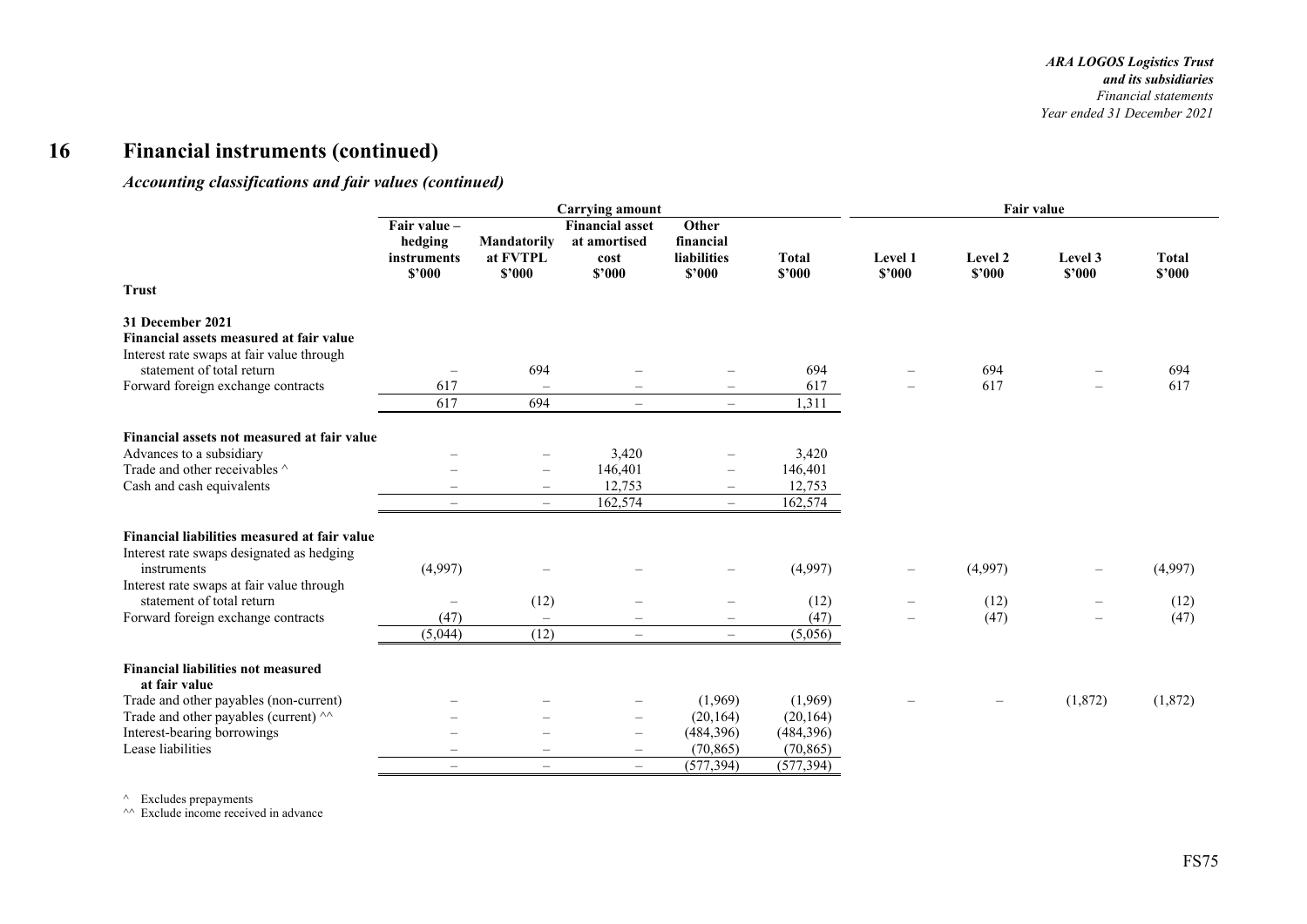#### *Accounting classifications and fair values (continued)*

|                                                                                                                                 | <b>Carrying amount</b>                           |                                          |                                                          |                                             |                        | Fair value        |                   |                   |                        |
|---------------------------------------------------------------------------------------------------------------------------------|--------------------------------------------------|------------------------------------------|----------------------------------------------------------|---------------------------------------------|------------------------|-------------------|-------------------|-------------------|------------------------|
|                                                                                                                                 | Fair value -<br>hedging<br>instruments<br>\$2000 | <b>Mandatorily</b><br>at FVTPL<br>\$2000 | <b>Financial asset</b><br>at amortised<br>cost<br>\$'000 | Other<br>financial<br>liabilities<br>\$2000 | <b>Total</b><br>\$2000 | Level 1<br>\$2000 | Level 2<br>\$2000 | Level 3<br>\$2000 | <b>Total</b><br>\$2000 |
| <b>Trust</b>                                                                                                                    |                                                  |                                          |                                                          |                                             |                        |                   |                   |                   |                        |
| 31 December 2020<br>Financial assets measured at fair value<br>Forward purchase contracts                                       |                                                  | 9,001                                    |                                                          | $\overline{\phantom{a}}$                    | 9,001                  |                   |                   | 9,001             | 9,001                  |
| <b>Financial assets not measured</b><br>at fair value                                                                           |                                                  |                                          |                                                          |                                             |                        |                   |                   |                   |                        |
| Advances to a subsidiary                                                                                                        |                                                  |                                          | 3,420                                                    |                                             | 3,420                  |                   |                   |                   |                        |
| Trade and other receivables ^                                                                                                   |                                                  | $\overline{\phantom{0}}$                 | 127,018                                                  | ÷                                           | 127,018                |                   |                   |                   |                        |
| Cash and cash equivalents                                                                                                       |                                                  | $\overline{\phantom{0}}$                 | 17,383                                                   | $\qquad \qquad -$                           | 17,383                 |                   |                   |                   |                        |
|                                                                                                                                 | $\overline{\phantom{m}}$                         | $\overline{\phantom{0}}$                 | 147,821                                                  | $\overline{\phantom{0}}$                    | 147,821                |                   |                   |                   |                        |
| Financial liabilities measured at fair value<br>Forward foreign exchange contracts<br>Interest rate swaps designated as hedging | (999)                                            |                                          |                                                          |                                             | (999)                  |                   | (999)             | -                 | (999)                  |
| instruments<br>Interest rate swaps at fair value through                                                                        | (12,050)                                         |                                          |                                                          | $\overline{\phantom{0}}$                    | (12,050)               |                   | (12,050)          | $\qquad \qquad -$ | (12,050)               |
| statement of total return                                                                                                       | (1,797)                                          |                                          | $\qquad \qquad -$                                        |                                             | (1,797)                |                   | (1,797)           | $\qquad \qquad -$ | (1,797)                |
|                                                                                                                                 | (14, 846)                                        | $\overline{\phantom{0}}$                 | $\overline{\phantom{0}}$                                 | $\overline{\phantom{0}}$                    | (14, 846)              |                   |                   |                   |                        |
| <b>Financial liabilities not measured</b><br>at fair value                                                                      |                                                  |                                          |                                                          |                                             |                        |                   |                   |                   |                        |
| Trade and other payables (non-current)                                                                                          |                                                  |                                          | $\qquad \qquad -$                                        | (2,968)                                     | (2,968)                |                   |                   | (2,771)           | (2,771)                |
| Trade and other payables (current) ^^                                                                                           |                                                  |                                          | $\qquad \qquad -$                                        | (14,365)                                    | (14,365)               |                   |                   |                   |                        |
| Interest-bearing borrowings                                                                                                     |                                                  |                                          | $\overline{\phantom{0}}$                                 | (374, 550)                                  | (374, 550)             |                   |                   |                   |                        |
| Lease liabilities                                                                                                               |                                                  |                                          | $\frac{1}{2}$                                            | (74, 825)                                   | (74, 825)              |                   |                   |                   |                        |
|                                                                                                                                 | $\qquad \qquad -$                                | $\overline{\phantom{0}}$                 | $\frac{1}{2}$                                            | (466,708)                                   | (466,708)              |                   |                   |                   |                        |

 $\wedge$  Excludes prepayments

 $\sim$  Exclude income received in advance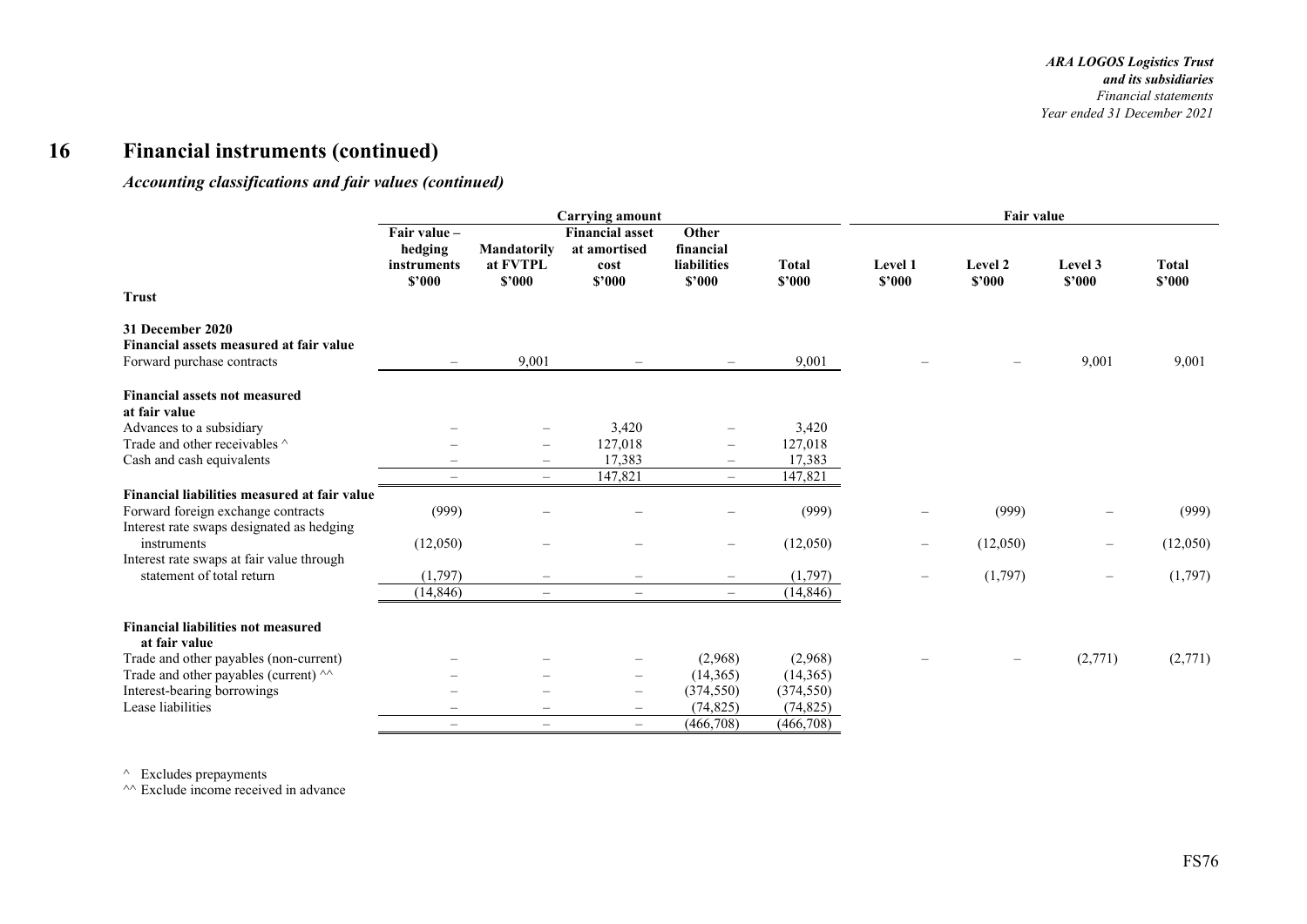#### *Determination of fair value*

#### **Financial instruments not measured at fair value**

The following table shows the valuation technique and the significant unobservable inputs used in the determination of fair value of the Level 3 financial instruments not measured at fair value:

| <b>Financial instrument</b> | <b>Valuation technique</b> |
|-----------------------------|----------------------------|
|-----------------------------|----------------------------|

| Other financial liabilities* | Discounted cash flows** |
|------------------------------|-------------------------|
|                              |                         |

- *\* Other financial liabilities include trade and other payables and exclude interest-bearing borrowings and lease liabilities.*
- *\*\* It is assumed that inputs considered as observable used in the valuation technique are significant to the fair value measurement.*

#### **Financial instruments for which fair value is equal to the carrying amount**

The carrying amounts of financial assets and liabilities with a maturity of less than one year (including trade and other receivables, cash and cash equivalents, and trade and other payables) are assumed to approximate their fair values because of their relative short period to maturity or where the effect of discounting is immaterial.

#### **Transfers between levels of the fair value hierarchy**

During the years ended 31 December 2021 and 31 December 2020, there were no transfers between the levels of the fair value hierarchy.

### **17 Gross revenue**

|                              | Group          |                | <b>Trust</b>   |                |
|------------------------------|----------------|----------------|----------------|----------------|
|                              | 2021<br>\$2000 | 2020<br>\$2000 | 2021<br>\$2000 | 2020<br>\$2000 |
| Rental income <sup>(1)</sup> | 118,777        | 105,596        | 80,860         | 79,334         |
| Other operating income       | 16,428         | 11,525         | 8,113          | 7,220          |
| Other income $(2)$           | 28             | 311            | 28             | 311            |
|                              | 135,233        | 117,432        | 89,001         | 86,865         |

(1) Includes rental waiver and cash grant top-up given by the Group to eligible tenants.

<sup>(2)</sup> Relates to the net effect of grant income of \$216,000 (2020: \$3,854,000) and grant expense of \$188,000 (2020: \$3,543,000) recognised in relation to the rental relief for eligible tenants from the Singapore government as part of the COVID-19 relief measures.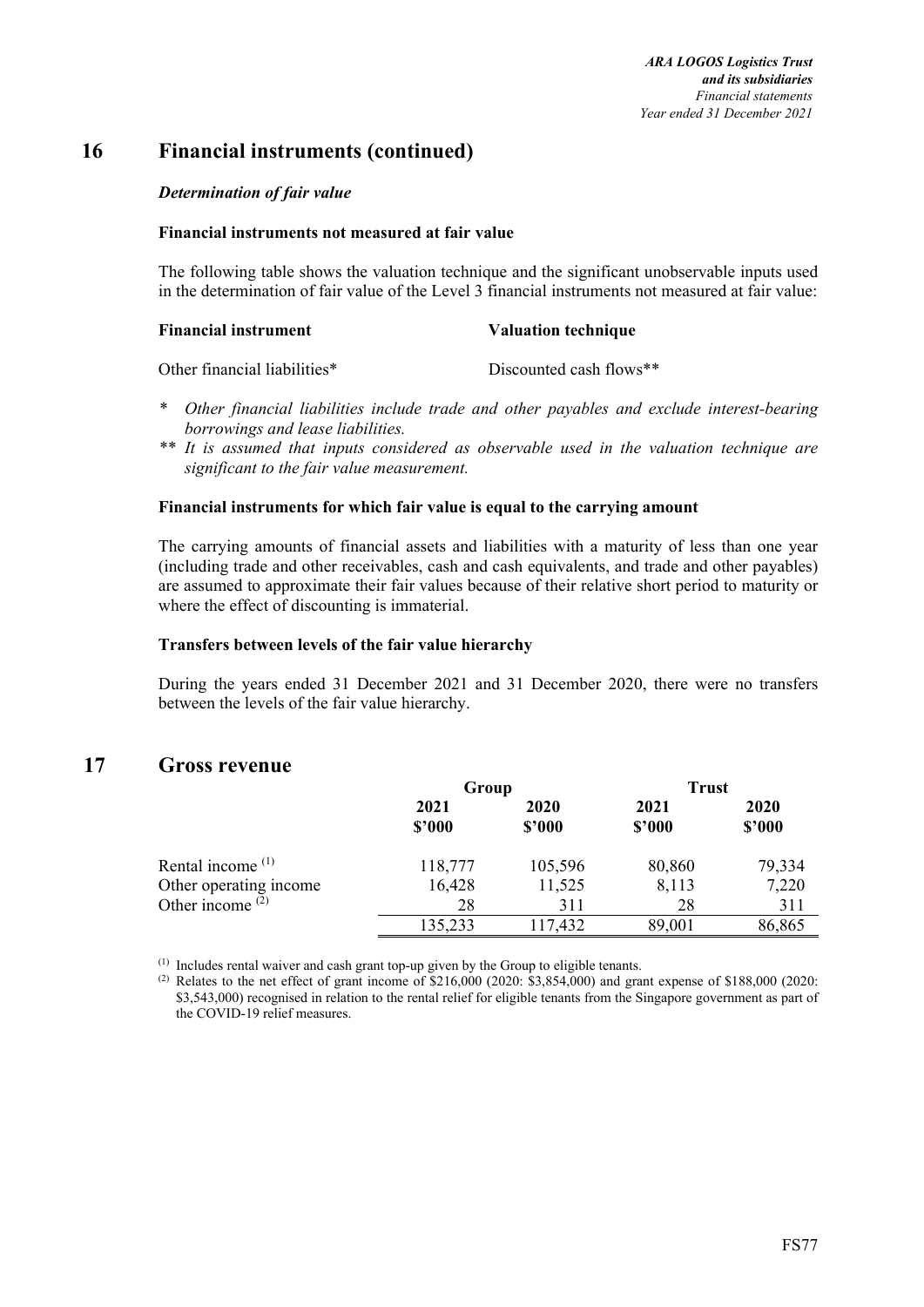# **18 Property expenses**

|                                                                                                            |             | Group          |                | <b>Trust</b>   |                |
|------------------------------------------------------------------------------------------------------------|-------------|----------------|----------------|----------------|----------------|
|                                                                                                            | <b>Note</b> | 2021<br>\$'000 | 2020<br>\$2000 | 2021<br>\$2000 | 2020<br>\$2000 |
| Property and lease<br>management fees (including<br>reimbursable expenses)<br>paid/payable to the Property |             |                |                |                |                |
| Manager                                                                                                    |             | 5,337          | 4,499          | 3,911          | 3,441          |
| Other fees paid/payable to the                                                                             |             |                |                |                |                |
| <b>Property Manager</b>                                                                                    |             | 1,884          | 1,703          | 1,581          | 1,559          |
| Depreciation of plant and                                                                                  |             |                |                |                |                |
| equipment                                                                                                  | 6           | 130            | 290            | 130            | 290            |
| Utilities                                                                                                  |             | 6,097          | 5,639          | 5,456          | 5,132          |
| Property tax                                                                                               |             | 6,974          | 6,744          | 6,974          | 6,744          |
| Land tax                                                                                                   |             | 4,021          | 3,027          |                |                |
| Others                                                                                                     |             | 5,901          | 5,540          | 2,915          | 4,115          |
|                                                                                                            |             | 30,344         | 27,442         | 20,967         | 21,281         |

# **19 Net financing costs**

|                                               | Group          |                | <b>Trust</b>   |                |
|-----------------------------------------------|----------------|----------------|----------------|----------------|
|                                               | 2021<br>\$2000 | 2020<br>\$'000 | 2021<br>\$'000 | 2020<br>\$2000 |
| Interest income:                              |                |                |                |                |
| Bank deposits<br>$\qquad \qquad \blacksquare$ | 49             | 30             | 29             | 13             |
| Loan to subsidiary<br>-                       |                |                | 3,024          | 3,341          |
| <b>Finance income</b>                         | 49             | 30             | 3,053          | 3,354          |
| Interest expense:                             |                |                |                |                |
| Bank loans                                    | (10, 385)      | (10, 847)      | (6,772)        | (8,706)        |
| Interest rate swaps                           | (5,999)        | (4,837)        | (5, 471)       | (4,573)        |
| Lease liabilities                             | (11, 474)      | (2,840)        | (2,707)        | (2, 840)       |
| Commitment fee                                | (328)          | (164)          | (233)          | (110)          |
| Amortisation/write-off of                     |                |                |                |                |
| transaction costs                             | (1,181)        | (1,150)        | (931)          | (987)          |
| Others                                        | (123)          | (4)            | (64)           | (3)            |
| <b>Finance expenses</b>                       | (29, 490)      | (19, 842)      | (16, 178)      | (17,219)       |
| <b>Net financing costs</b>                    | (29,441)       | (19, 812)      | (13, 125)      | (13, 865)      |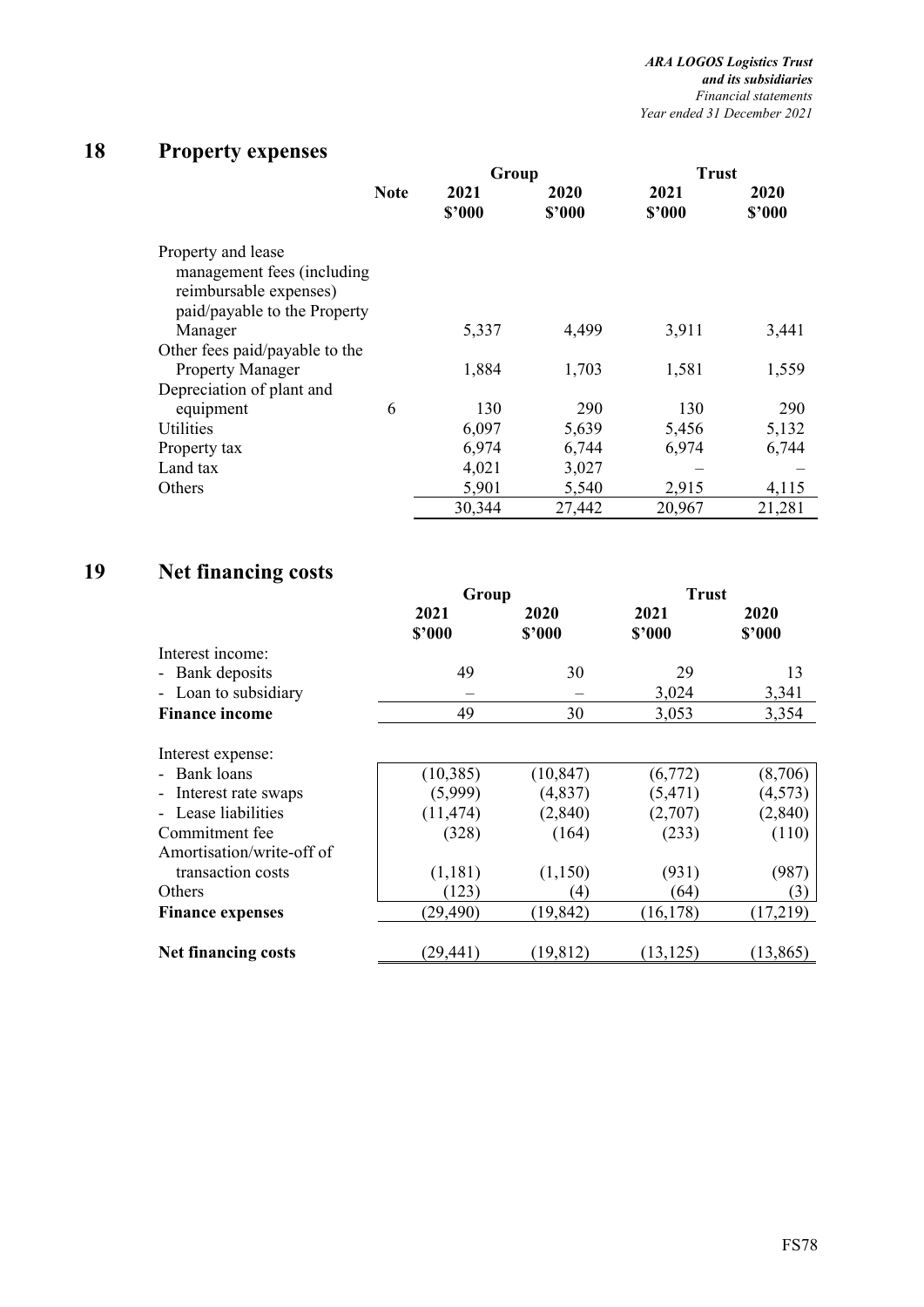## **20 Manager's fees**

|                            | <b>Group and Trust</b> |                       |  |
|----------------------------|------------------------|-----------------------|--|
|                            | 2021<br>\$2000         | <b>2020</b><br>\$2000 |  |
| Manager's base fees        | 8,669                  | 6,492                 |  |
| Manager's performance fees | 1,387                  | 1,255                 |  |
|                            | 10,056                 | 7.747                 |  |

The total Manager's fees paid in Units for the year ended 31 December 2021 amounted to approximately \$5,002,000 (2020: \$5,810,000). This comprises 5,989,226 (2020: 10,649,430) Units, of which 5,989,226 (2020: 6,968,268) Units were issued during the year.

### **21 Other trust expenses**

Included in other trust expenses are:

|                                 |        | Group  |        | <b>Trust</b> |
|---------------------------------|--------|--------|--------|--------------|
|                                 | 2021   | 2020   | 2021   | 2020         |
|                                 | \$2000 | \$2000 | \$2000 | \$2000       |
| Audit fees paid/payable to:     |        |        |        |              |
| - Auditors of the Trust         | 607    | 340    | 624    | 332          |
| - Other auditors                | 234    | 133    |        |              |
| Non-audit fees paid/payable to: |        |        |        |              |
| - Auditors of the Trust         | 137    | 55     | 137    | 55           |
| - Other auditors                | 112    | 282    |        |              |

### **22 Leases**

#### **Leases as lessee**

The Group leases land from JTC Corporation and Port of Queensland, and pays annual land rent in respect of certain properties. The annual land rent payable is based on the market land rent in the relevant year of the lease term or on the contractual agreement for such land leases. The annual rent payable may also be subject to fixed escalation, inflation indexation or a maximum increase over the immediate preceding year.

Information about leases for which the Group and the Trust is a lessee is presented below.

#### **Right-of-use assets**

Right-of-use assets related to leased properties that meet the definition of investment property are presented within investment properties (see Note 4).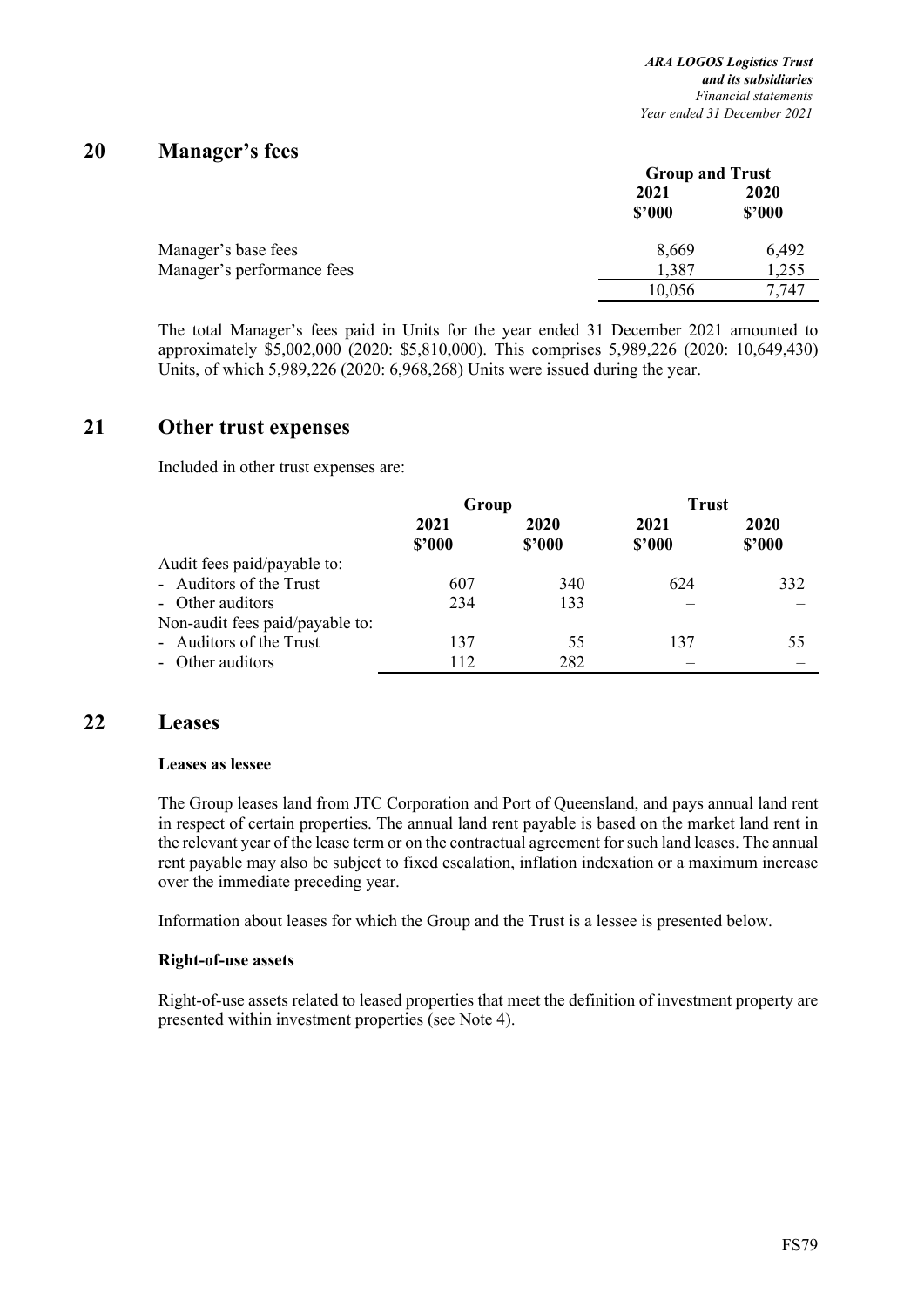## **22 Leases (continued)**

#### **Amounts recognised in the statement of financial position**

|                   |                | Group          | <b>Trust</b>   |                |
|-------------------|----------------|----------------|----------------|----------------|
|                   | 2021<br>\$2000 | 2020<br>\$2000 | 2021<br>\$2000 | 2020<br>\$2000 |
| Lease liabilities |                |                |                |                |
| - Non-current     | 209,183        | 71,515         | 67,558         | 71,515         |
| - Current         | 12,701         | 3,310          | 3,307          | 3,310          |
|                   | 221,884        | 74,825         | 70,865         | 74,825         |

#### **Amounts recognised in the statement of total return**

|                                          |             | Group  |       | Trust |       |
|------------------------------------------|-------------|--------|-------|-------|-------|
|                                          | <b>Note</b> | 2021   | 2020  | 2021  | 2020  |
| Interest expense on lease<br>liabilities | 19          | 11.474 | 2,840 | 2.707 | 2.840 |

#### **Amounts recognised in statement of cash flows**

|                               | Group          |                |
|-------------------------------|----------------|----------------|
|                               | 2021<br>\$3000 | 2020<br>\$2000 |
| Total cash outflow for leases | 883            | 3.190          |

#### **Extension options**

Some of the land leases with JTC Corporation contain an extension option for a further term on the same terms and conditions with that of the first term of the land lease, provided that JTC Corporation determines that there is no existing breach or non-observance of any terms and conditions of the land lease obligation prior to the expiry of the first term of the land lease. As a result, the related lease payments associated with the extension options on the land leases have not been included within lease liabilities. The Group assesses at lease commencement date whether it is reasonably certain to exercise the extension options. The Group reassesses whether it is reasonably certain to exercise the options if there is a significant event or significant changes in circumstances within its control.

#### **Leases as lessor**

The Group leases out its investment properties (see Note 4). All leases are classified as operating leases from a lessor perspective.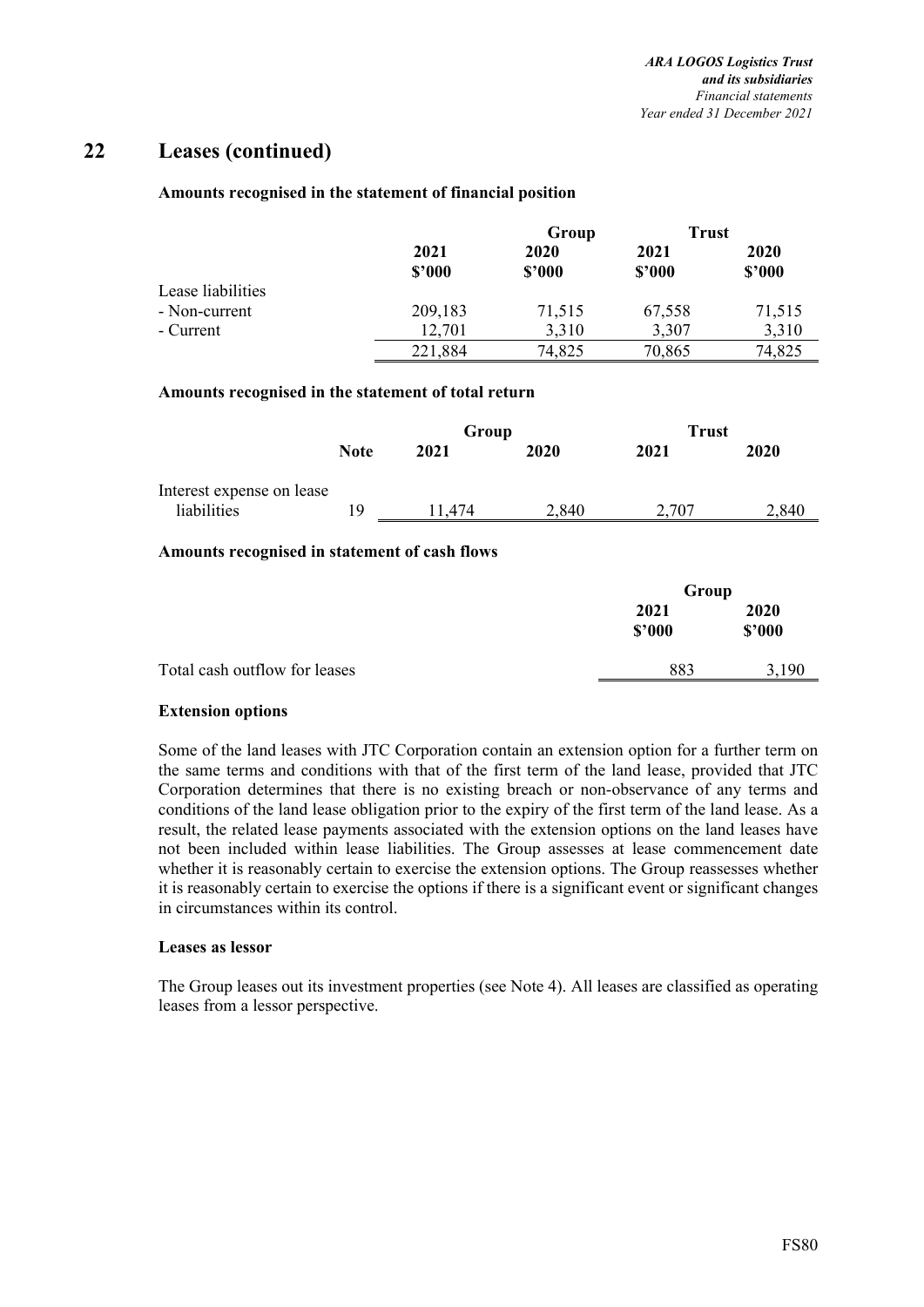## **22 Leases (continued)**

#### **Operating leases**

Investment properties are held for use by tenants under operating leases. Generally, the leases contain an initial non-cancellable period of between 3 to 10 years and subsequent renewals are negotiated with the lessee to reflect market rentals. None of the leases contain contingent rental arrangements. The following table sets out a maturity analysis of lease receivables, showing the undiscounted lease payments to be received after the reporting date and excluding prevailing market rent adjustments.

|                                | Group   |         | <b>Trust</b> |         |
|--------------------------------|---------|---------|--------------|---------|
|                                | 2021    | 2020    | 2021         | 2020    |
|                                | \$2000  | \$2000  | \$2000       | \$2000  |
| Less than 1 year               | 114,102 | 97,079  | 75,152       | 72,583  |
| 1 to 2 years                   | 87,145  | 69,299  | 48,602       | 52,119  |
| 2 to 3 years                   | 69,351  | 46,418  | 34,210       | 32,557  |
| 3 to 4 years                   | 59,182  | 33,586  | 28,847       | 24,670  |
| 4 to 5 years                   | 32,898  | 27,912  | 6,923        | 21,860  |
| More than 5 years              | 131,672 | 10,582  |              | 2,549   |
| <b>Total lease receivables</b> | 494,350 | 284,876 | 193,734      | 206,338 |

## **23 Tax expense**

|                       |                | Group          |                | <b>Trust</b>   |
|-----------------------|----------------|----------------|----------------|----------------|
|                       | 2021<br>\$2000 | 2020<br>\$2000 | 2021<br>\$2000 | 2020<br>\$2000 |
| Withholding tax       | 2,986          | 2,136          | 2,986          | 2,136          |
| Deferred tax expenses | 35,877         |                |                |                |
|                       | 38,863         | 2,136          | 2,986          | 2,136          |

#### *Reconciliation of effective tax rate*

|                                                        | Group          |                | <b>Trust</b>   |                |
|--------------------------------------------------------|----------------|----------------|----------------|----------------|
|                                                        | 2021<br>\$2000 | 2020<br>\$'000 | 2021<br>\$'000 | 2020<br>\$2000 |
| Total return for the year before<br>tax                | 269,987        | 46,767         | 71,171         | 38,649         |
| Tax using the Singapore tax<br>rate of 17% (2020: 17%) | 45,898         | 7,950          | 12,099         | 6,570          |
| Non-tax deductible items                               | 5,912          | 8,886          | 6,379          | 7,159          |
| Non-taxable income                                     | (11,222)       | (6,688)        | (6,571)        | (3,581)        |
| Tax transparency                                       | (9,799)        | (10, 148)      | (11,907)       | (10, 148)      |
| Tax on overseas tax-deferred                           |                |                |                |                |
| profits                                                | 5,088          |                |                |                |
| Withholding tax                                        | 2,986          | 2,136          | 2,986          | 2,136          |
|                                                        | 38,863         | 2,136          | 2,986          | 2,136          |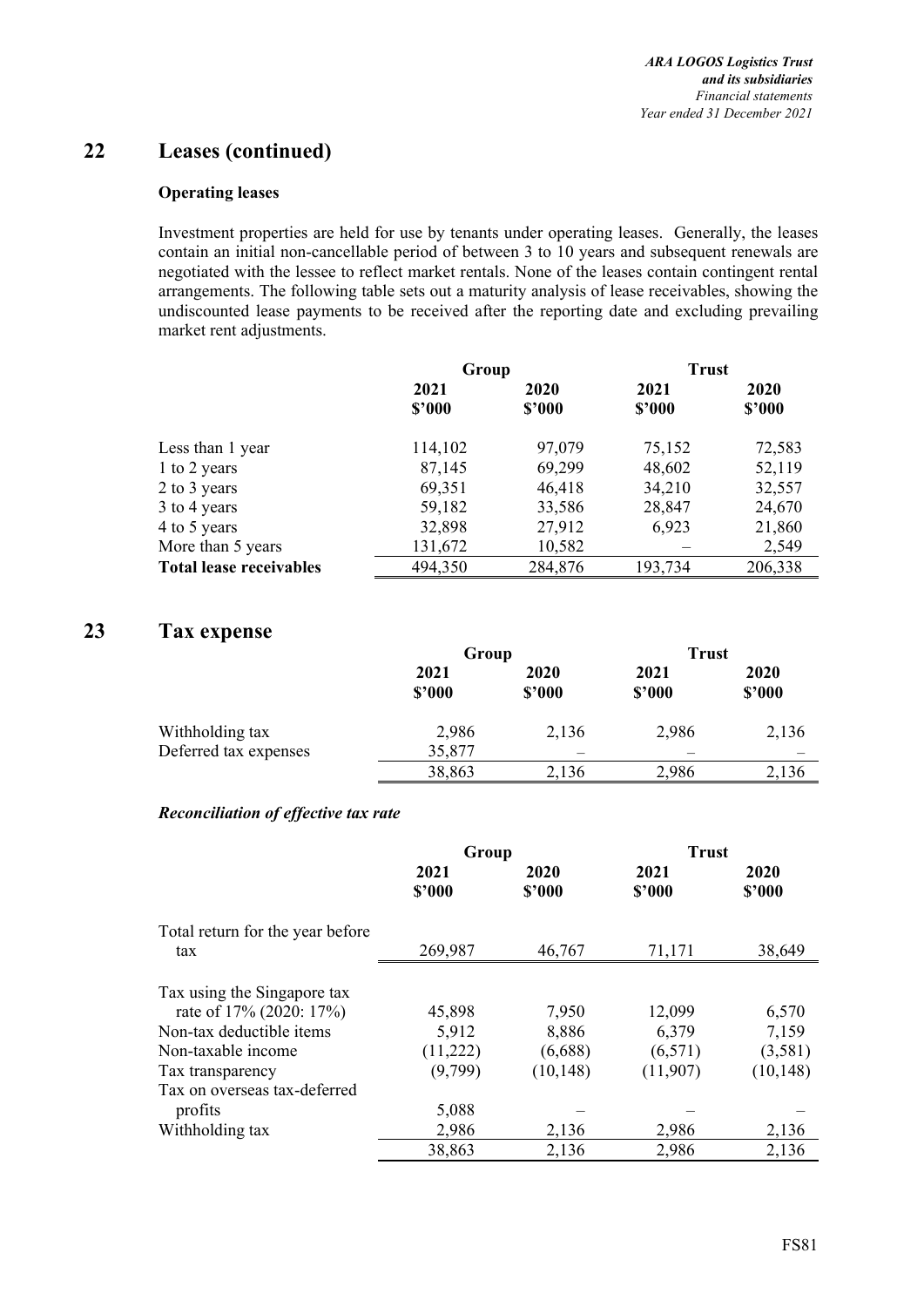## **24 Net asset value per Unit**

|                                                      |             | Group             |                   | <b>Trust</b>      |                   |
|------------------------------------------------------|-------------|-------------------|-------------------|-------------------|-------------------|
|                                                      | <b>Note</b> | 2021              | 2020              | 2021              | 2020              |
| Net asset value per Unit<br>is based on:             |             |                   |                   |                   |                   |
| Net assets attributable to<br>Unitholders $(\$'000)$ |             | 977,223           | 678,545           | 825,498           | 670,738           |
| Total Units issued and to<br>be issued at            |             |                   |                   |                   |                   |
| 31 December $('000)$                                 | 15          | $1,452,179^{(1)}$ | $1,186,966^{(2)}$ | $1,452,179^{(1)}$ | $1,186,966^{(2)}$ |

 (1) Units issued as at 31 December 2021 excludes 691,439 new units issued on 12 January 2022 as payment for the acquisition fee of S\$0.61 million in relation to the acquisition of Heron Property.

(2) Units issued and to be issued as at 31 December 2020 excludes 91,112,930 preferential offering Units which were issued on 25 January 2021.

## **25 Earnings and distribution per Unit**

#### **(a) Basic earnings per Unit**

Basic earnings per Unit is based on:

|                                                                                                                                                                                               | Group                      |                                  |
|-----------------------------------------------------------------------------------------------------------------------------------------------------------------------------------------------|----------------------------|----------------------------------|
|                                                                                                                                                                                               | 2021<br>\$2000             | 2020<br>\$2000                   |
| Total return for the year after tax attributable to Unitholders of<br>the Trust and perpetual securities holders<br>Less: amount reserved for distribution to perpetual securities<br>holders | 231,124<br>(5,500)         | 44,631<br>(5,515)                |
| Total return for the year after tax, attributable to<br>Unitholders of the Trust                                                                                                              | 225,624                    | 39,116                           |
|                                                                                                                                                                                               | Number of<br>Units<br>900  | Number of<br><b>Units</b><br>000 |
| Issued Units at the beginning of year<br>Effect of creation of new Units:                                                                                                                     | 1,186,966                  | 1,085,819                        |
| - Issued as payment of Manager's base fees<br>- Private placement<br>- Preferential offering                                                                                                  | 2,970<br>114,359<br>85,122 | 3,742<br>12,610                  |
| To be issued as payment of Manager's base and performance<br>fees payable in Units<br>Issued as payment of Manager's acquisition fee<br>$\qquad \qquad \blacksquare$                          | 5,246                      | 10                               |
| Adjustment for effect of preferential offering $(1)$<br>Weighted average number of issued and issuable Units                                                                                  | 545                        | 7,385                            |
| at the end of year                                                                                                                                                                            | 1,395,208                  | 1,109,566                        |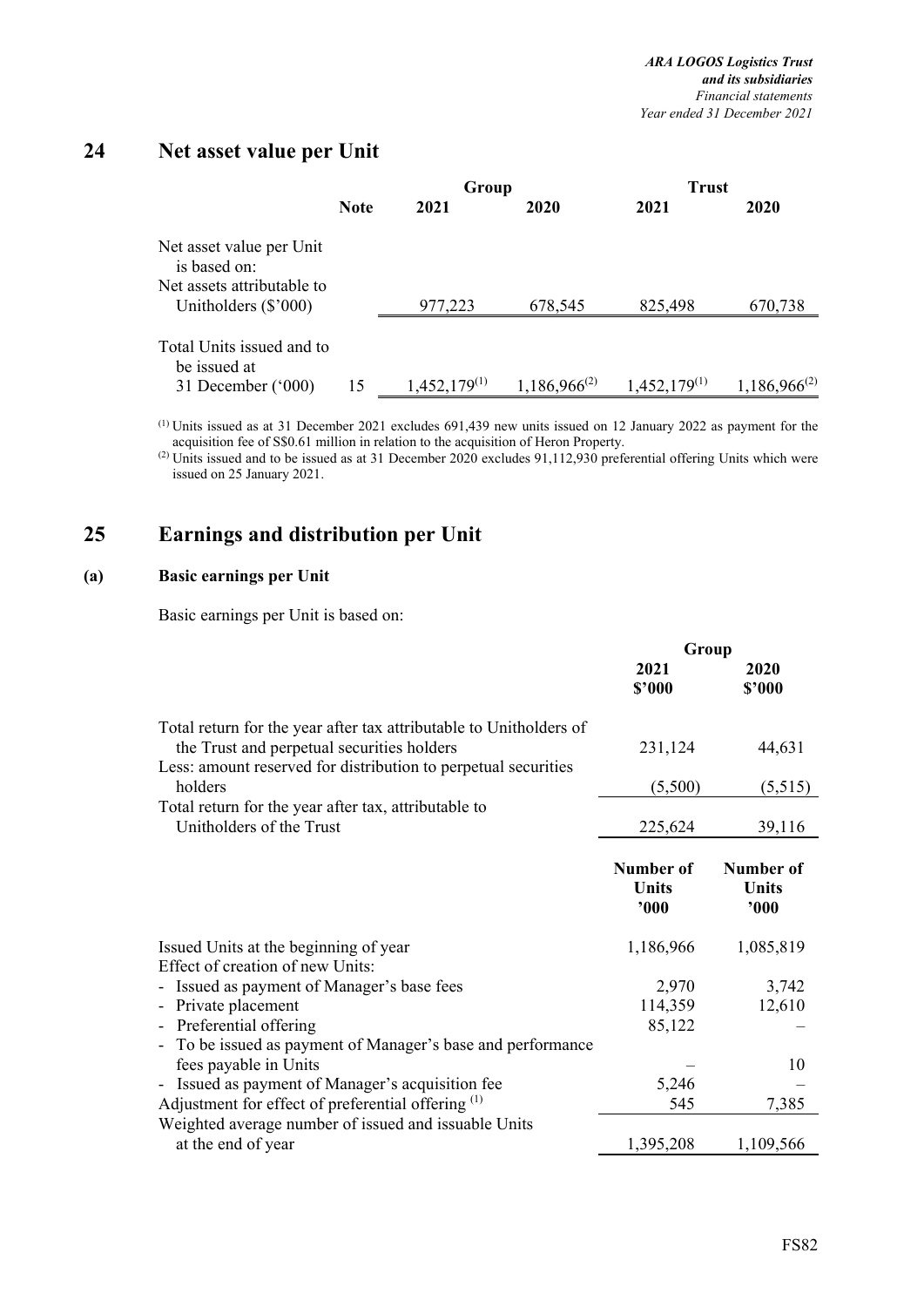## **25 Earnings and distribution per Unit (continued)**

 $(1)$  The figures have been restated for the effect of the bonus element of the preferential offering of 91,112,930 Units which were issued on 25 January 2021.

#### **(b) Diluted earnings per Unit**

The calculation of diluted earnings per Unit for the Group was based on the total return for the year attributable to Unitholders and a weighted average number of Units outstanding adjusted for the effects of all dilutive potential Units.

|                                                                                    | Group                       |               |  |
|------------------------------------------------------------------------------------|-----------------------------|---------------|--|
|                                                                                    | 2021                        | 2020          |  |
|                                                                                    | Number of                   | Number of     |  |
|                                                                                    | <b>Units</b><br>$900^\circ$ | Units<br>'000 |  |
| Weighted average number of Units used in calculation of basic<br>earnings per Unit | 1,395,208                   | 1,109,566     |  |
| Weighted average number of Units from Manager's base and<br>performance fees       |                             | 6,897         |  |
| Weighted average number of Units outstanding used in                               |                             |               |  |
| calculation of diluted earnings per Unit                                           | 1,395,208                   | 1,116,463     |  |

#### **(c) Distribution per Unit**

|                                                                                                                                                           | Group                                                      |                                 |
|-----------------------------------------------------------------------------------------------------------------------------------------------------------|------------------------------------------------------------|---------------------------------|
|                                                                                                                                                           | 1 January<br>2021<br>to<br>31 December 31 December<br>2021 | 1 January<br>2020<br>to<br>2020 |
| Total amount available for distribution for the period/year<br>$(\$'000)$                                                                                 | 16,508                                                     | 10,475                          |
| Distribution per Unit (cents)<br>- As actually distributed or distributable to Unitholders<br>- As restated to reflect the effect of bonus element of the | 5.034                                                      | 5.250                           |
| preferential offering issuance on 25 January 2021                                                                                                         | 5.034                                                      | 5.220                           |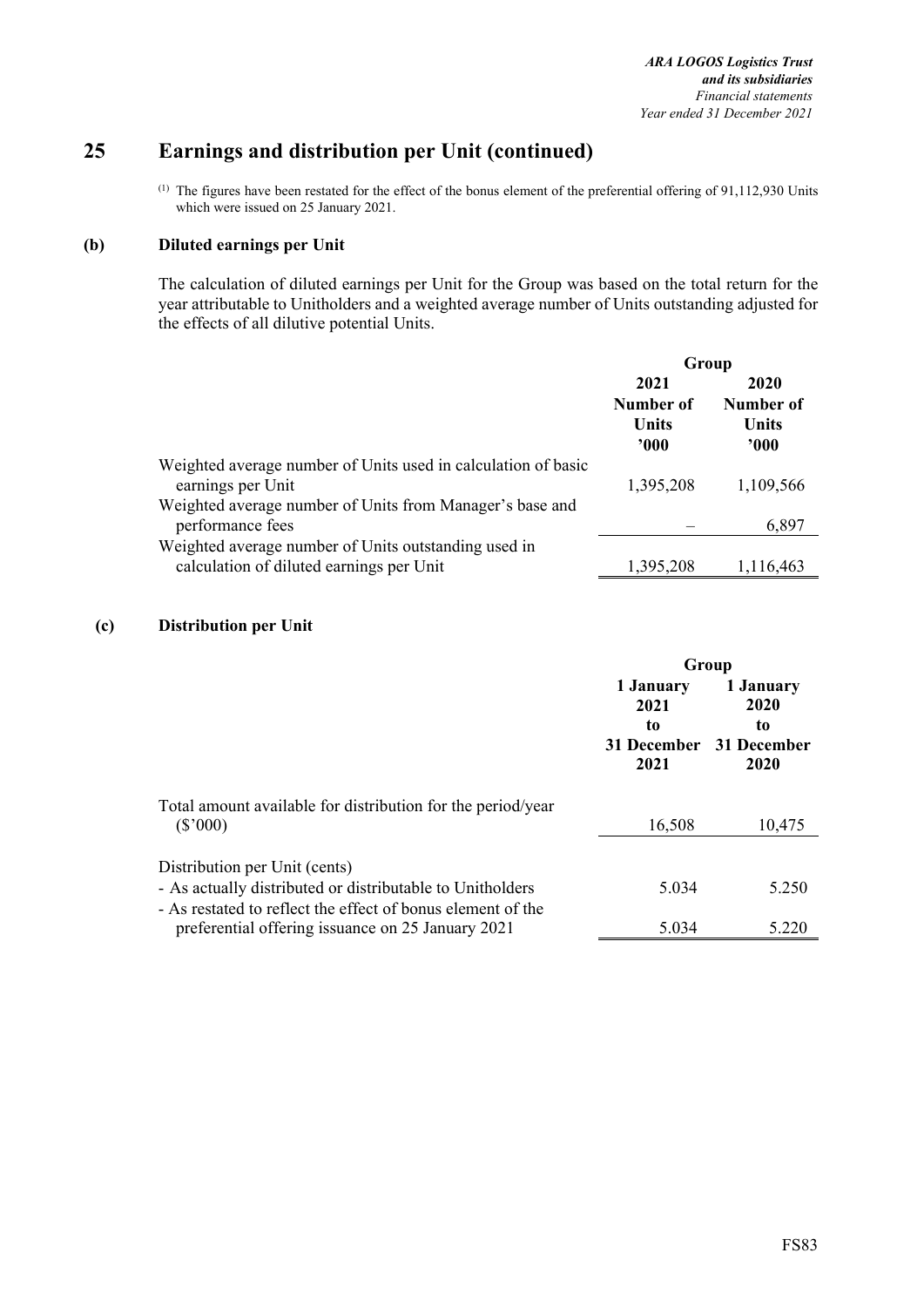## **26 Operating segments**

The Manager considers the business from a geographical segment perspective. Geographically, the Manager manages and monitors the business by 2 countries: Singapore and Australia.

All geographical locations are in the business of investing in logistics warehouse properties, which is the only business segment of the Group.

The Manager assesses the performance of the geographical segments based on a measure of Net Property Income ("NPI"). Interest income and finance expenses are not allocated to the segments as certain treasury activities are centrally managed by the Group.

The segment information provided to the Manager for the reportable segments are as follows:

|                                                    | Singapore<br>\$2000 | Australia<br>\$'000 | <b>Total</b><br>\$'000 |
|----------------------------------------------------|---------------------|---------------------|------------------------|
| 2021                                               |                     |                     |                        |
| Gross revenue                                      | 89,001              | 46,232              | 135,233                |
| Property expenses                                  | (20, 967)           | (9,377)             | (30, 344)              |
| Net property income                                | 68,034              | 36,855              | 104,889                |
| Dividend income                                    |                     | 7,636               | 7,636                  |
| Gain on disposal of investment properties          | 896                 | 587                 | 1,483                  |
| Net change in fair value of investment properties  | (3,406)             | 100,561             | 97,155                 |
| Net change in fair value of investment in property |                     |                     |                        |
| funds                                              |                     | 101,535             | 101,535                |
| Interest on lease liabilities                      | (2,707)             | (8,767)             | (11, 474)              |
| Net change in fair value of financial derivatives  | 3,684               | 3,276               | 6,960                  |
| Unallocated amounts:                               |                     |                     |                        |
| Other income                                       |                     |                     | 5                      |
| Interest income                                    |                     |                     | 49                     |
| Finance expenses                                   |                     |                     | (18,016)               |
| Unallocated costs $(1)$                            |                     |                     | (20, 235)              |
| Total return for the year before tax               |                     |                     | 269,987                |
| Tax expense                                        |                     | (38, 863)           | (38, 863)              |
| Total return for the year after tax                |                     |                     | 231,124                |
| <b>Assets and liabilities</b>                      |                     |                     |                        |
| Segment assets                                     |                     |                     |                        |
| Investment properties                              | 897,964             | 825,348             | 1,723,312              |
| Investment in property funds                       |                     | 289,838             | 289,838                |
| Others                                             | 18,427              | 80,060              | 98,487                 |
|                                                    | 916,391             | 1,195,246           | 2,111,637              |
| Unallocated assets                                 |                     |                     |                        |
| Consolidated total assets                          |                     |                     | 2,111,637              |
| Segment liabilities                                | 78,605              | 450,045             | 528,650                |
| Unallocated liabilities <sup>(2)</sup>             |                     |                     | 504,217                |
| Consolidated total liabilities                     |                     |                     | 1,032,867              |

(1) Unallocated costs include Manager's fees, Trustee's fees and other trust expenses.

(2) Unallocated liabilities include accrued operating expenses.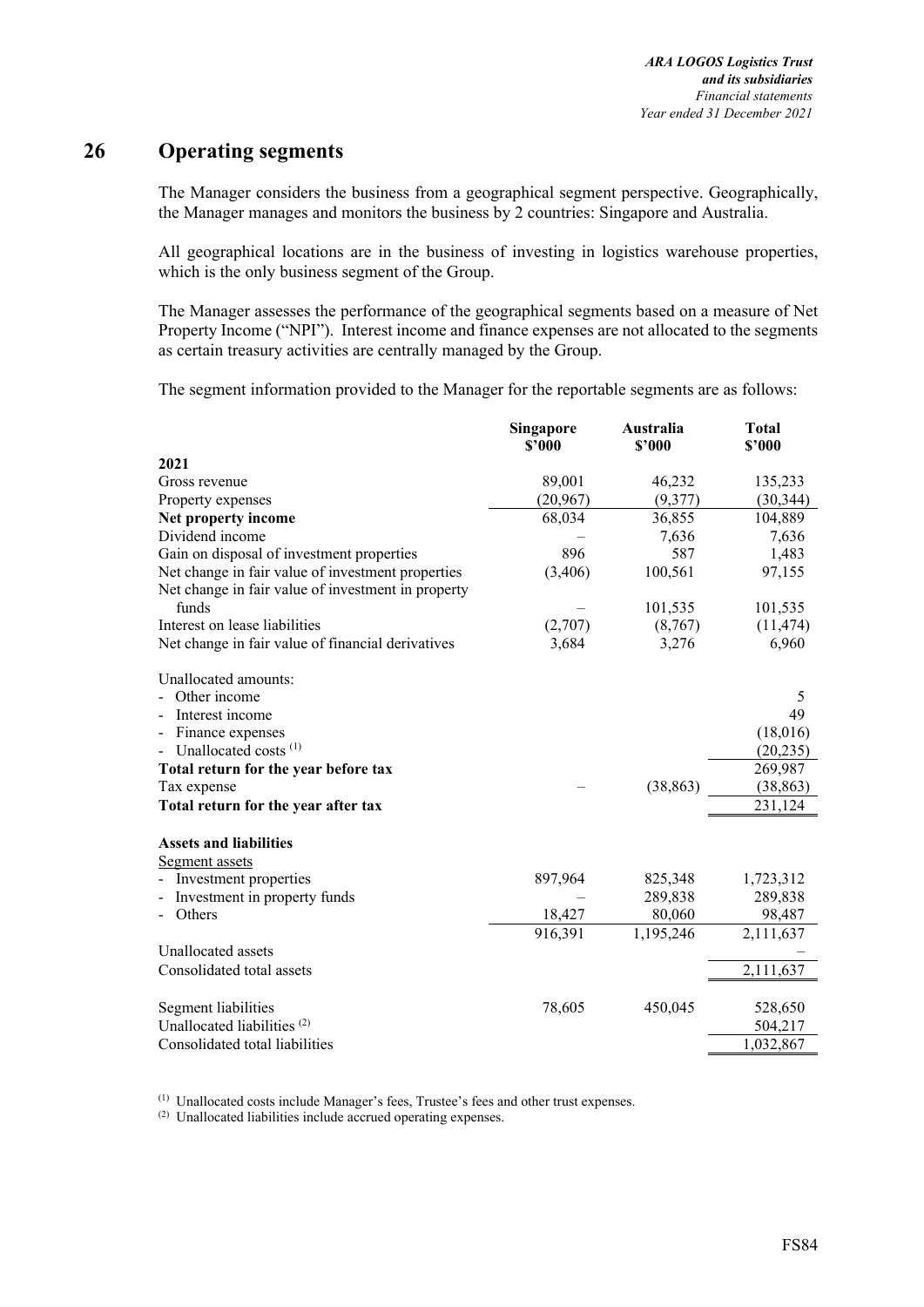# **26 Operating segments (continued)**

|                                                   | Singapore | Australia | <b>Total</b> |
|---------------------------------------------------|-----------|-----------|--------------|
|                                                   | \$'000    | \$2000    | \$'000       |
| 2020                                              |           |           |              |
| Gross revenue                                     | 86,865    | 30,567    | 117,432      |
| Property expenses                                 | (21, 281) | (6,161)   | (27, 442)    |
| Net property income                               | 65,584    | 24,406    | 89,990       |
| Net change in fair value of investment            |           |           |              |
| properties                                        | (25, 486) | 8,656     | (16, 830)    |
| Interest on lease liabilities                     | (2,840)   |           | (2,840)      |
| Net change in fair value of financial derivatives | (3,006)   |           | (3,006)      |
| Unallocated amounts:                              |           |           |              |
| Interest income                                   |           |           | 30           |
| Finance expenses                                  |           |           | (17,002)     |
| Unallocated costs $^{(1)}$                        |           |           | (3,575)      |
| Total return for the year before tax              |           |           | 46,767       |
| Tax expense                                       |           | (2, 136)  | (2, 136)     |
| Total return for the year after tax               |           |           | 44,631       |
| <b>Assets and liabilities</b>                     |           |           |              |
| Segment assets                                    |           |           |              |
| Investment properties                             | 909,525   | 446,339   | 1,355,864    |
| Others                                            | 44,630    | 11,969    | 56,599       |
|                                                   | 954,155   | 458,308   | 1,412,463    |
| Unallocated assets <sup>(2)</sup>                 |           |           | 3            |
| Consolidated total assets                         |           |           | 1,412,466    |
| Segment liabilities                               | 94,495    | 149,561   | 244,056      |
| Unallocated liabilities <sup>(3)</sup>            |           |           | 388,318      |
| Consolidated total liabilities                    |           |           | 632,374      |
|                                                   |           |           |              |

 $<sup>(1)</sup>$  Unallocated costs include Manager's fees, Trustee's fees and other trust expenses.</sup>

(2) Unallocated assets include other receivables.

(3) Unallocated liabilities include accrued operating expenses.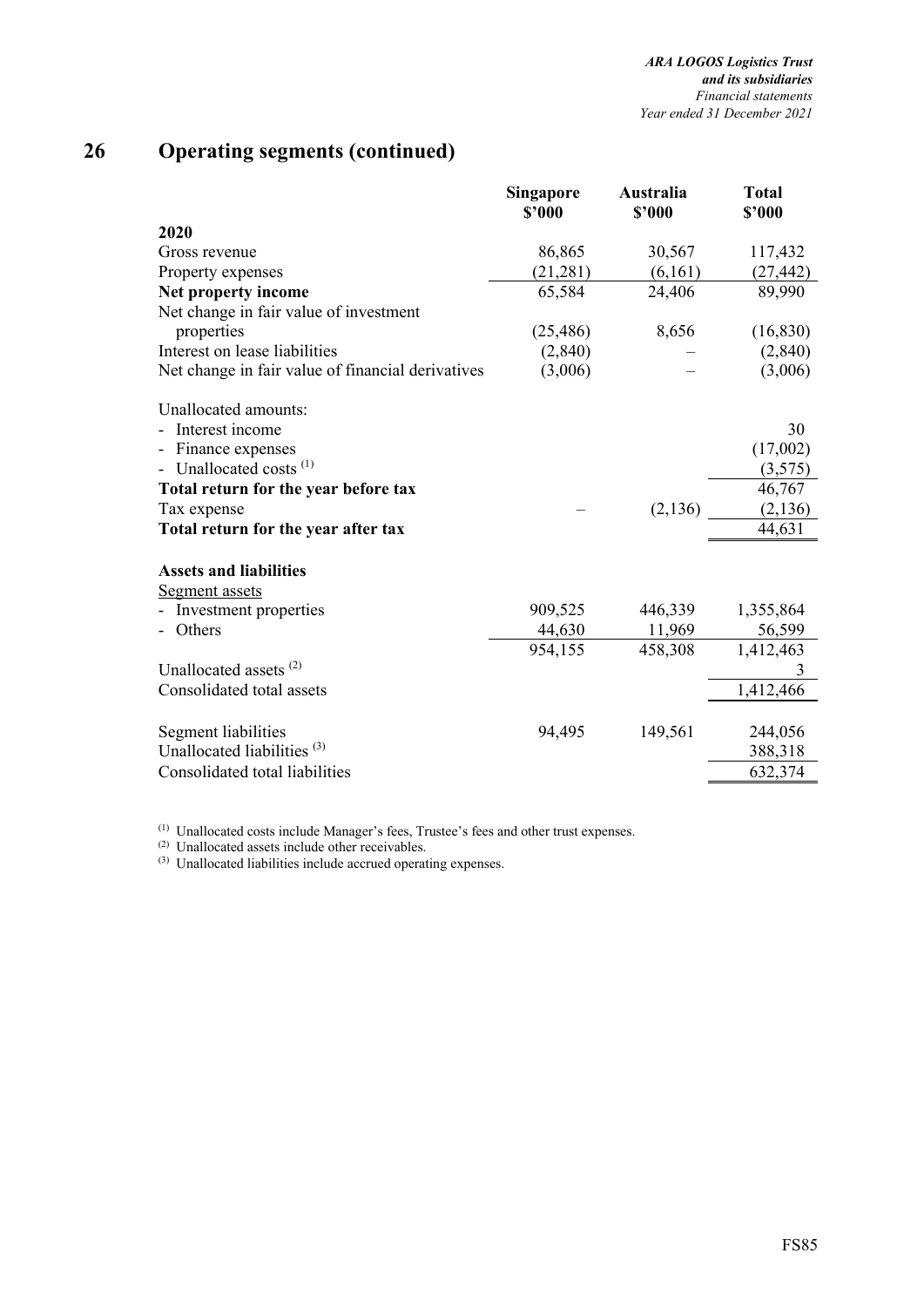## **27 Acquisitions of subsidiaries, net of cash acquired**

In April 2021, the Group, through its wholly owned subsidiaries, acquired the following subsidiaries:

- LP Bishop Asset Trust
- LP Curlew Asset Trust
- Larapinta Property Asset Trust

The acquisitions were accounted for as acquisitions of assets based on the Manager's assessment.

The cash flows and net assets and liabilities of subsidiaries acquired are provided below:

|                                                                    | Recognised<br>values on<br>acquisition<br>2021<br>\$3000 |
|--------------------------------------------------------------------|----------------------------------------------------------|
| Investment properties (including acquisition costs)                | 172,724                                                  |
| Trade and other receivables                                        | 2,796                                                    |
| Trade and other payables                                           | (1,244)                                                  |
| Net identifiable assets and liabilities acquired (including right- |                                                          |
| of-use assets and lease liabilities acquired)                      | 174,276                                                  |
| Purchase consideration                                             | 174,276                                                  |
| Purchase consideration reflected in other receivables              | 309                                                      |
| Net cash outflow on acquisition of subsidiaries                    | 174,585                                                  |

## **28 Commitments**

|                                                                                            | Group          |                | <b>Trust</b>   |                |
|--------------------------------------------------------------------------------------------|----------------|----------------|----------------|----------------|
|                                                                                            | 2021<br>\$2000 | 2020<br>\$2000 | 2021<br>\$2000 | 2020<br>\$'000 |
| Capital commitments:                                                                       |                |                |                |                |
| Capital expenditure contracted but<br>not provided for                                     | 3,562          | 3,455          | 3,441          | 1.575          |
| Committed forward purchase of<br>investment properties and<br>interest in investment funds | 59,500         | 441,200        |                |                |
|                                                                                            |                |                |                |                |

On 26 October 2020, the Group committed for the forward purchase of investment properties and interest in investment funds of S\$441.2 million.

In April 2021, the Group completed the forward purchase of the investment properties and the interest in the investment funds, except for the Heron Property. The total acquisition outlay for the Heron Property is estimated to be approximately S\$59.5 million.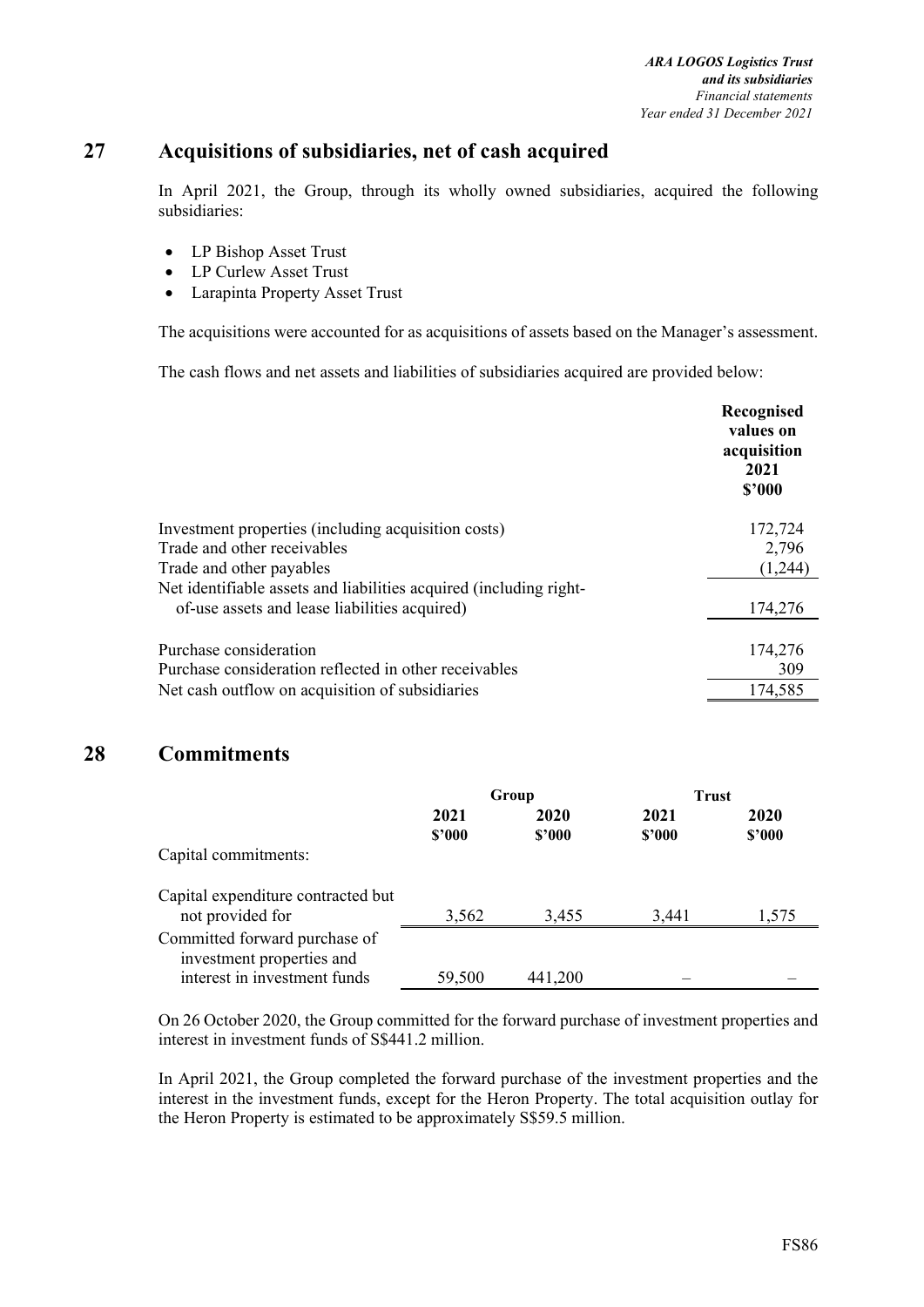## **29 Significant related party transactions**

For the purposes of these financial statements, parties are considered to be related to the Group if the Group has the ability, directly or indirectly, to control the party or exercise significant influence over the party in mainly financial and operating decisions, or vice-versa or where the Group and the party are subject to common significant influence. Related parties may be individuals or other entities. The Manager and the Property Manager are indirect subsidiaries of a substantial Unitholder of the Trust.

In the normal course of operations of the Group, Manager's fees and Trustee's fees were paid or are payable to the Manager and Trustee respectively.

Other than as disclosed elsewhere in the financial statements, there were the following significant related party transactions:

|                                                                                                                                 | Group          |                | <b>Trust</b>   |                |
|---------------------------------------------------------------------------------------------------------------------------------|----------------|----------------|----------------|----------------|
|                                                                                                                                 | 2021<br>\$2000 | 2020<br>\$2000 | 2021<br>\$2000 | 2020<br>\$2000 |
| Property and lease management<br>fees (including reimbursable<br>expenses) paid/payable to the                                  |                |                |                |                |
| <b>Property Manager</b>                                                                                                         | (5, 337)       | (4, 499)       | (3,911)        | (3,441)        |
| Other fees paid/payable to the                                                                                                  |                |                |                |                |
| Property Manager <sup>(1)</sup>                                                                                                 | (1,884)        | (1,703)        | (1, 584)       | (1, 559)       |
| Investment management fees<br>paid/payable to LOGOS<br><b>REIT</b> Investment                                                   |                |                |                |                |
| Management Pty Ltd                                                                                                              | (730)          | (139)          |                |                |
| Investment management fees<br>rebate receivable from<br><b>LOGOS</b> Investment                                                 |                |                |                |                |
| Management Pty Ltd                                                                                                              | 276            |                |                |                |
| Investment management fees<br>paid/payable to a related<br>corporation of ARA Asset<br>Management Limited                       |                | (186)          |                |                |
| Acquisition of investment<br>properties and through<br>acquisition of subsidiaries<br>from funds indirectly<br>managed by LOGOS |                |                |                |                |
| Property Group Limited                                                                                                          | (184, 738)     |                |                |                |
| Acquisition of interest in<br>property funds from funds<br>indirectly managed by<br><b>LOGOS Property Group</b>                 |                |                |                |                |
| Limited                                                                                                                         | (183, 648)     |                |                |                |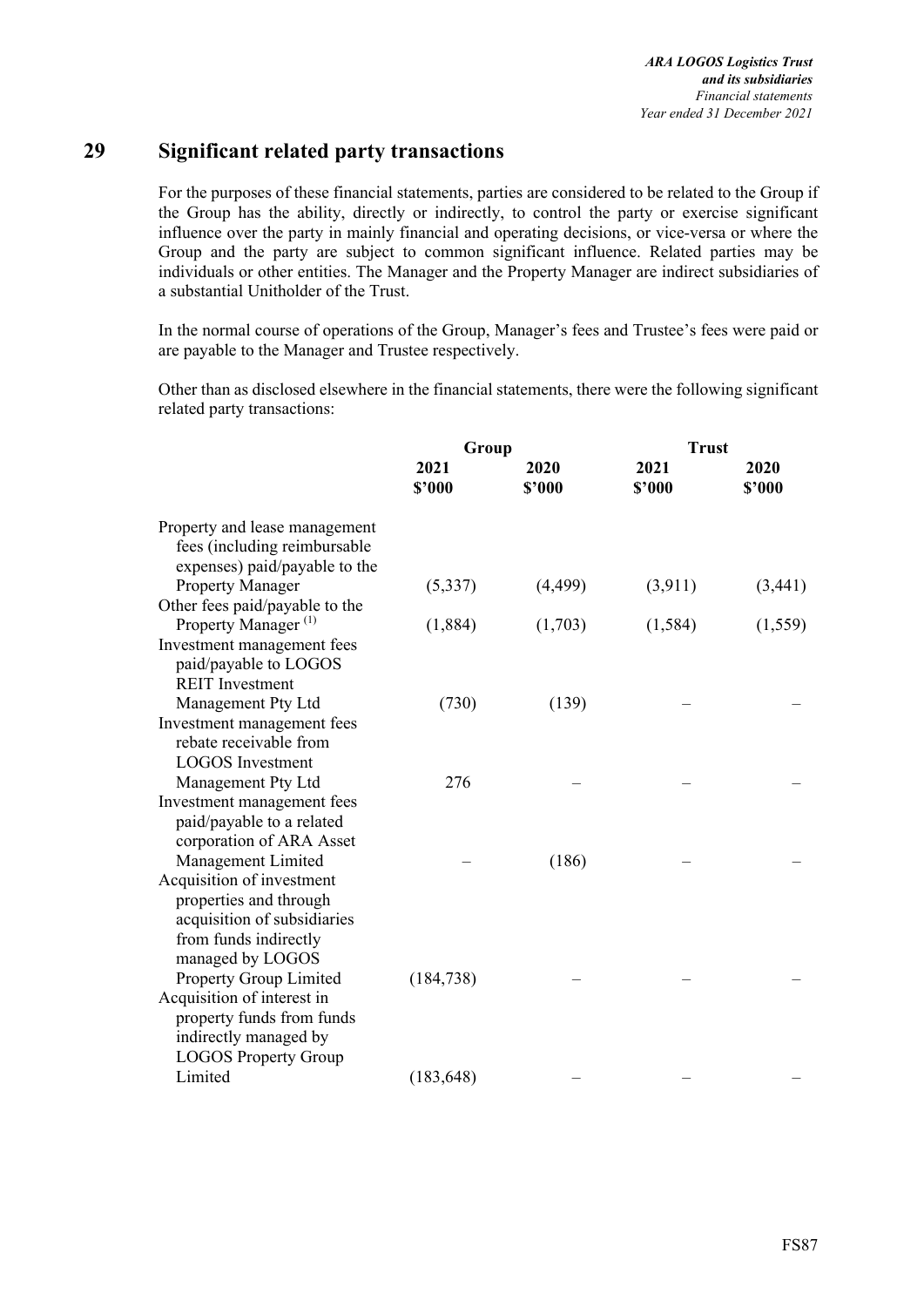|                                                                        | Group          |                | <b>Trust</b>   |                |
|------------------------------------------------------------------------|----------------|----------------|----------------|----------------|
|                                                                        | 2021<br>\$2000 | 2020<br>\$2000 | 2021<br>\$2000 | 2020<br>\$2000 |
| Divestment fees paid to the<br>Manager<br>Acquisition fees paid to the | (295)          |                | (84)           |                |
| Manager                                                                | (5,601)        |                | (5,601)        |                |

## **29 Significant related party transactions (continued)**

(1) Marketing commissions and service fees for property tax savings

### **30 Financial ratios**

|                                                     | Group         |               |
|-----------------------------------------------------|---------------|---------------|
|                                                     | 2021          | 2020          |
|                                                     | $\frac{0}{0}$ | $\frac{0}{0}$ |
| Expenses to weighted average net assets $(1)$       |               |               |
| - Including performance component of Manager's fees | 1.3           | 1.6           |
| - Excluding performance component of Manager's fees | 1.2           | 1.4           |
| Portfolio turnover rate $(2)$                       | 6.U           |               |

(1) The annualised ratios are computed in accordance with the guidelines of Investment Management Association of Singapore. The expenses used in the computation relate to expenses of the Group, excluding property expenses, interest expenses and tax expense.

(2) The annualised ratio is computed based on the lesser of purchases or sales of underlying investment properties of the Group expressed as a percentage of weighted average net asset value.

## **31 Contingent liability**

On 1 April 2022, the Trustee, as trustee of the Trust, and the Property Manager received a writ of summons from a former tenant of a property in Singapore, claiming damages from losses suffered amounting to approximately \$8.0 million plus interest and costs arising from damages in its rented premises. Based on the Manager's assessment of the merits of the claim which has yet to be determined by court, the Manager has determined that at the date of this financial statement, provision for this claim need not be recognised as the Manager does not consider it probable that these proceedings will result in a significant outflow of resources. The Manager is working with the Group's appointed external legal counsel to file a statement of defence in late April 2022.